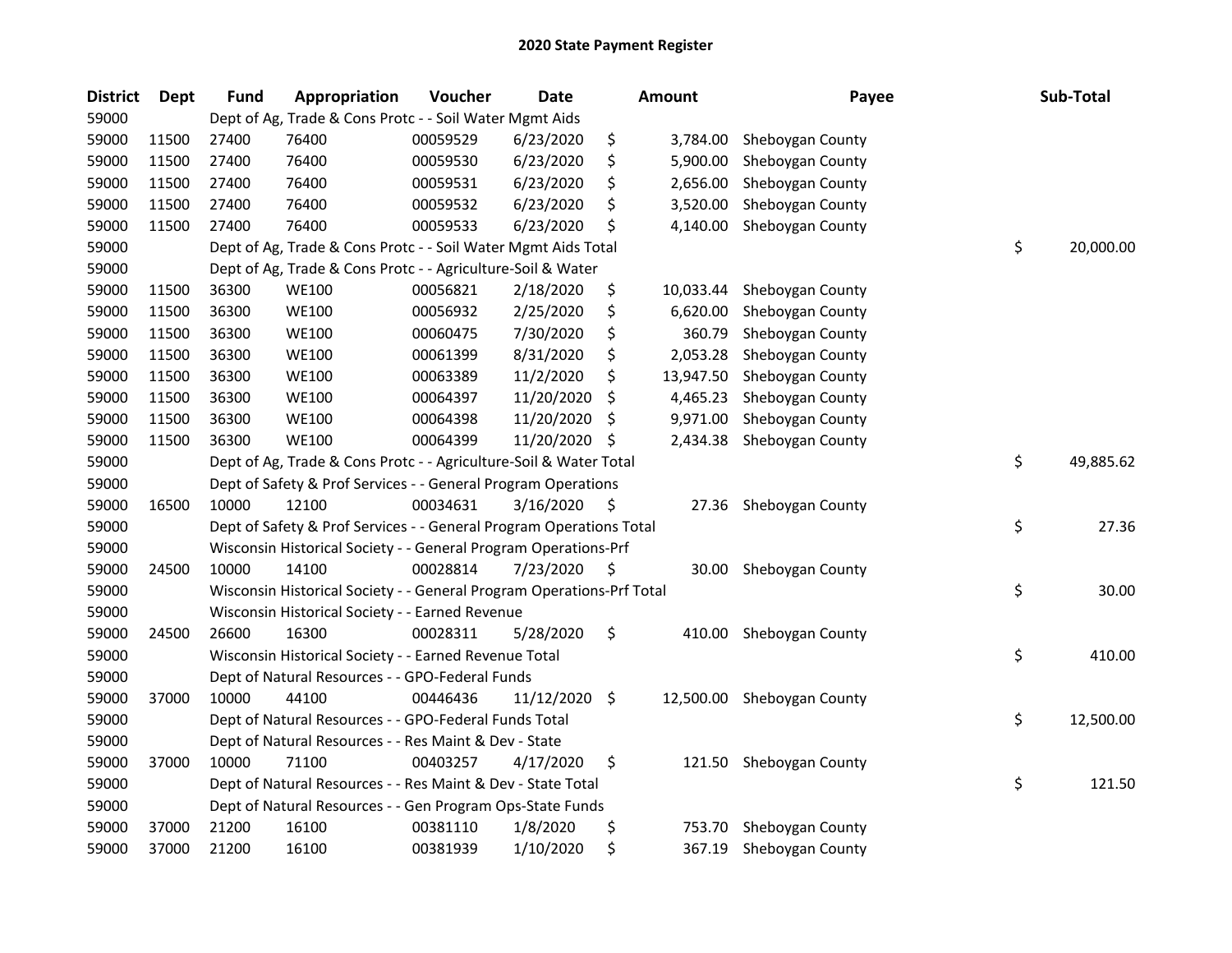| <b>District</b> | <b>Dept</b> | <b>Fund</b> | Appropriation                                                     | Voucher  | <b>Date</b> |     | Amount    | Payee            | Sub-Total       |
|-----------------|-------------|-------------|-------------------------------------------------------------------|----------|-------------|-----|-----------|------------------|-----------------|
| 59000           | 37000       | 21200       | 16100                                                             | 00385208 | 1/30/2020   | \$  | 739.42    | Sheboygan County |                 |
| 59000           | 37000       | 21200       | 16100                                                             | 00389959 | 2/28/2020   | \$  | 24.05     | Sheboygan County |                 |
| 59000           | 37000       | 21200       | 16100                                                             | 00392174 | 2/28/2020   | \$  | 1,289.62  | Sheboygan County |                 |
| 59000           | 37000       | 21200       | 16100                                                             | 00395849 | 3/30/2020   | \$  | 29.28     | Sheboygan County |                 |
| 59000           | 37000       | 21200       | 16100                                                             | 00399803 | 4/7/2020    | \$  | 668.31    | Sheboygan County |                 |
| 59000           | 37000       | 21200       | 16100                                                             | 00402584 | 4/16/2020   | \$  | 135.54    | Sheboygan County |                 |
| 59000           | 37000       | 21200       | 16100                                                             | 00403257 | 4/17/2020   | \$  | 2,976.93  | Sheboygan County |                 |
| 59000           | 37000       | 21200       | 16100                                                             | 00410803 | 5/21/2020   | \$  | 266.00    | Sheboygan County |                 |
| 59000           | 37000       | 21200       | 16100                                                             | 00410807 | 5/21/2020   | \$  | 154.00    | Sheboygan County |                 |
| 59000           | 37000       | 21200       | 16100                                                             | 00410808 | 5/21/2020   | \$  | 421.00    | Sheboygan County |                 |
| 59000           | 37000       | 21200       | 16100                                                             | 00415929 | 6/30/2020   | \$  | 1,085.45  | Sheboygan County |                 |
| 59000           | 37000       | 21200       | 16100                                                             | 00424833 | 7/30/2020   | \$  | 264.30    | Sheboygan County |                 |
| 59000           | 37000       | 21200       | 16100                                                             | 00431718 | 8/28/2020   | \$  | 27.17     | Sheboygan County |                 |
| 59000           | 37000       | 21200       | 16100                                                             | 00436980 | 9/30/2020   | \$. | 141.19    | Sheboygan County |                 |
| 59000           | 37000       | 21200       | 16100                                                             | 00452102 | 12/15/2020  | \$  | 332.30    | Sheboygan County |                 |
| 59000           | 37000       | 21200       | 16100                                                             | 00453659 | 12/22/2020  | S   | 904.61    | Sheboygan County |                 |
| 59000           |             |             | Dept of Natural Resources - - Gen Program Ops-State Funds Total   |          |             |     |           |                  | \$<br>10,580.06 |
| 59000           |             |             | Dept of Natural Resources - - GPO -Federal Funds                  |          |             |     |           |                  |                 |
| 59000           | 37000       | 21200       | 38100                                                             | 00395212 | 3/12/2020   | \$  | 4,168.13  | Sheboygan County |                 |
| 59000           |             |             | Dept of Natural Resources - - GPO -Federal Funds Total            |          |             |     |           |                  | \$<br>4,168.13  |
| 59000           |             |             | Dept of Natural Resources - - Venison Processing                  |          |             |     |           |                  |                 |
| 59000           | 37000       | 21200       | 54900                                                             | 00394796 | 3/19/2020   | \$  | 910.00    | Sheboygan County |                 |
| 59000           | 37000       | 21200       | 54900                                                             | 00428798 | 8/13/2020   | \$  | 250.00    | Sheboygan County |                 |
| 59000           |             |             | Dept of Natural Resources - - Venison Processing Total            |          |             |     |           |                  | \$<br>1,160.00  |
| 59000           |             |             | Dept of Natural Resources - - Enf A - Boating Enforcement         |          |             |     |           |                  |                 |
| 59000           | 37000       | 21200       | 55000                                                             | 00395212 | 3/12/2020   | \$  | 8,539.57  | Sheboygan County |                 |
| 59000           |             |             | Dept of Natural Resources - - Enf A - Boating Enforcement Total   |          |             |     |           |                  | \$<br>8,539.57  |
| 59000           |             |             | Dept of Natural Resources - - Wildlife Damage Claims & Abat       |          |             |     |           |                  |                 |
| 59000           | 37000       | 21200       | 55300                                                             | 00394796 | 3/19/2020   | \$  | 5,536.33  | Sheboygan County |                 |
| 59000           | 37000       | 21200       | 55300                                                             | 00428798 | 8/13/2020   | \$  | 3,364.27  | Sheboygan County |                 |
| 59000           | 37000       | 21200       | 55300                                                             | 00453931 | 12/23/2020  | \$, | 3,338.45  | Sheboygan County |                 |
| 59000           |             |             | Dept of Natural Resources - - Wildlife Damage Claims & Abat Total |          |             |     |           |                  | \$<br>12,239.05 |
| 59000           |             |             | Dept of Natural Resources - - Ra- Suppl Snow Trail Aids           |          |             |     |           |                  |                 |
| 59000           | 37000       | 21200       | 56900                                                             | 00388780 | 2/13/2020   | \$  | 13,203.84 | Sheboygan County |                 |
| 59000           |             |             | Dept of Natural Resources - - Ra- Suppl Snow Trail Aids Total     |          |             |     |           |                  | \$<br>13,203.84 |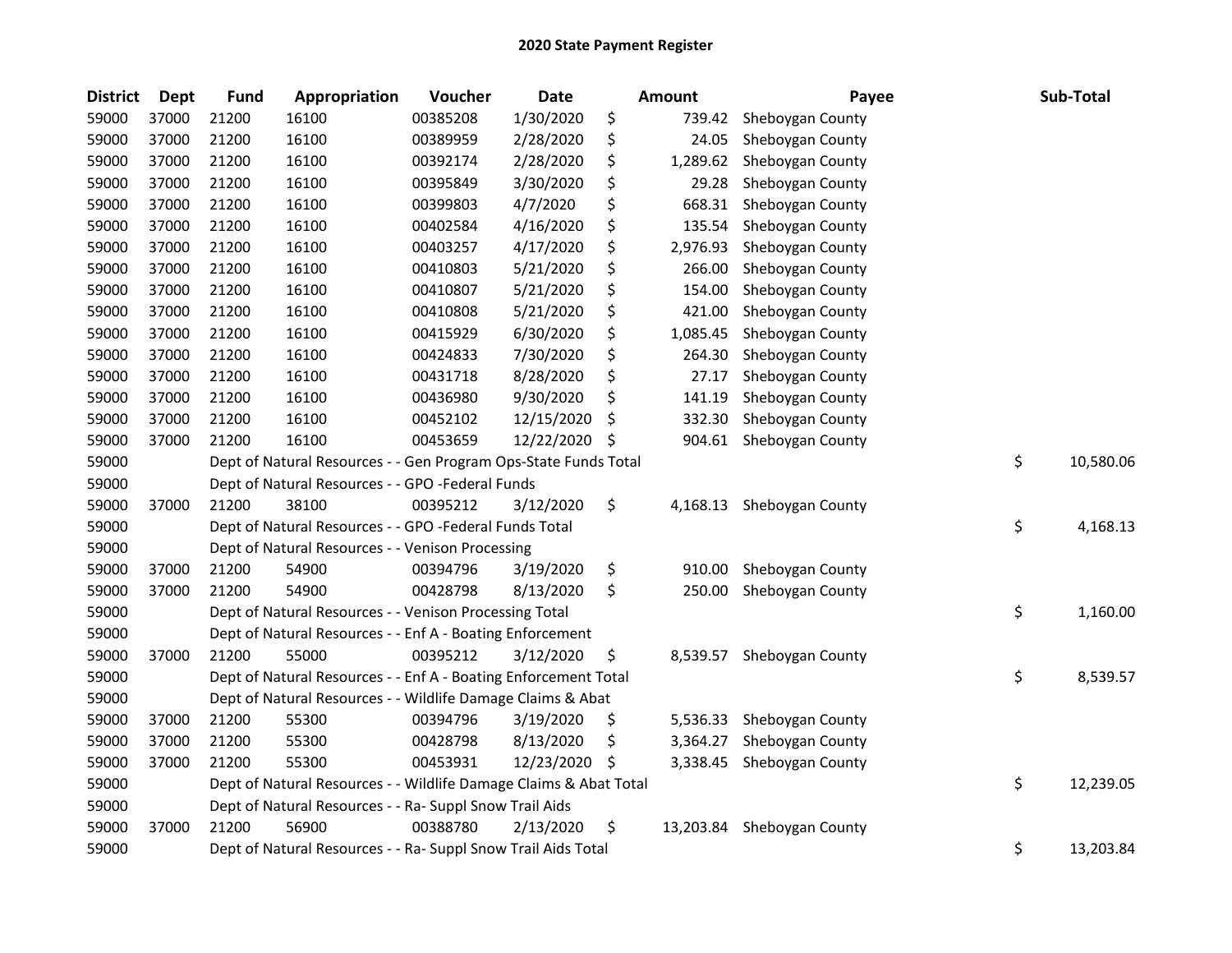| <b>District</b> | <b>Dept</b> | <b>Fund</b> | <b>Appropriation</b>                                               | Voucher  | <b>Date</b>   |     | <b>Amount</b> | Payee            | Sub-Total        |
|-----------------|-------------|-------------|--------------------------------------------------------------------|----------|---------------|-----|---------------|------------------|------------------|
| 59000           |             |             | Dept of Natural Resources - - Ra- Cnty Snow Trail & Area Aid       |          |               |     |               |                  |                  |
| 59000           | 37000       | 21200       | 57400                                                              | 00426723 | 7/30/2020     | \$  | 34,200.00     | Sheboygan County |                  |
| 59000           | 37000       | 21200       | 57400                                                              | 00432158 | 8/28/2020     | \$  | 34,200.00     | Sheboygan County |                  |
| 59000           | 37000       | 21200       | 57400                                                              | 00443242 | 10/23/2020    | S   | 23,512.50     | Sheboygan County |                  |
| 59000           | 37000       | 21200       | 57400                                                              | 00443249 | 10/26/2020    | \$. | 22,050.00     | Sheboygan County |                  |
| 59000           |             |             | Dept of Natural Resources - - Ra- Cnty Snow Trail & Area Aid Total |          |               |     |               |                  | \$<br>113,962.50 |
| 59000           |             |             | Dept of Natural Resources - - Resource Maint Develop Sp Frst       |          |               |     |               |                  |                  |
| 59000           | 37000       | 21200       | 77900                                                              | 00403257 | 4/17/2020     | \$  | 1,040.79      | Sheboygan County |                  |
| 59000           |             |             | Dept of Natural Resources - - Resource Maint Develop Sp Frst Total |          |               |     |               |                  | \$<br>1,040.79   |
| 59000           |             |             | Dept of Natural Resources - - Gifts And Donations                  |          |               |     |               |                  |                  |
| 59000           | 37000       | 21200       | 89000                                                              | 00447921 | 11/30/2020 \$ |     | 1,333.77      | Sheboygan County |                  |
| 59000           |             |             | Dept of Natural Resources - - Gifts And Donations Total            |          |               |     |               |                  | \$<br>1,333.77   |
| 59000           |             |             | Dept of Natural Resources - - Petrostorage Envr Remd Awards        |          |               |     |               |                  |                  |
| 59000           | 37000       | 27200       | 66700                                                              | 00434262 | 9/10/2020     | \$, | 3,398.43      | Sheboygan County |                  |
| 59000           |             |             | Dept of Natural Resources - - Petrostorage Envr Remd Awards Total  |          |               |     |               |                  | \$<br>3,398.43   |
| 59000           |             |             | Dept of Natural Resources - - Land Acquisition                     |          |               |     |               |                  |                  |
| 59000           | 37000       | 36300       | <b>TA100</b>                                                       | 00400484 | 4/9/2020      | \$  | 21,354.74     | Sheboygan County |                  |
| 59000           |             |             | Dept of Natural Resources - - Land Acquisition Total               |          |               |     |               |                  | \$<br>21,354.74  |
| 59000           |             |             | Dept of Natural Resources - - GPO - Sd Water Loan Prog, Fed        |          |               |     |               |                  |                  |
| 59000           | 37000       | 57300       | 48200                                                              | 00383955 | 1/22/2020     | \$  | 9,468.75      | Sheboygan County |                  |
| 59000           | 37000       | 57300       | 48200                                                              | 00400370 | 4/8/2020      | \$  | 7,215.50      | Sheboygan County |                  |
| 59000           | 37000       | 57300       | 48200                                                              | 00418828 | 7/16/2020     | \$  | 7,215.50      | Sheboygan County |                  |
| 59000           | 37000       | 57300       | 48200                                                              | 00436812 | 10/21/2020    | \$  | 7,215.50      | Sheboygan County |                  |
| 59000           |             |             | Dept of Natural Resources - - GPO - Sd Water Loan Prog, Fed Total  |          |               |     |               |                  | \$<br>31,115.25  |
| 59000           |             |             | WI Dept of Transportation - - Eldly&Disa Co/Aid Sf                 |          |               |     |               |                  |                  |
| 59000           | 39500       | 21100       | 16800                                                              | 00481735 | 1/16/2020     | \$  | 302,694.00    | Sheboygan County |                  |
| 59000           | 39500       | 21100       | 16800                                                              | 00513376 | 4/14/2020     | \$  | 1,404.05      | Sheboygan County |                  |
| 59000           |             |             | WI Dept of Transportation - - Eldly&Disa Co/Aid Sf Total           |          |               |     |               |                  | \$<br>304,098.05 |
| 59000           |             |             | WI Dept of Transportation - - Eldly&Disa Aid Fd Fd                 |          |               |     |               |                  |                  |
| 59000           | 39500       | 21100       | 18300                                                              | 00479631 | 1/8/2020      | \$  | 6,032.80      | Sheboygan County |                  |
| 59000           | 39500       | 21100       | 18300                                                              | 00495425 | 2/24/2020     | \$  | 13,018.71     | Sheboygan County |                  |
| 59000           | 39500       | 21100       | 18300                                                              | 00555150 | 7/24/2020     | \$  | 12,220.13     | Sheboygan County |                  |
| 59000           | 39500       | 21100       | 18300                                                              | 00574134 | 8/27/2020     | \$  | 10,161.14     | Sheboygan County |                  |
| 59000           | 39500       | 21100       | 18300                                                              | 00624454 | 12/9/2020     | \$  | 8,474.57      | Sheboygan County |                  |
| 59000           |             |             | WI Dept of Transportation - - Eldly&Disa Aid Fd Fd Total           |          |               |     |               |                  | \$<br>49,907.35  |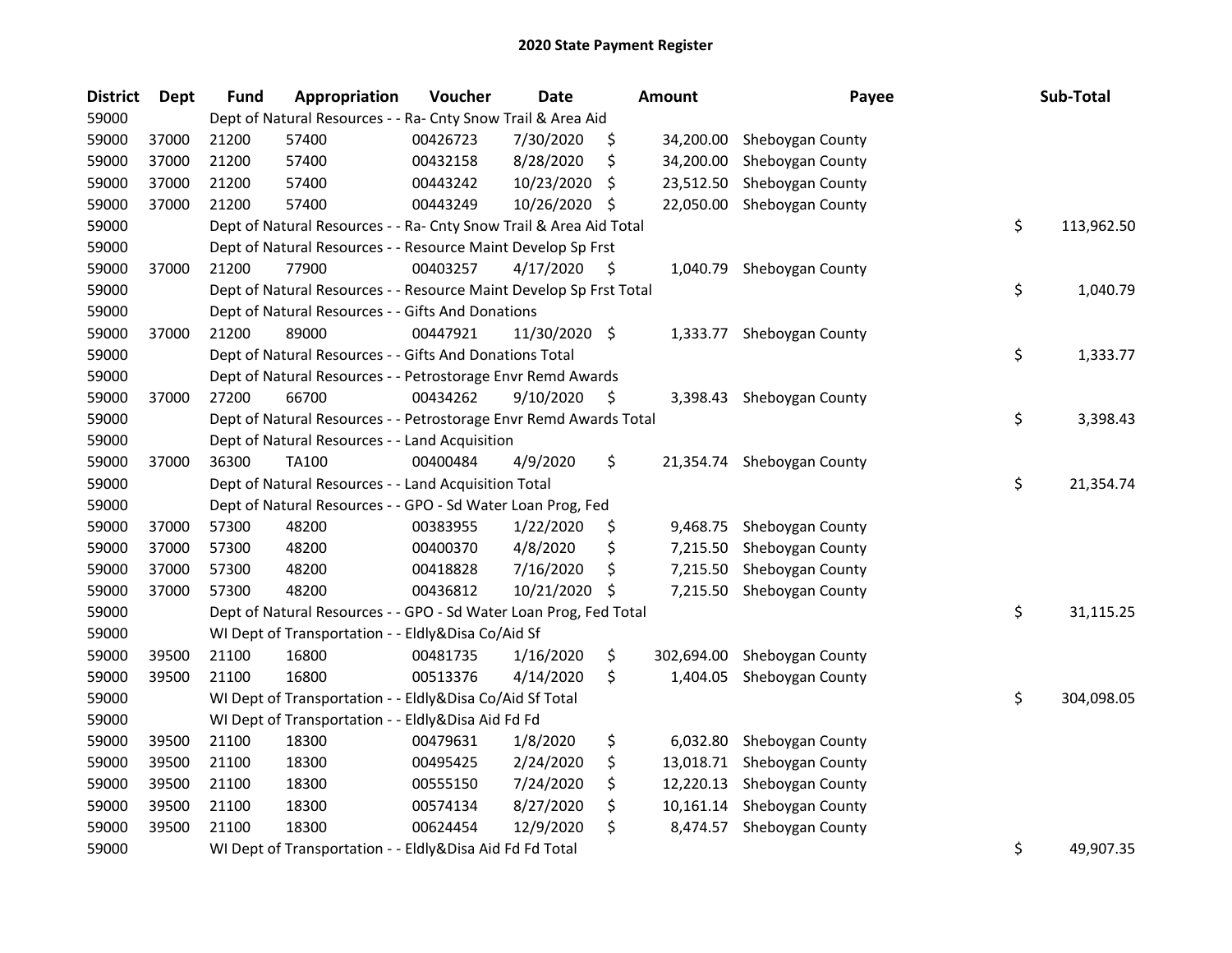| <b>District</b> | <b>Dept</b> | <b>Fund</b> | Appropriation                                            | Voucher  | Date       | <b>Amount</b>      | Payee                       | Sub-Total          |
|-----------------|-------------|-------------|----------------------------------------------------------|----------|------------|--------------------|-----------------------------|--------------------|
| 59000           |             |             | WI Dept of Transportation - - Hwy Sfty Loc Aid Ffd       |          |            |                    |                             |                    |
| 59000           | 39500       | 21100       | 18500                                                    | 00479689 | 1/10/2020  | \$<br>5,601.00     | Sheboygan County            |                    |
| 59000           | 39500       | 21100       | 18500                                                    | 00489502 | 2/6/2020   | \$<br>7,888.76     | Sheboygan County            |                    |
| 59000           | 39500       | 21100       | 18500                                                    | 00504906 | 3/25/2020  | \$<br>2,678.16     | Sheboygan County            |                    |
| 59000           | 39500       | 21100       | 18500                                                    | 00510161 | 3/31/2020  | \$<br>8,295.86     | Sheboygan County            |                    |
| 59000           | 39500       | 21100       | 18500                                                    | 00550240 | 7/13/2020  | \$<br>7,077.45     | Sheboygan County            |                    |
| 59000           | 39500       | 21100       | 18500                                                    | 00561288 | 8/5/2020   | \$<br>1,349.80     | Sheboygan County            |                    |
| 59000           | 39500       | 21100       | 18500                                                    | 00562150 | 8/6/2020   | \$<br>7,122.38     | Sheboygan County            |                    |
| 59000           | 39500       | 21100       | 18500                                                    | 00574884 | 8/28/2020  | \$<br>3,921.00     | Sheboygan County            |                    |
| 59000           | 39500       | 21100       | 18500                                                    | 00579797 | 9/8/2020   | \$<br>9,630.85     | Sheboygan County            |                    |
| 59000           | 39500       | 21100       | 18500                                                    | 00583944 | 9/17/2020  | \$<br>1,956.00     | Sheboygan County            |                    |
| 59000           | 39500       | 21100       | 18500                                                    | 00593672 | 10/2/2020  | \$<br>8,038.95     | Sheboygan County            |                    |
| 59000           | 39500       | 21100       | 18500                                                    | 00617624 | 11/19/2020 | \$<br>6,179.27     | Sheboygan County            |                    |
| 59000           | 39500       | 21100       | 18500                                                    | 00621828 | 12/2/2020  | \$<br>2,973.94     | Sheboygan County            |                    |
| 59000           |             |             | WI Dept of Transportation - - Hwy Sfty Loc Aid Ffd Total |          |            |                    |                             | \$<br>72,713.42    |
| 59000           |             |             | WI Dept of Transportation - - Trans Aids To Co.-Sf       |          |            |                    |                             |                    |
| 59000           | 39500       | 21100       | 19000                                                    | 00475482 | 1/6/2020   | \$<br>769,233.70   | Sheboygan County            |                    |
| 59000           | 39500       | 21100       | 19000                                                    | 00542329 | 7/6/2020   | \$<br>1,538,467.40 | Sheboygan County            |                    |
| 59000           | 39500       | 21100       | 19000                                                    | 00585155 | 10/5/2020  | \$<br>769,233.71   | Sheboygan County            |                    |
| 59000           |             |             | WI Dept of Transportation - - Trans Aids To Co.-Sf Total |          |            |                    |                             | \$<br>3,076,934.81 |
| 59000           |             |             | WI Dept of Transportation - - Trnsprt Alternats Ff       |          |            |                    |                             |                    |
| 59000           | 39500       | 21100       | 22700                                                    | 00491731 | 2/12/2020  | \$<br>1,645.55     | Sheboygan County            |                    |
| 59000           | 39500       | 21100       | 22700                                                    | 00562066 | 8/5/2020   | \$<br>2,108.74     | Sheboygan County            |                    |
| 59000           | 39500       | 21100       | 22700                                                    | 00574902 | 8/28/2020  | \$<br>1,622.08     | Sheboygan County            |                    |
| 59000           | 39500       | 21100       | 22700                                                    | 00612062 | 11/6/2020  | \$<br>2,152.67     | Sheboygan County            |                    |
| 59000           |             |             | WI Dept of Transportation - - Trnsprt Alternats Ff Total |          |            |                    |                             | \$<br>7,529.04     |
| 59000           |             |             | WI Dept of Transportation - - Aero Assistance Sfd        |          |            |                    |                             |                    |
| 59000           | 39500       | 21100       | 26400                                                    | 00527914 | 5/18/2020  | \$                 | 1,808.22 Sheboygan County   |                    |
| 59000           |             |             | WI Dept of Transportation - - Aero Assistance Sfd Total  |          |            |                    |                             | \$<br>1,808.22     |
| 59000           |             |             | WI Dept of Transportation - - Aero Assistance Lfd        |          |            |                    |                             |                    |
| 59000           | 39500       | 21100       | 27400                                                    | 00527914 | 5/18/2020  | \$<br>452.06       | Sheboygan County            |                    |
| 59000           |             |             | WI Dept of Transportation - - Aero Assistance Lfd Total  |          |            |                    |                             | \$<br>452.06       |
| 59000           |             |             | WI Dept of Transportation - - Loc Rd Imp Prg St Fd       |          |            |                    |                             |                    |
| 59000           | 39500       | 21100       | 27800                                                    | 00556584 | 7/31/2020  | \$<br>4,404.81     | Sheboygan County            |                    |
| 59000           | 39500       | 21100       | 27800                                                    | 00634735 | 12/30/2020 | \$                 | 319,793.50 Sheboygan County |                    |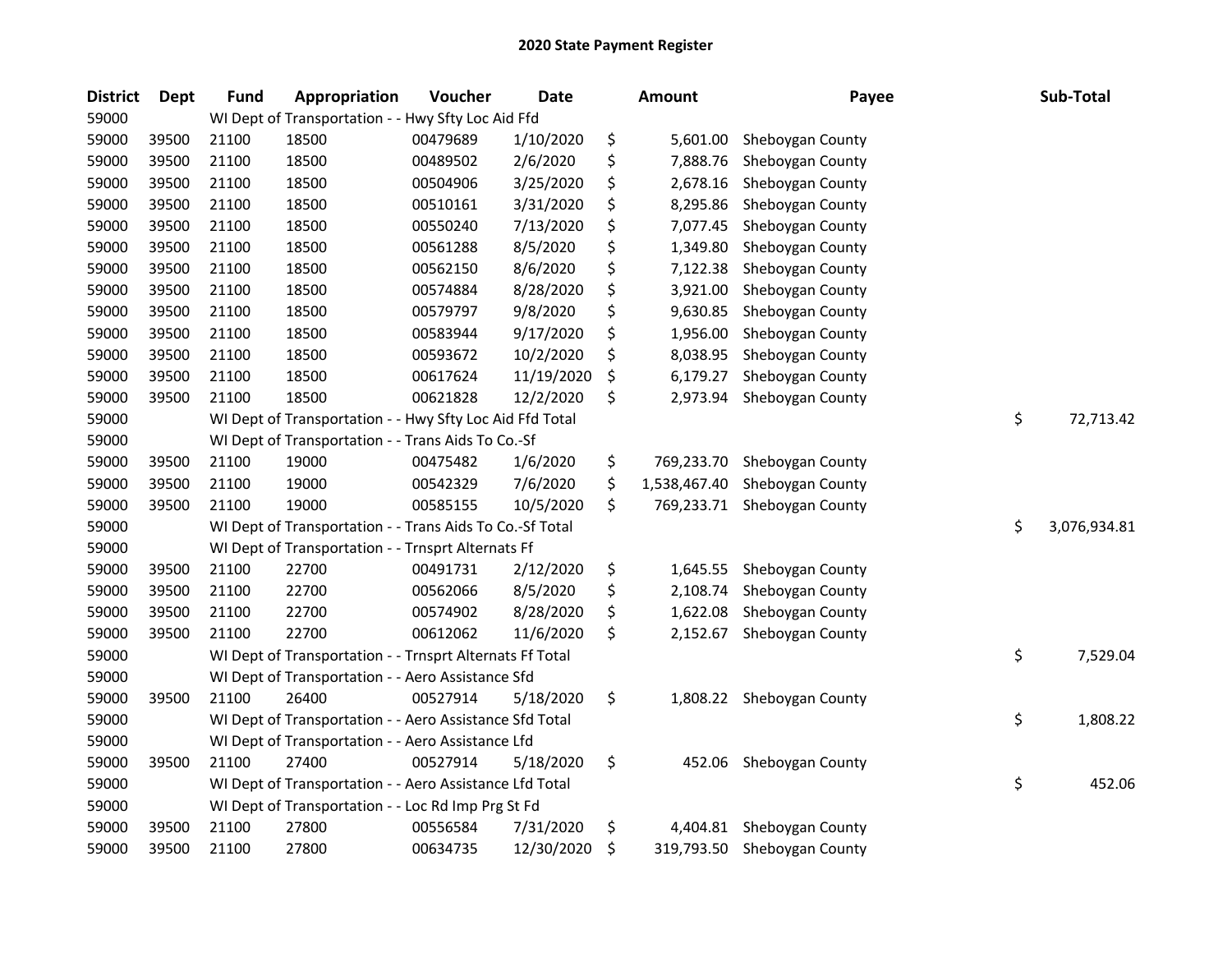| <b>District</b> | <b>Dept</b> | Fund  | Appropriation                                            | Voucher  | <b>Date</b> | <b>Amount</b>    | Payee            | Sub-Total        |
|-----------------|-------------|-------|----------------------------------------------------------|----------|-------------|------------------|------------------|------------------|
| 59000           |             |       | WI Dept of Transportation - - Loc Rd Imp Prg St Fd Total |          |             |                  |                  | \$<br>324,198.31 |
| 59000           |             |       | WI Dept of Transportation - - St Hwy Rehab, Sf           |          |             |                  |                  |                  |
| 59000           | 39500       | 21100 | 36300                                                    | 00488956 | 2/4/2020    | \$<br>1,448.64   | Sheboygan County |                  |
| 59000           |             |       | WI Dept of Transportation - - St Hwy Rehab, Sf Total     |          |             |                  |                  | \$<br>1,448.64   |
| 59000           |             |       | WI Dept of Transportation - - Hwy Mgmt & Opers Sf        |          |             |                  |                  |                  |
| 59000           | 39500       | 21100 | 36500                                                    | 00481804 | 1/15/2020   | \$<br>1,865.21   | Sheboygan County |                  |
| 59000           | 39500       | 21100 | 36500                                                    | 00488956 | 2/4/2020    | \$<br>1,161.00   | Sheboygan County |                  |
| 59000           | 39500       | 21100 | 36500                                                    | 00503350 | 3/17/2020   | \$<br>1,161.00   | Sheboygan County |                  |
| 59000           | 39500       | 21100 | 36500                                                    | 00510123 | 3/31/2020   | \$<br>1,161.00   | Sheboygan County |                  |
| 59000           | 39500       | 21100 | 36500                                                    | 00525757 | 5/13/2020   | \$<br>1,161.00   | Sheboygan County |                  |
| 59000           | 39500       | 21100 | 36500                                                    | 00535703 | 6/11/2020   | \$<br>1,306.48   | Sheboygan County |                  |
| 59000           | 39500       | 21100 | 36500                                                    | 00550283 | 7/10/2020   | \$<br>1,734.59   | Sheboygan County |                  |
| 59000           | 39500       | 21100 | 36500                                                    | 00561243 | 8/5/2020    | \$<br>1,161.00   | Sheboygan County |                  |
| 59000           | 39500       | 21100 | 36500                                                    | 00588785 | 9/24/2020   | \$<br>1,161.00   | Sheboygan County |                  |
| 59000           | 39500       | 21100 | 36500                                                    | 00593062 | 9/30/2020   | \$<br>1,161.00   | Sheboygan County |                  |
| 59000           | 39500       | 21100 | 36500                                                    | 00605550 | 10/26/2020  | \$<br>1,161.00   | Sheboygan County |                  |
| 59000           | 39500       | 21100 | 36500                                                    | 00622410 | 12/3/2020   | \$<br>1,161.00   | Sheboygan County |                  |
| 59000           |             |       | WI Dept of Transportation - - Hwy Mgmt & Opers Sf Total  |          |             |                  |                  | \$<br>15,355.28  |
| 59000           |             |       | WI Dept of Transportation - - Routine Maint Sf           |          |             |                  |                  |                  |
| 59000           | 39500       | 21100 | 36800                                                    | 00481804 | 1/15/2020   | \$<br>135,391.01 | Sheboygan County |                  |
| 59000           | 39500       | 21100 | 36800                                                    | 00488956 | 2/4/2020    | \$<br>205,596.69 | Sheboygan County |                  |
| 59000           | 39500       | 21100 | 36800                                                    | 00492631 | 2/20/2020   | \$<br>10,851.79  | Sheboygan County |                  |
| 59000           | 39500       | 21100 | 36800                                                    | 00492632 | 2/20/2020   | \$<br>33,127.96  | Sheboygan County |                  |
| 59000           | 39500       | 21100 | 36800                                                    | 00497844 | 2/28/2020   | \$<br>326,214.06 | Sheboygan County |                  |
| 59000           | 39500       | 21100 | 36800                                                    | 00503350 | 3/17/2020   | \$<br>68,787.58  | Sheboygan County |                  |
| 59000           | 39500       | 21100 | 36800                                                    | 00504217 | 3/19/2020   | \$<br>208,591.66 | Sheboygan County |                  |
| 59000           | 39500       | 21100 | 36800                                                    | 00509762 | 3/31/2020   | \$<br>2,196.49   | Sheboygan County |                  |
| 59000           | 39500       | 21100 | 36800                                                    | 00510123 | 3/31/2020   | \$<br>29,498.52  | Sheboygan County |                  |
| 59000           | 39500       | 21100 | 36800                                                    | 00510309 | 4/1/2020    | \$<br>9,321.26   | Sheboygan County |                  |
| 59000           | 39500       | 21100 | 36800                                                    | 00521962 | 5/4/2020    | \$<br>37,950.00  | Sheboygan County |                  |
| 59000           | 39500       | 21100 | 36800                                                    | 00525757 | 5/13/2020   | \$<br>4,564.64   | Sheboygan County |                  |
| 59000           | 39500       | 21100 | 36800                                                    | 00528052 | 5/19/2020   | \$<br>117,462.95 | Sheboygan County |                  |
| 59000           | 39500       | 21100 | 36800                                                    | 00530862 | 5/27/2020   | \$<br>105,839.25 | Sheboygan County |                  |
| 59000           | 39500       | 21100 | 36800                                                    | 00535703 | 6/11/2020   | \$<br>639.63     | Sheboygan County |                  |
| 59000           | 39500       | 21100 | 36800                                                    | 00541989 | 6/25/2020   | \$<br>22,542.86  | Sheboygan County |                  |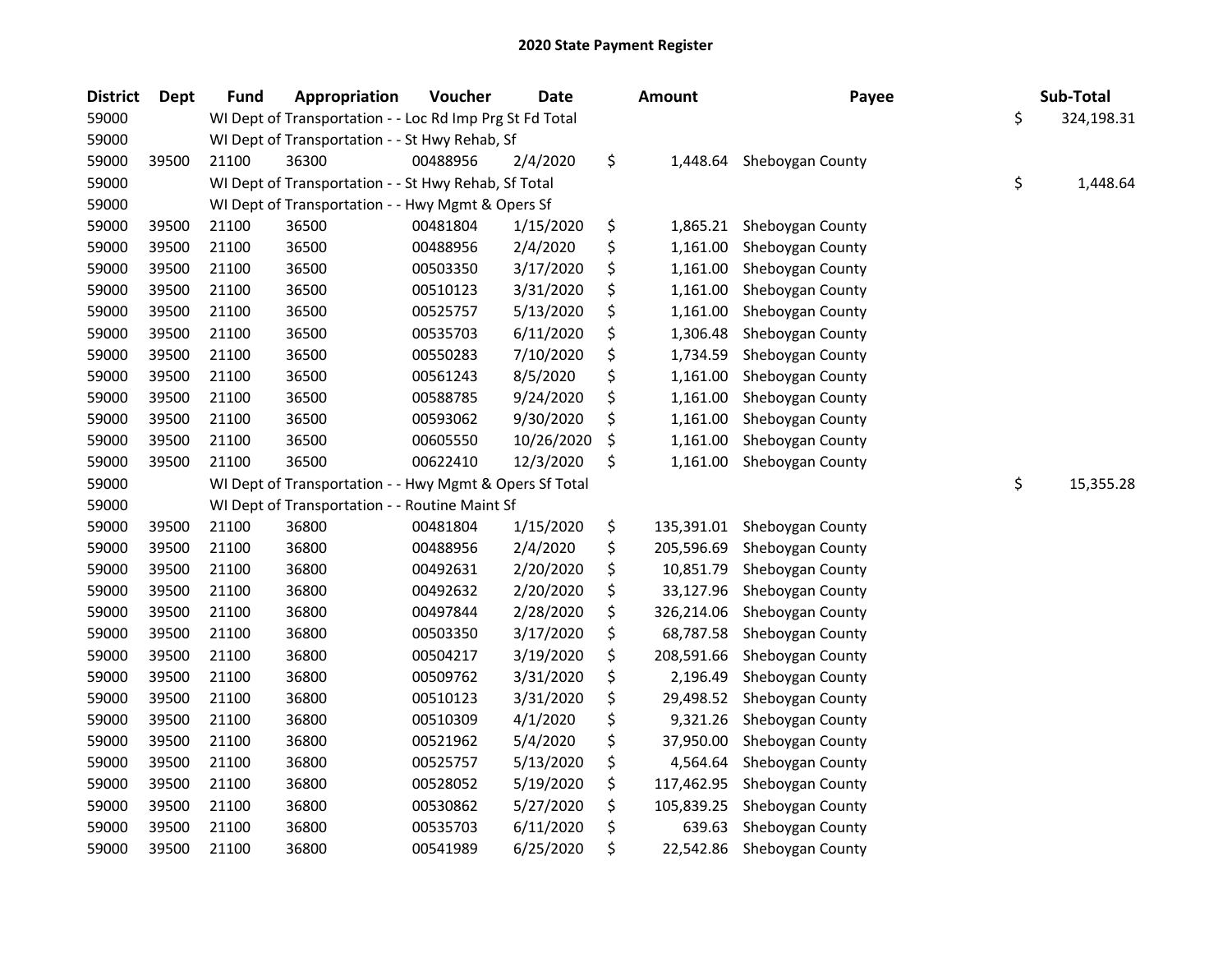| <b>District</b> | <b>Dept</b> | <b>Fund</b> | Appropriation                                                  | Voucher  | <b>Date</b> |     | Amount     | Payee                     | Sub-Total          |
|-----------------|-------------|-------------|----------------------------------------------------------------|----------|-------------|-----|------------|---------------------------|--------------------|
| 59000           | 39500       | 21100       | 36800                                                          | 00541993 | 6/25/2020   | \$  | 96,589.14  | Sheboygan County          |                    |
| 59000           | 39500       | 21100       | 36800                                                          | 00550283 | 7/10/2020   | \$  | 2,366.41   | Sheboygan County          |                    |
| 59000           | 39500       | 21100       | 36800                                                          | 00561243 | 8/5/2020    | \$  | 2,558.41   | Sheboygan County          |                    |
| 59000           | 39500       | 21100       | 36800                                                          | 00563743 | 8/7/2020    | \$  | 613.84     | Sheboygan County          |                    |
| 59000           | 39500       | 21100       | 36800                                                          | 00563744 | 8/7/2020    | \$  | 101,673.29 | Sheboygan County          |                    |
| 59000           | 39500       | 21100       | 36800                                                          | 00576566 | 9/1/2020    | \$  | 278,208.38 | Sheboygan County          |                    |
| 59000           | 39500       | 21100       | 36800                                                          | 00576574 | 9/1/2020    | \$  | 96,774.02  | Sheboygan County          |                    |
| 59000           | 39500       | 21100       | 36800                                                          | 00588785 | 9/24/2020   | \$  | 10,136.43  | Sheboygan County          |                    |
| 59000           | 39500       | 21100       | 36800                                                          | 00592593 | 9/30/2020   | \$  | 3,323.60   | Sheboygan County          |                    |
| 59000           | 39500       | 21100       | 36800                                                          | 00592594 | 9/30/2020   | \$  | 13,900.37  | Sheboygan County          |                    |
| 59000           | 39500       | 21100       | 36800                                                          | 00593062 | 9/30/2020   | \$  | 1,649.69   | Sheboygan County          |                    |
| 59000           | 39500       | 21100       | 36800                                                          | 00593745 | 10/2/2020   | \$  | 825.02     | Sheboygan County          |                    |
| 59000           | 39500       | 21100       | 36800                                                          | 00605359 | 10/26/2020  | \$  | 3,844.90   | Sheboygan County          |                    |
| 59000           | 39500       | 21100       | 36800                                                          | 00605361 | 10/26/2020  | \$  | 85,413.92  | Sheboygan County          |                    |
| 59000           | 39500       | 21100       | 36800                                                          | 00605550 | 10/26/2020  | \$  | 8,934.83   | Sheboygan County          |                    |
| 59000           | 39500       | 21100       | 36800                                                          | 00614075 | 11/12/2020  | \$  | 11,406.12  | Sheboygan County          |                    |
| 59000           | 39500       | 21100       | 36800                                                          | 00615422 | 11/13/2020  | \$  | 115,222.01 | Sheboygan County          |                    |
| 59000           | 39500       | 21100       | 36800                                                          | 00619251 | 11/24/2020  | \$  | 2,484.39   | Sheboygan County          |                    |
| 59000           | 39500       | 21100       | 36800                                                          | 00619252 | 11/24/2020  | \$  | 3,204.36   | Sheboygan County          |                    |
| 59000           | 39500       | 21100       | 36800                                                          | 00619255 | 11/24/2020  | \$  | 1,184.92   | Sheboygan County          |                    |
| 59000           | 39500       | 21100       | 36800                                                          | 00619256 | 11/24/2020  | \$  | 2,911.41   | Sheboygan County          |                    |
| 59000           | 39500       | 21100       | 36800                                                          | 00619760 | 11/25/2020  | \$  | 44.17      | Sheboygan County          |                    |
| 59000           | 39500       | 21100       | 36800                                                          | 00619769 | 11/25/2020  | \$  | 436.01     | Sheboygan County          |                    |
| 59000           | 39500       | 21100       | 36800                                                          | 00621933 | 12/2/2020   | \$  | 30,007.76  | Sheboygan County          |                    |
| 59000           | 39500       | 21100       | 36800                                                          | 00621941 | 12/2/2020   | \$  | 234,177.88 | Sheboygan County          |                    |
| 59000           | 39500       | 21100       | 36800                                                          | 00622410 | 12/3/2020   | \$  | 1,777.77   | Sheboygan County          |                    |
| 59000           |             |             | WI Dept of Transportation - - Routine Maint Sf Total           |          |             |     |            |                           | \$<br>2,428,245.40 |
| 59000           |             |             | WI Dept of Transportation - - Major Hwy Dev Fed Fd             |          |             |     |            |                           |                    |
| 59000           | 39500       | 21100       | 38200                                                          | 00488956 | 2/4/2020    | \$  |            | 1,527.41 Sheboygan County |                    |
| 59000           |             |             | WI Dept of Transportation - - Major Hwy Dev Fed Fd Total       |          |             |     |            |                           | \$<br>1,527.41     |
| 59000           |             |             | Department of Corrections - - General Program Operations       |          |             |     |            |                           |                    |
| 59000           | 41000       | 10000       | 10100                                                          | 00390951 | 10/27/2020  | -\$ | 23.00      | Sheboygan County          |                    |
| 59000           |             |             | Department of Corrections - - General Program Operations Total |          |             |     |            |                           | \$<br>23.00        |
| 59000           |             |             | Department of Corrections - - Services For Drunken Driving O   |          |             |     |            |                           |                    |
| 59000           | 41000       | 10000       | 10300                                                          | 00350172 | 3/26/2020   | \$  | 250.00     | Sheboygan County          |                    |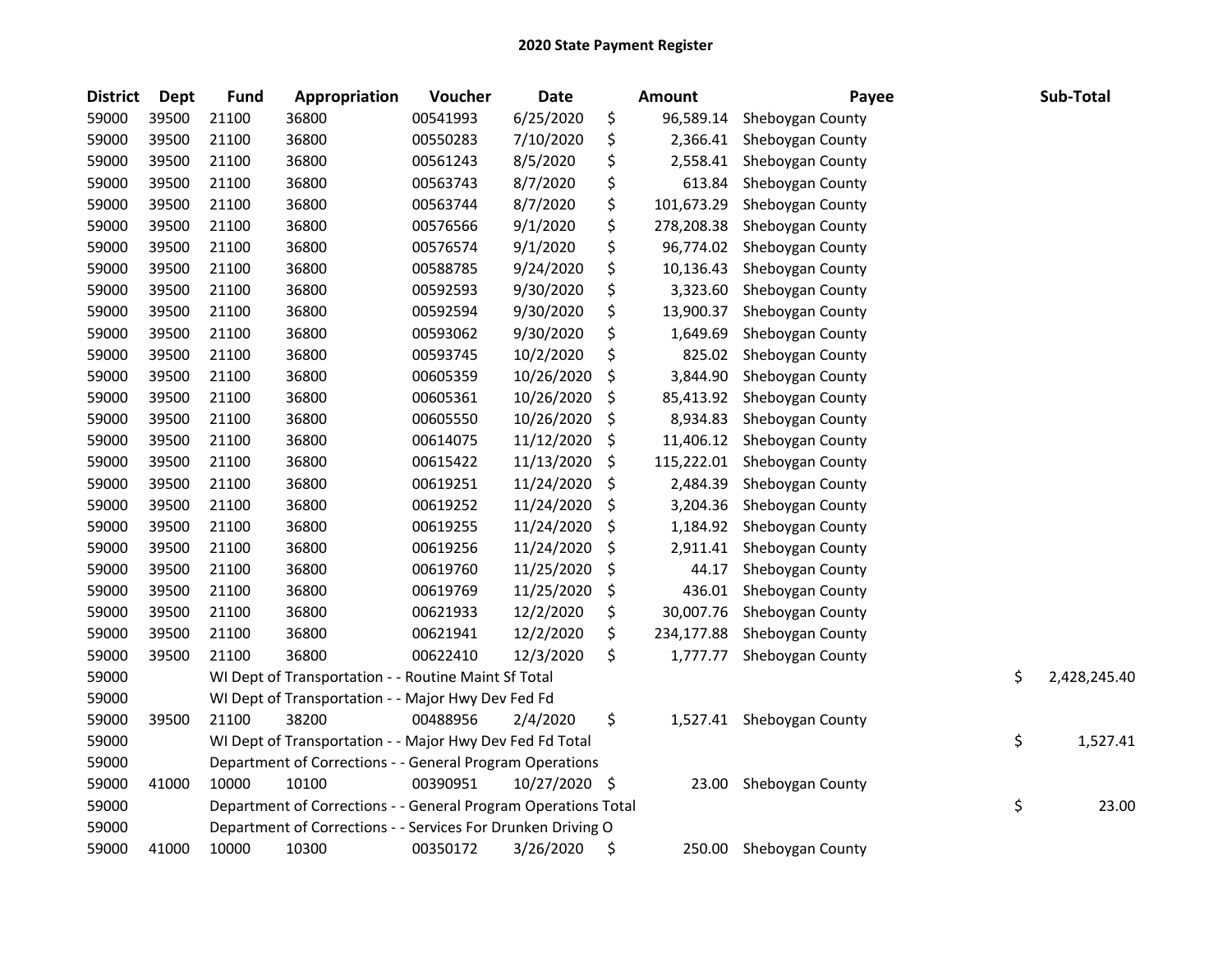| <b>District</b> | <b>Dept</b> | <b>Fund</b> | Appropriation                                                      | Voucher  | <b>Date</b> | <b>Amount</b>   | Payee                                                                                                         | Sub-Total        |
|-----------------|-------------|-------------|--------------------------------------------------------------------|----------|-------------|-----------------|---------------------------------------------------------------------------------------------------------------|------------------|
| 59000           |             |             | Department of Corrections - - Services For Drunken Driving O Total |          |             |                 |                                                                                                               | \$<br>250.00     |
| 59000           |             |             | Department of Corrections - - Institutional Repair And Maint       |          |             |                 |                                                                                                               |                  |
| 59000           | 41000       | 10000       | 11000                                                              | 00335471 | 1/30/2020   | \$<br>2,612.17  | Sheboygan County                                                                                              |                  |
| 59000           | 41000       | 10000       | 11000                                                              | 00341119 | 2/28/2020   | \$<br>5,110.83  | Sheboygan County                                                                                              |                  |
| 59000           | 41000       | 10000       | 11000                                                              | 00387956 | 11/6/2020   | \$<br>605.00    | Sheboygan County                                                                                              |                  |
| 59000           |             |             | Department of Corrections - - Institutional Repair And Maint Total |          |             |                 |                                                                                                               | \$<br>8,328.00   |
| 59000           |             |             | Department of Corrections - - Corrections Contracts And Agre       |          |             |                 |                                                                                                               |                  |
| 59000           | 41000       | 10000       | 11400                                                              | 00328561 | 1/3/2020    | \$<br>30,924.98 | Sheboygan County                                                                                              |                  |
| 59000           | 41000       | 10000       | 11400                                                              | 00334442 | 1/15/2020   | \$<br>43,401.44 | Sheboygan County                                                                                              |                  |
| 59000           | 41000       | 10000       | 11400                                                              | 00340395 | 3/6/2020    | \$<br>39,112.60 | Sheboygan County                                                                                              |                  |
| 59000           | 41000       | 10000       | 11400                                                              | 00347664 | 3/13/2020   | \$<br>32,011.92 | Sheboygan County                                                                                              |                  |
| 59000           | 41000       | 10000       | 11400                                                              | 00354751 | 4/21/2020   | \$<br>24,147.56 | Sheboygan County                                                                                              |                  |
| 59000           | 41000       | 10000       | 11400                                                              | 00355317 | 4/23/2020   | \$<br>3,653.66  | Sheboygan County                                                                                              |                  |
| 59000           | 41000       | 10000       | 11400                                                              | 00359308 | 5/15/2020   | \$<br>19,348.96 | Sheboygan County                                                                                              |                  |
| 59000           | 41000       | 10000       | 11400                                                              | 00360597 | 5/22/2020   | \$<br>13,894.20 | Sheboygan County                                                                                              |                  |
| 59000           | 41000       | 10000       | 11400                                                              | 00366838 | 6/19/2020   | \$<br>21,664.66 | Sheboygan County                                                                                              |                  |
| 59000           | 41000       | 10000       | 11400                                                              | 00367200 | 6/23/2020   | \$<br>27,119.42 | Sheboygan County                                                                                              |                  |
| 59000           | 41000       | 10000       | 11400                                                              | 00370947 | 7/17/2020   | \$<br>20,069.40 | Sheboygan County                                                                                              |                  |
| 59000           | 41000       | 10000       | 11400                                                              | 00372859 | 7/15/2020   | \$<br>19,400.42 | Sheboygan County                                                                                              |                  |
| 59000           | 41000       | 10000       | 11400                                                              | 00378643 | 8/19/2020   | \$<br>20,017.94 | Sheboygan County                                                                                              |                  |
| 59000           | 41000       | 10000       | 11400                                                              | 00379806 | 8/26/2020   | \$<br>12,916.46 | Sheboygan County                                                                                              |                  |
| 59000           | 41000       | 10000       | 11400                                                              | 00384118 | 9/18/2020   | \$<br>22,590.94 | Sheboygan County                                                                                              |                  |
| 59000           | 41000       | 10000       | 11400                                                              | 00388010 | 10/13/2020  | \$<br>25,061.02 | Sheboygan County                                                                                              |                  |
| 59000           | 41000       | 10000       | 11400                                                              | 00394885 | 11/18/2020  | \$<br>18,628.52 | Sheboygan County                                                                                              |                  |
| 59000           | 41000       | 10000       | 11400                                                              | 00397258 | 12/3/2020   | \$<br>34,478.20 | Sheboygan County                                                                                              |                  |
| 59000           | 41000       | 10000       | 11400                                                              | 00397261 | 12/3/2020   | \$<br>37,514.34 | Sheboygan County                                                                                              |                  |
| 59000           | 41000       | 10000       | 11400                                                              | 00397263 | 12/3/2020   | \$<br>38,286.24 | Sheboygan County                                                                                              |                  |
| 59000           | 41000       | 10000       | 11400                                                              | 00399935 | 12/17/2020  | \$<br>15,901.14 | Sheboygan County                                                                                              |                  |
| 59000           | 41000       | 10000       | 11400                                                              | 00400242 | 12/17/2020  | \$<br>50,739.56 | Sheboygan County                                                                                              |                  |
| 59000           |             |             | Department of Corrections - - Corrections Contracts And Agre Total |          |             |                 |                                                                                                               | \$<br>570,883.58 |
| 59000           |             |             |                                                                    |          |             |                 | Department of Corrections - - Reimbursing Counties For Probation, Extended Supervision And Parole Holds       |                  |
| 59000           | 41000       | 10000       | 11600                                                              | 00392687 | 11/5/2020   | \$              | 160,920.00 Sheboygan County                                                                                   |                  |
| 59000           |             |             |                                                                    |          |             |                 | Department of Corrections - - Reimbursing Counties For Probation, Extended Supervision And Parole Holds Total | \$<br>160,920.00 |
| 59000           |             |             | Child Abuse & Neglect Prev Bd - - General Aids                     |          |             |                 |                                                                                                               |                  |
| 59000           | 43300       | 10000       | 99000                                                              | 00002394 | 4/24/2020   | \$<br>13,284.58 | Sheboygan County                                                                                              |                  |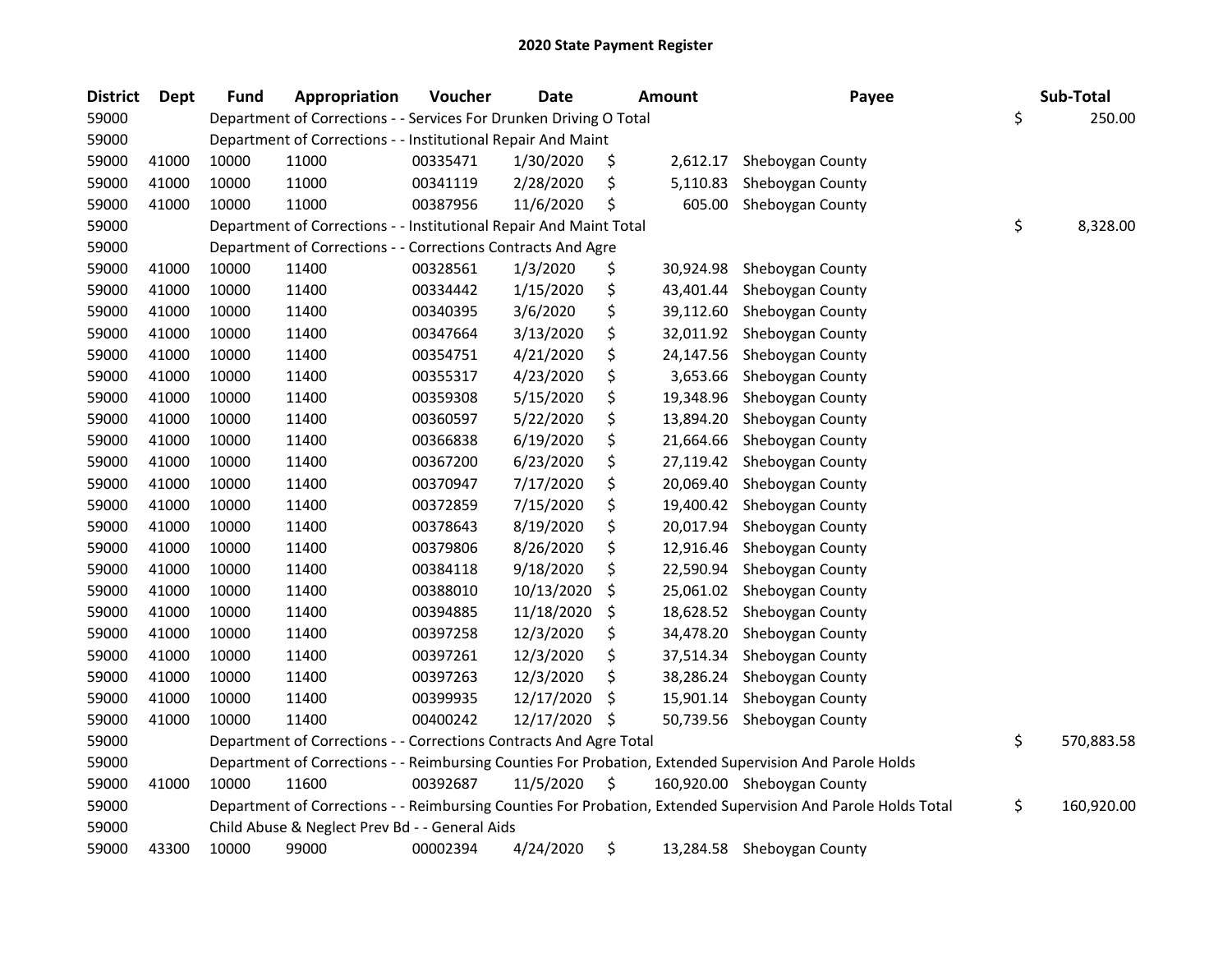| <b>District</b> | <b>Dept</b> | <b>Fund</b> | Appropriation                                                          | Voucher  | <b>Date</b>   |    | Amount       | Payee            | Sub-Total          |
|-----------------|-------------|-------------|------------------------------------------------------------------------|----------|---------------|----|--------------|------------------|--------------------|
| 59000           |             |             | Child Abuse & Neglect Prev Bd - - General Aids Total                   |          |               |    |              |                  | \$<br>13,284.58    |
| 59000           |             |             | Department of Health Services - - State/Federal Aids                   |          |               |    |              |                  |                    |
| 59000           | 43500       | 10000       | 00000                                                                  | 92007    | $1/1/2020$ \$ |    | 127,746.00   | Sheboygan County |                    |
| 59000           | 43500       | 10000       | 00000                                                                  | 92008    | $2/1/2020$ \$ |    | 119,846.00   | Sheboygan County |                    |
| 59000           | 43500       | 10000       | 00000                                                                  | 92009    | $3/1/2020$ \$ |    | 129,890.00   | Sheboygan County |                    |
| 59000           | 43500       | 10000       | 00000                                                                  | 92010    | $4/1/2020$ \$ |    | 885,605.00   | Sheboygan County |                    |
| 59000           | 43500       | 10000       | 00000                                                                  | 92011    | $5/1/2020$ \$ |    | 649,854.00   | Sheboygan County |                    |
| 59000           | 43500       | 10000       | 00000                                                                  | 92012    | $6/1/2020$ \$ |    | 203,133.00   | Sheboygan County |                    |
| 59000           | 43500       | 10000       | 00000                                                                  | 92013    | $6/1/2020$ \$ |    | 88,880.00    | Sheboygan County |                    |
| 59000           | 43500       | 10000       | 00000                                                                  | 92100    | $7/1/2020$ \$ |    | 1,917,297.00 | Sheboygan County |                    |
| 59000           | 43500       | 10000       | 00000                                                                  | 92101    | $8/1/2020$ \$ |    | 617,374.00   | Sheboygan County |                    |
| 59000           | 43500       | 10000       | 00000                                                                  | 92102    | $9/1/2020$ \$ |    | 1,435,810.00 | Sheboygan County |                    |
| 59000           | 43500       | 10000       | 00000                                                                  | 92103    | 10/1/2020 \$  |    | 854,366.00   | Sheboygan County |                    |
| 59000           | 43500       | 10000       | 00000                                                                  | 92104    | 11/1/2020 \$  |    | 576,316.00   | Sheboygan County |                    |
| 59000           | 43500       | 10000       | 00000                                                                  | 92105    | 12/1/2020 \$  |    | 257,849.00   | Sheboygan County |                    |
| 59000           |             |             | Department of Health Services - - State/Federal Aids Total             |          |               |    |              |                  | \$<br>7,863,966.00 |
| 59000           |             |             | Department of Health Services - - Public Health Dispensaries And       |          |               |    |              |                  |                    |
| 59000           | 43500       | 10000       | 10700                                                                  | 00353474 | 4/29/2020     | \$ | 503.51       | Sheboygan County |                    |
| 59000           | 43500       | 10000       | 10700                                                                  | 00357535 | 5/27/2020     | \$ | 404.46       | Sheboygan County |                    |
| 59000           | 43500       | 10000       | 10700                                                                  | 00359121 | 6/5/2020      | \$ | 405.43       | Sheboygan County |                    |
| 59000           | 43500       | 10000       | 10700                                                                  | 00360568 | 6/12/2020     | \$ | 2,290.71     | Sheboygan County |                    |
| 59000           | 43500       | 10000       | 10700                                                                  | 00373104 | 8/17/2020     | \$ | 772.34       | Sheboygan County |                    |
| 59000           | 43500       | 10000       | 10700                                                                  | 00373754 | 8/19/2020     | \$ | 437.92       | Sheboygan County |                    |
| 59000           | 43500       | 10000       | 10700                                                                  | 00375274 | 9/4/2020      | \$ | 1,007.38     | Sheboygan County |                    |
| 59000           | 43500       | 10000       | 10700                                                                  | 00376135 | 9/11/2020     | \$ | 561.03       | Sheboygan County |                    |
| 59000           | 43500       | 10000       | 10700                                                                  | 00376140 | 9/11/2020     | \$ | 310.20       | Sheboygan County |                    |
| 59000           | 43500       | 10000       | 10700                                                                  | 00376151 | 9/11/2020     | \$ | 37.60        | Sheboygan County |                    |
| 59000           | 43500       | 10000       | 10700                                                                  | 00376520 | 9/11/2020     | Ś  | 145.27       | Sheboygan County |                    |
| 59000           | 43500       | 10000       | 10700                                                                  | 00391767 | 11/27/2020    | \$ | 101.13       | Sheboygan County |                    |
| 59000           |             |             | Department of Health Services - - Public Health Dispensaries And Total |          |               |    |              |                  | \$<br>6,976.98     |
| 59000           |             |             | Department of Health Services - - Federal Wic Operations               |          |               |    |              |                  |                    |
| 59000           | 43500       | 10000       | 14800                                                                  | 00330784 | 1/3/2020      | \$ | 52.65        | Sheboygan County |                    |
| 59000           | 43500       | 10000       | 14800                                                                  | 00338718 | 2/13/2020     | \$ | 42.12        | Sheboygan County |                    |
| 59000           | 43500       | 10000       | 14800                                                                  | 00350265 | 3/27/2020     | \$ | 36.45        | Sheboygan County |                    |
| 59000           | 43500       | 10000       | 14800                                                                  | 00351476 | 4/8/2020      | \$ | 32.40        | Sheboygan County |                    |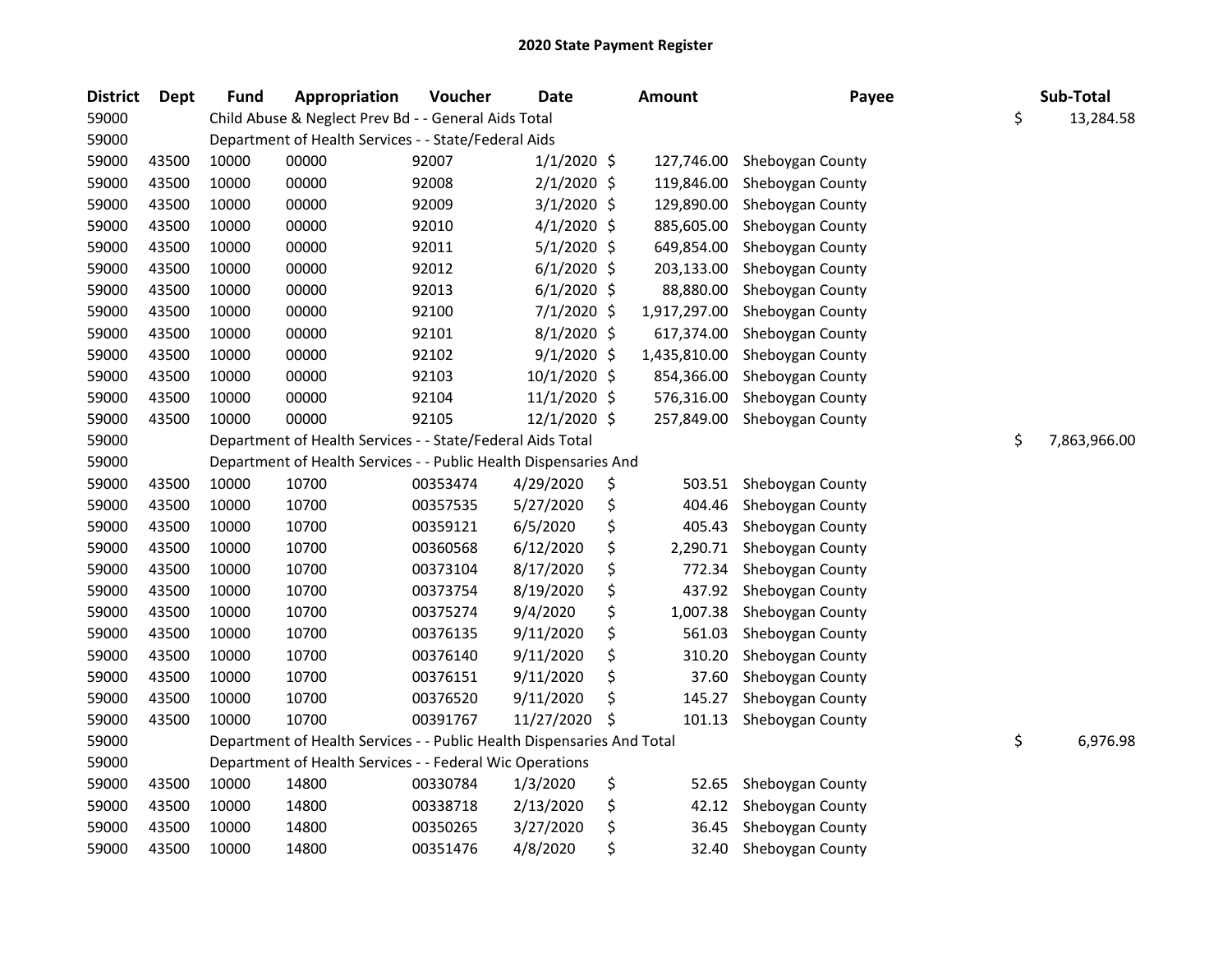| <b>District</b> | Dept  | <b>Fund</b> | Appropriation                                                       | Voucher  | <b>Date</b> |     | Amount | Payee            | Sub-Total    |
|-----------------|-------|-------------|---------------------------------------------------------------------|----------|-------------|-----|--------|------------------|--------------|
| 59000           | 43500 | 10000       | 14800                                                               | 00363166 | 6/18/2020   | \$  | 36.00  | Sheboygan County |              |
| 59000           | 43500 | 10000       | 14800                                                               | 00364352 | 7/8/2020    | \$  | 86.58  | Sheboygan County |              |
| 59000           | 43500 | 10000       | 14800                                                               | 00370522 | 8/14/2020   | \$  | 50.40  | Sheboygan County |              |
| 59000           | 43500 | 10000       | 14800                                                               | 00373376 | 9/4/2020    | \$  | 153.72 | Sheboygan County |              |
| 59000           | 43500 | 10000       | 14800                                                               | 00383980 | 10/15/2020  | \$  | 32.76  | Sheboygan County |              |
| 59000           | 43500 | 10000       | 14800                                                               | 00390654 | 11/18/2020  | \$  | 115.92 | Sheboygan County |              |
| 59000           | 43500 | 10000       | 14800                                                               | 00393654 | 12/18/2020  | \$, | 21.06  | Sheboygan County |              |
| 59000           |       |             | Department of Health Services - - Federal Wic Operations Total      |          |             |     |        |                  | \$<br>660.06 |
| 59000           |       |             | Department of Health Services - - Federal Projects Operations       |          |             |     |        |                  |              |
| 59000           | 43500 | 10000       | 14900                                                               | 00346250 | 3/5/2020    | \$  | 400.00 | Sheboygan County |              |
| 59000           | 43500 | 10000       | 14900                                                               | 00372576 | 8/14/2020   | \$  | 400.00 | Sheboygan County |              |
| 59000           |       |             | Department of Health Services - - Federal Projects Operations Total |          |             |     |        |                  | \$<br>800.00 |
| 59000           |       |             | Department of Health Services - - Federal Project Aids              |          |             |     |        |                  |              |
| 59000           | 43500 | 10000       | 15000                                                               | 00343165 | 2/19/2020   | \$  | 25.00  | Sheboygan County |              |
| 59000           | 43500 | 10000       | 15000                                                               | 00343166 | 2/26/2020   | \$  | 75.00  | Sheboygan County |              |
| 59000           | 43500 | 10000       | 15000                                                               | 00385412 | 10/21/2020  | \$  | 176.12 | Sheboygan County |              |
| 59000           |       |             | Department of Health Services - - Federal Project Aids Total        |          |             |     |        |                  | \$<br>276.12 |
| 59000           |       |             | Department of Health Services - - General Program Operations        |          |             |     |        |                  |              |
| 59000           | 43500 | 10000       | 40100                                                               | 00337117 | 1/23/2020   | \$  | 1.50   | Sheboygan County |              |
| 59000           | 43500 | 10000       | 40100                                                               | 00343126 | 2/19/2020   | \$  | 1.50   | Sheboygan County |              |
| 59000           | 43500 | 10000       | 40100                                                               | 00374713 | 8/26/2020   | \$  | 1.50   | Sheboygan County |              |
| 59000           | 43500 | 10000       | 40100                                                               | 00381386 | 9/29/2020   | \$  | 1.50   | Sheboygan County |              |
| 59000           | 43500 | 10000       | 40100                                                               | 00390018 | 11/12/2020  | \$  | 1.50   | Sheboygan County |              |
| 59000           | 43500 | 10000       | 40100                                                               | 00393992 | 12/1/2020   | \$  | 1.50   | Sheboygan County |              |
| 59000           | 43500 | 10000       | 40100                                                               | 00395658 | 12/8/2020   | \$  | 1.50   | Sheboygan County |              |
| 59000           | 43500 | 10000       | 40100                                                               | 00397061 | 12/15/2020  | \$  | 1.50   | Sheboygan County |              |
| 59000           |       |             | Department of Health Services - - General Program Operations Total  |          |             |     |        |                  | \$<br>12.00  |
| 59000           |       |             | Department of Health Services - - Medical Assistance State Admin    |          |             |     |        |                  |              |
| 59000           | 43500 | 10000       | 44000                                                               | 00337117 | 1/23/2020   | \$  | 1.50   | Sheboygan County |              |
| 59000           | 43500 | 10000       | 44000                                                               | 00343126 | 2/19/2020   | \$  | 1.50   | Sheboygan County |              |
| 59000           | 43500 | 10000       | 44000                                                               | 00374713 | 8/26/2020   | \$  | 1.50   | Sheboygan County |              |
| 59000           | 43500 | 10000       | 44000                                                               | 00381386 | 9/29/2020   | \$  | 1.50   | Sheboygan County |              |
| 59000           | 43500 | 10000       | 44000                                                               | 00390018 | 11/12/2020  | \$  | 1.50   | Sheboygan County |              |
| 59000           | 43500 | 10000       | 44000                                                               | 00393992 | 12/1/2020   | \$  | 1.50   | Sheboygan County |              |
| 59000           | 43500 | 10000       | 44000                                                               | 00395658 | 12/8/2020   | \$  | 1.50   | Sheboygan County |              |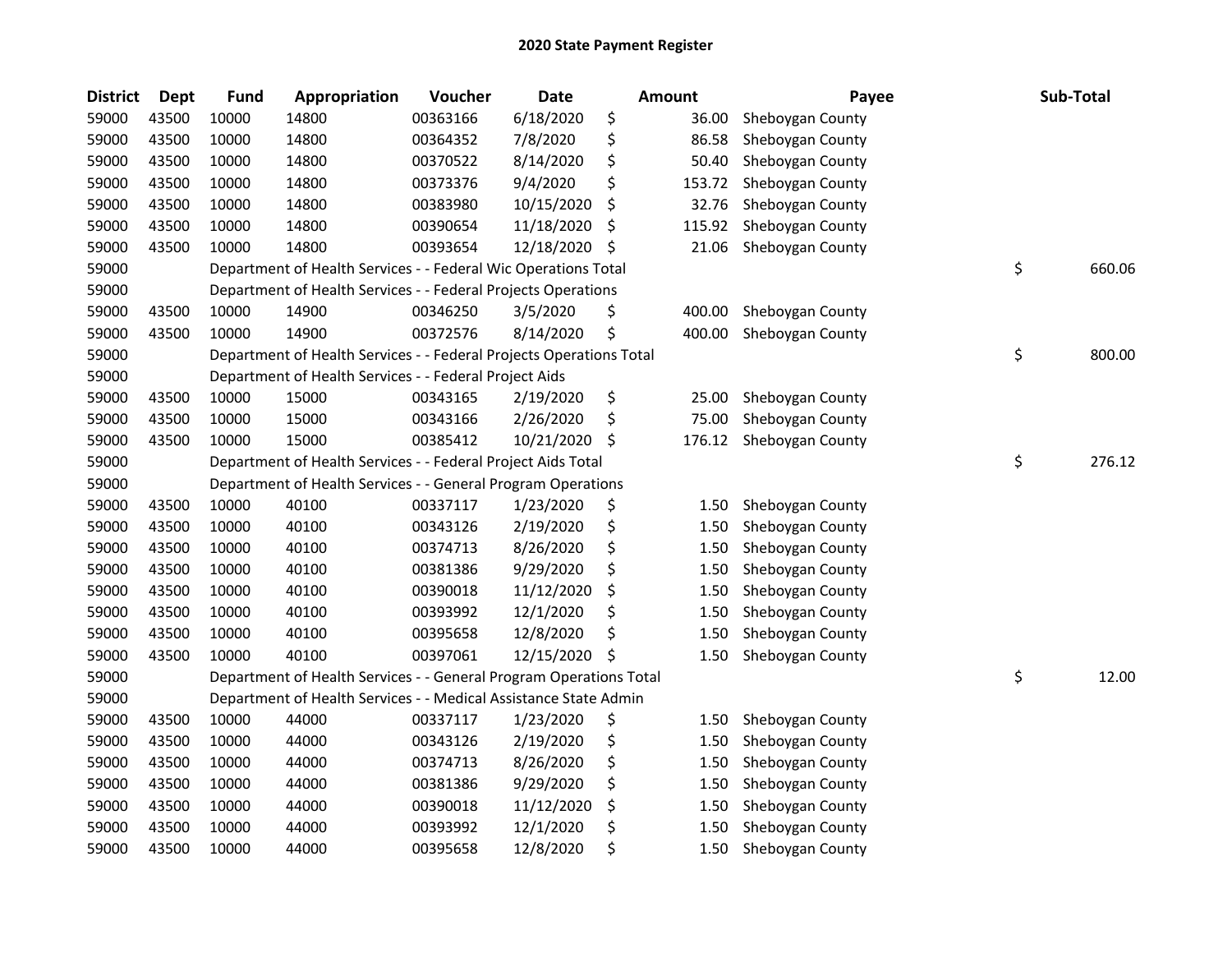| <b>District</b> | <b>Dept</b> | <b>Fund</b> | Appropriation                                                          | Voucher  | <b>Date</b> |    | <b>Amount</b> | Payee            | Sub-Total    |
|-----------------|-------------|-------------|------------------------------------------------------------------------|----------|-------------|----|---------------|------------------|--------------|
| 59000           | 43500       | 10000       | 44000                                                                  | 00397061 | 12/15/2020  | \$ | 1.50          | Sheboygan County |              |
| 59000           |             |             | Department of Health Services - - Medical Assistance State Admin Total |          |             |    |               |                  | \$<br>12.00  |
| 59000           |             |             | Dept of Children and Families - - Fees For Administrative Servic       |          |             |    |               |                  |              |
| 59000           | 43700       | 10000       | 23100                                                                  | 00065136 | 1/27/2020   | \$ | 95.00         | Sheboygan County |              |
| 59000           | 43700       | 10000       | 23100                                                                  | 00069747 | 5/1/2020    | \$ | 60.00         | Sheboygan County |              |
| 59000           | 43700       | 10000       | 23100                                                                  | 00073031 | 7/23/2020   | \$ | 5.00          | Sheboygan County |              |
| 59000           | 43700       | 10000       | 23100                                                                  | 00076550 | 10/22/2020  | S  | 20.00         | Sheboygan County |              |
| 59000           |             |             | Dept of Children and Families - - Fees For Administrative Servic Total |          |             |    |               |                  | \$<br>180.00 |
| 59000           |             |             | Dept of Children and Families - - General Aids                         |          |             |    |               |                  |              |
| 59000           | 43700       | 10000       | 99000                                                                  | 00064535 | 1/6/2020    | \$ | 24,210.35     | Sheboygan County |              |
| 59000           | 43700       | 10000       | 99000                                                                  | 00065386 | 1/30/2020   | \$ | 251,795.48    | Sheboygan County |              |
| 59000           | 43700       | 10000       | 99000                                                                  | 00065685 | 2/5/2020    | \$ | 19,521.96     | Sheboygan County |              |
| 59000           | 43700       | 10000       | 99000                                                                  | 00065815 | 2/11/2020   | \$ | 396.00        | Sheboygan County |              |
| 59000           | 43700       | 10000       | 99000                                                                  | 00066356 | 2/26/2020   | \$ | 29,729.49     | Sheboygan County |              |
| 59000           | 43700       | 10000       | 99000                                                                  | 00066877 | 3/5/2020    | \$ | 948,049.52    | Sheboygan County |              |
| 59000           | 43700       | 10000       | 99000                                                                  | 00066954 | 3/5/2020    | \$ | 130.07        | Sheboygan County |              |
| 59000           | 43700       | 10000       | 99000                                                                  | 00068304 | 4/3/2020    | \$ | 309,207.92    | Sheboygan County |              |
| 59000           | 43700       | 10000       | 99000                                                                  | 00068990 | 4/14/2020   | \$ | 0.01          | Sheboygan County |              |
| 59000           | 43700       | 10000       | 99000                                                                  | 00069405 | 4/30/2020   | \$ | 341,209.95    | Sheboygan County |              |
| 59000           | 43700       | 10000       | 99000                                                                  | 00069934 | 5/6/2020    | \$ | 12,150.00     | Sheboygan County |              |
| 59000           | 43700       | 10000       | 99000                                                                  | 00069935 | 5/5/2020    | \$ | 99,995.80     | Sheboygan County |              |
| 59000           | 43700       | 10000       | 99000                                                                  | 00070075 | 5/8/2020    | \$ | 38,100.00     | Sheboygan County |              |
| 59000           | 43700       | 10000       | 99000                                                                  | 00070264 | 5/13/2020   | \$ | 10.00         | Sheboygan County |              |
| 59000           | 43700       | 10000       | 99000                                                                  | 00070438 | 5/21/2020   | \$ | 29,672.97     | Sheboygan County |              |
| 59000           | 43700       | 10000       | 99000                                                                  | 00070895 | 6/5/2020    | \$ | 74,281.55     | Sheboygan County |              |
| 59000           | 43700       | 10000       | 99000                                                                  | 00071498 | 6/17/2020   | \$ | 55,644.00     | Sheboygan County |              |
| 59000           | 43700       | 10000       | 99000                                                                  | 00072036 | 6/30/2020   | \$ | 17,601.00     | Sheboygan County |              |
| 59000           | 43700       | 10000       | 99000                                                                  | 00072349 | 7/6/2020    | \$ | 74,220.30     | Sheboygan County |              |
| 59000           | 43700       | 10000       | 99000                                                                  | 00073357 | 7/30/2020   | \$ | 290,341.33    | Sheboygan County |              |
| 59000           | 43700       | 10000       | 99000                                                                  | 00073593 | 8/5/2020    | \$ | 49,047.84     | Sheboygan County |              |
| 59000           | 43700       | 10000       | 99000                                                                  | 00073908 | 8/12/2020   | \$ | 77,018.00     | Sheboygan County |              |
| 59000           | 43700       | 10000       | 99000                                                                  | 00073941 | 8/12/2020   | \$ | 25,272.81     | Sheboygan County |              |
| 59000           | 43700       | 10000       | 99000                                                                  | 00074699 | 9/8/2020    | \$ | 24,075.00     | Sheboygan County |              |
| 59000           | 43700       | 10000       | 99000                                                                  | 00074700 | 9/8/2020    | \$ | 70,114.97     | Sheboygan County |              |
| 59000           | 43700       | 10000       | 99000                                                                  | 00074813 | 9/10/2020   | \$ | 2,145,553.00  | Sheboygan County |              |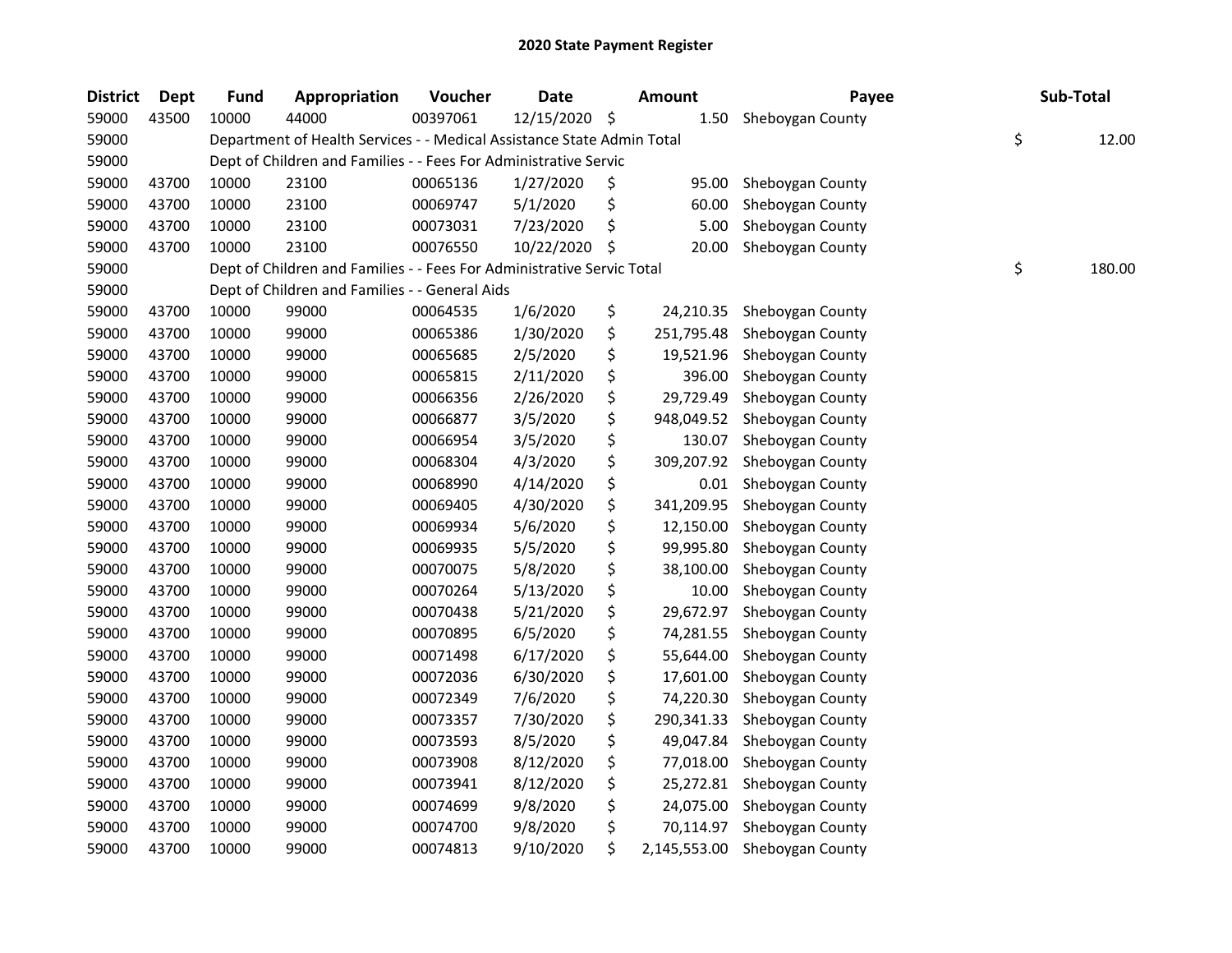| <b>District</b> | <b>Dept</b> | <b>Fund</b> | Appropriation                                                   | Voucher  | <b>Date</b> | <b>Amount</b>    | Payee            | Sub-Total          |
|-----------------|-------------|-------------|-----------------------------------------------------------------|----------|-------------|------------------|------------------|--------------------|
| 59000           | 43700       | 10000       | 99000                                                           | 00075148 | 9/17/2020   | \$<br>185,346.79 | Sheboygan County |                    |
| 59000           | 43700       | 10000       | 99000                                                           | 00075149 | 9/17/2020   | \$<br>8,316.00   | Sheboygan County |                    |
| 59000           | 43700       | 10000       | 99000                                                           | 00075242 | 9/18/2020   | \$<br>77,354.08  | Sheboygan County |                    |
| 59000           | 43700       | 10000       | 99000                                                           | 00075938 | 10/5/2020   | \$<br>95,149.03  | Sheboygan County |                    |
| 59000           | 43700       | 10000       | 99000                                                           | 00076830 | 10/30/2020  | \$<br>255,356.55 | Sheboygan County |                    |
| 59000           | 43700       | 10000       | 99000                                                           | 00076869 | 10/30/2020  | \$<br>15,007.84  | Sheboygan County |                    |
| 59000           | 43700       | 10000       | 99000                                                           | 00076916 | 10/30/2020  | \$<br>8,138.03   | Sheboygan County |                    |
| 59000           | 43700       | 10000       | 99000                                                           | 00077058 | 11/5/2020   | \$<br>92,773.96  | Sheboygan County |                    |
| 59000           | 43700       | 10000       | 99000                                                           | 00077182 | 11/6/2020   | \$<br>32,976.00  | Sheboygan County |                    |
| 59000           | 43700       | 10000       | 99000                                                           | 00077285 | 11/10/2020  | \$<br>13,676.00  | Sheboygan County |                    |
| 59000           | 43700       | 10000       | 99000                                                           | 00078188 | 12/4/2020   | \$<br>32,170.00  | Sheboygan County |                    |
| 59000           | 43700       | 10000       | 99000                                                           | 00078277 | 12/7/2020   | \$<br>43,579.86  | Sheboygan County |                    |
| 59000           |             |             | Dept of Children and Families - - General Aids Total            |          |             |                  |                  | \$<br>5,867,193.46 |
| 59000           |             |             | Dept of Workforce Development - - Auxiliary Services            |          |             |                  |                  |                    |
| 59000           | 44500       | 10000       | 13000                                                           | 00304289 | 11/3/2020   | \$<br>55.00      | Sheboygan County |                    |
| 59000           | 44500       | 10000       | 13000                                                           | 00307422 | 12/2/2020   | \$<br>120.00     | Sheboygan County |                    |
| 59000           |             |             | Dept of Workforce Development - - Auxiliary Services Total      |          |             |                  |                  | \$<br>175.00       |
| 59000           |             |             | Dept of Workforce Development - - Ui Admin Fed                  |          |             |                  |                  |                    |
| 59000           | 44500       | 10000       | 15100                                                           | 00267666 | 1/14/2020   | \$<br>70.00      | Sheboygan County |                    |
| 59000           | 44500       | 10000       | 15100                                                           | 00270906 | 2/4/2020    | \$<br>105.00     | Sheboygan County |                    |
| 59000           | 44500       | 10000       | 15100                                                           | 00275637 | 3/3/2020    | \$<br>105.00     | Sheboygan County |                    |
| 59000           | 44500       | 10000       | 15100                                                           | 00280621 | 4/2/2020    | \$<br>110.00     | Sheboygan County |                    |
| 59000           | 44500       | 10000       | 15100                                                           | 00284515 | 5/4/2020    | \$<br>100.00     | Sheboygan County |                    |
| 59000           | 44500       | 10000       | 15100                                                           | 00287363 | 6/2/2020    | \$<br>50.00      | Sheboygan County |                    |
| 59000           | 44500       | 10000       | 15100                                                           | 00290184 | 7/2/2020    | \$<br>60.00      | Sheboygan County |                    |
| 59000           | 44500       | 10000       | 15100                                                           | 00293621 | 8/4/2020    | \$<br>75.00      | Sheboygan County |                    |
| 59000           | 44500       | 10000       | 15100                                                           | 00296657 | 9/2/2020    | \$<br>15.00      | Sheboygan County |                    |
| 59000           | 44500       | 10000       | 15100                                                           | 00300329 | 10/2/2020   | \$<br>65.00      | Sheboygan County |                    |
| 59000           | 44500       | 10000       | 15100                                                           | 00302634 | 10/21/2020  | \$<br>3.00       | Sheboygan County |                    |
| 59000           |             |             | Dept of Workforce Development - - Ui Admin Fed Total            |          |             |                  |                  | \$<br>758.00       |
| 59000           |             |             | Dept of Workforce Development - - Title Ib Aids State GPR       |          |             |                  |                  |                    |
| 59000           | 44500       | 10000       | 50900                                                           | 00268489 | 1/21/2020   | \$<br>9.92       | Sheboygan County |                    |
| 59000           |             |             | Dept of Workforce Development - - Title Ib Aids State GPR Total |          |             |                  |                  | \$<br>9.92         |
| 59000           |             |             | Dept of Workforce Development - - Title Ib Aids Federal Prf     |          |             |                  |                  |                    |
| 59000           | 44500       | 10000       | 54400                                                           | 00268489 | 1/21/2020   | \$<br>36.64      | Sheboygan County |                    |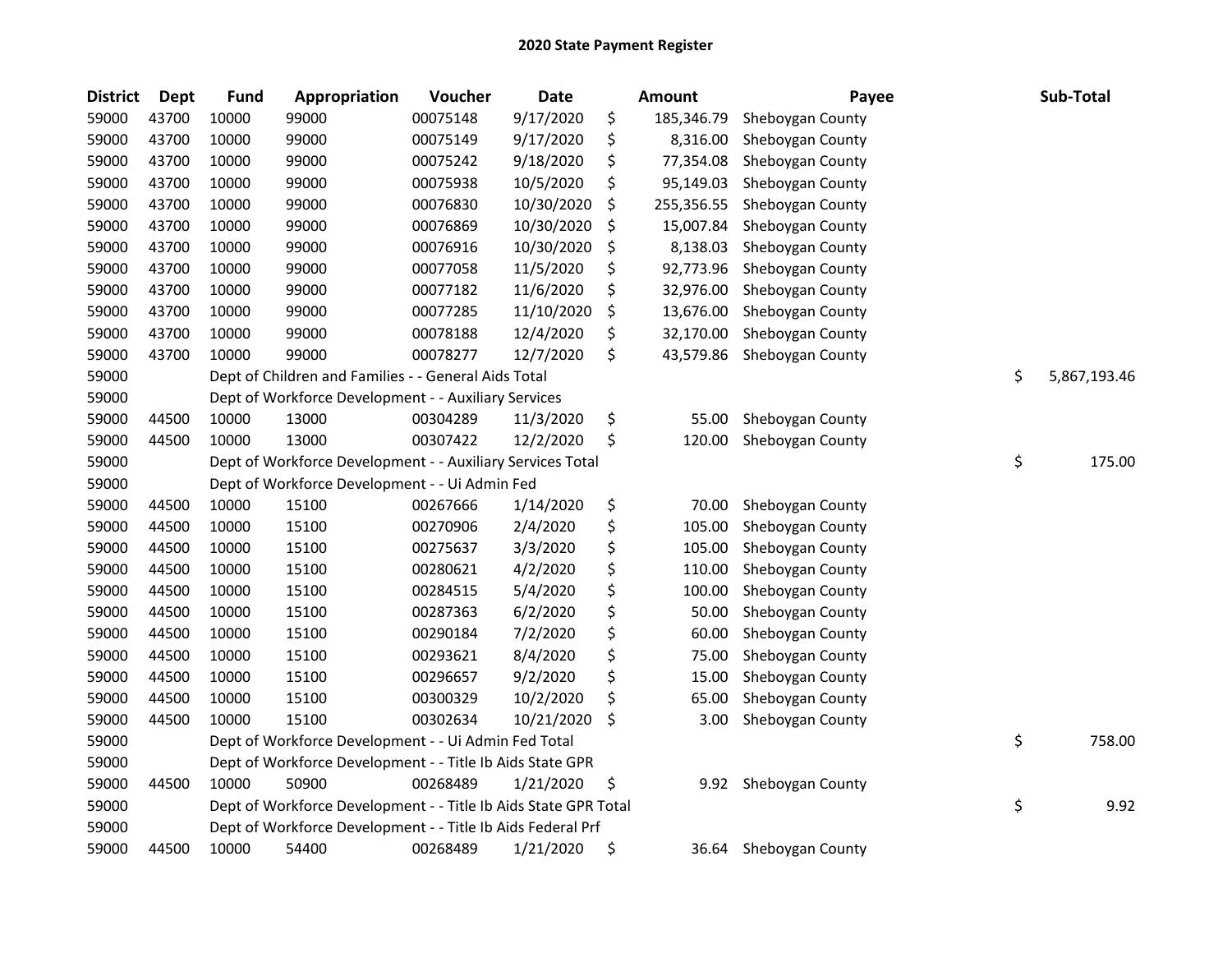| <b>District</b> | <b>Dept</b> | <b>Fund</b> | Appropriation                                                         | Voucher  | <b>Date</b>   |     | <b>Amount</b> | Payee                   | Sub-Total       |
|-----------------|-------------|-------------|-----------------------------------------------------------------------|----------|---------------|-----|---------------|-------------------------|-----------------|
| 59000           |             |             | Dept of Workforce Development - - Title Ib Aids Federal Prf Total     |          |               |     |               |                         | \$<br>36.64     |
| 59000           |             |             | Dept of Workforce Development - - Wc Ops Uninsured Emplyr Admin       |          |               |     |               |                         |                 |
| 59000           | 44500       | 22700       | 17700                                                                 | 00288657 | 6/17/2020     | \$, | 10.00         | Sheboygan County        |                 |
| 59000           | 44500       | 22700       | 17700                                                                 | 00288665 | 6/17/2020     | \$  | 30.00         | Sheboygan County        |                 |
| 59000           | 44500       | 22700       | 17700                                                                 | 00288668 | 6/17/2020     | \$  | 80.00         | Sheboygan County        |                 |
| 59000           | 44500       | 22700       | 17700                                                                 | 00291203 | 7/14/2020     | \$  | 20.00         | Sheboygan County        |                 |
| 59000           | 44500       | 22700       | 17700                                                                 | 00291204 | 7/14/2020     | \$  | 40.00         | Sheboygan County        |                 |
| 59000           | 44500       | 22700       | 17700                                                                 | 00296585 | 9/2/2020      | Ś   | 5.00          | Sheboygan County        |                 |
| 59000           | 44500       | 22700       | 17700                                                                 | 00296586 | 9/2/2020      | \$  | 10.00         | Sheboygan County        |                 |
| 59000           |             |             | Dept of Workforce Development - - Wc Ops Uninsured Emplyr Admin Total |          |               |     |               |                         | \$<br>195.00    |
| 59000           |             |             | Department of Justice - - Officer Training Reimbursement              |          |               |     |               |                         |                 |
| 59000           | 45500       | 10000       | 20200                                                                 | 00092524 | 12/21/2020 \$ |     | 9,710.83      | Sheboygan County        |                 |
| 59000           |             |             | Department of Justice - - Officer Training Reimbursement Total        |          |               |     |               |                         | \$<br>9,710.83  |
| 59000           |             |             | Department of Justice - - Crime Laboratories, Dna                     |          |               |     |               |                         |                 |
| 59000           | 45500       | 10000       | 22100                                                                 | 00085879 | 7/16/2020     | \$  | 3,940.00      | Sheboygan County        |                 |
| 59000           |             |             | Department of Justice - - Crime Laboratories, Dna Total               |          |               |     |               |                         | \$<br>3,940.00  |
| 59000           |             |             | Department of Justice - - Law Enforcement Train, Local                |          |               |     |               |                         |                 |
| 59000           | 45500       | 10000       | 23100                                                                 | 00078336 | 1/14/2020     | \$  | 8,292.41      | Sheboygan County        |                 |
| 59000           | 45500       | 10000       | 23100                                                                 | 00082630 | 7/16/2020     | \$  | 7,143.30      | Sheboygan County        |                 |
| 59000           | 45500       | 10000       | 23100                                                                 | 00092035 | 12/11/2020    | S   | 22,400.00     | Sheboygan County        |                 |
| 59000           |             |             | Department of Justice - - Law Enforcement Train, Local Total          |          |               |     |               |                         | \$<br>37,835.71 |
| 59000           |             |             | Department of Justice - - Federal Aid, Local Assistance               |          |               |     |               |                         |                 |
| 59000           | 45500       | 10000       | 25100                                                                 | 00088035 | 9/10/2020     | \$  |               | 371.54 Sheboygan County |                 |
| 59000           |             |             | Department of Justice - - Federal Aid, Local Assistance Total         |          |               |     |               |                         | \$<br>371.54    |
| 59000           |             |             | Department of Justice - - Alt Prosecution Alcohol Drugs               |          |               |     |               |                         |                 |
| 59000           | 45500       | 10000       | 27100                                                                 | 00078944 | 1/28/2020     | \$  | 8,427.50      | Sheboygan County        |                 |
| 59000           | 45500       | 10000       | 27100                                                                 | 00083599 | 5/29/2020     | \$  | 32,732.00     | Sheboygan County        |                 |
| 59000           | 45500       | 10000       | 27100                                                                 | 00086947 | 8/7/2020      | \$  | 15,582.00     | Sheboygan County        |                 |
| 59000           | 45500       | 10000       | 27100                                                                 | 00090009 | 11/6/2020     | \$  | 33,614.00     | Sheboygan County        |                 |
| 59000           |             |             | Department of Justice - - Alt Prosecution Alcohol Drugs Total         |          |               |     |               |                         | \$<br>90,355.50 |
| 59000           |             |             | Department of Justice - - Internet Crimes Against Childr              |          |               |     |               |                         |                 |
| 59000           | 45500       | 10000       | 28400                                                                 | 00092414 | 12/29/2020    | \$  | 570.96        | Sheboygan County        |                 |
| 59000           | 45500       | 10000       | 28400                                                                 | 00092429 | 12/29/2020    | -\$ | 1,165.18      | Sheboygan County        |                 |
| 59000           |             |             | Department of Justice - - Internet Crimes Against Childr Total        |          |               |     |               |                         | \$<br>1,736.14  |
| 59000           |             |             | Department of Justice - - Crime Victim Witness Assist                 |          |               |     |               |                         |                 |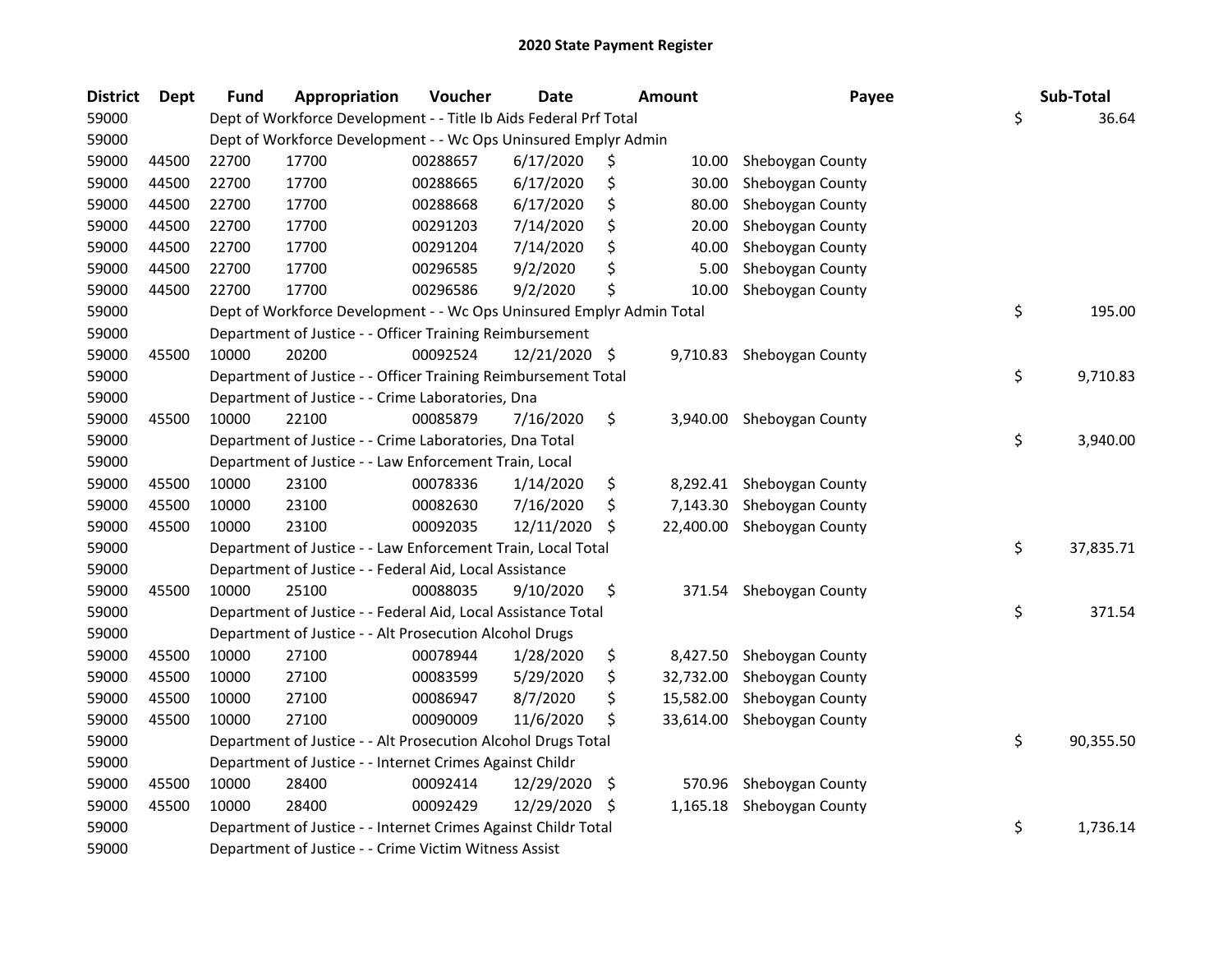| <b>District</b> | Dept  | <b>Fund</b> | Appropriation                                                           | Voucher  | <b>Date</b>   |    | <b>Amount</b> | Payee                      | Sub-Total        |
|-----------------|-------|-------------|-------------------------------------------------------------------------|----------|---------------|----|---------------|----------------------------|------------------|
| 59000           | 45500 | 10000       | 53200                                                                   | 00080512 | 2/26/2020     | \$ | 79,317.27     | Sheboygan County           |                  |
| 59000           | 45500 | 10000       | 53200                                                                   | 00086058 | 7/17/2020     | \$ | 73,246.28     | Sheboygan County           |                  |
| 59000           |       |             | Department of Justice - - Crime Victim Witness Assist Total             |          |               |    |               |                            | \$<br>152,563.55 |
| 59000           |       |             | Department of Military Affairs - - Regional Emergency Response Tm       |          |               |    |               |                            |                  |
| 59000           | 46500 | 10000       | 30600                                                                   | 00076143 | 4/6/2020      | Ş  | 4,128.61      | Sheboygan County           |                  |
| 59000           | 46500 | 10000       | 30600                                                                   | 00076198 | 4/6/2020      | \$ | 4,128.61      | Sheboygan County           |                  |
| 59000           | 46500 | 10000       | 30600                                                                   | 00079017 | 6/16/2020     | \$ | 4,128.61      | Sheboygan County           |                  |
| 59000           | 46500 | 10000       | 30600                                                                   | 00085363 | 11/9/2020     | \$ | 4,128.61      | Sheboygan County           |                  |
| 59000           |       |             | Department of Military Affairs - - Regional Emergency Response Tm Total |          |               |    |               |                            | \$<br>16,514.44  |
| 59000           |       |             | Department of Military Affairs - - Mobile Field Force Grants            |          |               |    |               |                            |                  |
| 59000           | 46500 | 10000       | 31200                                                                   | 00079064 | 6/17/2020     | \$ |               | 7,520.50 Sheboygan County  |                  |
| 59000           |       |             | Department of Military Affairs - - Mobile Field Force Grants Total      |          |               |    |               |                            | \$<br>7,520.50   |
| 59000           |       |             | Department of Military Affairs - - Regional Emergency Response Gr       |          |               |    |               |                            |                  |
| 59000           | 46500 | 10000       | 31300                                                                   | 00080380 | 7/20/2020     | \$ | 2,483.36      | Sheboygan County           |                  |
| 59000           |       |             | Department of Military Affairs - - Regional Emergency Response Gr Total |          |               |    |               |                            | \$<br>2,483.36   |
| 59000           |       |             | Department of Military Affairs - - Federal Aid, Local Assistance        |          |               |    |               |                            |                  |
| 59000           | 46500 | 10000       | 34200                                                                   | 00074256 | 2/18/2020     | \$ |               | 61,669.30 Sheboygan County |                  |
| 59000           |       |             | Department of Military Affairs - - Federal Aid, Local Assistance Total  |          |               |    |               |                            | \$<br>61,669.30  |
| 59000           |       |             | Department of Military Affairs - - Next Generation 911                  |          |               |    |               |                            |                  |
| 59000           | 46500 | 23900       | 36800                                                                   | 00086238 | 12/30/2020 \$ |    | 525.00        | Sheboygan County           |                  |
| 59000           |       |             | Department of Military Affairs - - Next Generation 911 Total            |          |               |    |               |                            | \$<br>525.00     |
| 59000           |       |             | Department of Military Affairs - - St Emerg Response Bd Grant Pif       |          |               |    |               |                            |                  |
| 59000           | 46500 | 27200       | 36400                                                                   | 00073507 | 2/4/2020      | \$ |               | 32,602.23 Sheboygan County |                  |
| 59000           |       |             | Department of Military Affairs - - St Emerg Response Bd Grant Pif Total |          |               |    |               |                            | \$<br>32,602.23  |
| 59000           |       |             | Department of Veterans Affairs - - County Grants                        |          |               |    |               |                            |                  |
| 59000           | 48500 | 58200       | 26700                                                                   | 00077488 | 2/24/2020     | \$ | 13,000.00     | Sheboygan County           |                  |
| 59000           |       |             | Department of Veterans Affairs - - County Grants Total                  |          |               |    |               |                            | \$<br>13,000.00  |
| 59000           |       |             | Department of Administration - - Federal Aid                            |          |               |    |               |                            |                  |
| 59000           | 50500 | 10000       | 14200                                                                   | 00117239 | 2/11/2020     | \$ | 2,532.78      | Sheboygan County           |                  |
| 59000           | 50500 | 10000       | 14200                                                                   | 00121637 | 4/29/2020     | \$ | 28,324.49     | Sheboygan County           |                  |
| 59000           | 50500 | 10000       | 14200                                                                   | 00130182 | 10/2/2020     | \$ | 178,049.45    | Sheboygan County           |                  |
| 59000           | 50500 | 10000       | 14200                                                                   | 00130473 | 10/6/2020     | \$ | 2,678.79      | Sheboygan County           |                  |
| 59000           | 50500 | 10000       | 14200                                                                   | 00132270 | 11/13/2020    | \$ | 129,028.26    | Sheboygan County           |                  |
| 59000           | 50500 | 10000       | 14200                                                                   | 00135138 | 12/10/2020    | \$ | 1,587,689.29  | Sheboygan County           |                  |
| 59000           | 50500 | 10000       | 14200                                                                   | 00136529 | 12/17/2020    | \$ | 62,905.33     | Sheboygan County           |                  |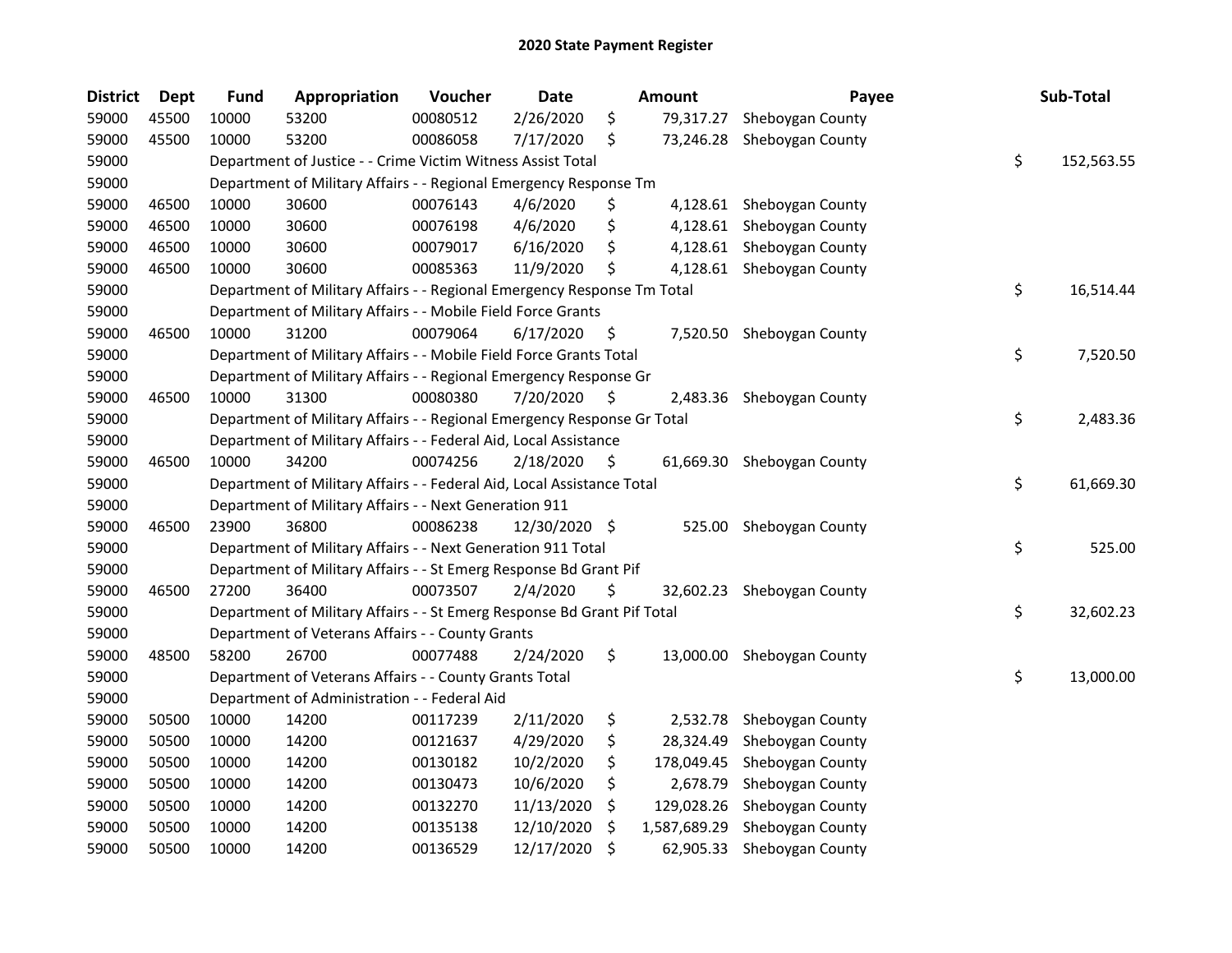| <b>District</b> | <b>Dept</b> | <b>Fund</b> | Appropriation                                                         | Voucher  | Date       |     | <b>Amount</b> | Payee            | Sub-Total          |
|-----------------|-------------|-------------|-----------------------------------------------------------------------|----------|------------|-----|---------------|------------------|--------------------|
| 59000           |             |             | Department of Administration - - Federal Aid Total                    |          |            |     |               |                  | \$<br>1,991,208.39 |
| 59000           |             |             | Department of Administration - - Federal Aid, Local Assistance        |          |            |     |               |                  |                    |
| 59000           | 50500       | 10000       | 15500                                                                 | 00116707 | 1/29/2020  | \$  | 6,451.00      | Sheboygan County |                    |
| 59000           | 50500       | 10000       | 15500                                                                 | 00118368 | 3/2/2020   | \$  | 4,122.00      | Sheboygan County |                    |
| 59000           | 50500       | 10000       | 15500                                                                 | 00120273 | 3/31/2020  | \$  | 3,501.00      | Sheboygan County |                    |
| 59000           | 50500       | 10000       | 15500                                                                 | 00121851 | 4/29/2020  | \$  | 3,700.00      | Sheboygan County |                    |
| 59000           | 50500       | 10000       | 15500                                                                 | 00123103 | 5/29/2020  | \$  | 6,533.00      | Sheboygan County |                    |
| 59000           | 50500       | 10000       | 15500                                                                 | 00124757 | 6/30/2020  | \$  | 7,165.00      | Sheboygan County |                    |
| 59000           | 50500       | 10000       | 15500                                                                 | 00126106 | 7/29/2020  | \$  | 5,738.00      | Sheboygan County |                    |
| 59000           | 50500       | 10000       | 15500                                                                 | 00127912 | 8/31/2020  | \$  | 2,237.00      | Sheboygan County |                    |
| 59000           | 50500       | 10000       | 15500                                                                 | 00129625 | 9/29/2020  | \$  | 2,294.00      | Sheboygan County |                    |
| 59000           | 50500       | 10000       | 15500                                                                 | 00131672 | 10/29/2020 | \$  | 1,336.00      | Sheboygan County |                    |
| 59000           |             |             | Department of Administration - - Federal Aid, Local Assistance Total  |          |            |     |               |                  | \$<br>43,077.00    |
| 59000           |             |             | Department of Administration - - Low-Income Assistance Grants         |          |            |     |               |                  |                    |
| 59000           | 50500       | 23500       | 37100                                                                 | 00116707 | 1/29/2020  | \$  | 10,699.00     | Sheboygan County |                    |
| 59000           | 50500       | 23500       | 37100                                                                 | 00118368 | 3/2/2020   | \$  | 6,745.00      | Sheboygan County |                    |
| 59000           | 50500       | 23500       | 37100                                                                 | 00120273 | 3/31/2020  | \$  | 5,663.00      | Sheboygan County |                    |
| 59000           | 50500       | 23500       | 37100                                                                 | 00121851 | 4/29/2020  | \$  | 5,966.00      | Sheboygan County |                    |
| 59000           | 50500       | 23500       | 37100                                                                 | 00123103 | 5/29/2020  | \$  | 8,445.00      | Sheboygan County |                    |
| 59000           | 50500       | 23500       | 37100                                                                 | 00124757 | 6/30/2020  | \$  | 9,660.00      | Sheboygan County |                    |
| 59000           | 50500       | 23500       | 37100                                                                 | 00126106 | 7/29/2020  | \$  | 5,970.00      | Sheboygan County |                    |
| 59000           | 50500       | 23500       | 37100                                                                 | 00127912 | 8/31/2020  | \$  | 8,713.00      | Sheboygan County |                    |
| 59000           | 50500       | 23500       | 37100                                                                 | 00129625 | 9/29/2020  | \$  | 11,120.00     | Sheboygan County |                    |
| 59000           | 50500       | 23500       | 37100                                                                 | 00131672 | 10/29/2020 | \$  | 10,645.00     | Sheboygan County |                    |
| 59000           | 50500       | 23500       | 37100                                                                 | 00133626 | 12/1/2020  | \$  | 12,806.00     | Sheboygan County |                    |
| 59000           | 50500       | 23500       | 37100                                                                 | 00137479 | 12/29/2020 | \$  | 12,761.00     | Sheboygan County |                    |
| 59000           |             |             | Department of Administration - - Low-Income Assistance Grants Total   |          |            |     |               |                  | \$<br>109,193.00   |
| 59000           |             |             | Department of Administration - - Land Information Program; Loca       |          |            |     |               |                  |                    |
| 59000           | 50500       | 26900       | 17300                                                                 | 00117374 | 2/13/2020  | \$, | 1,000.00      | Sheboygan County |                    |
| 59000           | 50500       | 26900       | 17300                                                                 | 00123241 | 6/3/2020   | \$  | 20,000.00     | Sheboygan County |                    |
| 59000           | 50500       | 26900       | 17300                                                                 | 00133042 | 11/23/2020 | \$  | 20,000.00     | Sheboygan County |                    |
| 59000           |             |             | Department of Administration - - Land Information Program; Loca Total |          |            |     |               |                  | \$<br>41,000.00    |
| 59000           |             |             | Elections Commission - - 2018 Hava Election Security                  |          |            |     |               |                  |                    |
| 59000           | 51000       | 22000       | 18200                                                                 | 00004239 | 8/18/2020  | \$  | 61,966.70     | Sheboygan County |                    |
| 59000           |             |             | Elections Commission - - 2018 Hava Election Security Total            |          |            |     |               |                  | \$<br>61,966.70    |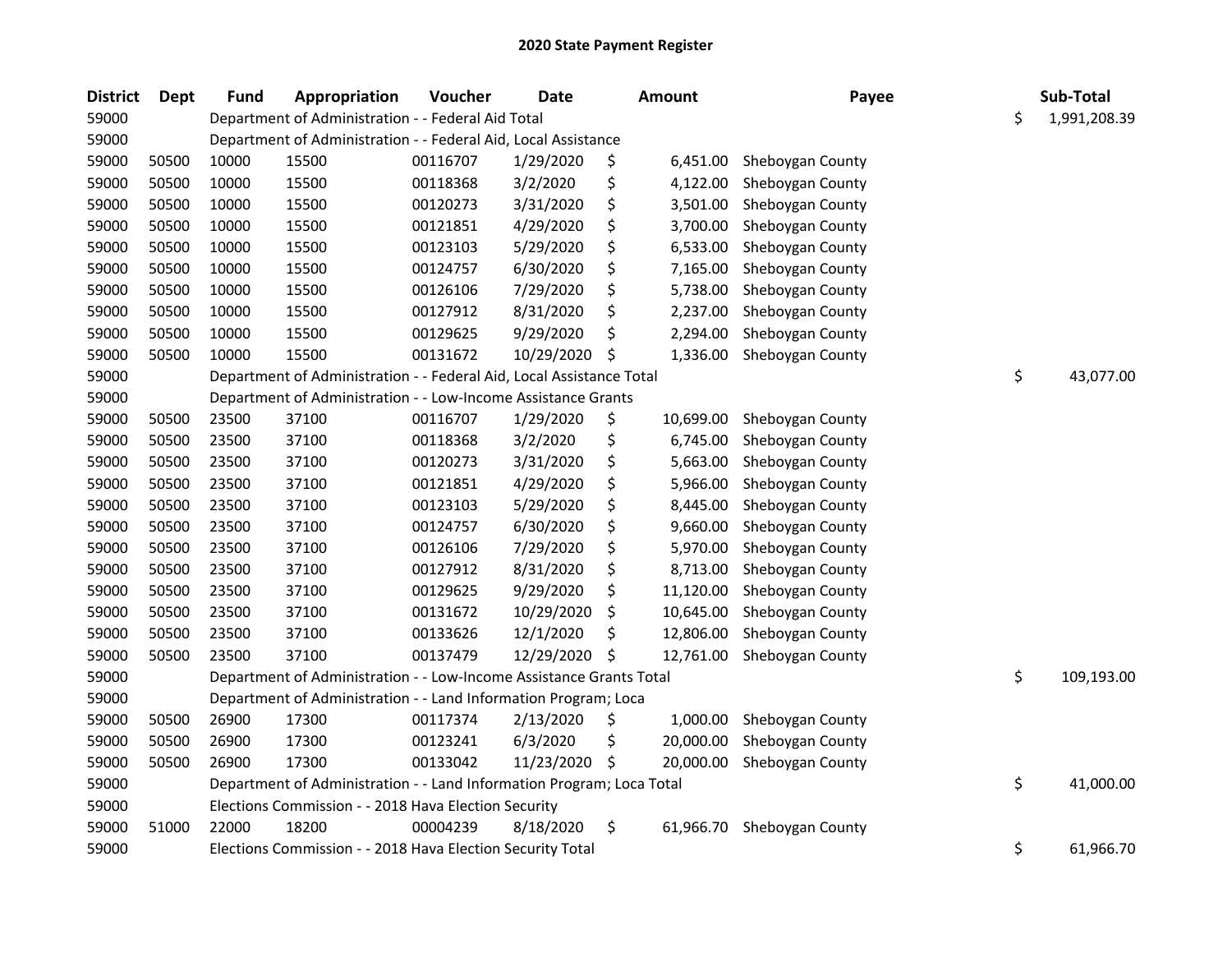| <b>District</b> | <b>Dept</b> | Fund  | Appropriation                                                                                     | Voucher  | <b>Date</b> | Amount          | Payee            | Sub-Total    |
|-----------------|-------------|-------|---------------------------------------------------------------------------------------------------|----------|-------------|-----------------|------------------|--------------|
| 59000           |             |       | Public Defender Board - - Trial Representation                                                    |          |             |                 |                  |              |
| 59000           | 55000       | 10000 | 10300                                                                                             | 00235559 | 2/24/2020   | \$<br>11.72     | Sheboygan County |              |
| 59000           | 55000       | 10000 | 10300                                                                                             | 00235569 | 2/28/2020   | \$<br>12.76     | Sheboygan County |              |
| 59000           | 55000       | 10000 | 10300                                                                                             | 00236676 | 3/2/2020    | \$<br>10.52     | Sheboygan County |              |
| 59000           | 55000       | 10000 | 10300                                                                                             | 00238372 | 4/1/2020    | \$<br>21.54     | Sheboygan County |              |
| 59000           | 55000       | 10000 | 10300                                                                                             | 00240521 | 4/17/2020   | \$<br>15.67     | Sheboygan County |              |
| 59000           | 55000       | 10000 | 10300                                                                                             | 00244142 | 4/24/2020   | \$<br>16.56     | Sheboygan County |              |
| 59000           | 55000       | 10000 | 10300                                                                                             | 00247303 | 5/15/2020   | \$<br>14.38     | Sheboygan County |              |
| 59000           | 55000       | 10000 | 10300                                                                                             | 00247307 | 5/22/2020   | \$<br>13.76     | Sheboygan County |              |
| 59000           | 55000       | 10000 | 10300                                                                                             | 00260947 | 9/15/2020   | \$<br>0.50      | Sheboygan County |              |
| 59000           | 55000       | 10000 | 10300                                                                                             | 00263979 | 10/16/2020  | \$<br>40.67     | Sheboygan County |              |
| 59000           | 55000       | 10000 | 10300                                                                                             | 00263980 | 10/16/2020  | \$<br>27.28     | Sheboygan County |              |
| 59000           | 55000       | 10000 | 10300                                                                                             | 00270290 | 12/23/2020  | \$<br>23.89     | Sheboygan County |              |
| 59000           |             |       | Public Defender Board - - Trial Representation Total                                              |          |             |                 |                  | \$<br>209.25 |
| 59000           |             |       | Public Defender Board - - Private Bar Reimbursement                                               |          |             |                 |                  |              |
| 59000           | 55000       | 10000 | 10400                                                                                             | 00250687 | 6/18/2020   | \$<br>128.98    | Sheboygan County |              |
| 59000           | 55000       | 10000 | 10400                                                                                             | 00258212 | 8/7/2020    | \$<br>11.91     | Sheboygan County |              |
| 59000           | 55000       | 10000 | 10400                                                                                             | 00260992 | 9/15/2020   | \$<br>0.49      | Sheboygan County |              |
| 59000           |             |       | Public Defender Board - - Private Bar Reimbursement Total                                         |          |             |                 |                  | \$<br>141.38 |
| 59000           |             |       | Public Defender Board - - Transcript, Discovery and Records Provided to the Public Defender Board |          |             |                 |                  |              |
| 59000           | 55000       | 10000 | 10600                                                                                             | 00234893 | 2/14/2020   | \$<br>8,871.40  | Sheboygan County |              |
| 59000           | 55000       | 10000 | 10600                                                                                             | 00234942 | 2/14/2020   | \$<br>92.75     | Sheboygan County |              |
| 59000           | 55000       | 10000 | 10600                                                                                             | 00235719 | 2/21/2020   | \$<br>10.00     | Sheboygan County |              |
| 59000           | 55000       | 10000 | 10600                                                                                             | 00241305 | 4/1/2020    | \$<br>52.25     | Sheboygan County |              |
| 59000           | 55000       | 10000 | 10600                                                                                             | 00241306 | 4/1/2020    | \$<br>42.75     | Sheboygan County |              |
| 59000           | 55000       | 10000 | 10600                                                                                             | 00241307 | 4/1/2020    | \$<br>29.25     | Sheboygan County |              |
| 59000           | 55000       | 10000 | 10600                                                                                             | 00247431 | 5/13/2020   | \$<br>30.00     | Sheboygan County |              |
| 59000           | 55000       | 10000 | 10600                                                                                             | 00247432 | 5/13/2020   | \$<br>8,666.80  | Sheboygan County |              |
| 59000           | 55000       | 10000 | 10600                                                                                             | 00250133 | 6/8/2020    | \$<br>8,666.80  | Sheboygan County |              |
| 59000           | 55000       | 10000 | 10600                                                                                             | 00253168 | 6/23/2020   | \$<br>44.75     | Sheboygan County |              |
| 59000           | 55000       | 10000 | 10600                                                                                             | 00253327 | 6/26/2020   | \$<br>15.00     | Sheboygan County |              |
| 59000           | 55000       | 10000 | 10600                                                                                             | 00253328 | 6/26/2020   | \$<br>28.00     | Sheboygan County |              |
| 59000           | 55000       | 10000 | 10600                                                                                             | 00253329 | 6/26/2020   | \$<br>162.75    | Sheboygan County |              |
| 59000           | 55000       | 10000 | 10600                                                                                             | 00255970 | 7/15/2020   | \$<br>10,441.40 | Sheboygan County |              |
| 59000           | 55000       | 10000 | 10600                                                                                             | 00257606 | 7/31/2020   | \$<br>118.50    | Sheboygan County |              |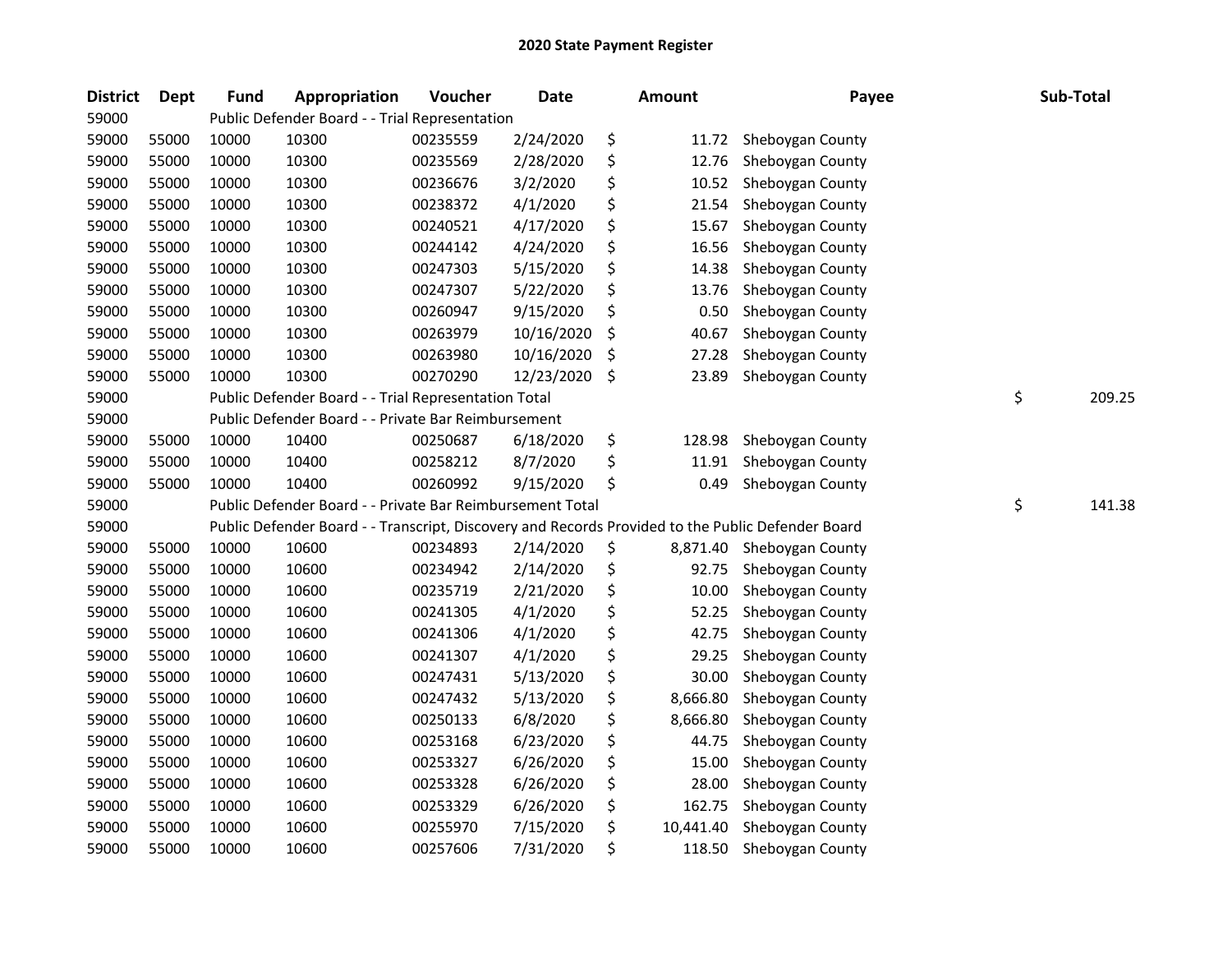| <b>District</b> | Dept  | <b>Fund</b> | Appropriation                                                    | Voucher  | Date       |     | <b>Amount</b> | Payee                                                                                                   | Sub-Total          |
|-----------------|-------|-------------|------------------------------------------------------------------|----------|------------|-----|---------------|---------------------------------------------------------------------------------------------------------|--------------------|
| 59000           | 55000 | 10000       | 10600                                                            | 00264759 | 10/19/2020 | \$  | 55.75         | Sheboygan County                                                                                        |                    |
| 59000           | 55000 | 10000       | 10600                                                            | 00265228 | 10/23/2020 | \$. | 9,230.20      | Sheboygan County                                                                                        |                    |
| 59000           | 55000 | 10000       | 10600                                                            | 00265230 | 10/23/2020 | \$  | 10.00         | Sheboygan County                                                                                        |                    |
| 59000           | 55000 | 10000       | 10600                                                            | 00269437 | 12/1/2020  | \$  | 246.25        | Sheboygan County                                                                                        |                    |
| 59000           |       |             |                                                                  |          |            |     |               | Public Defender Board - - Transcript, Discovery and Records Provided to the Public Defender Board Total | \$<br>46,814.60    |
| 59000           |       |             | Department of Revenue - - Warrants and Satisfactions             |          |            |     |               |                                                                                                         |                    |
| 59000           | 56600 | 10000       | 10100                                                            | 00154144 | 1/2/2020   | \$  | 210.50        | Sheboygan County                                                                                        |                    |
| 59000           | 56600 | 10000       | 10100                                                            | 00154735 | 1/10/2020  | \$  | 210.50        | Sheboygan County                                                                                        |                    |
| 59000           | 56600 | 10000       | 10100                                                            | 00158989 | 2/27/2020  | \$  | 1,555.00      | Sheboygan County                                                                                        |                    |
| 59000           | 56600 | 10000       | 10100                                                            | 00167065 | 4/10/2020  | \$  | 210.50        | Sheboygan County                                                                                        |                    |
| 59000           | 56600 | 10000       | 10100                                                            | 00171021 | 6/4/2020   | \$  | 210.50        | Sheboygan County                                                                                        |                    |
| 59000           | 56600 | 10000       | 10100                                                            | 00178873 | 8/28/2020  | \$  | 210.50        | Sheboygan County                                                                                        |                    |
| 59000           | 56600 | 10000       | 10100                                                            | 00178991 | 8/28/2020  | \$  | 1,330.00      | Sheboygan County                                                                                        |                    |
| 59000           | 56600 | 10000       | 10100                                                            | 00180242 | 9/18/2020  | \$  | 210.50        | Sheboygan County                                                                                        |                    |
| 59000           |       |             | Department of Revenue - - Warrants and Satisfactions Total       |          |            |     |               |                                                                                                         | \$<br>4,148.00     |
| 59000           |       |             | Circuit Courts - - Circuit Court Costs                           |          |            |     |               |                                                                                                         |                    |
| 59000           | 62500 | 10000       | 10500                                                            | 00001794 | 1/17/2020  | \$  | 208,189.00    | Sheboygan County                                                                                        |                    |
| 59000           | 62500 | 10000       | 10500                                                            | 00001858 | 3/17/2020  | \$  | 20,045.33     | Sheboygan County                                                                                        |                    |
| 59000           | 62500 | 10000       | 10500                                                            | 00001987 | 7/17/2020  | \$  | 358,053.00    | Sheboygan County                                                                                        |                    |
| 59000           | 62500 | 10000       | 10500                                                            | 00002041 | 11/25/2020 | \$  | 614.00        | Sheboygan County                                                                                        |                    |
| 59000           |       |             | Circuit Courts - - Circuit Court Costs Total                     |          |            |     |               |                                                                                                         | \$<br>586,901.33   |
| 59000           |       |             | Shared Revenue and Tax Relief - - County And Municipal Aid       |          |            |     |               |                                                                                                         |                    |
| 59000           | 83500 | 10000       | 10500                                                            | 00069017 | 7/27/2020  | Ş.  | 280,186.98    | Sheboygan County                                                                                        |                    |
| 59000           | 83500 | 10000       | 10500                                                            | 00072985 | 11/16/2020 | \$  | 1,587,726.24  | Sheboygan County                                                                                        |                    |
| 59000           |       |             | Shared Revenue and Tax Relief - - County And Municipal Aid Total |          |            |     |               |                                                                                                         | \$<br>1,867,913.22 |
| 59000           |       |             | Shared Revenue and Tax Relief - - Exempt Computer Aid            |          |            |     |               |                                                                                                         |                    |
| 59000           | 83500 | 10000       | 10900                                                            | 00064631 | 7/27/2020  | \$  | 443,563.70    | Sheboygan County                                                                                        |                    |
| 59000           |       |             | Shared Revenue and Tax Relief - - Exempt Computer Aid Total      |          |            |     |               |                                                                                                         | \$<br>443,563.70   |
| 59000           |       |             | Shared Revenue and Tax Relief - - Utility Aid                    |          |            |     |               |                                                                                                         |                    |
| 59000           | 83500 | 10000       | 11000                                                            | 00069017 | 7/27/2020  | \$  | 152,148.94    | Sheboygan County                                                                                        |                    |
| 59000           | 83500 | 10000       | 11000                                                            | 00072985 | 11/16/2020 | \$  | 890,159.43    | Sheboygan County                                                                                        |                    |
| 59000           |       |             | Shared Revenue and Tax Relief - - Utility Aid Total              |          |            |     |               |                                                                                                         | \$<br>1,042,308.37 |
| 59000           |       |             | Shared Revenue and Tax Relief - - Personal Property Aid          |          |            |     |               |                                                                                                         |                    |
| 59000           | 83500 | 10000       | 11100                                                            | 00059994 | 5/4/2020   | \$  | 243,596.70    | Sheboygan County                                                                                        |                    |
| 59000           |       |             | Shared Revenue and Tax Relief - - Personal Property Aid Total    |          |            |     |               |                                                                                                         | \$<br>243,596.70   |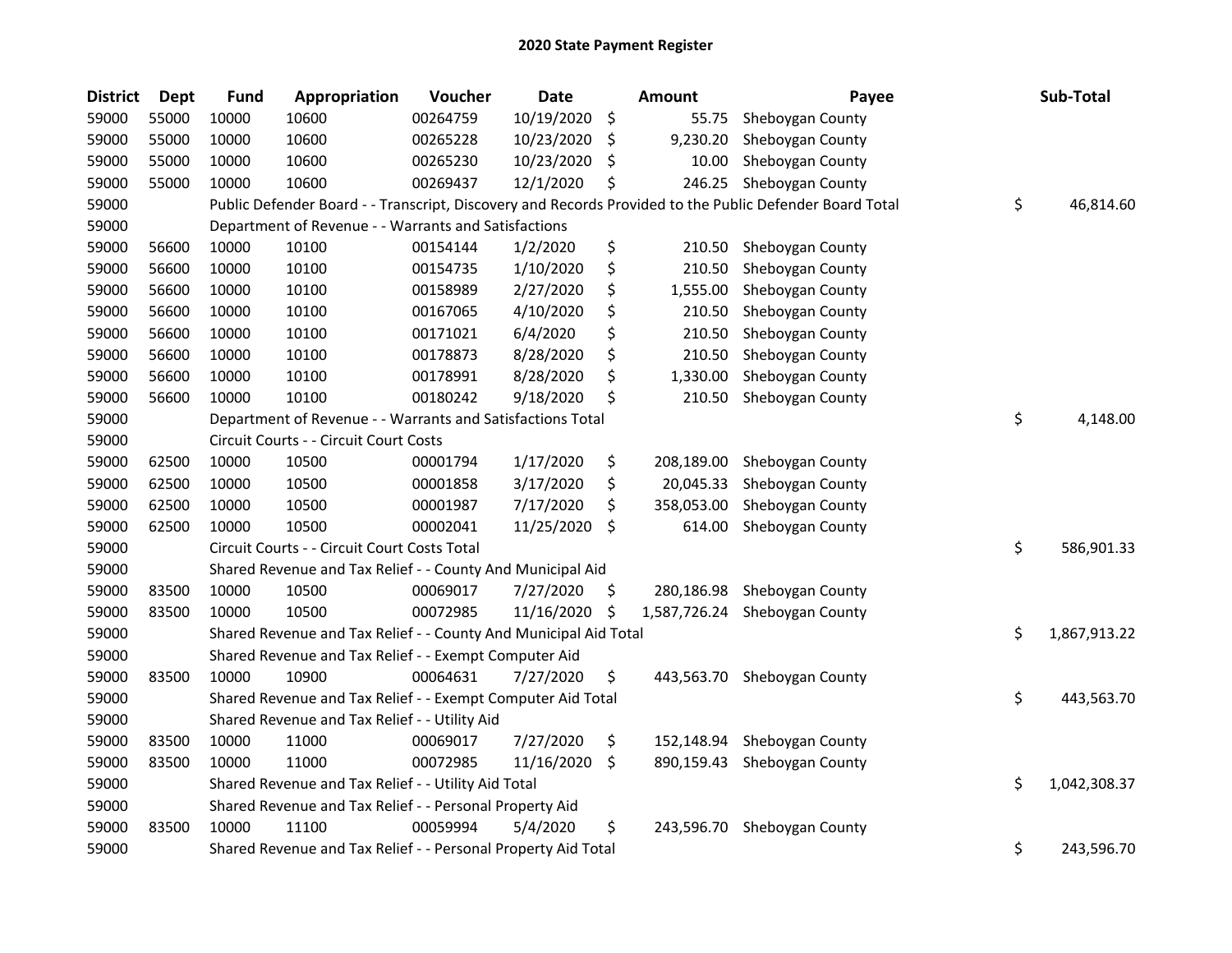| <b>District</b> | <b>Dept</b> | <b>Fund</b> | Appropriation                                                         | <b>Voucher</b> | Date      |    | Amount        | Payee            | Sub-Total     |
|-----------------|-------------|-------------|-----------------------------------------------------------------------|----------------|-----------|----|---------------|------------------|---------------|
| 59000           |             |             | Shared Revenue and Tax Relief - - School Lvy Tx/First Dollar Cr       |                |           |    |               |                  |               |
| 59000           | 83500       | 10000       | 30200                                                                 | 00064021       | 7/27/2020 | S  | 1,742,137.43  | Sheboygan County |               |
| 59000           | 83500       | 10000       | 30200                                                                 | 00067413       | 7/27/2020 | Ś. | 11,192,421.80 | Sheboygan County |               |
| 59000           |             |             | Shared Revenue and Tax Relief - - School Lvy Tx/First Dollar Cr Total |                |           |    |               |                  | 12,934,559.23 |
| 59000           |             |             | Shared Revenue and Tax Relief - - Lottery & Gaming Credit             |                |           |    |               |                  |               |
| 59000           | 83500       | 52100       | 36300                                                                 | 00055744       | 3/23/2020 | S. | 3.633.734.39  | Sheboygan County |               |
| 59000           |             |             | Shared Revenue and Tax Relief - - Lottery & Gaming Credit Total       |                |           |    |               |                  | 3,633,734.39  |
| 59000 Total     |             |             |                                                                       |                |           |    |               |                  | 44,565,392.30 |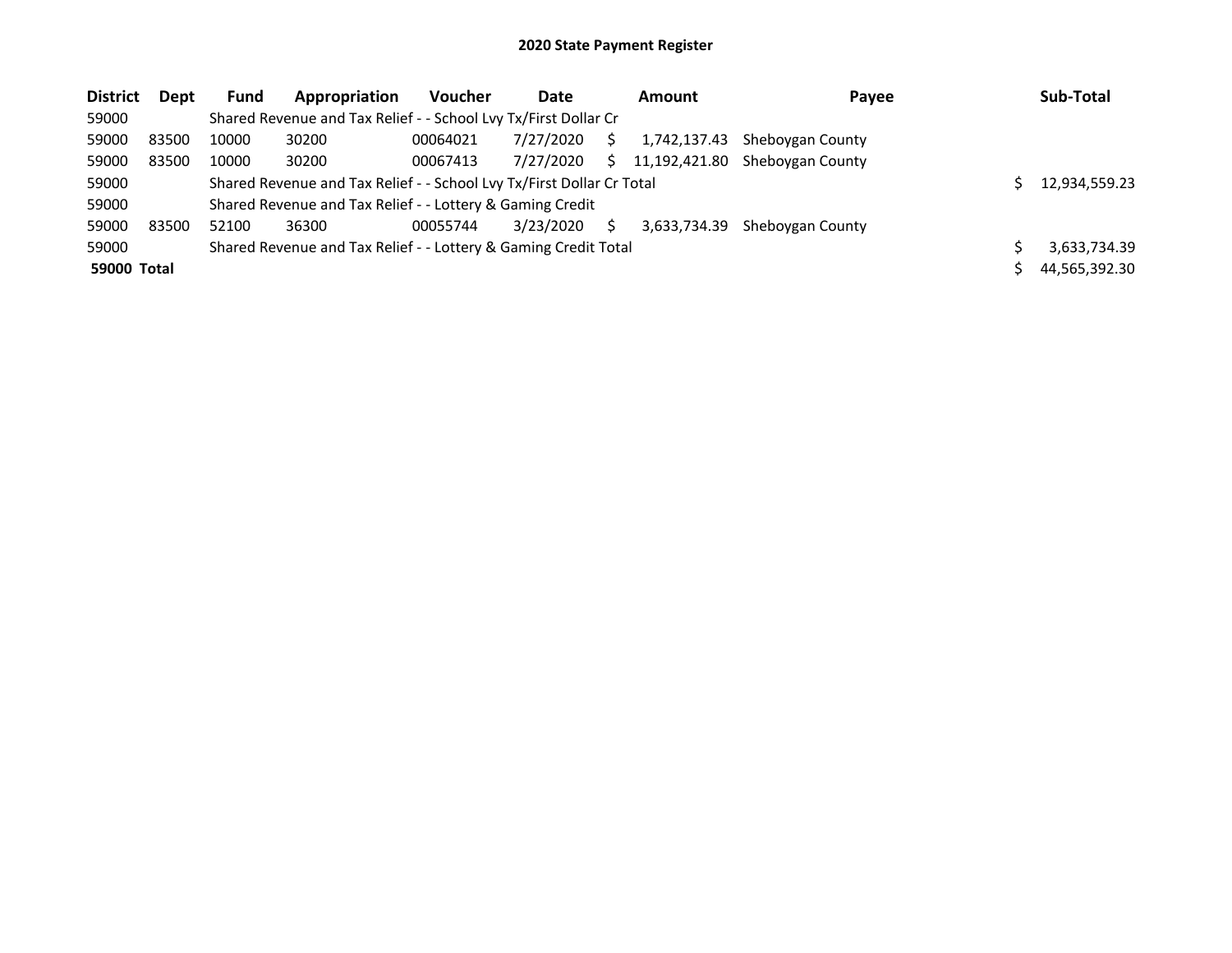| <b>District</b> | Dept  | Fund  | Appropriation                                                      | Voucher  | Date          | <b>Amount</b>  | Payee                       | Sub-Total        |
|-----------------|-------|-------|--------------------------------------------------------------------|----------|---------------|----------------|-----------------------------|------------------|
| 59002           |       |       | Dept of Safety & Prof Services - - Fire Dues Distribution          |          |               |                |                             |                  |
| 59002           | 16500 | 10000 | 22500                                                              | 00037046 | 7/20/2020     | \$             | 6,185.52 Town Of Greenbush  |                  |
| 59002           |       |       | Dept of Safety & Prof Services - - Fire Dues Distribution Total    |          |               |                |                             | \$<br>6,185.52   |
| 59002           |       |       | Wisconsin Historical Society - - Earned Revenue                    |          |               |                |                             |                  |
| 59002           | 24500 | 26600 | 16300                                                              | 00026816 | 1/24/2020     | \$             | 12.50 Town Of Greenbush     |                  |
| 59002           |       |       | Wisconsin Historical Society - - Earned Revenue Total              |          |               |                |                             | \$<br>12.50      |
| 59002           |       |       | Dept of Natural Resources - - Aids In Lieu Of Taxes - Gener        |          |               |                |                             |                  |
| 59002           | 37000 | 10000 | 50300                                                              | 00386458 | 1/30/2020     | \$             | 2,347.06 Town Of Greenbush  |                  |
| 59002           | 37000 | 10000 | 50300                                                              | 00386459 | 1/30/2020     | \$             | 11,836.02 Town Of Greenbush |                  |
| 59002           | 37000 | 10000 | 50300                                                              | 00403678 | 4/21/2020     | \$             | 860.29 Town Of Greenbush    |                  |
| 59002           |       |       | Dept of Natural Resources - - Aids In Lieu Of Taxes - Gener Total  |          |               |                |                             | \$<br>15,043.37  |
| 59002           |       |       | Dept of Natural Resources - - Resaids - Cnty Forst, Cl & Mfl       |          |               |                |                             |                  |
| 59002           | 37000 | 21200 | 57100                                                              | 00417782 | 6/18/2020     | \$             | 249.72 Town Of Greenbush    |                  |
| 59002           |       |       | Dept of Natural Resources - - Resaids - Cnty Forst, Cl & Mfl Total |          |               |                |                             | \$<br>249.72     |
| 59002           |       |       | Dept of Natural Resources - - Aids In Lieu Of Taxes - Sum S        |          |               |                |                             |                  |
| 59002           | 37000 | 21200 | 57900                                                              | 00403677 | 4/21/2020     | \$<br>5,018.99 | Town Of Greenbush           |                  |
| 59002           | 37000 | 21200 | 57900                                                              | 00403679 | 4/21/2020     | \$             | 336.34 Town Of Greenbush    |                  |
| 59002           |       |       | Dept of Natural Resources - - Aids In Lieu Of Taxes - Sum S Total  |          |               |                |                             | \$<br>5,355.33   |
| 59002           |       |       | Dept of Natural Resources - - Fin Asst For Responsible Units       |          |               |                |                             |                  |
| 59002           | 37000 | 27400 | 67000                                                              | 00412721 | 5/29/2020     | \$             | 3,129.49 Town Of Greenbush  |                  |
| 59002           |       |       | Dept of Natural Resources - - Fin Asst For Responsible Units Total |          |               |                |                             | \$<br>3,129.49   |
| 59002           |       |       | WI Dept of Transportation - - Trns Aids To Mnc.-Sf                 |          |               |                |                             |                  |
| 59002           | 39500 | 21100 | 19100                                                              | 00476993 | 1/6/2020      | \$             | 34,485.93 Town Of Greenbush |                  |
| 59002           | 39500 | 21100 | 19100                                                              | 00506848 | 4/6/2020      | \$             | 34,485.93 Town Of Greenbush |                  |
| 59002           | 39500 | 21100 | 19100                                                              | 00543840 | 7/6/2020      | \$             | 34,485.93 Town Of Greenbush |                  |
| 59002           | 39500 | 21100 | 19100                                                              | 00586666 | 10/5/2020     | \$             | 34,485.93 Town Of Greenbush |                  |
| 59002           |       |       | WI Dept of Transportation - - Trns Aids To Mnc.-Sf Total           |          |               |                |                             | \$<br>137,943.72 |
| 59002           |       |       | Department of Administration - - Federal Aid                       |          |               |                |                             |                  |
| 59002           | 50500 | 10000 | 14200                                                              | 00135139 | 12/10/2020 \$ |                | 20,491.27 Town Of Greenbush |                  |
| 59002           |       |       | Department of Administration - - Federal Aid Total                 |          |               |                |                             | \$<br>20,491.27  |
| 59002           |       |       | Elections Commission - - 2018 Hava Election Security               |          |               |                |                             |                  |
| 59002           | 51000 | 22000 | 18200                                                              | 00003890 | 7/20/2020     | \$             | 1,285.70 Town Of Greenbush  |                  |
| 59002           |       |       | Elections Commission - - 2018 Hava Election Security Total         |          |               |                |                             | \$<br>1,285.70   |
| 59002           |       |       | Shared Revenue and Tax Relief - - County And Municipal Aid         |          |               |                |                             |                  |
| 59002           | 83500 | 10000 | 10500                                                              | 00068989 | 7/27/2020     | \$             | 15,322.29 Town Of Greenbush |                  |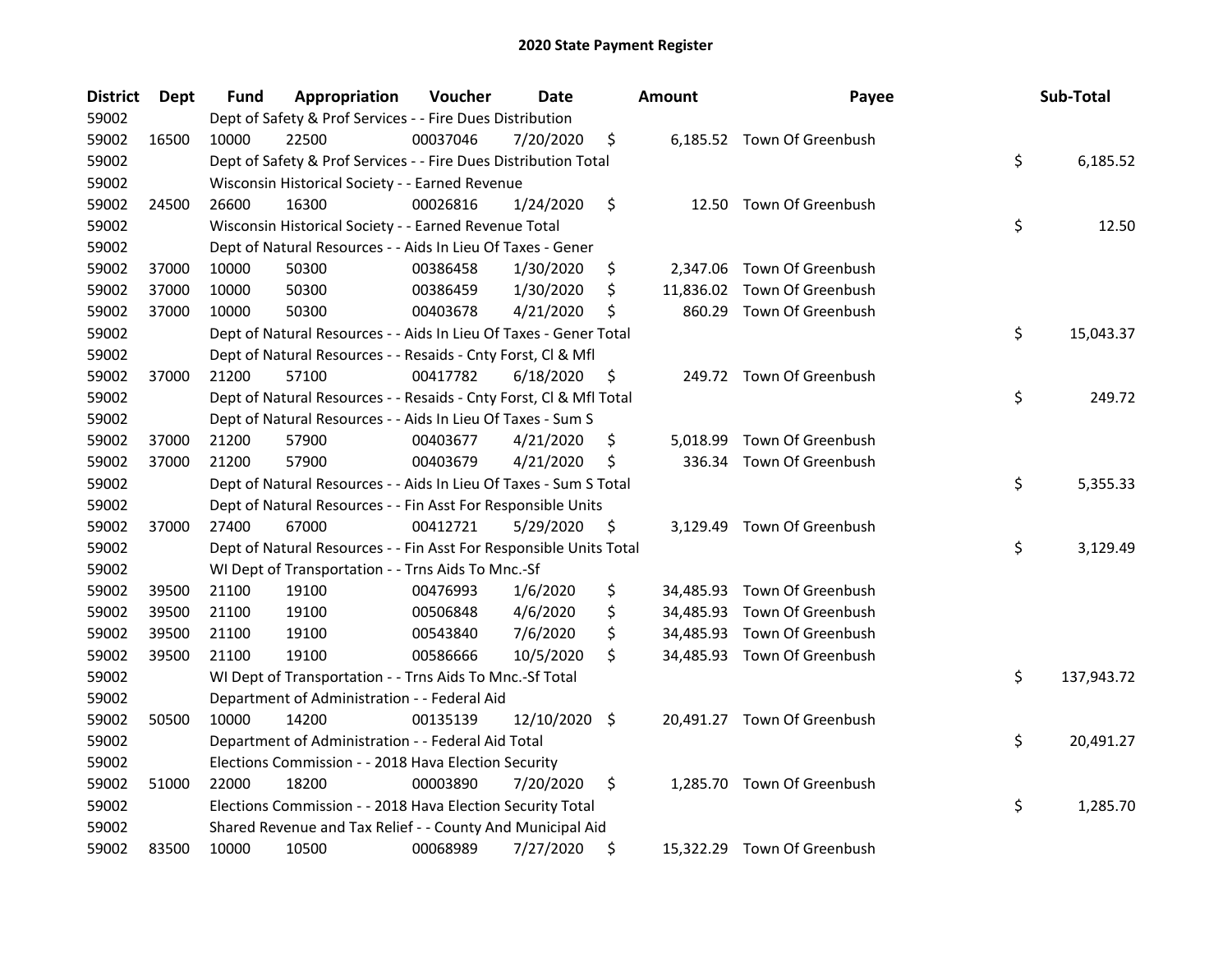| <b>District</b> | <b>Dept</b> | Fund  | Appropriation                                                       | <b>Voucher</b> | Date            |    | <b>Amount</b> | Payee             | Sub-Total        |
|-----------------|-------------|-------|---------------------------------------------------------------------|----------------|-----------------|----|---------------|-------------------|------------------|
| 59002           | 83500       | 10000 | 10500                                                               | 00072957       | $11/16/2020$ \$ |    | 86,826.28     | Town Of Greenbush |                  |
| 59002           |             |       | Shared Revenue and Tax Relief - - County And Municipal Aid Total    |                |                 |    |               |                   | \$<br>102,148.57 |
| 59002           |             |       | Shared Revenue and Tax Relief - - Exempt Computer Aid               |                |                 |    |               |                   |                  |
| 59002           | 83500       | 10000 | 10900                                                               | 00066044       | 7/27/2020       | S  | 18.70         | Town Of Greenbush |                  |
| 59002           |             |       | Shared Revenue and Tax Relief - - Exempt Computer Aid Total         |                |                 |    |               |                   | \$<br>18.70      |
| 59002           |             |       | Shared Revenue and Tax Relief - - Utility Aid                       |                |                 |    |               |                   |                  |
| 59002           | 83500       | 10000 | 11000                                                               | 00068989       | 7/27/2020       | S  | 30.39         | Town Of Greenbush |                  |
| 59002           | 83500       | 10000 | 11000                                                               | 00072957       | 11/16/2020 \$   |    | 173.51        | Town Of Greenbush |                  |
| 59002           |             |       | Shared Revenue and Tax Relief - - Utility Aid Total                 |                |                 |    |               |                   | \$<br>203.90     |
| 59002           |             |       | Shared Revenue and Tax Relief - - Personal Property Aid             |                |                 |    |               |                   |                  |
| 59002           | 83500       | 10000 | 11100                                                               | 00061462       | 5/4/2020        | Ŝ. | 128.12        | Town Of Greenbush |                  |
| 59002           |             |       | Shared Revenue and Tax Relief - - Personal Property Aid Total       |                |                 |    |               |                   | \$<br>128.12     |
| 59002           |             |       | Shared Revenue and Tax Relief - - Payments For Municipal Svcs       |                |                 |    |               |                   |                  |
| 59002           | 83500       | 10000 | 50100                                                               | 00054627       | 2/3/2020        | Ś. | 2,825.53      | Town Of Greenbush |                  |
| 59002           |             |       | Shared Revenue and Tax Relief - - Payments For Municipal Svcs Total |                |                 |    |               |                   | \$<br>2,825.53   |
| 59002           |             |       | Shared Revenue and Tax Relief - - Lottery & Gaming Credit           |                |                 |    |               |                   |                  |
| 59002           | 83500       | 52100 | 36300                                                               | 00055538       | 3/23/2020       | S  | 810.48        | Town Of Greenbush |                  |
| 59002           |             |       | Shared Revenue and Tax Relief - - Lottery & Gaming Credit Total     |                |                 |    |               |                   | \$<br>810.48     |
| 59002 Total     |             |       |                                                                     |                |                 |    |               |                   | \$<br>295,831.92 |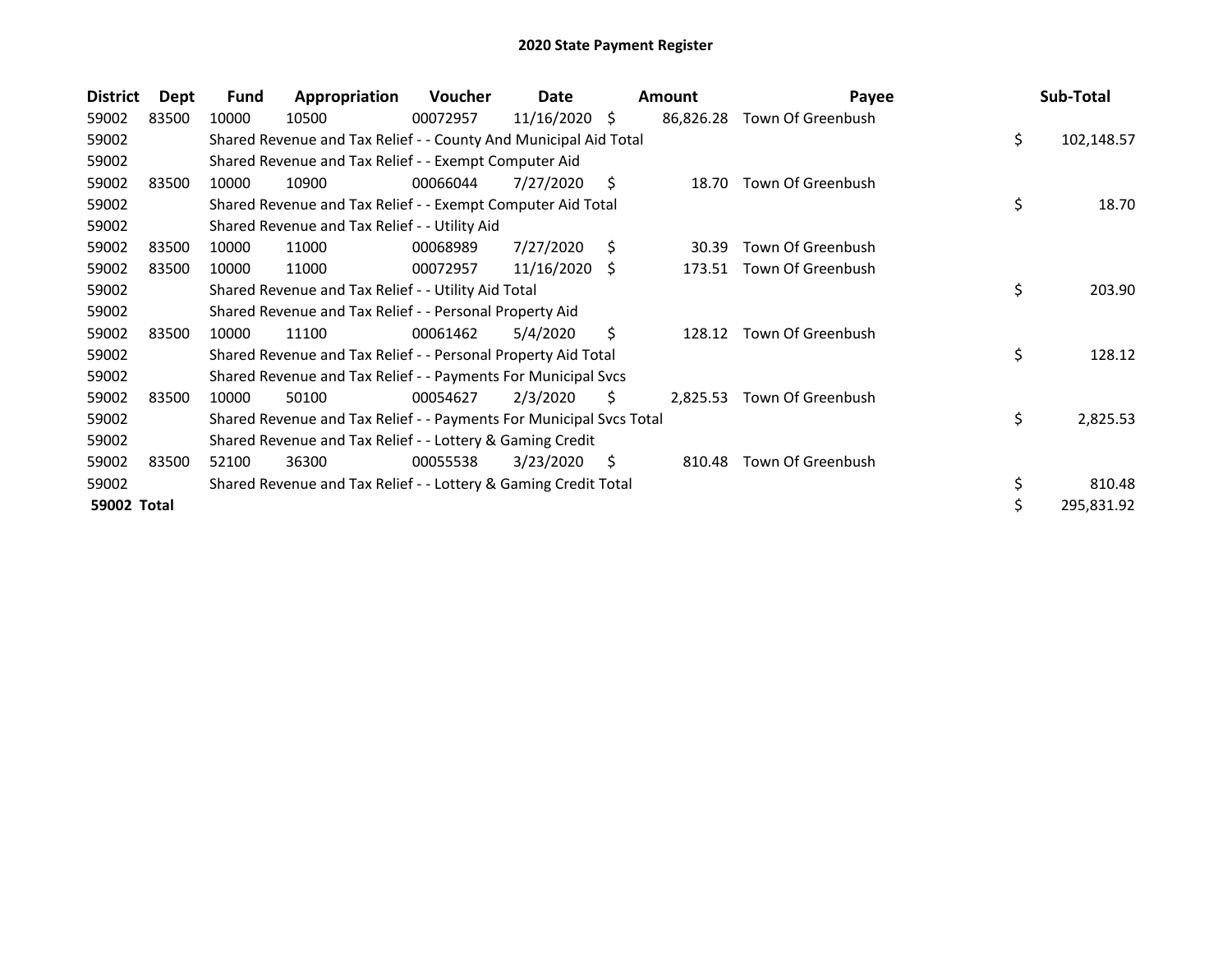| <b>District</b> | <b>Dept</b> | <b>Fund</b> | Appropriation                                                      | Voucher  | Date       |     | <b>Amount</b> | Payee                    | Sub-Total        |
|-----------------|-------------|-------------|--------------------------------------------------------------------|----------|------------|-----|---------------|--------------------------|------------------|
| 59004           |             |             | Dept of Safety & Prof Services - - Fire Dues Distribution          |          |            |     |               |                          |                  |
| 59004           | 16500       | 10000       | 22500                                                              | 00037047 | 7/20/2020  | \$  |               | 6,119.73 Town Of Herman  |                  |
| 59004           |             |             | Dept of Safety & Prof Services - - Fire Dues Distribution Total    |          |            |     |               |                          | \$<br>6,119.73   |
| 59004           |             |             | Dept of Natural Resources - - Resaids - Cnty Forst, Cl & Mfl       |          |            |     |               |                          |                  |
| 59004           | 37000       | 21200       | 57100                                                              | 00417783 | 6/18/2020  | -\$ |               | 115.37 Town Of Herman    |                  |
| 59004           |             |             | Dept of Natural Resources - - Resaids - Cnty Forst, Cl & Mfl Total |          |            |     |               |                          | \$<br>115.37     |
| 59004           |             |             | Dept of Natural Resources - - Fin Asst For Responsible Units       |          |            |     |               |                          |                  |
| 59004           | 37000       | 27400       | 67000                                                              | 00413203 | 5/29/2020  | \$  | 2,486.16      | Town Of Herman           |                  |
| 59004           |             |             | Dept of Natural Resources - - Fin Asst For Responsible Units Total |          |            |     |               |                          | \$<br>2,486.16   |
| 59004           |             |             | WI Dept of Transportation - - Trns Aids To Mnc.-Sf                 |          |            |     |               |                          |                  |
| 59004           | 39500       | 21100       | 19100                                                              | 00476994 | 1/6/2020   | \$  |               | 27,574.29 Town Of Herman |                  |
| 59004           | 39500       | 21100       | 19100                                                              | 00506849 | 4/6/2020   | \$  | 27,574.29     | Town Of Herman           |                  |
| 59004           | 39500       | 21100       | 19100                                                              | 00543841 | 7/6/2020   | \$  |               | 27,574.29 Town Of Herman |                  |
| 59004           | 39500       | 21100       | 19100                                                              | 00586667 | 10/5/2020  | \$  |               | 27,574.29 Town Of Herman |                  |
| 59004           |             |             | WI Dept of Transportation - - Trns Aids To Mnc.-Sf Total           |          |            |     |               |                          | \$<br>110,297.16 |
| 59004           |             |             | Shared Revenue and Tax Relief - - County And Municipal Aid         |          |            |     |               |                          |                  |
| 59004           | 83500       | 10000       | 10500                                                              | 00068990 | 7/27/2020  | \$. |               | 10,798.41 Town Of Herman |                  |
| 59004           | 83500       | 10000       | 10500                                                              | 00072958 | 11/16/2020 | -S  |               | 61,190.98 Town Of Herman |                  |
| 59004           |             |             | Shared Revenue and Tax Relief - - County And Municipal Aid Total   |          |            |     |               |                          | \$<br>71,989.39  |
| 59004           |             |             | Shared Revenue and Tax Relief - - Exempt Computer Aid              |          |            |     |               |                          |                  |
| 59004           | 83500       | 10000       | 10900                                                              | 00066045 | 7/27/2020  | \$  | 285.79        | Town Of Herman           |                  |
| 59004           |             |             | Shared Revenue and Tax Relief - - Exempt Computer Aid Total        |          |            |     |               |                          | \$<br>285.79     |
| 59004           |             |             | Shared Revenue and Tax Relief - - Utility Aid                      |          |            |     |               |                          |                  |
| 59004           | 83500       | 10000       | 11000                                                              | 00068990 | 7/27/2020  | \$  | 907.39        | Town Of Herman           |                  |
| 59004           | 83500       | 10000       | 11000                                                              | 00072958 | 11/16/2020 | \$  |               | 5,600.92 Town Of Herman  |                  |
| 59004           |             |             | Shared Revenue and Tax Relief - - Utility Aid Total                |          |            |     |               |                          | \$<br>6,508.31   |
| 59004           |             |             | Shared Revenue and Tax Relief - - Personal Property Aid            |          |            |     |               |                          |                  |
| 59004           | 83500       | 10000       | 11100                                                              | 00061463 | 5/4/2020   | \$  |               | 1,545.24 Town Of Herman  |                  |
| 59004           |             |             | Shared Revenue and Tax Relief - - Personal Property Aid Total      |          |            |     |               |                          | \$<br>1,545.24   |
| 59004 Total     |             |             |                                                                    |          |            |     |               |                          | \$<br>199,347.15 |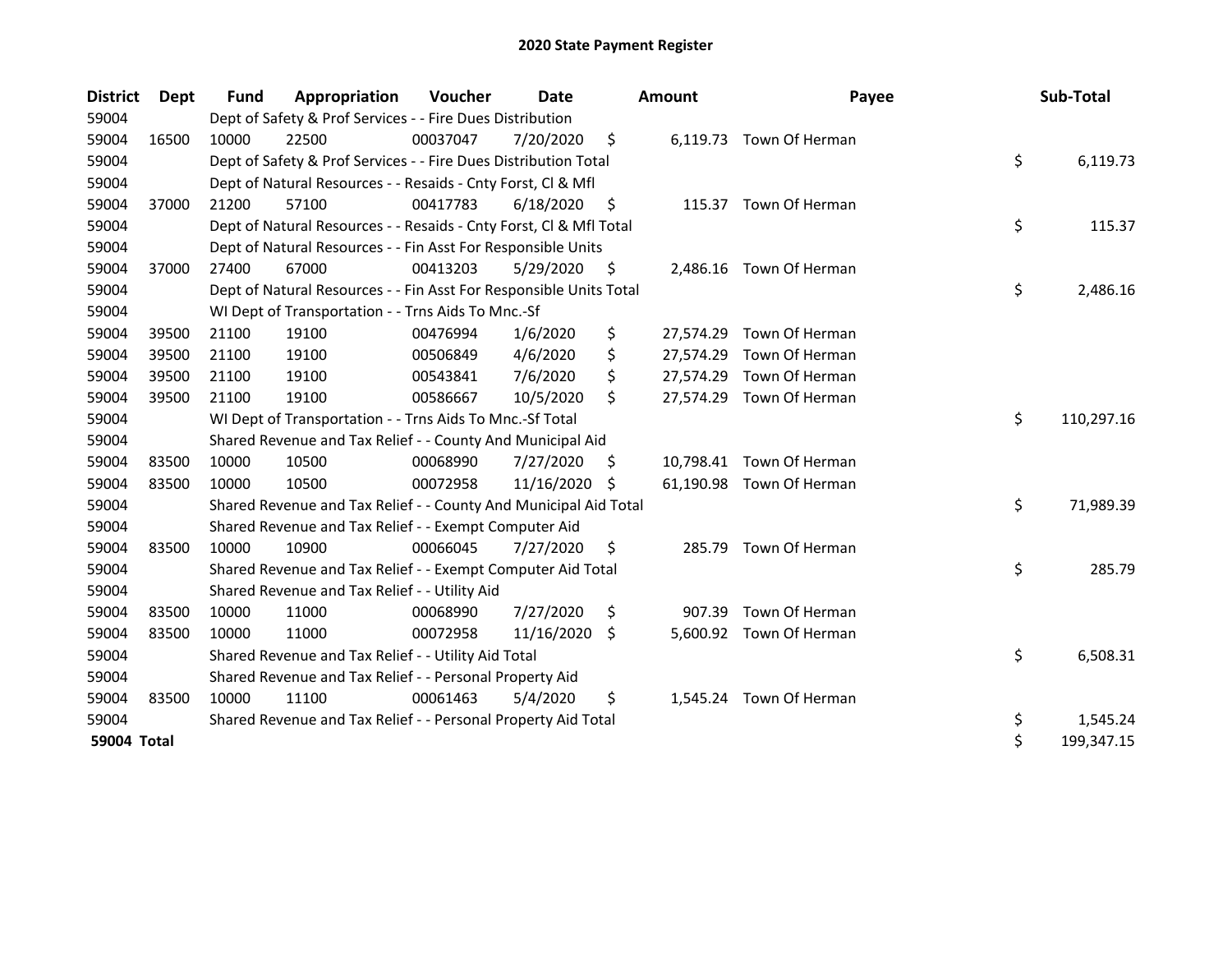| <b>District</b> | Dept  | Fund  | Appropriation                                                      | Voucher  | Date            |     | <b>Amount</b> | Payee                     | Sub-Total        |
|-----------------|-------|-------|--------------------------------------------------------------------|----------|-----------------|-----|---------------|---------------------------|------------------|
| 59006           |       |       | Dept of Safety & Prof Services - - Fire Dues Distribution          |          |                 |     |               |                           |                  |
| 59006           | 16500 | 10000 | 22500                                                              | 00037048 | 7/20/2020       | \$  |               | 8,981.79 Town Of Holland  |                  |
| 59006           |       |       | Dept of Safety & Prof Services - - Fire Dues Distribution Total    |          |                 |     |               |                           | \$<br>8,981.79   |
| 59006           |       |       | Dept of Natural Resources - - Resaids - Cnty Forst, Cl & Mfl       |          |                 |     |               |                           |                  |
| 59006           | 37000 | 21200 | 57100                                                              | 00417784 | 6/18/2020       | \$  |               | 43.26 Town Of Holland     |                  |
| 59006           |       |       | Dept of Natural Resources - - Resaids - Cnty Forst, Cl & Mfl Total |          |                 |     |               |                           | \$<br>43.26      |
| 59006           |       |       | Dept of Natural Resources - - Aids In Lieu Of Taxes - Sum S        |          |                 |     |               |                           |                  |
| 59006           | 37000 | 21200 | 57900                                                              | 00403793 | 4/21/2020       | \$  |               | 28.12 Town Of Holland     |                  |
| 59006           |       |       | Dept of Natural Resources - - Aids In Lieu Of Taxes - Sum S Total  |          |                 |     |               |                           | \$<br>28.12      |
| 59006           |       |       | Dept of Natural Resources - - Fin Asst For Responsible Units       |          |                 |     |               |                           |                  |
| 59006           | 37000 | 27400 | 67000                                                              | 00413432 | 5/29/2020       | Ş.  |               | 2,283.34 Town Of Holland  |                  |
| 59006           |       |       | Dept of Natural Resources - - Fin Asst For Responsible Units Total |          |                 |     |               |                           | \$<br>2,283.34   |
| 59006           |       |       | WI Dept of Transportation - - Trns Aids To Mnc.-Sf                 |          |                 |     |               |                           |                  |
| 59006           | 39500 | 21100 | 19100                                                              | 00476995 | 1/6/2020        | \$  |               | 35,924.76 Town Of Holland |                  |
| 59006           | 39500 | 21100 | 19100                                                              | 00506850 | 4/6/2020        | \$  |               | 35,924.76 Town Of Holland |                  |
| 59006           | 39500 | 21100 | 19100                                                              | 00543842 | 7/6/2020        | \$  |               | 35,924.76 Town Of Holland |                  |
| 59006           | 39500 | 21100 | 19100                                                              | 00586668 | 10/5/2020       | \$  |               | 35,924.76 Town Of Holland |                  |
| 59006           |       |       | WI Dept of Transportation - - Trns Aids To Mnc.-Sf Total           |          |                 |     |               |                           | \$<br>143,699.04 |
| 59006           |       |       | WI Dept of Transportation - - Loc Rd Imp Prg St Fd                 |          |                 |     |               |                           |                  |
| 59006           | 39500 | 21100 | 27800                                                              | 00483305 | 1/21/2020       | \$  |               | 21,679.82 Town Of Holland |                  |
| 59006           |       |       | WI Dept of Transportation - - Loc Rd Imp Prg St Fd Total           |          |                 |     |               |                           | \$<br>21,679.82  |
| 59006           |       |       | Department of Administration - - Federal Aid                       |          |                 |     |               |                           |                  |
| 59006           | 50500 | 10000 | 14200                                                              | 00135140 | $12/10/2020$ \$ |     |               | 36,579.00 Town Of Holland |                  |
| 59006           | 50500 | 10000 | 14200                                                              | 00136530 | 12/17/2020 \$   |     |               | 3,882.21 Town Of Holland  |                  |
| 59006           |       |       | Department of Administration - - Federal Aid Total                 |          |                 |     |               |                           | \$<br>40,461.21  |
| 59006           |       |       | Elections Commission - - 2018 Hava Election Security               |          |                 |     |               |                           |                  |
| 59006           | 51000 | 22000 | 18200                                                              | 00004207 | 8/17/2020       | \$  |               | 2,005.10 Town Of Holland  |                  |
| 59006           |       |       | Elections Commission - - 2018 Hava Election Security Total         |          |                 |     |               |                           | \$<br>2,005.10   |
| 59006           |       |       | Shared Revenue and Tax Relief - - County And Municipal Aid         |          |                 |     |               |                           |                  |
| 59006           | 83500 | 10000 | 10500                                                              | 00068991 | 7/27/2020       | \$. |               | 4,895.61 Town Of Holland  |                  |
| 59006           | 83500 | 10000 | 10500                                                              | 00072959 | 11/16/2020      | S   |               | 27,741.77 Town Of Holland |                  |
| 59006           |       |       | Shared Revenue and Tax Relief - - County And Municipal Aid Total   |          |                 |     |               |                           | \$<br>32,637.38  |
| 59006           |       |       | Shared Revenue and Tax Relief - - Exempt Computer Aid              |          |                 |     |               |                           |                  |
| 59006           | 83500 | 10000 | 10900                                                              | 00066046 | 7/27/2020       | \$  |               | 110.16 Town Of Holland    |                  |
| 59006           |       |       | Shared Revenue and Tax Relief - - Exempt Computer Aid Total        |          |                 |     |               |                           | \$<br>110.16     |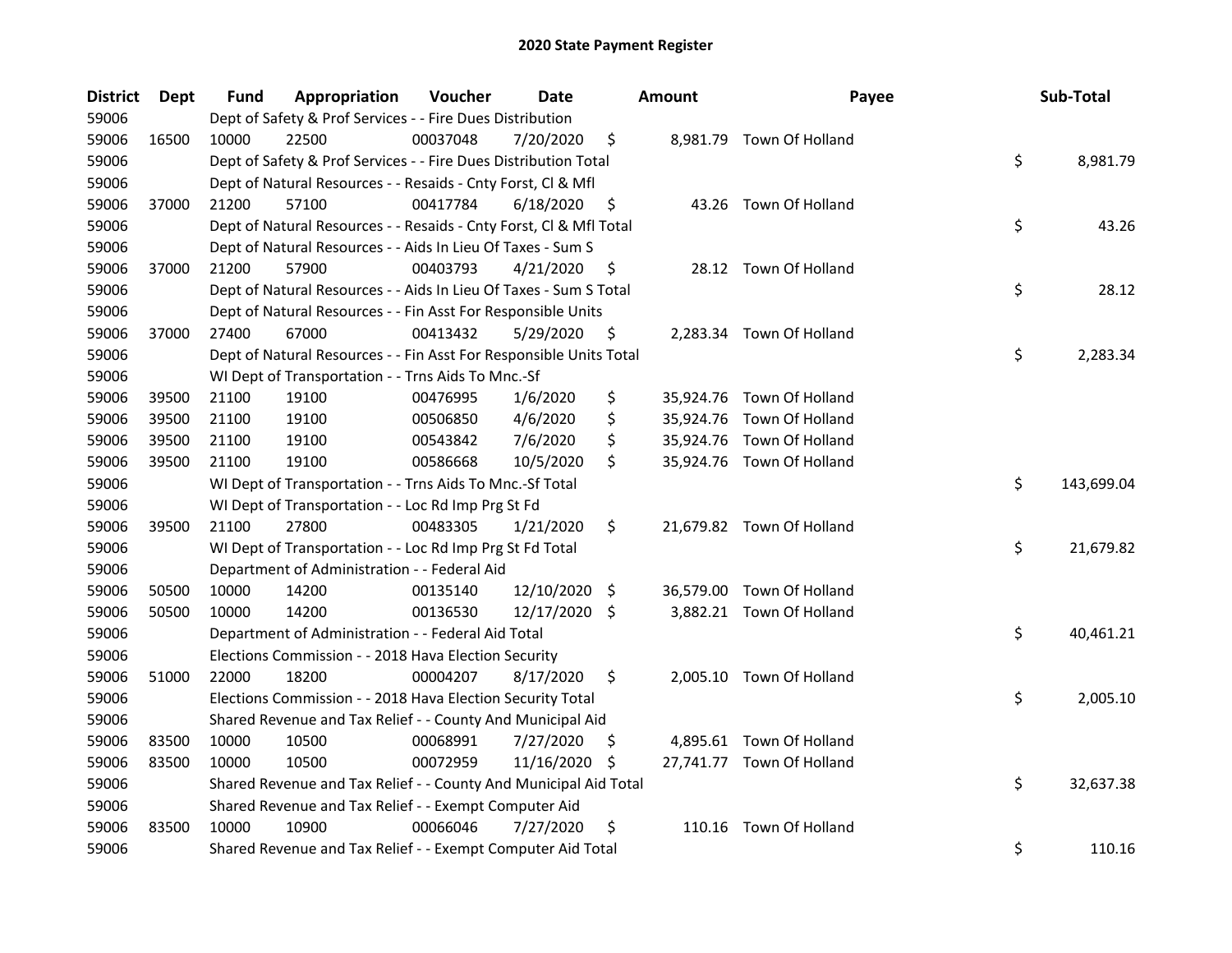| <b>District</b> | Dept  | <b>Fund</b> | Appropriation                                                                 | Voucher  | Date       |     | Amount    | Payee           | Sub-Total      |
|-----------------|-------|-------------|-------------------------------------------------------------------------------|----------|------------|-----|-----------|-----------------|----------------|
| 59006           |       |             | Shared Revenue and Tax Relief - - Utility Aid                                 |          |            |     |           |                 |                |
| 59006           | 83500 | 10000       | 11000                                                                         | 00068991 | 7/27/2020  |     | 1.790.31  | Town Of Holland |                |
| 59006           | 83500 | 10000       | 11000                                                                         | 00072959 | 11/16/2020 | - S | 10.251.14 | Town Of Holland |                |
| 59006           |       |             | Shared Revenue and Tax Relief - - Utility Aid Total                           |          |            |     |           |                 | 12,041.45      |
| 59006           |       |             | Shared Revenue and Tax Relief - - Personal Property Aid                       |          |            |     |           |                 |                |
| 59006           | 83500 | 10000       | 11100                                                                         | 00061464 | 5/4/2020   | S   | 585.87    | Town Of Holland |                |
| 59006           |       |             | Shared Revenue and Tax Relief - - Personal Property Aid Total                 |          |            |     |           |                 | 585.87         |
| 59006           |       |             | Shared Revenue and Tax Relief - - State Aid; Video Service Provider Fee       |          |            |     |           |                 |                |
| 59006           | 83500 | 10000       | 11200                                                                         | 00064430 | 7/27/2020  | S   | 1.609.69  | Town Of Holland |                |
| 59006           |       |             | Shared Revenue and Tax Relief - - State Aid; Video Service Provider Fee Total |          |            |     |           |                 | \$<br>1,609.69 |
| 59006 Total     |       |             |                                                                               |          |            |     |           |                 | 266,166.23     |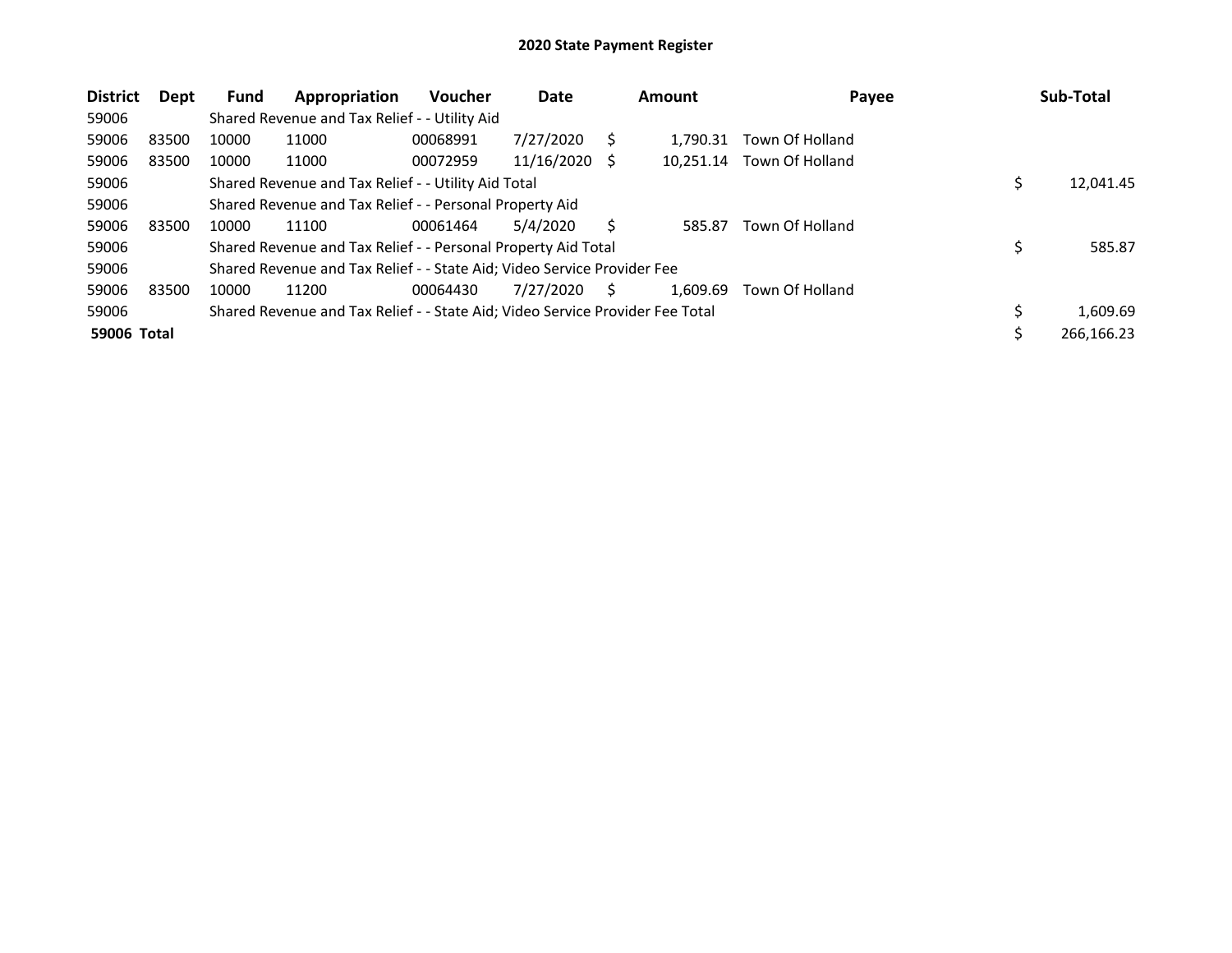| <b>District</b> | Dept  | <b>Fund</b> | Appropriation                                                      | Voucher  | Date          |     | <b>Amount</b> |                        | Payee | Sub-Total       |
|-----------------|-------|-------------|--------------------------------------------------------------------|----------|---------------|-----|---------------|------------------------|-------|-----------------|
| 59008           |       |             | Dept of Safety & Prof Services - - Fire Dues Distribution          |          |               |     |               |                        |       |                 |
| 59008           | 16500 | 10000       | 22500                                                              | 00037049 | 7/20/2020     | \$  |               | 10,766.08 Town Of Lima |       |                 |
| 59008           |       |             | Dept of Safety & Prof Services - - Fire Dues Distribution Total    |          |               |     |               |                        |       | \$<br>10,766.08 |
| 59008           |       |             | Dept of Natural Resources - - Resaids - Cnty Forst, Cl & Mfl       |          |               |     |               |                        |       |                 |
| 59008           | 37000 | 21200       | 57100                                                              | 00417785 | 6/18/2020     | \$  |               | 34.27 Town Of Lima     |       |                 |
| 59008           |       |             | Dept of Natural Resources - - Resaids - Cnty Forst, Cl & Mfl Total |          |               |     |               |                        |       | \$<br>34.27     |
| 59008           |       |             | Dept of Natural Resources - - Fin Asst For Responsible Units       |          |               |     |               |                        |       |                 |
| 59008           | 37000 | 27400       | 67000                                                              | 00412603 | 5/29/2020     | \$  |               | 4,244.22 Town Of Lima  |       |                 |
| 59008           |       |             | Dept of Natural Resources - - Fin Asst For Responsible Units Total |          |               |     |               |                        |       | \$<br>4,244.22  |
| 59008           |       |             | WI Dept of Transportation - - Trns Aids To Mnc.-Sf                 |          |               |     |               |                        |       |                 |
| 59008           | 39500 | 21100       | 19100                                                              | 00476996 | 1/6/2020      | \$  |               | 23,402.34 Town Of Lima |       |                 |
| 59008           | 39500 | 21100       | 19100                                                              | 00506851 | 4/6/2020      | \$  |               | 23,402.34 Town Of Lima |       |                 |
| 59008           | 39500 | 21100       | 19100                                                              | 00543843 | 7/6/2020      | \$  |               | 23,402.34 Town Of Lima |       |                 |
| 59008           | 39500 | 21100       | 19100                                                              | 00586669 | 10/5/2020     | \$  |               | 23,402.34 Town Of Lima |       |                 |
| 59008           |       |             | WI Dept of Transportation - - Trns Aids To Mnc.-Sf Total           |          |               |     |               |                        |       | \$<br>93,609.36 |
| 59008           |       |             | Department of Administration - - Federal Aid                       |          |               |     |               |                        |       |                 |
| 59008           | 50500 | 10000       | 14200                                                              | 00126741 | 8/12/2020     | \$  |               | 1,625.16 Town Of Lima  |       |                 |
| 59008           | 50500 | 10000       | 14200                                                              | 00130183 | 10/2/2020     | \$  |               | 5,548.10 Town Of Lima  |       |                 |
| 59008           | 50500 | 10000       | 14200                                                              | 00135141 | 12/10/2020    | -\$ |               | 41,290.74 Town Of Lima |       |                 |
| 59008           |       |             | Department of Administration - - Federal Aid Total                 |          |               |     |               |                        |       | \$<br>48,464.00 |
| 59008           |       |             | Elections Commission - - 2018 Hava Election Security               |          |               |     |               |                        |       |                 |
| 59008           | 51000 | 22000       | 18200                                                              | 00003945 | 7/27/2020     | \$  |               | 2,336.20 Town Of Lima  |       |                 |
| 59008           |       |             | Elections Commission - - 2018 Hava Election Security Total         |          |               |     |               |                        |       | \$<br>2,336.20  |
| 59008           |       |             | Shared Revenue and Tax Relief - - County And Municipal Aid         |          |               |     |               |                        |       |                 |
| 59008           | 83500 | 10000       | 10500                                                              | 00068992 | 7/27/2020     | -\$ |               | 7,510.55 Town Of Lima  |       |                 |
| 59008           | 83500 | 10000       | 10500                                                              | 00072960 | 11/16/2020 \$ |     |               | 42,559.77 Town Of Lima |       |                 |
| 59008           |       |             | Shared Revenue and Tax Relief - - County And Municipal Aid Total   |          |               |     |               |                        |       | \$<br>50,070.32 |
| 59008           |       |             | Shared Revenue and Tax Relief - - Exempt Computer Aid              |          |               |     |               |                        |       |                 |
| 59008           | 83500 | 10000       | 10900                                                              | 00066047 | 7/27/2020     | \$  |               | 45.73 Town Of Lima     |       |                 |
| 59008           |       |             | Shared Revenue and Tax Relief - - Exempt Computer Aid Total        |          |               |     |               |                        |       | \$<br>45.73     |
| 59008           |       |             | Shared Revenue and Tax Relief - - Utility Aid                      |          |               |     |               |                        |       |                 |
| 59008           | 83500 | 10000       | 11000                                                              | 00068992 | 7/27/2020     | \$  |               | 1,366.62 Town Of Lima  |       |                 |
| 59008           | 83500 | 10000       | 11000                                                              | 00072960 | 11/16/2020 \$ |     |               | 7,837.68 Town Of Lima  |       |                 |
| 59008           |       |             | Shared Revenue and Tax Relief - - Utility Aid Total                |          |               |     |               |                        |       | \$<br>9,204.30  |
| 59008           |       |             | Shared Revenue and Tax Relief - - Personal Property Aid            |          |               |     |               |                        |       |                 |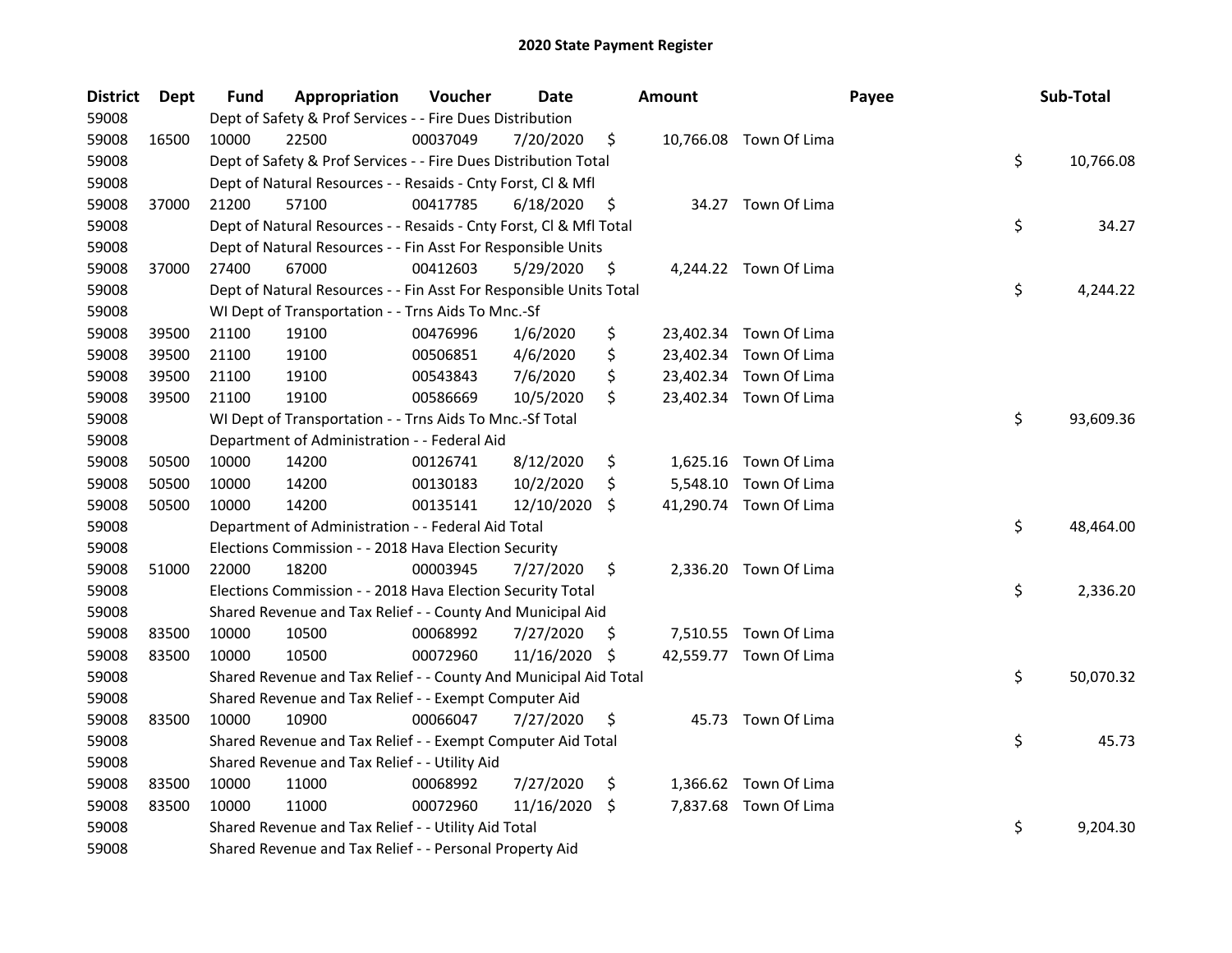| <b>District</b>    | Dept  | <b>Fund</b> | Appropriation                                                                 | <b>Voucher</b> | Date      | Amount   |              | Payee | Sub-Total  |
|--------------------|-------|-------------|-------------------------------------------------------------------------------|----------------|-----------|----------|--------------|-------|------------|
| 59008              | 83500 | 10000       | 11100                                                                         | 00061465       | 5/4/2020  | 1.444.50 | Town Of Lima |       |            |
| 59008              |       |             | Shared Revenue and Tax Relief - - Personal Property Aid Total                 |                |           |          |              |       | 1,444.50   |
| 59008              |       |             | Shared Revenue and Tax Relief - - State Aid; Video Service Provider Fee       |                |           |          |              |       |            |
| 59008              | 83500 | 10000       | 11200                                                                         | 00064431       | 7/27/2020 | 562.92   | Town Of Lima |       |            |
| 59008              |       |             | Shared Revenue and Tax Relief - - State Aid; Video Service Provider Fee Total |                |           |          |              |       | 562.92     |
| <b>59008 Total</b> |       |             |                                                                               |                |           |          |              |       | 220,781.90 |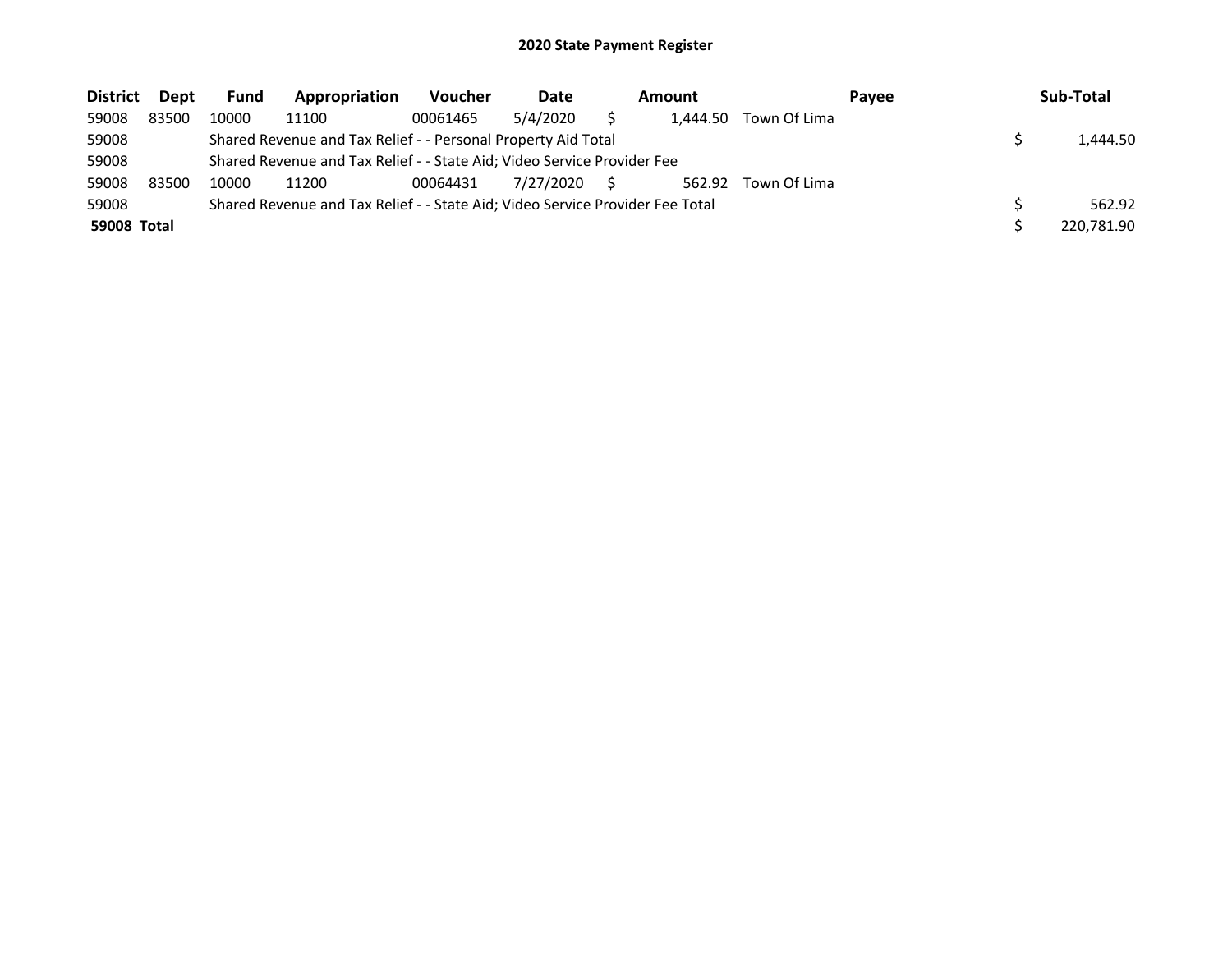| <b>District</b> | <b>Dept</b> | Fund  | Appropriation                                                      | Voucher  | <b>Date</b> |      | Amount    | Payee                  | Sub-Total       |
|-----------------|-------------|-------|--------------------------------------------------------------------|----------|-------------|------|-----------|------------------------|-----------------|
| 59010           |             |       | Dept of Safety & Prof Services - - Fire Dues Distribution          |          |             |      |           |                        |                 |
| 59010           | 16500       | 10000 | 22500                                                              | 00037050 | 7/20/2020   | \$   | 6,337.59  | Lyndon, Town of        |                 |
| 59010           |             |       | Dept of Safety & Prof Services - - Fire Dues Distribution Total    |          |             |      |           |                        | \$<br>6,337.59  |
| 59010           |             |       | Dept of Natural Resources - - Aids In Lieu Of Taxes - Gener        |          |             |      |           |                        |                 |
| 59010           | 37000       | 10000 | 50300                                                              | 00386505 | 1/30/2020   | \$   | 37,741.62 | Lyndon, Town of        |                 |
| 59010           | 37000       | 10000 | 50300                                                              | 00386506 | 1/30/2020   | \$   | 3,808.34  | Lyndon, Town of        |                 |
| 59010           | 37000       | 10000 | 50300                                                              | 00404398 | 4/21/2020   | \$   | 137.81    | Lyndon, Town of        |                 |
| 59010           | 37000       | 10000 | 50300                                                              | 00404401 | 4/21/2020   | \$   | 228.66    | Lyndon, Town of        |                 |
| 59010           |             |       | Dept of Natural Resources - - Aids In Lieu Of Taxes - Gener Total  |          |             |      |           |                        | \$<br>41,916.43 |
| 59010           |             |       | Dept of Natural Resources - - Resaids - Cnty Forst, Cl & Mfl       |          |             |      |           |                        |                 |
| 59010           | 37000       | 21200 | 57100                                                              | 00417786 | 6/18/2020   | \$   | 144.96    | Lyndon, Town of        |                 |
| 59010           |             |       | Dept of Natural Resources - - Resaids - Cnty Forst, Cl & Mfl Total |          |             |      |           |                        | \$<br>144.96    |
| 59010           |             |       | Dept of Natural Resources - - Aids In Lieu Of Taxes - Sum S        |          |             |      |           |                        |                 |
| 59010           | 37000       | 21200 | 57900                                                              | 00404399 | 4/21/2020   | \$   | 303.86    | Lyndon, Town of        |                 |
| 59010           | 37000       | 21200 | 57900                                                              | 00404400 | 4/21/2020   | \$   | 35.20     | Lyndon, Town of        |                 |
| 59010           |             |       | Dept of Natural Resources - - Aids In Lieu Of Taxes - Sum S Total  |          |             |      |           |                        | \$<br>339.06    |
| 59010           |             |       | WI Dept of Transportation - - Trns Aids To Mnc.-Sf                 |          |             |      |           |                        |                 |
| 59010           | 39500       | 21100 | 19100                                                              | 00476997 | 1/6/2020    | \$   | 20,110.77 | Lyndon, Town of        |                 |
| 59010           | 39500       | 21100 | 19100                                                              | 00506852 | 4/6/2020    | \$   | 20,110.77 | Lyndon, Town of        |                 |
| 59010           | 39500       | 21100 | 19100                                                              | 00543844 | 7/6/2020    | \$   | 20,110.77 | Lyndon, Town of        |                 |
| 59010           | 39500       | 21100 | 19100                                                              | 00586670 | 10/5/2020   | \$   | 20,110.77 | Lyndon, Town of        |                 |
| 59010           |             |       | WI Dept of Transportation - - Trns Aids To Mnc.-Sf Total           |          |             |      |           |                        | \$<br>80,443.08 |
| 59010           |             |       | Department of Administration - - Federal Aid                       |          |             |      |           |                        |                 |
| 59010           | 50500       | 10000 | 14200                                                              | 00132271 | 11/13/2020  | -\$  | 11,432.14 | Lyndon, Town of        |                 |
| 59010           | 50500       | 10000 | 14200                                                              | 00135142 | 12/10/2020  | - \$ | 7,622.41  | Lyndon, Town of        |                 |
| 59010           |             |       | Department of Administration - - Federal Aid Total                 |          |             |      |           |                        | \$<br>19,054.55 |
| 59010           |             |       | Elections Commission - - 2018 Hava Election Security               |          |             |      |           |                        |                 |
| 59010           | 51000       | 22000 | 18200                                                              | 00004088 | 8/4/2020    | \$   | 1,314.30  | Lyndon, Town of        |                 |
| 59010           |             |       | Elections Commission - - 2018 Hava Election Security Total         |          |             |      |           |                        | \$<br>1,314.30  |
| 59010           |             |       | Shared Revenue and Tax Relief - - County And Municipal Aid         |          |             |      |           |                        |                 |
| 59010           | 83500       | 10000 | 10500                                                              | 00068993 | 7/27/2020   | \$   | 3,485.06  | Lyndon, Town of        |                 |
| 59010           | 83500       | 10000 | 10500                                                              | 00072961 | 11/16/2020  | \$   | 19,748.65 | Lyndon, Town of        |                 |
| 59010           |             |       | Shared Revenue and Tax Relief - - County And Municipal Aid Total   |          |             |      |           |                        | \$<br>23,233.71 |
| 59010           |             |       | Shared Revenue and Tax Relief - - Exempt Computer Aid              |          |             |      |           |                        |                 |
| 59010           | 83500       | 10000 | 10900                                                              | 00066048 | 7/27/2020   | \$   |           | 286.84 Lyndon, Town of |                 |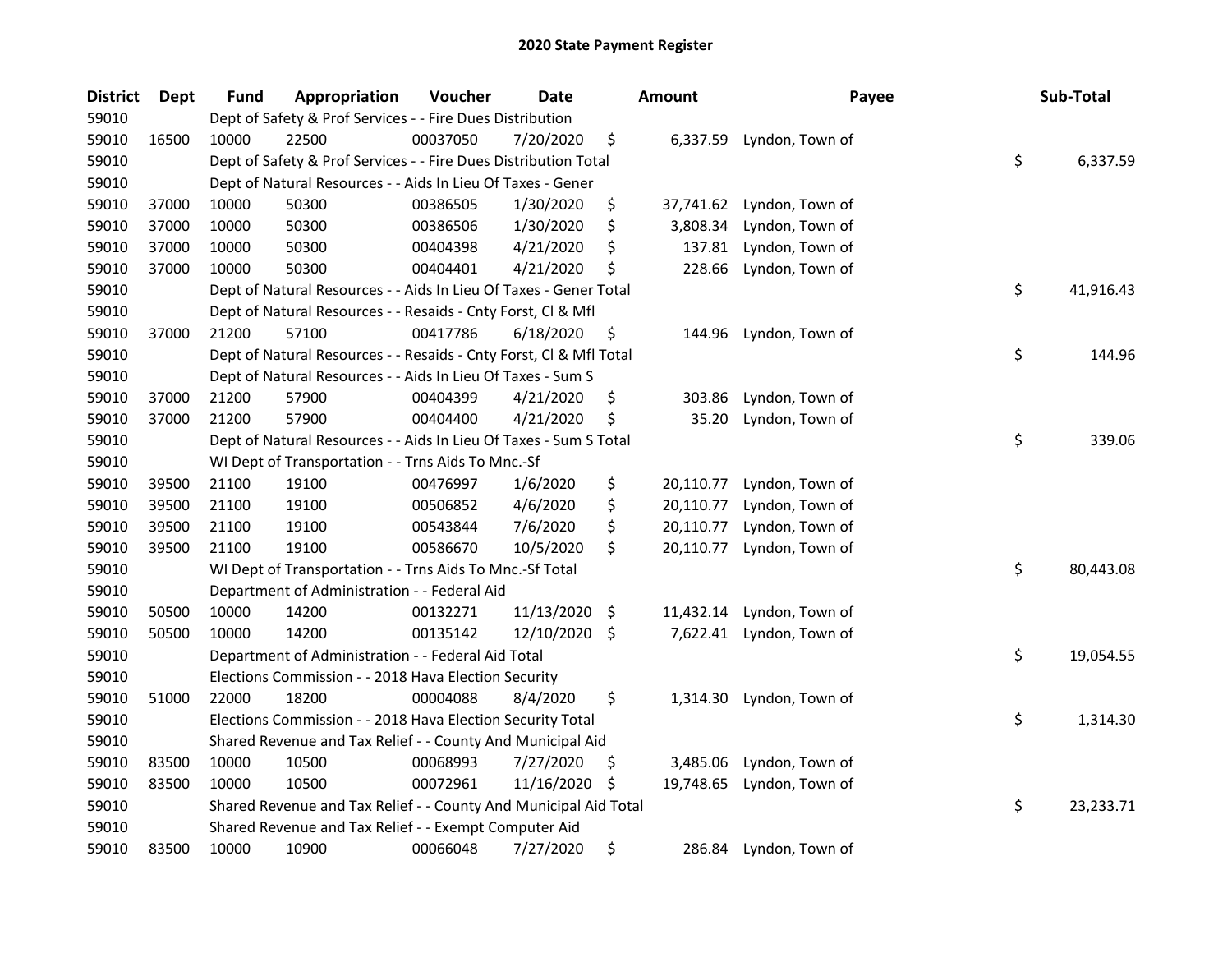| <b>District</b>    | Dept  | <b>Fund</b> | Appropriation                                                   | <b>Voucher</b> | Date       |    | <b>Amount</b> | Payee           |     | Sub-Total  |
|--------------------|-------|-------------|-----------------------------------------------------------------|----------------|------------|----|---------------|-----------------|-----|------------|
| 59010              |       |             | Shared Revenue and Tax Relief - - Exempt Computer Aid Total     |                |            |    |               |                 | \$. | 286.84     |
| 59010              |       |             | Shared Revenue and Tax Relief - - Utility Aid                   |                |            |    |               |                 |     |            |
| 59010              | 83500 | 10000       | 11000                                                           | 00068993       | 7/27/2020  | S  | 260.82        | Lyndon, Town of |     |            |
| 59010              | 83500 | 10000       | 11000                                                           | 00072961       | 11/16/2020 | -S | 1,504.97      | Lyndon, Town of |     |            |
| 59010              |       |             | Shared Revenue and Tax Relief - - Utility Aid Total             |                |            |    |               |                 | \$  | 1,765.79   |
| 59010              |       |             | Shared Revenue and Tax Relief - - Personal Property Aid         |                |            |    |               |                 |     |            |
| 59010              | 83500 | 10000       | 11100                                                           | 00061466       | 5/4/2020   |    | 824.69        | Lyndon, Town of |     |            |
| 59010              |       |             | Shared Revenue and Tax Relief - - Personal Property Aid Total   |                |            |    |               |                 | \$  | 824.69     |
| 59010              |       |             | Shared Revenue and Tax Relief - - Lottery & Gaming Credit       |                |            |    |               |                 |     |            |
| 59010              | 83500 | 52100       | 36300                                                           | 00055539       | 3/23/2020  | S  | 1.687.08      | Lyndon, Town of |     |            |
| 59010              |       |             | Shared Revenue and Tax Relief - - Lottery & Gaming Credit Total |                |            |    |               |                 | \$  | 1,687.08   |
| <b>59010 Total</b> |       |             |                                                                 |                |            |    |               |                 | \$  | 177,348.08 |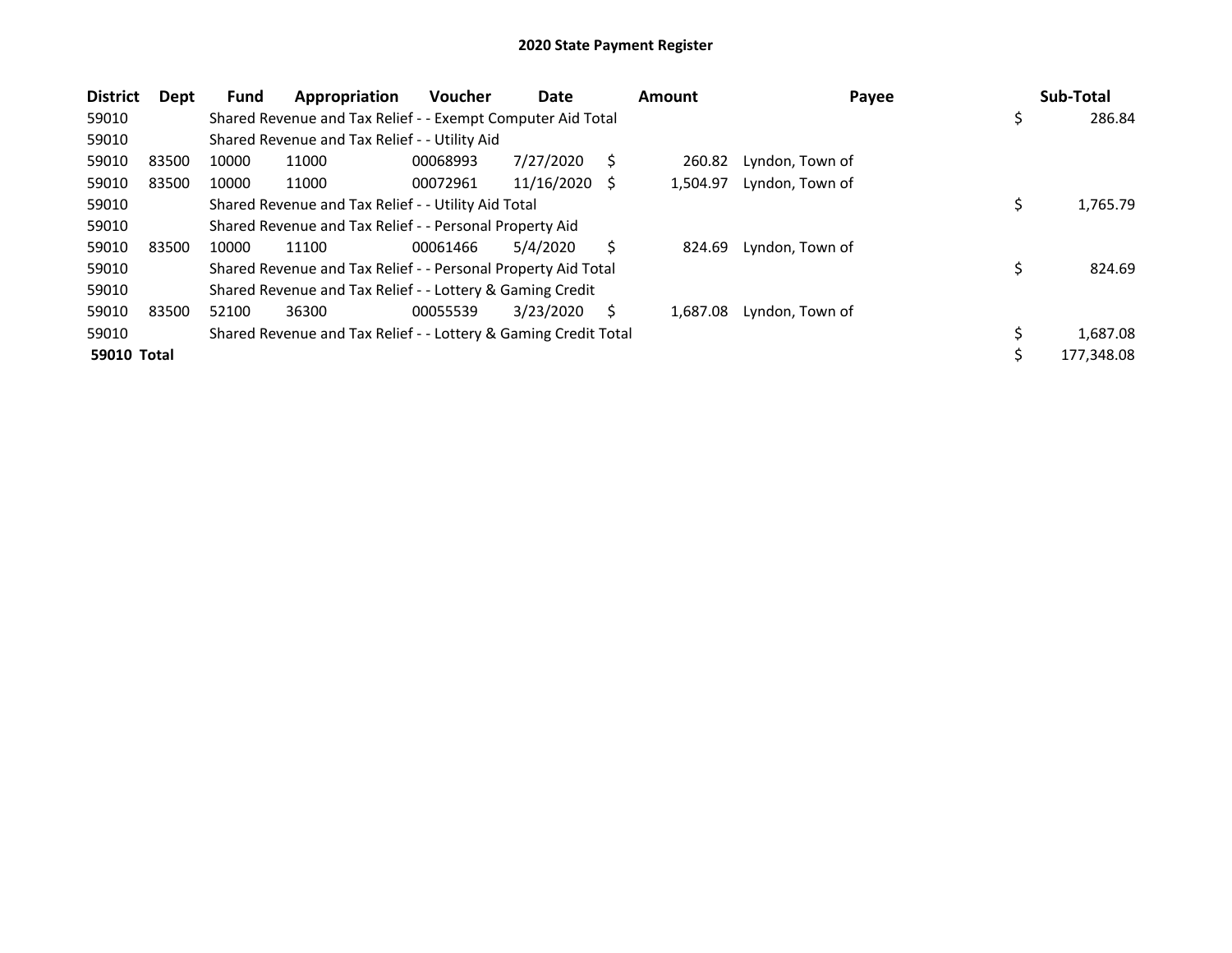| <b>District</b> | <b>Dept</b> | Fund  | Appropriation                                                      | Voucher  | Date       |     | Amount    | Payee                      | Sub-Total        |
|-----------------|-------------|-------|--------------------------------------------------------------------|----------|------------|-----|-----------|----------------------------|------------------|
| 59012           |             |       | Dept of Safety & Prof Services - - Fire Dues Distribution          |          |            |     |           |                            |                  |
| 59012           | 16500       | 10000 | 22500                                                              | 00037051 | 7/20/2020  | \$  |           | 4,910.12 Town Of Mitchell  |                  |
| 59012           |             |       | Dept of Safety & Prof Services - - Fire Dues Distribution Total    |          |            |     |           |                            | \$<br>4,910.12   |
| 59012           |             |       | Dept of Natural Resources - - Aids In Lieu Of Taxes - Gener        |          |            |     |           |                            |                  |
| 59012           | 37000       | 10000 | 50300                                                              | 00386514 | 1/30/2020  | \$  |           | 18,747.40 Town Of Mitchell |                  |
| 59012           | 37000       | 10000 | 50300                                                              | 00386515 | 1/30/2020  | \$  |           | 84,352.54 Town Of Mitchell |                  |
| 59012           |             |       | Dept of Natural Resources - - Aids In Lieu Of Taxes - Gener Total  |          |            |     |           |                            | \$<br>103,099.94 |
| 59012           |             |       | Dept of Natural Resources - - Resaids - Cnty Forst, Cl & Mfl       |          |            |     |           |                            |                  |
| 59012           | 37000       | 21200 | 57100                                                              | 00417787 | 6/18/2020  | \$  |           | 50.40 Town Of Mitchell     |                  |
| 59012           |             |       | Dept of Natural Resources - - Resaids - Cnty Forst, Cl & Mfl Total |          |            |     |           |                            | \$<br>50.40      |
| 59012           |             |       | Dept of Natural Resources - - Aids In Lieu Of Taxes - Sum S        |          |            |     |           |                            |                  |
| 59012           | 37000       | 21200 | 57900                                                              | 00404484 | 4/21/2020  | \$  | 6,771.78  | Town Of Mitchell           |                  |
| 59012           | 37000       | 21200 | 57900                                                              | 00404485 | 4/21/2020  | \$  | 73.34     | Town Of Mitchell           |                  |
| 59012           |             |       | Dept of Natural Resources - - Aids In Lieu Of Taxes - Sum S Total  |          |            |     |           |                            | \$<br>6,845.12   |
| 59012           |             |       | Dept of Natural Resources - - Fin Asst For Responsible Units       |          |            |     |           |                            |                  |
| 59012           | 37000       | 27400 | 67000                                                              | 00412992 | 5/29/2020  | \$, |           | 209.95 Town Of Mitchell    |                  |
| 59012           |             |       | Dept of Natural Resources - - Fin Asst For Responsible Units Total |          |            |     |           |                            | \$<br>209.95     |
| 59012           |             |       | WI Dept of Transportation - - Trns Aids To Mnc.-Sf                 |          |            |     |           |                            |                  |
| 59012           | 39500       | 21100 | 19100                                                              | 00476998 | 1/6/2020   | \$  |           | 21,424.77 Town Of Mitchell |                  |
| 59012           | 39500       | 21100 | 19100                                                              | 00506853 | 4/6/2020   | \$  | 21,424.77 | Town Of Mitchell           |                  |
| 59012           | 39500       | 21100 | 19100                                                              | 00543845 | 7/6/2020   | \$  |           | 21,424.77 Town Of Mitchell |                  |
| 59012           | 39500       | 21100 | 19100                                                              | 00586671 | 10/5/2020  | \$  |           | 21,424.77 Town Of Mitchell |                  |
| 59012           |             |       | WI Dept of Transportation - - Trns Aids To Mnc.-Sf Total           |          |            |     |           |                            | \$<br>85,699.08  |
| 59012           |             |       | Department of Corrections - - Energy Costs, Energy-Related A       |          |            |     |           |                            |                  |
| 59012           | 41000       | 10000 | 10600                                                              | 00328546 | 1/8/2020   | \$  |           | 12.50 Town Of Mitchell     |                  |
| 59012           |             |       | Department of Corrections - - Energy Costs, Energy-Related A Total |          |            |     |           |                            | \$<br>12.50      |
| 59012           |             |       | Department of Administration - - Federal Aid                       |          |            |     |           |                            |                  |
| 59012           | 50500       | 10000 | 14200                                                              | 00126742 | 8/12/2020  | \$  | 640.00    | Town Of Mitchell           |                  |
| 59012           | 50500       | 10000 | 14200                                                              | 00132272 | 11/13/2020 | \$, | 1,700.63  | Town Of Mitchell           |                  |
| 59012           | 50500       | 10000 | 14200                                                              | 00135143 | 12/10/2020 | \$  |           | 1,826.27 Town Of Mitchell  |                  |
| 59012           |             |       | Department of Administration - - Federal Aid Total                 |          |            |     |           |                            | \$<br>4,166.90   |
| 59012           |             |       | Shared Revenue and Tax Relief - - County And Municipal Aid         |          |            |     |           |                            |                  |
| 59012           | 83500       | 10000 | 10500                                                              | 00068994 | 7/27/2020  | \$, |           | 3,020.37 Town Of Mitchell  |                  |
| 59012           | 83500       | 10000 | 10500                                                              | 00072962 | 11/16/2020 | \$  |           | 17,115.41 Town Of Mitchell |                  |
| 59012           |             |       | Shared Revenue and Tax Relief - - County And Municipal Aid Total   |          |            |     |           |                            | \$<br>20,135.78  |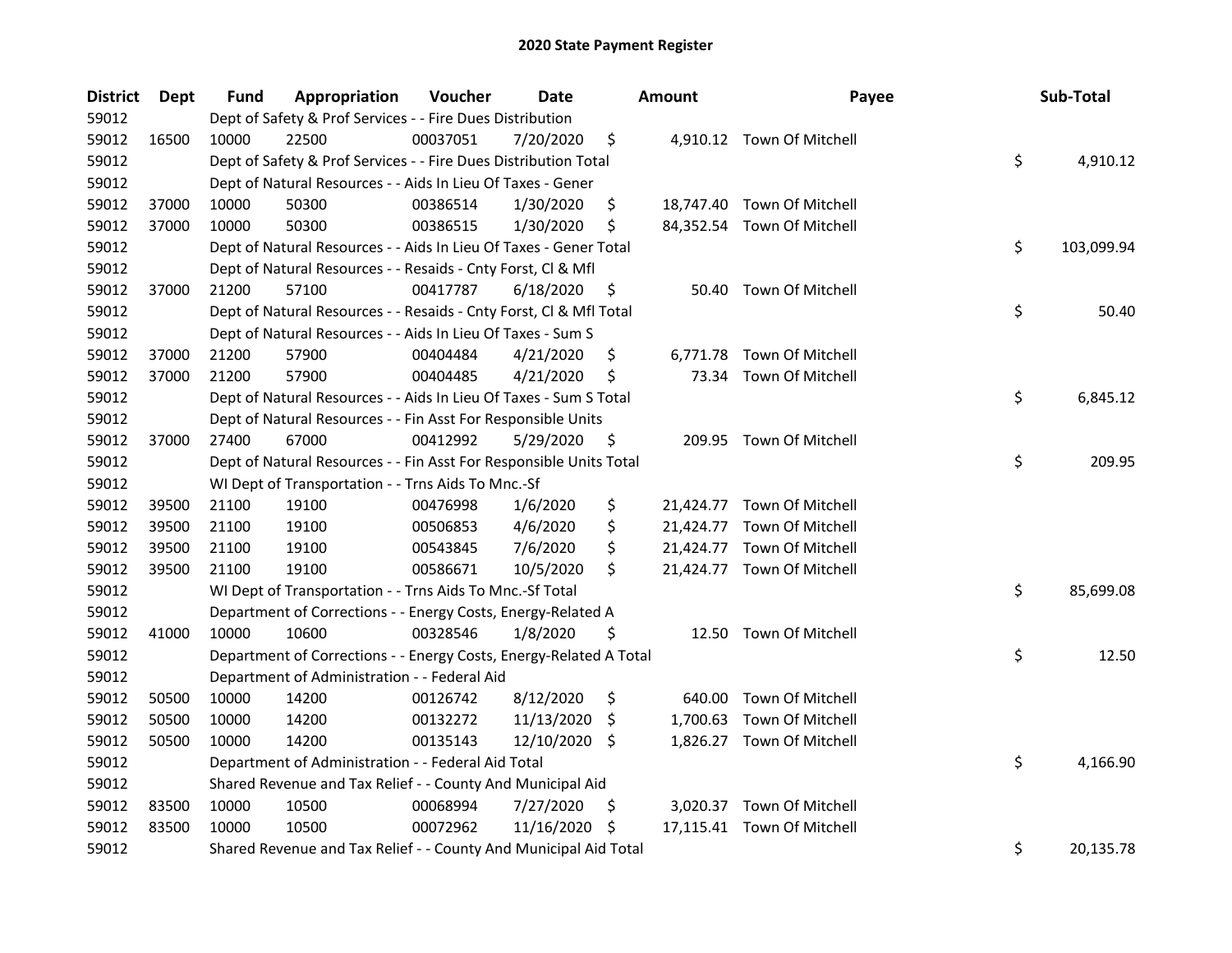| <b>District</b>    | Dept  | <b>Fund</b> | Appropriation                                                       | <b>Voucher</b> | Date      |   | <b>Amount</b> | Payee            | Sub-Total  |
|--------------------|-------|-------------|---------------------------------------------------------------------|----------------|-----------|---|---------------|------------------|------------|
| 59012              |       |             | Shared Revenue and Tax Relief - - Exempt Computer Aid               |                |           |   |               |                  |            |
| 59012              | 83500 | 10000       | 10900                                                               | 00066049       | 7/27/2020 | S | 17.67         | Town Of Mitchell |            |
| 59012              |       |             | Shared Revenue and Tax Relief - - Exempt Computer Aid Total         |                |           |   |               |                  | 17.67      |
| 59012              |       |             | Shared Revenue and Tax Relief - - Personal Property Aid             |                |           |   |               |                  |            |
| 59012              | 83500 | 10000       | 11100                                                               | 00061467       | 5/4/2020  |   | 569.62        | Town Of Mitchell |            |
| 59012              |       |             | Shared Revenue and Tax Relief - - Personal Property Aid Total       |                |           |   |               |                  | 569.62     |
| 59012              |       |             | Shared Revenue and Tax Relief - - Payments For Municipal Svcs       |                |           |   |               |                  |            |
| 59012              | 83500 | 10000       | 50100                                                               | 00054732       | 2/3/2020  |   | 1.640.99      | Town Of Mitchell |            |
| 59012              |       |             | Shared Revenue and Tax Relief - - Payments For Municipal Svcs Total |                |           |   |               |                  | 1,640.99   |
| <b>59012 Total</b> |       |             |                                                                     |                |           |   |               |                  | 227,358.07 |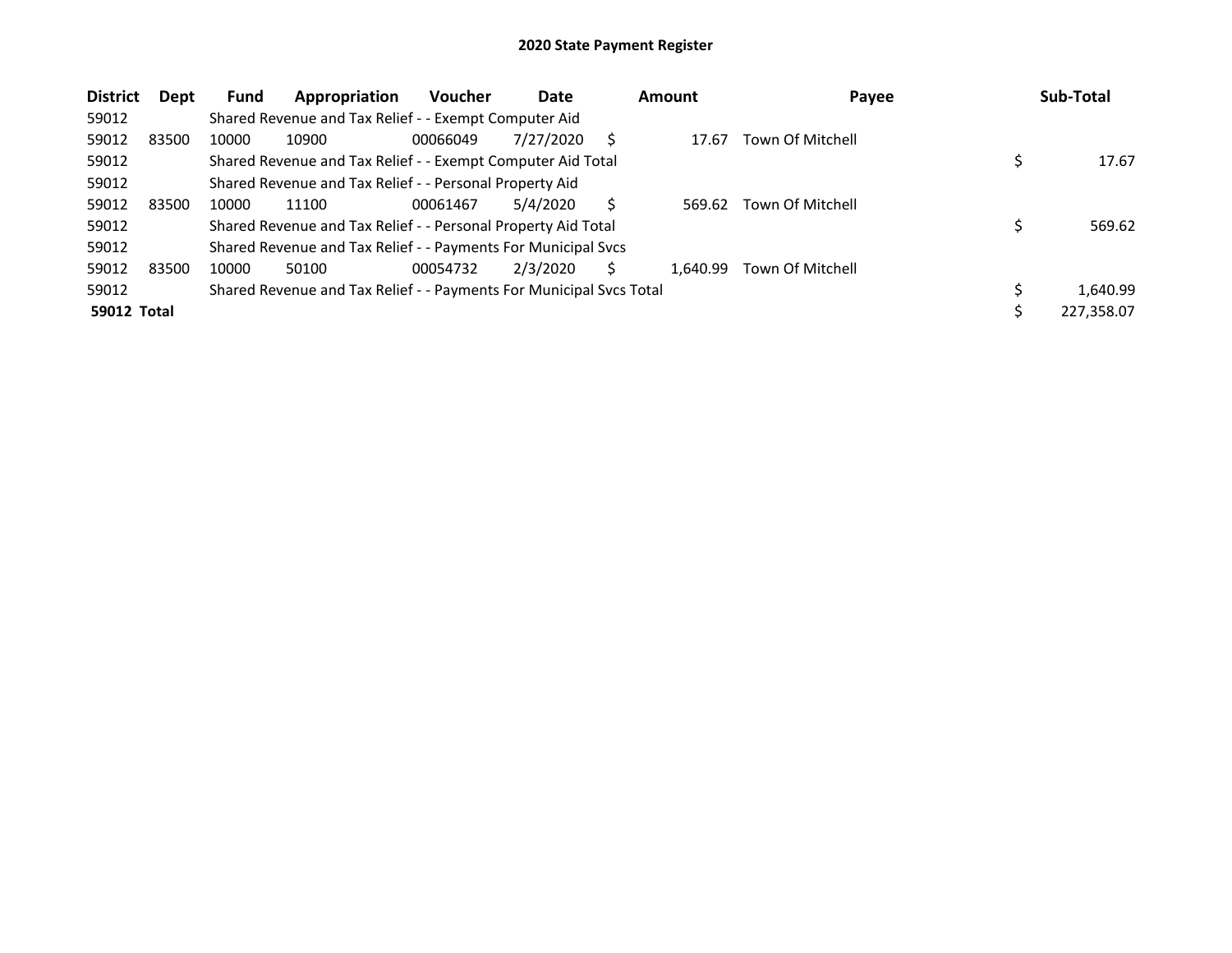| <b>District</b> | Dept  | <b>Fund</b> | Appropriation                                                        | Voucher  | <b>Date</b>   |     | <b>Amount</b> | Payee                    | Sub-Total        |
|-----------------|-------|-------------|----------------------------------------------------------------------|----------|---------------|-----|---------------|--------------------------|------------------|
| 59014           |       |             | Dept of Safety & Prof Services - - Fire Dues Distribution            |          |               |     |               |                          |                  |
| 59014           | 16500 | 10000       | 22500                                                                | 00037052 | 7/17/2020     | \$  |               | 5,497.26 Town Of Mosel   |                  |
| 59014           |       |             | Dept of Safety & Prof Services - - Fire Dues Distribution Total      |          |               |     |               |                          | \$<br>5,497.26   |
| 59014           |       |             | Dept of Natural Resources - - Resaids - Cnty Forst, Cl & Mfl         |          |               |     |               |                          |                  |
| 59014           | 37000 | 21200       | 57100                                                                | 00417788 | 6/18/2020     | \$  |               | 38.74 Town Of Mosel      |                  |
| 59014           |       |             | Dept of Natural Resources - - Resaids - Cnty Forst, Cl & Mfl Total   |          |               |     |               |                          | \$<br>38.74      |
| 59014           |       |             | Dept of Natural Resources - - Fin Asst For Responsible Units         |          |               |     |               |                          |                  |
| 59014           | 37000 | 27400       | 67000                                                                | 00413278 | 5/29/2020     | \$  |               | 1,067.99 Town Of Mosel   |                  |
| 59014           |       |             | Dept of Natural Resources - - Fin Asst For Responsible Units Total   |          |               |     |               |                          | \$<br>1,067.99   |
| 59014           |       |             | WI Dept of Transportation - - Trns Aids To Mnc.-Sf                   |          |               |     |               |                          |                  |
| 59014           | 39500 | 21100       | 19100                                                                | 00476999 | 1/6/2020      | \$  |               | 11,597.93 Town Of Mosel  |                  |
| 59014           | 39500 | 21100       | 19100                                                                | 00506854 | 4/6/2020      | \$  |               | 11,597.93 Town Of Mosel  |                  |
| 59014           | 39500 | 21100       | 19100                                                                | 00543846 | 7/6/2020      | \$  |               | 11,597.93 Town Of Mosel  |                  |
| 59014           | 39500 | 21100       | 19100                                                                | 00586672 | 10/5/2020     | \$  |               | 11,597.94 Town Of Mosel  |                  |
| 59014           |       |             | WI Dept of Transportation - - Trns Aids To Mnc.-Sf Total             |          |               |     |               |                          | \$<br>46,391.73  |
| 59014           |       |             | WI Dept of Transportation - - Supplemental Transportation Aids       |          |               |     |               |                          |                  |
| 59014           | 39500 | 21100       | 19600                                                                | 00477576 | 1/6/2020      | \$  |               | 8,186.77 Town Of Mosel   |                  |
| 59014           |       |             | WI Dept of Transportation - - Supplemental Transportation Aids Total |          |               |     |               |                          | \$<br>8,186.77   |
| 59014           |       |             | WI Dept of Transportation - - Loc Trns Facl Implfd                   |          |               |     |               |                          |                  |
| 59014           | 39500 | 21100       | 27600                                                                | 00630567 | 12/28/2020 \$ |     |               | 360,511.29 Town Of Mosel |                  |
| 59014           |       |             | WI Dept of Transportation - - Loc Trns Facl Implfd Total             |          |               |     |               |                          | \$<br>360,511.29 |
| 59014           |       |             | Department of Administration - - Federal Aid                         |          |               |     |               |                          |                  |
| 59014           | 50500 | 10000       | 14200                                                                | 00135144 | 12/9/2020     | \$  |               | 10,683.35 Town Of Mosel  |                  |
| 59014           |       |             | Department of Administration - - Federal Aid Total                   |          |               |     |               |                          | \$<br>10,683.35  |
| 59014           |       |             | Shared Revenue and Tax Relief - - County And Municipal Aid           |          |               |     |               |                          |                  |
| 59014           | 83500 | 10000       | 10500                                                                | 00068995 | 7/27/2020     | \$  |               | 1,955.94 Town Of Mosel   |                  |
| 59014           | 83500 | 10000       | 10500                                                                | 00072963 | 11/16/2020    | -\$ |               | 11,083.66 Town Of Mosel  |                  |
| 59014           |       |             | Shared Revenue and Tax Relief - - County And Municipal Aid Total     |          |               |     |               |                          | \$<br>13,039.60  |
| 59014           |       |             | Shared Revenue and Tax Relief - - Exempt Computer Aid                |          |               |     |               |                          |                  |
| 59014           | 83500 | 10000       | 10900                                                                | 00066050 | 7/27/2020     | \$  |               | 3,289.25 Town Of Mosel   |                  |
| 59014           |       |             | Shared Revenue and Tax Relief - - Exempt Computer Aid Total          |          |               |     |               |                          | \$<br>3,289.25   |
| 59014           |       |             | Shared Revenue and Tax Relief - - Personal Property Aid              |          |               |     |               |                          |                  |
| 59014           | 83500 | 10000       | 11100                                                                | 00061468 | 5/4/2020      | \$  |               | 6,544.27 Town Of Mosel   |                  |
| 59014           |       |             | Shared Revenue and Tax Relief - - Personal Property Aid Total        |          |               |     |               |                          | \$<br>6,544.27   |
| 59014           |       |             | Shared Revenue and Tax Relief - - Payments For Municipal Svcs        |          |               |     |               |                          |                  |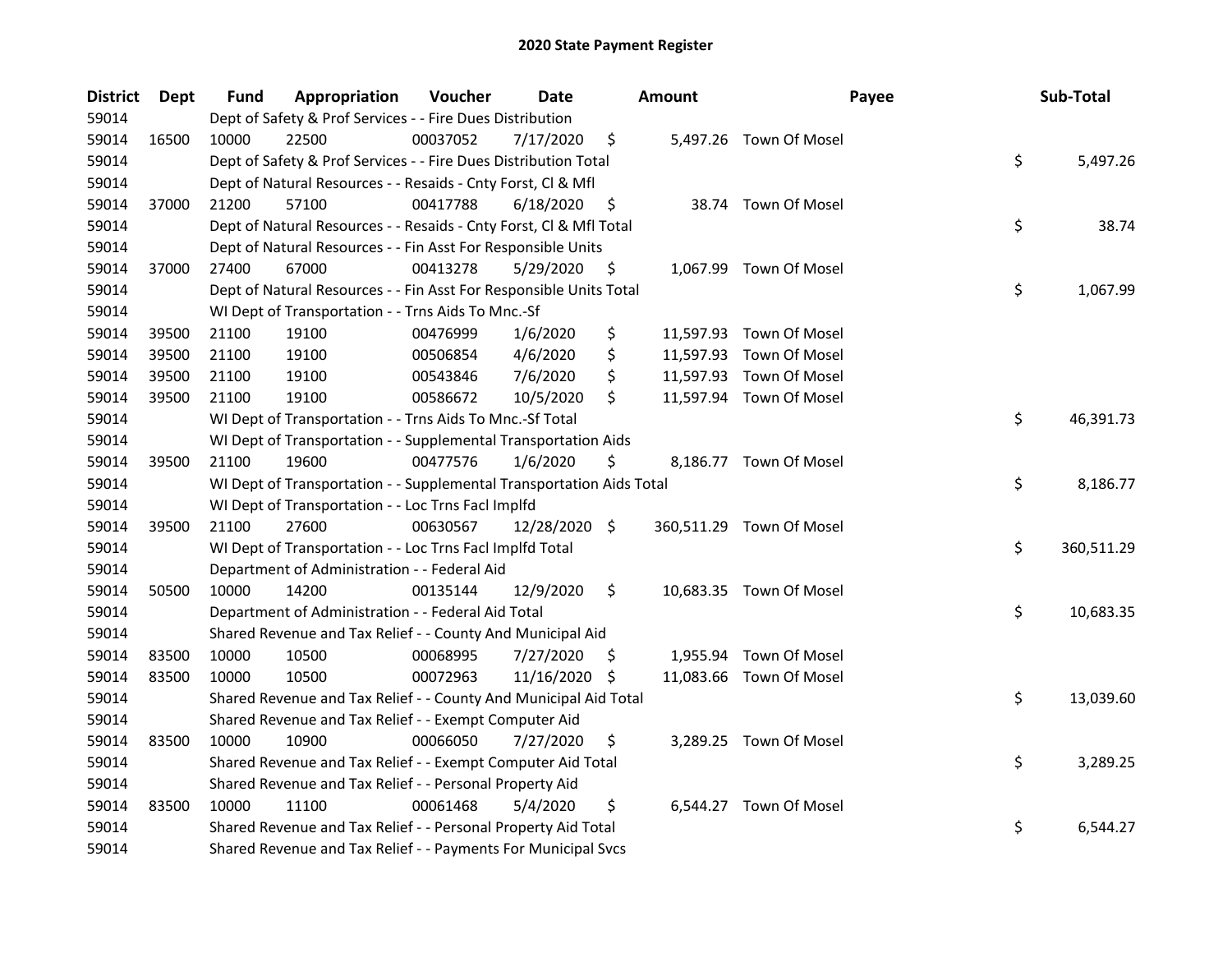| District Dept |       | Fund  | Appropriation                                                       | <b>Voucher</b> | Date        | Payee<br>Amount |  |                     | Sub-Total |            |
|---------------|-------|-------|---------------------------------------------------------------------|----------------|-------------|-----------------|--|---------------------|-----------|------------|
| 59014         | 83500 | 10000 | 50100                                                               | 00054962       | 2/3/2020 \$ |                 |  | 85.33 Town Of Mosel |           |            |
| 59014         |       |       | Shared Revenue and Tax Relief - - Payments For Municipal Svcs Total |                |             |                 |  |                     |           | 85.33      |
| 59014 Total   |       |       |                                                                     |                |             |                 |  |                     |           | 455.335.58 |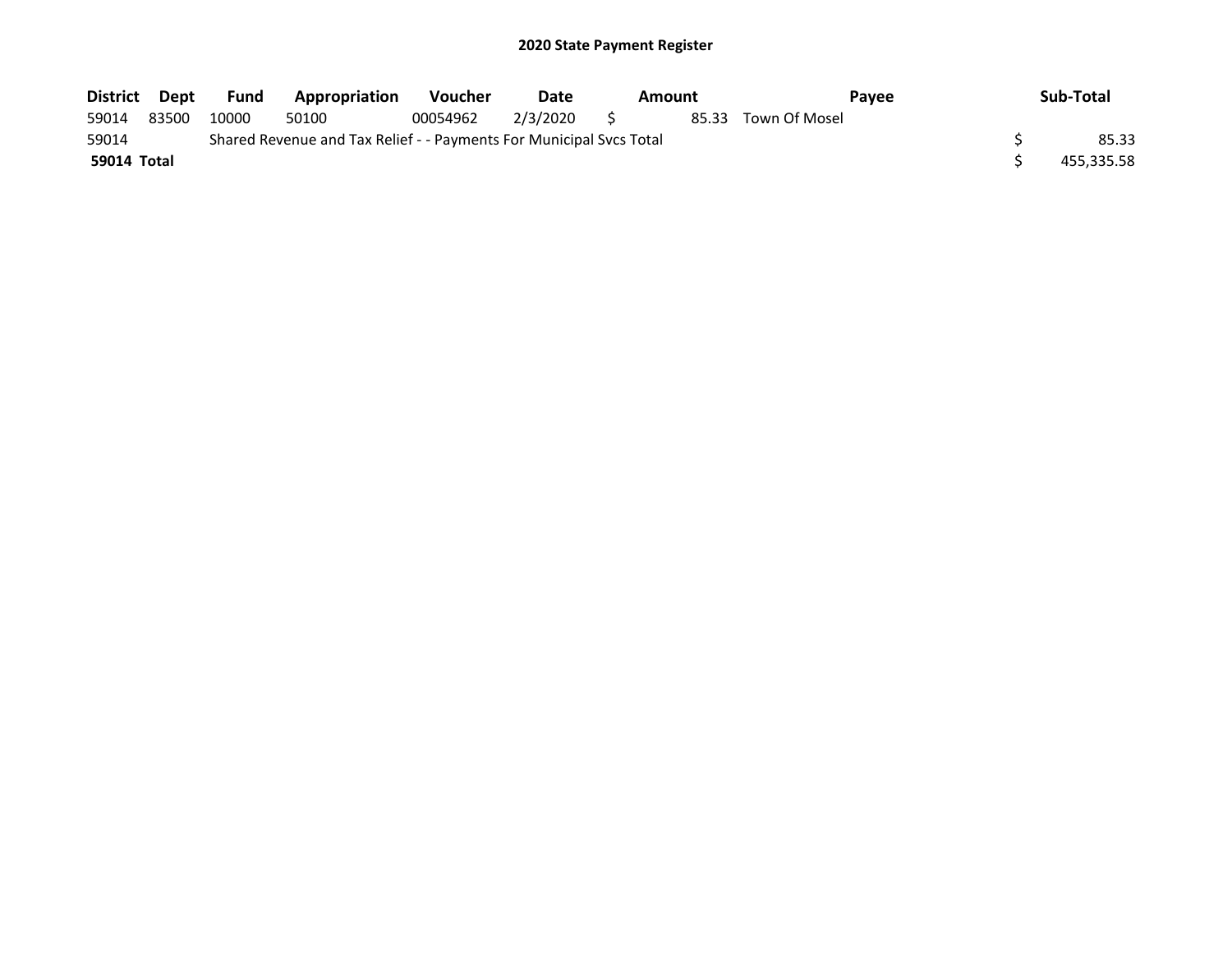| <b>District</b> | <b>Dept</b> | <b>Fund</b> | Appropriation                                                      | Voucher  | <b>Date</b>   | <b>Amount</b>   | Payee                      | Sub-Total        |
|-----------------|-------------|-------------|--------------------------------------------------------------------|----------|---------------|-----------------|----------------------------|------------------|
| 59016           |             |             | Dept of Safety & Prof Services - - Fire Dues Distribution          |          |               |                 |                            |                  |
| 59016           | 16500       | 10000       | 22500                                                              | 00037053 | 7/20/2020     | \$              | 15,009.36 Town Of Plymouth |                  |
| 59016           |             |             | Dept of Safety & Prof Services - - Fire Dues Distribution Total    |          |               |                 |                            | \$<br>15,009.36  |
| 59016           |             |             | Dept of Natural Resources - - Aids In Lieu Of Taxes - Gener        |          |               |                 |                            |                  |
| 59016           | 37000       | 10000       | 50300                                                              | 00386476 | 1/29/2020     | \$              | 29,543.74 Town Of Plymouth |                  |
| 59016           | 37000       | 10000       | 50300                                                              | 00404123 | 4/21/2020     | \$              | 197.55 Town Of Plymouth    |                  |
| 59016           |             |             | Dept of Natural Resources - - Aids In Lieu Of Taxes - Gener Total  |          |               |                 |                            | \$<br>29,741.29  |
| 59016           |             |             | Dept of Natural Resources - - Taxes & Assessmts-Conserv Fund       |          |               |                 |                            |                  |
| 59016           | 37000       | 21200       | 16900                                                              | 00383466 | 1/22/2020     | \$              | 12.50 Town Of Plymouth     |                  |
| 59016           |             |             | Dept of Natural Resources - - Taxes & Assessmts-Conserv Fund Total |          |               |                 |                            | \$<br>12.50      |
| 59016           |             |             | Dept of Natural Resources - - Resaids - Cnty Forst, Cl & Mfl       |          |               |                 |                            |                  |
| 59016           | 37000       | 21200       | 57100                                                              | 00417789 | 6/18/2020     | \$              | 22.95 Town Of Plymouth     |                  |
| 59016           |             |             | Dept of Natural Resources - - Resaids - Cnty Forst, Cl & Mfl Total |          |               |                 |                            | \$<br>22.95      |
| 59016           |             |             | Dept of Natural Resources - - Aids In Lieu Of Taxes - Sum S        |          |               |                 |                            |                  |
| 59016           | 37000       | 21200       | 57900                                                              | 00404122 | 4/21/2020     | \$<br>320.63    | Town Of Plymouth           |                  |
| 59016           | 37000       | 21200       | 57900                                                              | 00404124 | 4/21/2020     | \$<br>25.68     | Town Of Plymouth           |                  |
| 59016           |             |             | Dept of Natural Resources - - Aids In Lieu Of Taxes - Sum S Total  |          |               |                 |                            | \$<br>346.31     |
| 59016           |             |             | WI Dept of Transportation - - Trns Aids To Mnc.-Sf                 |          |               |                 |                            |                  |
| 59016           | 39500       | 21100       | 19100                                                              | 00477000 | 1/6/2020      | \$<br>26,996.13 | Town Of Plymouth           |                  |
| 59016           | 39500       | 21100       | 19100                                                              | 00506855 | 4/6/2020      | \$<br>26,996.13 | Town Of Plymouth           |                  |
| 59016           | 39500       | 21100       | 19100                                                              | 00543847 | 7/6/2020      | \$              | 26,996.13 Town Of Plymouth |                  |
| 59016           | 39500       | 21100       | 19100                                                              | 00586673 | 10/5/2020     | \$              | 26,996.13 Town Of Plymouth |                  |
| 59016           |             |             | WI Dept of Transportation - - Trns Aids To Mnc.-Sf Total           |          |               |                 |                            | \$<br>107,984.52 |
| 59016           |             |             | WI Dept of Transportation - - Loc Rd Imp Prg St Fd                 |          |               |                 |                            |                  |
| 59016           | 39500       | 21100       | 27800                                                              | 00633788 | 12/28/2020 \$ |                 | 12,764.95 Town Of Plymouth |                  |
| 59016           |             |             | WI Dept of Transportation - - Loc Rd Imp Prg St Fd Total           |          |               |                 |                            | \$<br>12,764.95  |
| 59016           |             |             | Department of Administration - - Federal Aid                       |          |               |                 |                            |                  |
| 59016           | 50500       | 10000       | 14200                                                              | 00135145 | 12/9/2020     | \$              | 51,056.18 Town Of Plymouth |                  |
| 59016           |             |             | Department of Administration - - Federal Aid Total                 |          |               |                 |                            | \$<br>51,056.18  |
| 59016           |             |             | Elections Commission - - 2018 Hava Election Security               |          |               |                 |                            |                  |
| 59016           | 51000       | 22000       | 18200                                                              | 00003946 | 7/24/2020     | \$              | 2,526.50 Town Of Plymouth  |                  |
| 59016           |             |             | Elections Commission - - 2018 Hava Election Security Total         |          |               |                 |                            | \$<br>2,526.50   |
| 59016           |             |             | Shared Revenue and Tax Relief - - County And Municipal Aid         |          |               |                 |                            |                  |
| 59016           | 83500       | 10000       | 10500                                                              | 00068996 | 7/27/2020     | \$              | 5,771.21 Town Of Plymouth  |                  |
| 59016           | 83500       | 10000       | 10500                                                              | 00072964 | 11/16/2020    | \$              | 32,703.50 Town Of Plymouth |                  |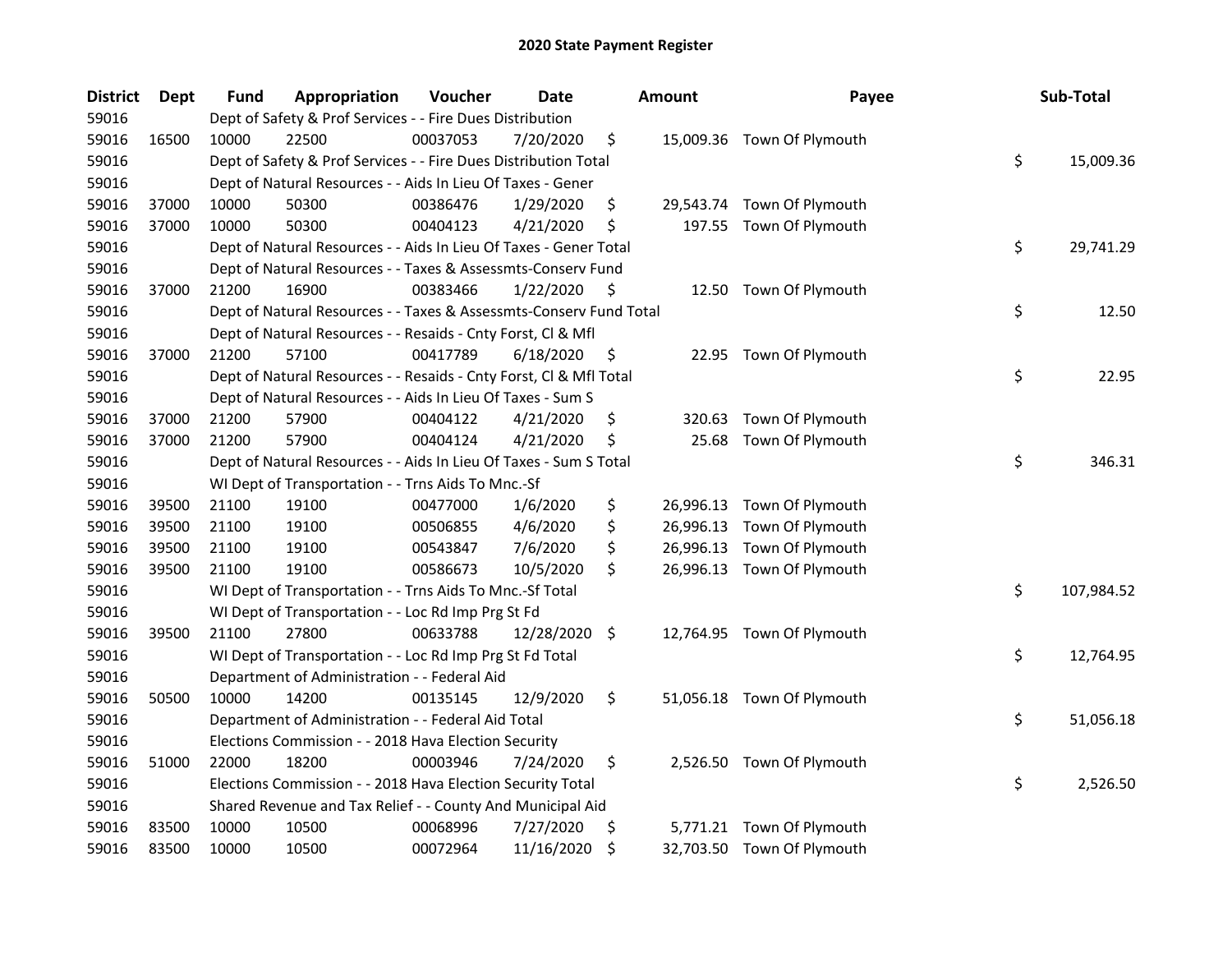| <b>District</b> | Dept  | <b>Fund</b> | Appropriation                                                       | <b>Voucher</b> | Date       |    | <b>Amount</b> | Payee                      |     | Sub-Total  |
|-----------------|-------|-------------|---------------------------------------------------------------------|----------------|------------|----|---------------|----------------------------|-----|------------|
| 59016           |       |             | Shared Revenue and Tax Relief - - County And Municipal Aid Total    |                |            |    |               |                            | \$  | 38,474.71  |
| 59016           |       |             | Shared Revenue and Tax Relief - - Exempt Computer Aid               |                |            |    |               |                            |     |            |
| 59016           | 83500 | 10000       | 10900                                                               | 00066051       | 7/27/2020  | S  | 612.12        | Town Of Plymouth           |     |            |
| 59016           |       |             | Shared Revenue and Tax Relief - - Exempt Computer Aid Total         |                |            |    |               |                            | \$  | 612.12     |
| 59016           |       |             | Shared Revenue and Tax Relief - - Utility Aid                       |                |            |    |               |                            |     |            |
| 59016           | 83500 | 10000       | 11000                                                               | 00068996       | 7/27/2020  | S  | 2.563.72      | Town Of Plymouth           |     |            |
| 59016           | 83500 | 10000       | 11000                                                               | 00072964       | 11/16/2020 | S. |               | 14,563.24 Town Of Plymouth |     |            |
| 59016           |       |             | Shared Revenue and Tax Relief - - Utility Aid Total                 |                |            |    |               |                            | \$  | 17,126.96  |
| 59016           |       |             | Shared Revenue and Tax Relief - - Personal Property Aid             |                |            |    |               |                            |     |            |
| 59016           | 83500 | 10000       | 11100                                                               | 00061469       | 5/4/2020   | S  | 1,315.45      | Town Of Plymouth           |     |            |
| 59016           |       |             | Shared Revenue and Tax Relief - - Personal Property Aid Total       |                |            |    |               |                            | \$. | 1,315.45   |
| 59016           |       |             | Shared Revenue and Tax Relief - - Payments For Municipal Svcs       |                |            |    |               |                            |     |            |
| 59016           | 83500 | 10000       | 50100                                                               | 00054690       | 2/3/2020   | S  | 90.75         | Town Of Plymouth           |     |            |
| 59016           |       |             | Shared Revenue and Tax Relief - - Payments For Municipal Svcs Total |                |            |    |               |                            |     | 90.75      |
| 59016 Total     |       |             |                                                                     |                |            |    |               |                            | \$  | 277,084.55 |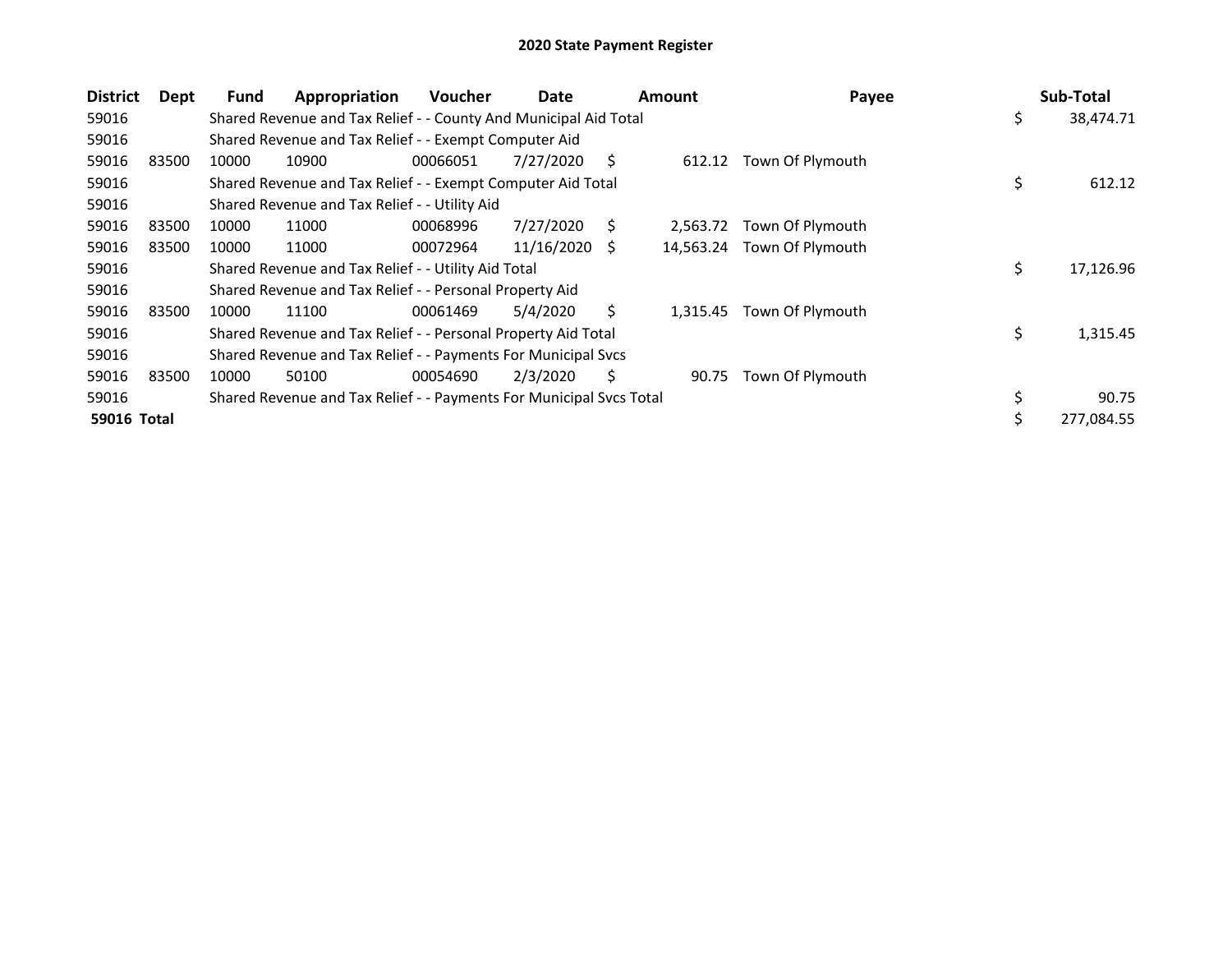| <b>District</b> | Dept  | <b>Fund</b> | Appropriation                                                      | Voucher  | Date       |     | <b>Amount</b> | Payee                   | Sub-Total        |
|-----------------|-------|-------------|--------------------------------------------------------------------|----------|------------|-----|---------------|-------------------------|------------------|
| 59018           |       |             | Dept of Safety & Prof Services - - Fire Dues Distribution          |          |            |     |               |                         |                  |
| 59018           | 16500 | 10000       | 22500                                                              | 00037054 | 7/20/2020  | \$  |               | 12,100.03 Town Of Rhine |                  |
| 59018           |       |             | Dept of Safety & Prof Services - - Fire Dues Distribution Total    |          |            |     |               |                         | \$<br>12,100.03  |
| 59018           |       |             | Dept of Natural Resources - - Aids In Lieu Of Taxes - Gener        |          |            |     |               |                         |                  |
| 59018           | 37000 | 10000       | 50300                                                              | 00386511 | 1/30/2020  | \$  |               | 5,299.46 Town Of Rhine  |                  |
| 59018           | 37000 | 10000       | 50300                                                              | 00386512 | 1/30/2020  | \$  | 2,463.81      | Town Of Rhine           |                  |
| 59018           | 37000 | 10000       | 50300                                                              | 00386513 | 1/30/2020  | \$  | 950.53        | Town Of Rhine           |                  |
| 59018           | 37000 | 10000       | 50300                                                              | 00404474 | 4/21/2020  | \$  | 157.31        | Town Of Rhine           |                  |
| 59018           | 37000 | 10000       | 50300                                                              | 00404475 | 4/21/2020  | \$  | 163.95        | Town Of Rhine           |                  |
| 59018           |       |             | Dept of Natural Resources - - Aids In Lieu Of Taxes - Gener Total  |          |            |     |               |                         | \$<br>9,035.06   |
| 59018           |       |             | Dept of Natural Resources - - Resaids - Cnty Forst, Cl & Mfl       |          |            |     |               |                         |                  |
| 59018           | 37000 | 21200       | 57100                                                              | 00417790 | 6/18/2020  | \$  |               | 205.77 Town Of Rhine    |                  |
| 59018           |       |             | Dept of Natural Resources - - Resaids - Cnty Forst, Cl & Mfl Total |          |            |     |               |                         | \$<br>205.77     |
| 59018           |       |             | Dept of Natural Resources - - Aids In Lieu Of Taxes - Sum S        |          |            |     |               |                         |                  |
| 59018           | 37000 | 21200       | 57900                                                              | 00404473 | 4/21/2020  | \$. | 157.22        | Town Of Rhine           |                  |
| 59018           | 37000 | 21200       | 57900                                                              | 00404476 | 4/21/2020  | \$  | 16.40         | Town Of Rhine           |                  |
| 59018           |       |             | Dept of Natural Resources - - Aids In Lieu Of Taxes - Sum S Total  |          |            |     |               |                         | \$<br>173.62     |
| 59018           |       |             | Dept of Natural Resources - - Fin Asst For Responsible Units       |          |            |     |               |                         |                  |
| 59018           | 37000 | 27400       | 67000                                                              | 00413302 | 5/29/2020  | \$  |               | 1,359.55 Town Of Rhine  |                  |
| 59018           |       |             | Dept of Natural Resources - - Fin Asst For Responsible Units Total |          |            |     |               |                         | \$<br>1,359.55   |
| 59018           |       |             | WI Dept of Transportation - - Trns Aids To Mnc.-Sf                 |          |            |     |               |                         |                  |
| 59018           | 39500 | 21100       | 19100                                                              | 00477001 | 1/6/2020   | \$  |               | 29,236.50 Town Of Rhine |                  |
| 59018           | 39500 | 21100       | 19100                                                              | 00506856 | 4/6/2020   | \$  |               | 29,236.50 Town Of Rhine |                  |
| 59018           | 39500 | 21100       | 19100                                                              | 00543848 | 7/6/2020   | \$  | 29,236.50     | Town Of Rhine           |                  |
| 59018           | 39500 | 21100       | 19100                                                              | 00586674 | 10/5/2020  | \$  |               | 29,236.50 Town Of Rhine |                  |
| 59018           |       |             | WI Dept of Transportation - - Trns Aids To Mnc.-Sf Total           |          |            |     |               |                         | \$<br>116,946.00 |
| 59018           |       |             | Department of Administration - - Federal Aid                       |          |            |     |               |                         |                  |
| 59018           | 50500 | 10000       | 14200                                                              | 00130184 | 10/2/2020  | \$  | 2,160.00      | Town Of Rhine           |                  |
| 59018           | 50500 | 10000       | 14200                                                              | 00135146 | 12/10/2020 | \$  | 130.05        | Town Of Rhine           |                  |
| 59018           |       |             | Department of Administration - - Federal Aid Total                 |          |            |     |               |                         | \$<br>2,290.05   |
| 59018           |       |             | Elections Commission - - 2018 Hava Election Security               |          |            |     |               |                         |                  |
| 59018           | 51000 | 22000       | 18200                                                              | 00003579 | 6/30/2020  | \$  |               | 1,894.00 Town Of Rhine  |                  |
| 59018           |       |             | Elections Commission - - 2018 Hava Election Security Total         |          |            |     |               |                         | \$<br>1,894.00   |
| 59018           |       |             | Shared Revenue and Tax Relief - - County And Municipal Aid         |          |            |     |               |                         |                  |
| 59018           | 83500 | 10000       | 10500                                                              | 00068997 | 7/27/2020  | \$  |               | 2,737.26 Town Of Rhine  |                  |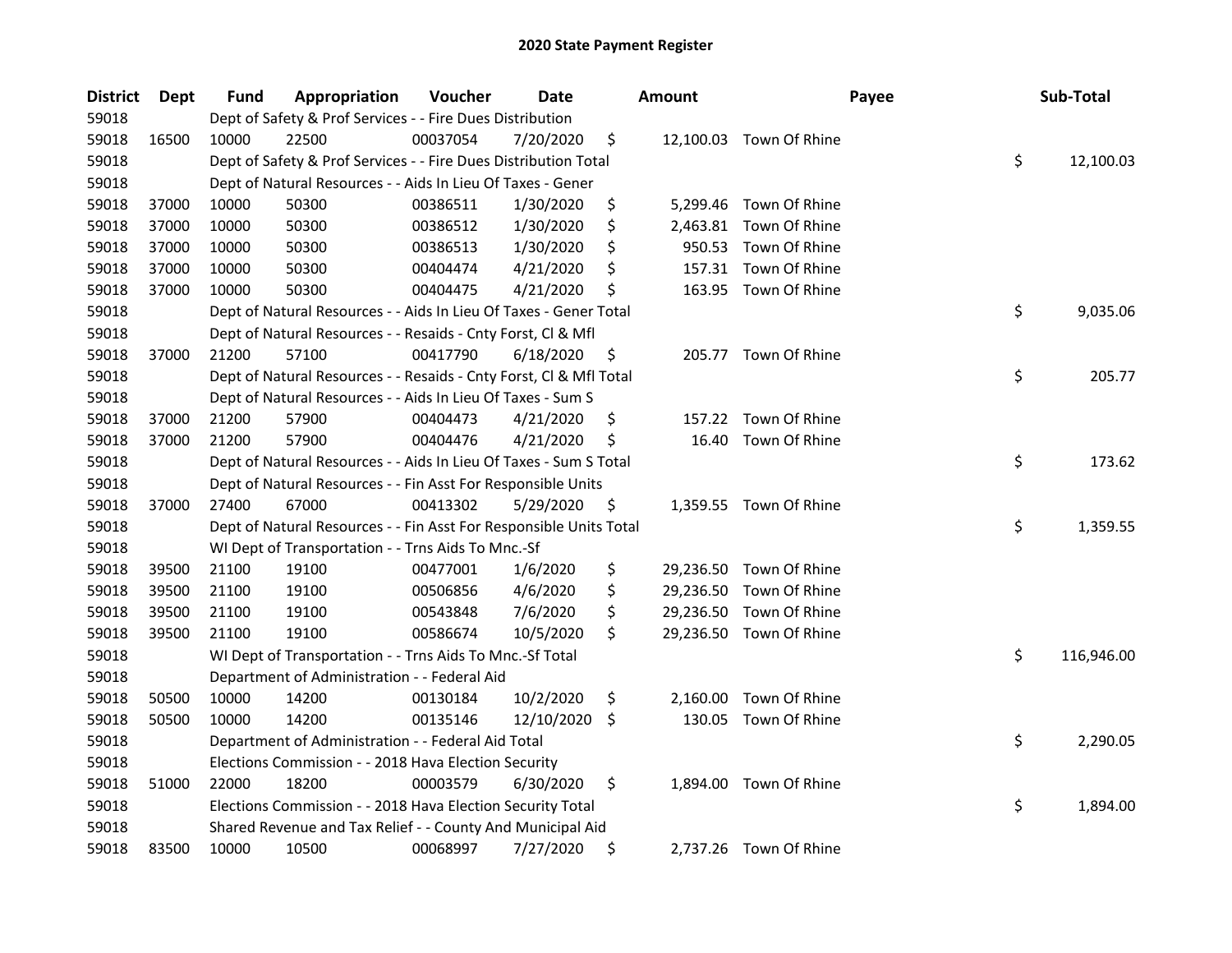| <b>District</b>    | Dept  | Fund  | Appropriation                                                                 | <b>Voucher</b> | Date       |    | <b>Amount</b> |                         | Payee | Sub-Total  |        |
|--------------------|-------|-------|-------------------------------------------------------------------------------|----------------|------------|----|---------------|-------------------------|-------|------------|--------|
| 59018              | 83500 | 10000 | 10500                                                                         | 00072965       | 11/16/2020 | -S | 26,850.12     | Town Of Rhine           |       |            |        |
| 59018              |       |       | Shared Revenue and Tax Relief - - County And Municipal Aid Total              |                |            |    |               |                         | \$    | 29,587.38  |        |
| 59018              |       |       | Shared Revenue and Tax Relief - - Exempt Computer Aid                         |                |            |    |               |                         |       |            |        |
| 59018              | 83500 | 10000 | 10900                                                                         | 00066052       | 7/27/2020  | S  | 131.99        | Town Of Rhine           |       |            |        |
| 59018              |       |       | Shared Revenue and Tax Relief - - Exempt Computer Aid Total                   |                |            |    |               |                         | \$    |            | 131.99 |
| 59018              |       |       | Shared Revenue and Tax Relief - - Utility Aid                                 |                |            |    |               |                         |       |            |        |
| 59018              | 83500 | 10000 | 11000                                                                         | 00068997       | 7/27/2020  | S. | 2,442.96      | Town Of Rhine           |       |            |        |
| 59018              | 83500 | 10000 | 11000                                                                         | 00072965       | 11/16/2020 | -S |               | 14,220.94 Town Of Rhine |       |            |        |
| 59018              |       |       | Shared Revenue and Tax Relief - - Utility Aid Total                           |                |            |    |               |                         | \$    | 16,663.90  |        |
| 59018              |       |       | Shared Revenue and Tax Relief - - Personal Property Aid                       |                |            |    |               |                         |       |            |        |
| 59018              | 83500 | 10000 | 11100                                                                         | 00061470       | 5/4/2020   | S  | 632.32        | Town Of Rhine           |       |            |        |
| 59018              |       |       | Shared Revenue and Tax Relief - - Personal Property Aid Total                 |                |            |    |               |                         | \$    |            | 632.32 |
| 59018              |       |       | Shared Revenue and Tax Relief - - State Aid; Video Service Provider Fee       |                |            |    |               |                         |       |            |        |
| 59018              | 83500 | 10000 | 11200                                                                         | 00064432       | 7/27/2020  | S  | 991.32        | Town Of Rhine           |       |            |        |
| 59018              |       |       | Shared Revenue and Tax Relief - - State Aid; Video Service Provider Fee Total |                |            |    |               |                         | \$    |            | 991.32 |
| <b>59018 Total</b> |       |       |                                                                               |                |            |    |               |                         |       | 192,010.99 |        |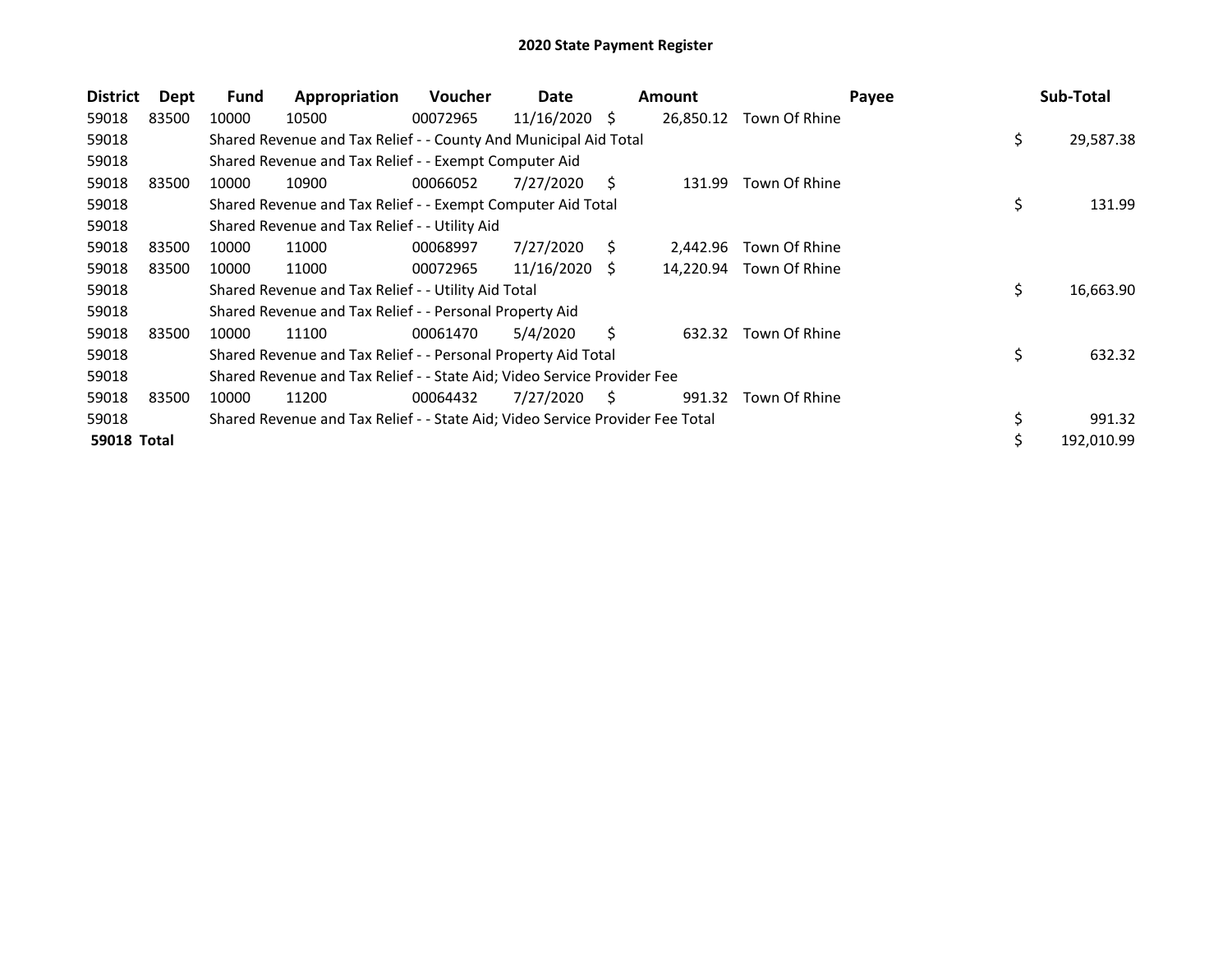| <b>District</b> | <b>Dept</b> | Fund  | Appropriation                                                      | Voucher  | <b>Date</b>   |     | <b>Amount</b> | Payee                     | Sub-Total       |
|-----------------|-------------|-------|--------------------------------------------------------------------|----------|---------------|-----|---------------|---------------------------|-----------------|
| 59020           |             |       | Dept of Safety & Prof Services - - Fire Dues Distribution          |          |               |     |               |                           |                 |
| 59020           | 16500       | 10000 | 22500                                                              | 00037055 | 7/20/2020     | \$  |               | 1,599.83 Town Of Russell  |                 |
| 59020           |             |       | Dept of Safety & Prof Services - - Fire Dues Distribution Total    |          |               |     |               |                           | \$<br>1,599.83  |
| 59020           |             |       | Dept of Natural Resources - - Aids In Lieu Of Taxes - Gener        |          |               |     |               |                           |                 |
| 59020           | 37000       | 10000 | 50300                                                              | 00386477 | 1/30/2020     | \$  |               | 450.91 Town Of Russell    |                 |
| 59020           | 37000       | 10000 | 50300                                                              | 00404146 | 4/21/2020     | \$  | 64.06         | Town Of Russell           |                 |
| 59020           |             |       | Dept of Natural Resources - - Aids In Lieu Of Taxes - Gener Total  |          |               |     |               |                           | \$<br>514.97    |
| 59020           |             |       | Dept of Natural Resources - - Resaids - Cnty Forst, Cl & Mfl       |          |               |     |               |                           |                 |
| 59020           | 37000       | 21200 | 57100                                                              | 00417791 | 6/18/2020     | \$  |               | 285.63 Town Of Russell    |                 |
| 59020           |             |       | Dept of Natural Resources - - Resaids - Cnty Forst, Cl & Mfl Total |          |               |     |               |                           | \$<br>285.63    |
| 59020           |             |       | Dept of Natural Resources - - Aids In Lieu Of Taxes - Sum S        |          |               |     |               |                           |                 |
| 59020           | 37000       | 21200 | 57900                                                              | 00404145 | 4/21/2020     | \$  |               | 6.41 Town Of Russell      |                 |
| 59020           |             |       | Dept of Natural Resources - - Aids In Lieu Of Taxes - Sum S Total  |          |               |     |               |                           | \$<br>6.41      |
| 59020           |             |       | Dept of Natural Resources - - Fin Asst For Responsible Units       |          |               |     |               |                           |                 |
| 59020           | 37000       | 27400 | 67000                                                              | 00413037 | 5/29/2020     | \$  |               | 832.68 Town Of Russell    |                 |
| 59020           |             |       | Dept of Natural Resources - - Fin Asst For Responsible Units Total |          |               |     |               |                           | \$<br>832.68    |
| 59020           |             |       | WI Dept of Transportation - - Trns Aids To Mnc.-Sf                 |          |               |     |               |                           |                 |
| 59020           | 39500       | 21100 | 19100                                                              | 00477002 | 1/6/2020      | \$  | 13,185.99     | Town Of Russell           |                 |
| 59020           | 39500       | 21100 | 19100                                                              | 00506857 | 4/6/2020      | \$  | 13,185.99     | Town Of Russell           |                 |
| 59020           | 39500       | 21100 | 19100                                                              | 00543849 | 7/6/2020      | \$  | 13,185.99     | Town Of Russell           |                 |
| 59020           | 39500       | 21100 | 19100                                                              | 00586675 | 10/5/2020     | \$  |               | 13,185.99 Town Of Russell |                 |
| 59020           |             |       | WI Dept of Transportation - - Trns Aids To Mnc.-Sf Total           |          |               |     |               |                           | \$<br>52,743.96 |
| 59020           |             |       | Department of Administration - - Federal Aid                       |          |               |     |               |                           |                 |
| 59020           | 50500       | 10000 | 14200                                                              | 00135147 | 12/10/2020 \$ |     |               | 5,333.20 Town Of Russell  |                 |
| 59020           |             |       | Department of Administration - - Federal Aid Total                 |          |               |     |               |                           | \$<br>5,333.20  |
| 59020           |             |       | Shared Revenue and Tax Relief - - County And Municipal Aid         |          |               |     |               |                           |                 |
| 59020           | 83500       | 10000 | 10500                                                              | 00068998 | 7/27/2020     | \$. |               | 3,354.74 Town Of Russell  |                 |
| 59020           | 83500       | 10000 | 10500                                                              | 00072966 | 11/16/2020    | \$  |               | 19,010.22 Town Of Russell |                 |
| 59020           |             |       | Shared Revenue and Tax Relief - - County And Municipal Aid Total   |          |               |     |               |                           | \$<br>22,364.96 |
| 59020           |             |       | Shared Revenue and Tax Relief - - Exempt Computer Aid              |          |               |     |               |                           |                 |
| 59020           | 83500       | 10000 | 10900                                                              | 00066053 | 7/27/2020     | \$  |               | 3.11 Town Of Russell      |                 |
| 59020           |             |       | Shared Revenue and Tax Relief - - Exempt Computer Aid Total        |          |               |     |               |                           | \$<br>3.11      |
| 59020           |             |       | Shared Revenue and Tax Relief - - Personal Property Aid            |          |               |     |               |                           |                 |
| 59020           | 83500       | 10000 | 11100                                                              | 00061471 | 5/4/2020      | \$  | 18.80         | Town Of Russell           |                 |
| 59020           |             |       | Shared Revenue and Tax Relief - - Personal Property Aid Total      |          |               |     |               |                           | \$<br>18.80     |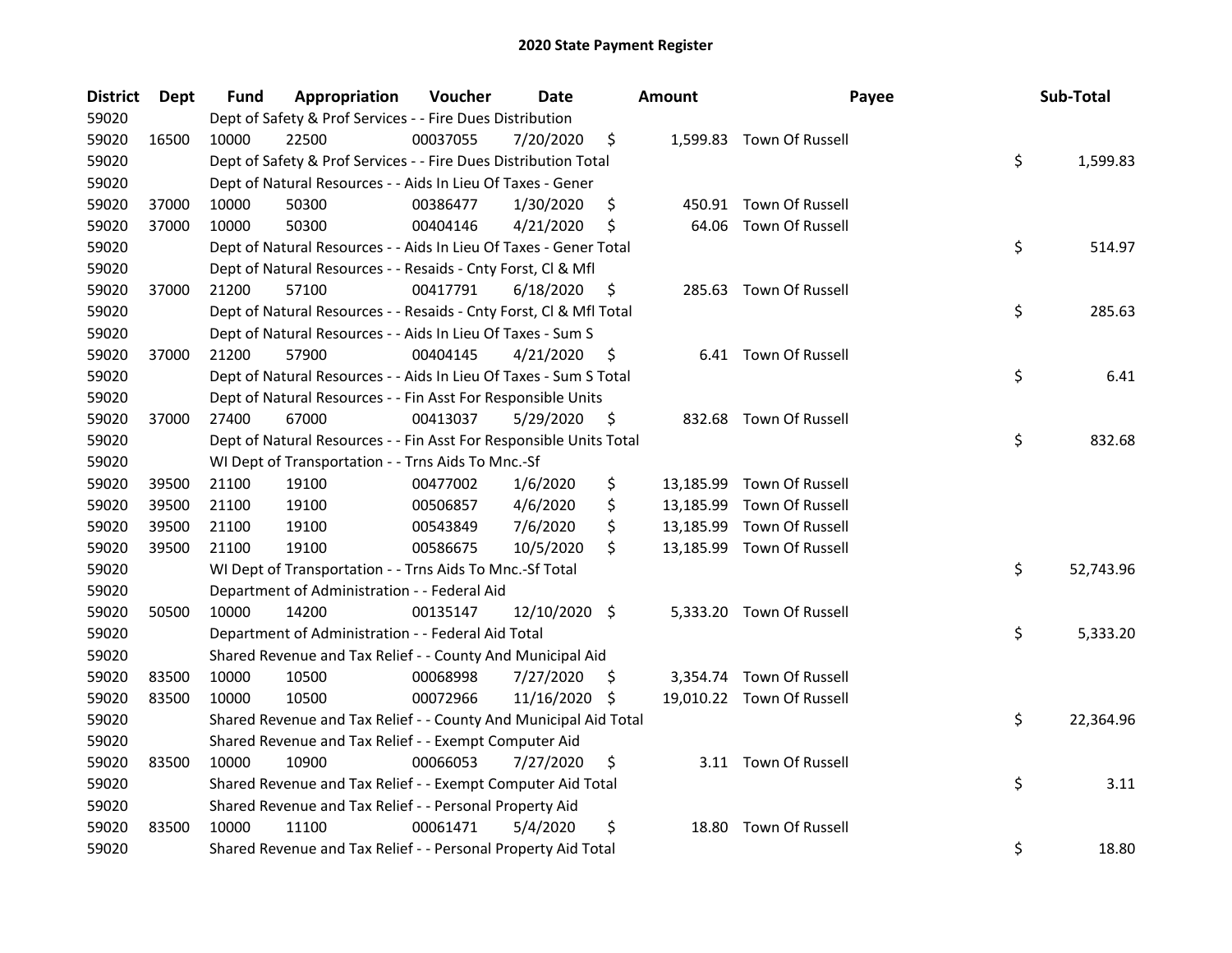| District Dept | <b>Fund Appropriation Voucher</b> | Date | Amount | Payee | Sub-Total |
|---------------|-----------------------------------|------|--------|-------|-----------|
| 59020 Total   |                                   |      |        |       | 83,703.55 |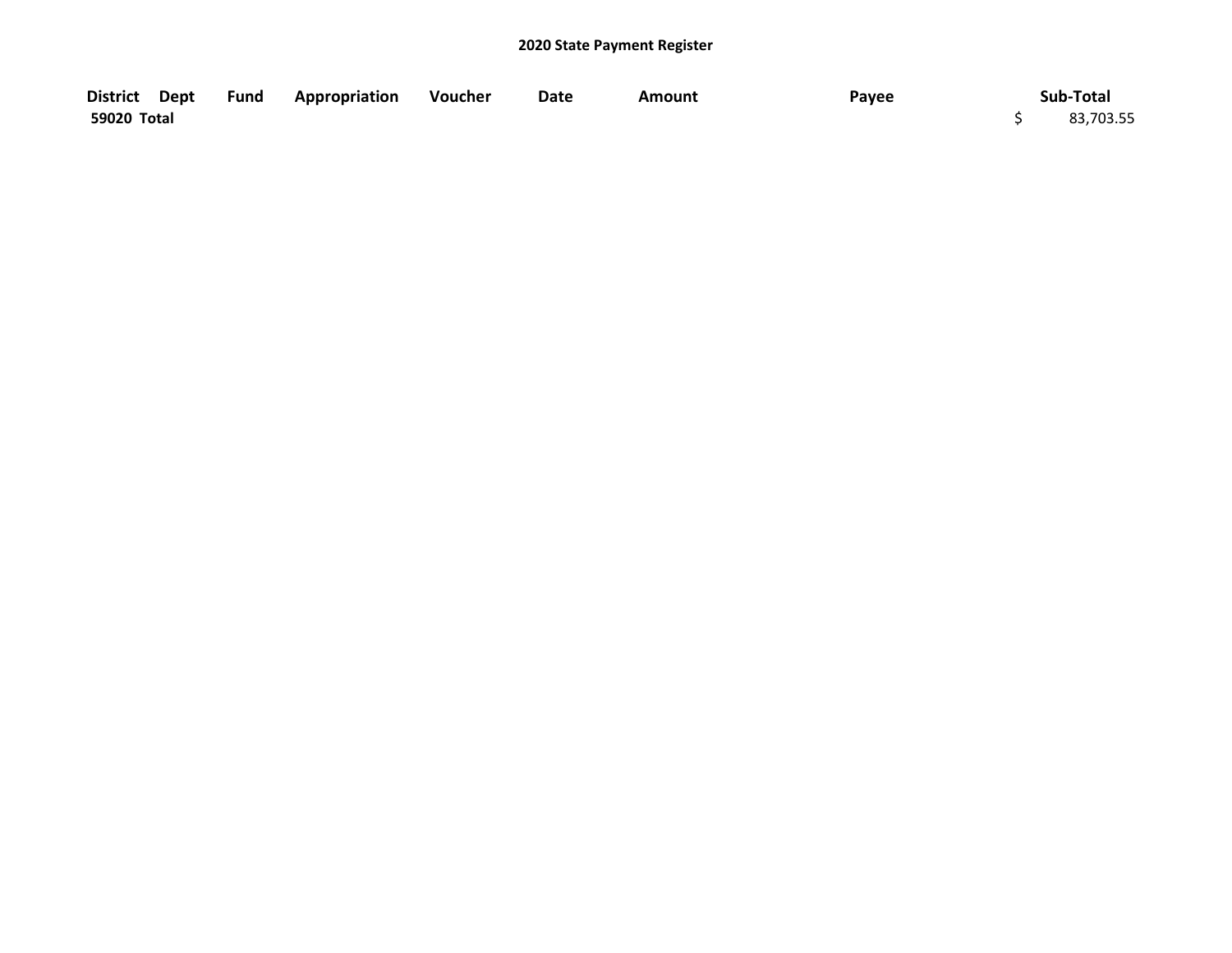| <b>District</b> | <b>Dept</b> | Fund  | Appropriation                                                      | Voucher  | Date          |     | <b>Amount</b> |                         | Payee | Sub-Total        |
|-----------------|-------------|-------|--------------------------------------------------------------------|----------|---------------|-----|---------------|-------------------------|-------|------------------|
| 59022           |             |       | Dept of Safety & Prof Services - - Fire Dues Distribution          |          |               |     |               |                         |       |                  |
| 59022           | 16500       | 10000 | 22500                                                              | 00037056 | 7/20/2020     | \$  |               | 6,100.58 Town Of Scott  |       |                  |
| 59022           |             |       | Dept of Safety & Prof Services - - Fire Dues Distribution Total    |          |               |     |               |                         |       | \$<br>6,100.58   |
| 59022           |             |       | Dept of Natural Resources - - Aids In Lieu Of Taxes - Gener        |          |               |     |               |                         |       |                  |
| 59022           | 37000       | 10000 | 50300                                                              | 00386489 | 1/30/2020     | \$  |               | 5,771.78 Town Of Scott  |       |                  |
| 59022           | 37000       | 10000 | 50300                                                              | 00386490 | 1/30/2020     | \$  | 359.87        | Town Of Scott           |       |                  |
| 59022           | 37000       | 10000 | 50300                                                              | 00386491 | 1/30/2020     | \$  |               | 4,531.79 Town Of Scott  |       |                  |
| 59022           | 37000       | 10000 | 50300                                                              | 00404239 | 4/21/2020     | \$  |               | 515.35 Town Of Scott    |       |                  |
| 59022           |             |       | Dept of Natural Resources - - Aids In Lieu Of Taxes - Gener Total  |          |               |     |               |                         |       | \$<br>11,178.79  |
| 59022           |             |       | Dept of Natural Resources - - Taxes & Assessmts-Conserv Fund       |          |               |     |               |                         |       |                  |
| 59022           | 37000       | 21200 | 16900                                                              | 00383453 | 1/21/2020     | \$  |               | 25.00 Town Of Scott     |       |                  |
| 59022           |             |       | Dept of Natural Resources - - Taxes & Assessmts-Conserv Fund Total |          |               |     |               |                         |       | \$<br>25.00      |
| 59022           |             |       | Dept of Natural Resources - - Resaids - Cnty Forst, Cl & Mfl       |          |               |     |               |                         |       |                  |
| 59022           | 37000       | 21200 | 57100                                                              | 00417792 | 6/18/2020     | Ş   |               | 109.41 Town Of Scott    |       |                  |
| 59022           |             |       | Dept of Natural Resources - - Resaids - Cnty Forst, Cl & Mfl Total |          |               |     |               |                         |       | \$<br>109.41     |
| 59022           |             |       | Dept of Natural Resources - - Aids In Lieu Of Taxes - Sum S        |          |               |     |               |                         |       |                  |
| 59022           | 37000       | 21200 | 57900                                                              | 00404238 | 4/21/2020     | \$, |               | 1,367.99 Town Of Scott  |       |                  |
| 59022           |             |       | Dept of Natural Resources - - Aids In Lieu Of Taxes - Sum S Total  |          |               |     |               |                         |       | \$<br>1,367.99   |
| 59022           |             |       | Dept of Natural Resources - - Fin Asst For Responsible Units       |          |               |     |               |                         |       |                  |
| 59022           | 37000       | 27400 | 67000                                                              | 00413446 | 5/29/2020     | \$  |               | 3,227.17 Town Of Scott  |       |                  |
| 59022           |             |       | Dept of Natural Resources - - Fin Asst For Responsible Units Total |          |               |     |               |                         |       | \$<br>3,227.17   |
| 59022           |             |       | WI Dept of Transportation - - Trns Aids To Mnc.-Sf                 |          |               |     |               |                         |       |                  |
| 59022           | 39500       | 21100 | 19100                                                              | 00477003 | 1/6/2020      | \$  |               | 26,483.67 Town Of Scott |       |                  |
| 59022           | 39500       | 21100 | 19100                                                              | 00506858 | 4/6/2020      | \$  |               | 26,483.67 Town Of Scott |       |                  |
| 59022           | 39500       | 21100 | 19100                                                              | 00543850 | 7/6/2020      | \$  |               | 26,483.67 Town Of Scott |       |                  |
| 59022           | 39500       | 21100 | 19100                                                              | 00586676 | 10/5/2020     | \$  |               | 26,483.67 Town Of Scott |       |                  |
| 59022           |             |       | WI Dept of Transportation - - Trns Aids To Mnc.-Sf Total           |          |               |     |               |                         |       | \$<br>105,934.68 |
| 59022           |             |       | Department of Administration - - Federal Aid                       |          |               |     |               |                         |       |                  |
| 59022           | 50500       | 10000 | 14200                                                              | 00135148 | 12/10/2020 \$ |     |               | 17,423.86 Town Of Scott |       |                  |
| 59022           |             |       | Department of Administration - - Federal Aid Total                 |          |               |     |               |                         |       | \$<br>17,423.86  |
| 59022           |             |       | Elections Commission - - 2018 Hava Election Security               |          |               |     |               |                         |       |                  |
| 59022           | 51000       | 22000 | 18200                                                              | 00003965 | 7/28/2020     | \$  |               | 1,517.80 Town Of Scott  |       |                  |
| 59022           |             |       | Elections Commission - - 2018 Hava Election Security Total         |          |               |     |               |                         |       | \$<br>1,517.80   |
| 59022           |             |       | Shared Revenue and Tax Relief - - County And Municipal Aid         |          |               |     |               |                         |       |                  |
| 59022           | 83500       | 10000 | 10500                                                              | 00068999 | 7/27/2020     | \$  |               | 6,556.43 Town Of Scott  |       |                  |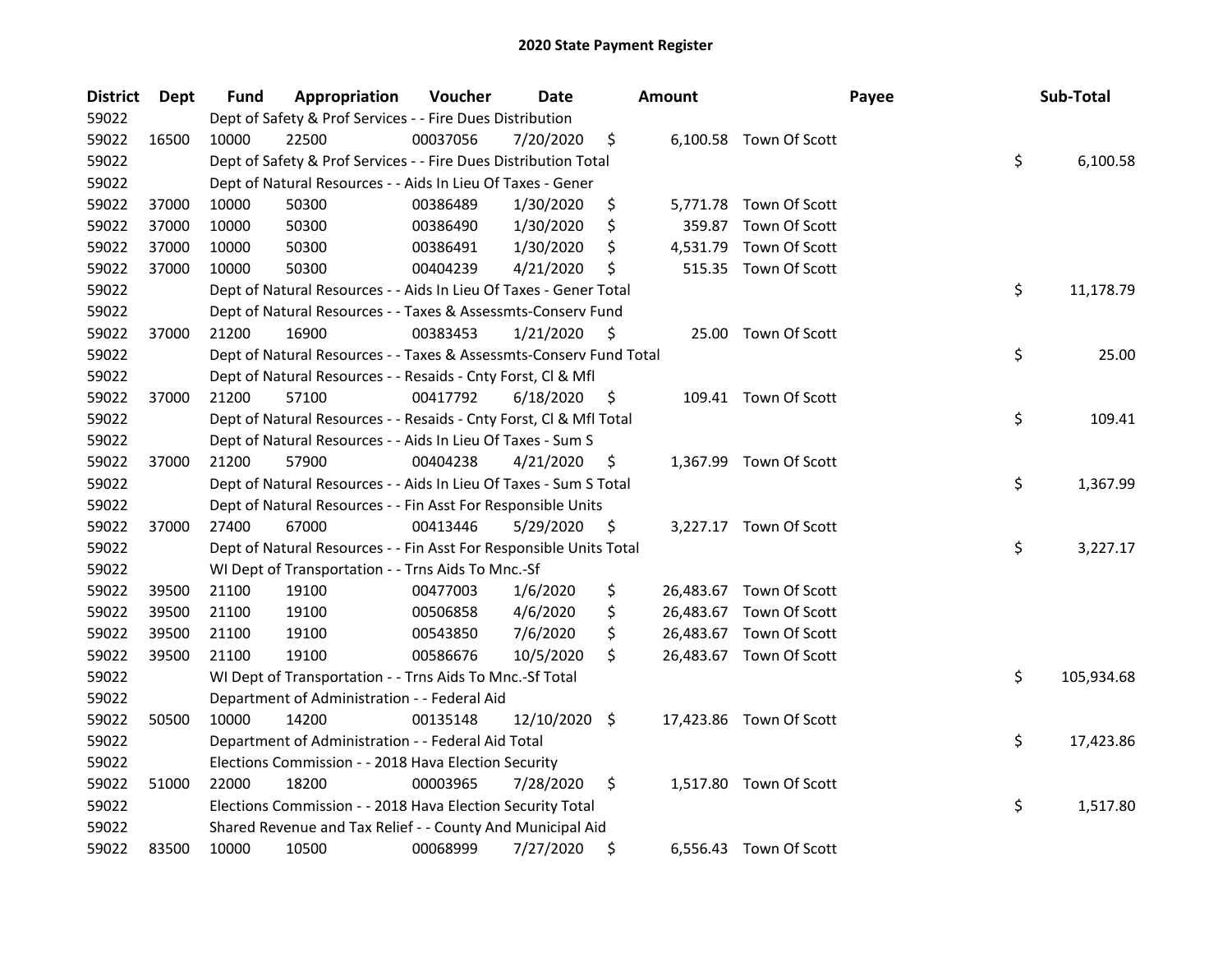| <b>District</b> | Dept  | <b>Fund</b> | Appropriation                                                                 | <b>Voucher</b> | Date            |    | <b>Amount</b> |               | Payee |    | Sub-Total  |
|-----------------|-------|-------------|-------------------------------------------------------------------------------|----------------|-----------------|----|---------------|---------------|-------|----|------------|
| 59022           | 83500 | 10000       | 10500                                                                         | 00072967       | $11/16/2020$ \$ |    | 37,153.09     | Town Of Scott |       |    |            |
| 59022           |       |             | Shared Revenue and Tax Relief - - County And Municipal Aid Total              |                |                 |    |               |               |       | \$ | 43,709.52  |
| 59022           |       |             | Shared Revenue and Tax Relief - - Exempt Computer Aid                         |                |                 |    |               |               |       |    |            |
| 59022           | 83500 | 10000       | 10900                                                                         | 00066054       | 7/27/2020       | Ś  | 80.02         | Town Of Scott |       |    |            |
| 59022           |       |             | Shared Revenue and Tax Relief - - Exempt Computer Aid Total                   |                |                 |    |               |               |       | \$ | 80.02      |
| 59022           |       |             | Shared Revenue and Tax Relief - - Personal Property Aid                       |                |                 |    |               |               |       |    |            |
| 59022           | 83500 | 10000       | 11100                                                                         | 00061472       | 5/4/2020        | Ś. | 1,058.38      | Town Of Scott |       |    |            |
| 59022           |       |             | Shared Revenue and Tax Relief - - Personal Property Aid Total                 |                |                 |    |               |               |       | \$ | 1,058.38   |
| 59022           |       |             | Shared Revenue and Tax Relief - - State Aid; Video Service Provider Fee       |                |                 |    |               |               |       |    |            |
| 59022           | 83500 | 10000       | 11200                                                                         | 00064433       | 7/27/2020       | S  | 888.16        | Town Of Scott |       |    |            |
| 59022           |       |             | Shared Revenue and Tax Relief - - State Aid; Video Service Provider Fee Total |                |                 |    |               |               |       | \$ | 888.16     |
| 59022           |       |             | Shared Revenue and Tax Relief - - Payments For Municipal Svcs                 |                |                 |    |               |               |       |    |            |
| 59022           | 83500 | 10000       | 50100                                                                         | 00054709       | 2/3/2020        | S. | 192.37        | Town Of Scott |       |    |            |
| 59022           |       |             | Shared Revenue and Tax Relief - - Payments For Municipal Svcs Total           |                |                 |    |               |               |       | \$ | 192.37     |
| 59022 Total     |       |             |                                                                               |                |                 |    |               |               |       | C  | 192,813.73 |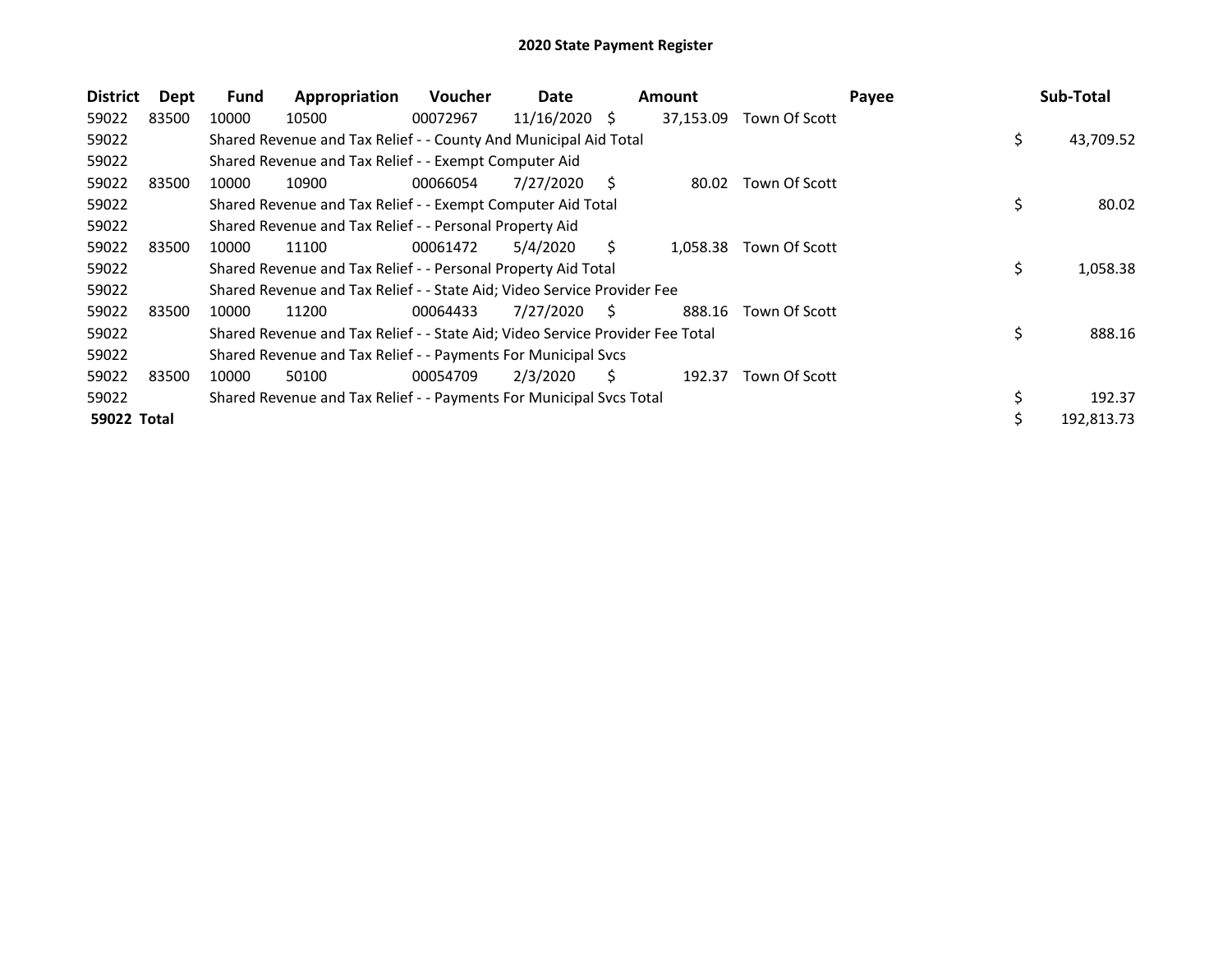| <b>District</b> | Dept  | Fund  | Appropriation                                                      | Voucher  | Date       |     | <b>Amount</b> | Payee                       | Sub-Total        |
|-----------------|-------|-------|--------------------------------------------------------------------|----------|------------|-----|---------------|-----------------------------|------------------|
| 59024           |       |       | Dept of Safety & Prof Services - - Fire Dues Distribution          |          |            |     |               |                             |                  |
| 59024           | 16500 | 10000 | 22500                                                              | 00037057 | 7/20/2020  | \$  |               | 34,940.08 Town Of Sheboygan |                  |
| 59024           |       |       | Dept of Safety & Prof Services - - Fire Dues Distribution Total    |          |            |     |               |                             | \$<br>34,940.08  |
| 59024           |       |       | Dept of Natural Resources - - Resaids - Cnty Forst, Cl & Mfl       |          |            |     |               |                             |                  |
| 59024           | 37000 | 21200 | 57100                                                              | 00417793 | 6/18/2020  | \$  |               | 6.00 Town Of Sheboygan      |                  |
| 59024           |       |       | Dept of Natural Resources - - Resaids - Cnty Forst, Cl & Mfl Total |          |            |     |               |                             | \$<br>6.00       |
| 59024           |       |       | Dept of Natural Resources - - Fin Asst For Responsible Units       |          |            |     |               |                             |                  |
| 59024           | 37000 | 27400 | 67000                                                              | 00413480 | 5/29/2020  | \$  |               | 18,098.74 Town Of Sheboygan |                  |
| 59024           |       |       | Dept of Natural Resources - - Fin Asst For Responsible Units Total |          |            |     |               |                             | \$<br>18,098.74  |
| 59024           |       |       | WI Dept of Transportation - - Trns Aids To Mnc.-Sf                 |          |            |     |               |                             |                  |
| 59024           | 39500 | 21100 | 19100                                                              | 00477004 | 1/6/2020   | \$  |               | 36,483.95 Town Of Sheboygan |                  |
| 59024           | 39500 | 21100 | 19100                                                              | 00506859 | 4/6/2020   | \$  |               | 36,483.95 Town Of Sheboygan |                  |
| 59024           | 39500 | 21100 | 19100                                                              | 00543851 | 7/6/2020   | \$  |               | 36,483.95 Town Of Sheboygan |                  |
| 59024           | 39500 | 21100 | 19100                                                              | 00586677 | 10/5/2020  | \$  |               | 36,483.96 Town Of Sheboygan |                  |
| 59024           |       |       | WI Dept of Transportation - - Trns Aids To Mnc.-Sf Total           |          |            |     |               |                             | \$<br>145,935.81 |
| 59024           |       |       | WI Dept of Transportation - - Hwy Mgmt & Opers Sf                  |          |            |     |               |                             |                  |
| 59024           | 39500 | 21100 | 36500                                                              | 00571160 | 9/11/2020  | \$  | 200.00        | Town Of Sheboygan           |                  |
| 59024           | 39500 | 21100 | 36500                                                              | 00571164 | 9/9/2020   | \$  | 500.00        | Town Of Sheboygan           |                  |
| 59024           |       |       | WI Dept of Transportation - - Hwy Mgmt & Opers Sf Total            |          |            |     |               |                             | \$<br>700.00     |
| 59024           |       |       | Department of Administration - - Federal Aid                       |          |            |     |               |                             |                  |
| 59024           | 50500 | 10000 | 14200                                                              | 00126743 | 8/12/2020  | \$  | 8,669.80      | Town Of Sheboygan           |                  |
| 59024           | 50500 | 10000 | 14200                                                              | 00130185 | 10/2/2020  | \$  | 10,386.00     | Town Of Sheboygan           |                  |
| 59024           | 50500 | 10000 | 14200                                                              | 00135149 | 12/10/2020 | \$  | 110,500.20    | Town Of Sheboygan           |                  |
| 59024           | 50500 | 10000 | 14200                                                              | 00136531 | 12/17/2020 | \$  |               | 8,576.68 Town Of Sheboygan  |                  |
| 59024           |       |       | Department of Administration - - Federal Aid Total                 |          |            |     |               |                             | \$<br>138,132.68 |
| 59024           |       |       | Elections Commission - - 2018 Hava Election Security               |          |            |     |               |                             |                  |
| 59024           | 51000 | 22000 | 18200                                                              | 00004421 | 9/9/2020   | \$  |               | 5,828.70 Town Of Sheboygan  |                  |
| 59024           |       |       | Elections Commission - - 2018 Hava Election Security Total         |          |            |     |               |                             | \$<br>5,828.70   |
| 59024           |       |       | Shared Revenue and Tax Relief - - County And Municipal Aid         |          |            |     |               |                             |                  |
| 59024           | 83500 | 10000 | 10500                                                              | 00069000 | 7/27/2020  | \$. |               | 10,104.94 Town Of Sheboygan |                  |
| 59024           | 83500 | 10000 | 10500                                                              | 00072968 | 11/16/2020 | \$. |               | 57,261.30 Town Of Sheboygan |                  |
| 59024           |       |       | Shared Revenue and Tax Relief - - County And Municipal Aid Total   |          |            |     |               |                             | \$<br>67,366.24  |
| 59024           |       |       | Shared Revenue and Tax Relief - - Exempt Computer Aid              |          |            |     |               |                             |                  |
| 59024           | 83500 | 10000 | 10900                                                              | 00066055 | 7/27/2020  | \$  | 1,490.29      | Town Of Sheboygan           |                  |
| 59024           |       |       | Shared Revenue and Tax Relief - - Exempt Computer Aid Total        |          |            |     |               |                             | \$<br>1,490.29   |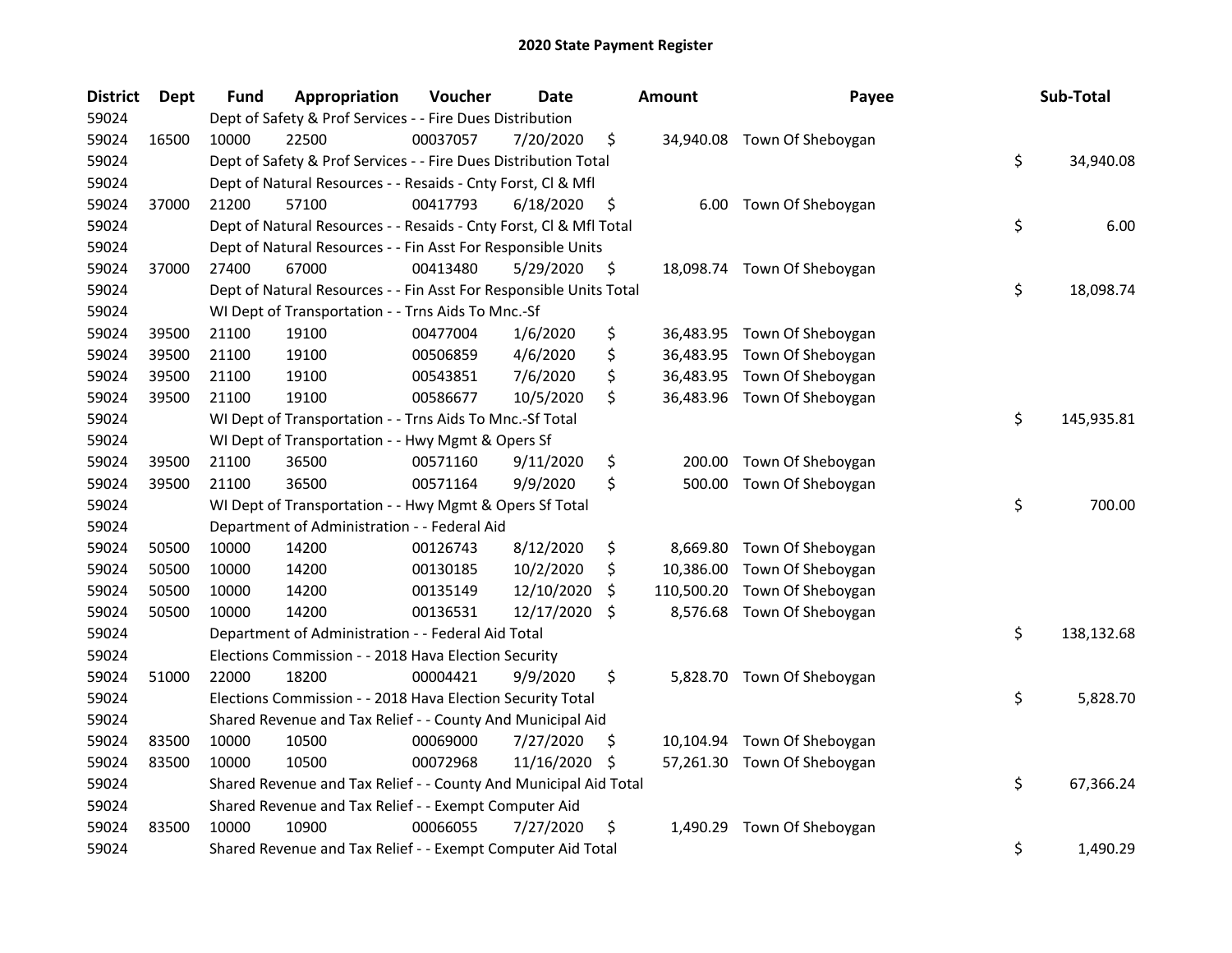| <b>District</b> | Dept  | <b>Fund</b> | Appropriation                                                                 | <b>Voucher</b> | Date       |      | <b>Amount</b> | Payee             | Sub-Total        |
|-----------------|-------|-------------|-------------------------------------------------------------------------------|----------------|------------|------|---------------|-------------------|------------------|
| 59024           |       |             | Shared Revenue and Tax Relief - - Utility Aid                                 |                |            |      |               |                   |                  |
| 59024           | 83500 | 10000       | 11000                                                                         | 00069000       | 7/27/2020  | S    | 3.416.86      | Town Of Sheboygan |                  |
| 59024           | 83500 | 10000       | 11000                                                                         | 00072968       | 11/16/2020 | - \$ | 19,734.73     | Town Of Sheboygan |                  |
| 59024           |       |             | Shared Revenue and Tax Relief - - Utility Aid Total                           |                |            |      |               |                   | \$<br>23,151.59  |
| 59024           |       |             | Shared Revenue and Tax Relief - - Personal Property Aid                       |                |            |      |               |                   |                  |
| 59024           | 83500 | 10000       | 11100                                                                         | 00061473       | 5/4/2020   | S.   | 19.825.22     | Town Of Sheboygan |                  |
| 59024           |       |             | Shared Revenue and Tax Relief - - Personal Property Aid Total                 |                |            |      |               |                   | \$<br>19,825.22  |
| 59024           |       |             | Shared Revenue and Tax Relief - - State Aid; Video Service Provider Fee       |                |            |      |               |                   |                  |
| 59024           | 83500 | 10000       | 11200                                                                         | 00064434       | 7/27/2020  | S.   | 11,650.88     | Town Of Sheboygan |                  |
| 59024           |       |             | Shared Revenue and Tax Relief - - State Aid; Video Service Provider Fee Total |                |            |      |               |                   | \$<br>11,650.88  |
| 59024           |       |             | Shared Revenue and Tax Relief - - Payments For Municipal Svcs                 |                |            |      |               |                   |                  |
| 59024           | 83500 | 10000       | 50100                                                                         | 00054884       | 2/3/2020   | Ś    | 209.22        | Town Of Sheboygan |                  |
| 59024           |       |             | Shared Revenue and Tax Relief - - Payments For Municipal Svcs Total           |                |            |      |               |                   | \$<br>209.22     |
| 59024 Total     |       |             |                                                                               |                |            |      |               |                   | \$<br>467,335.45 |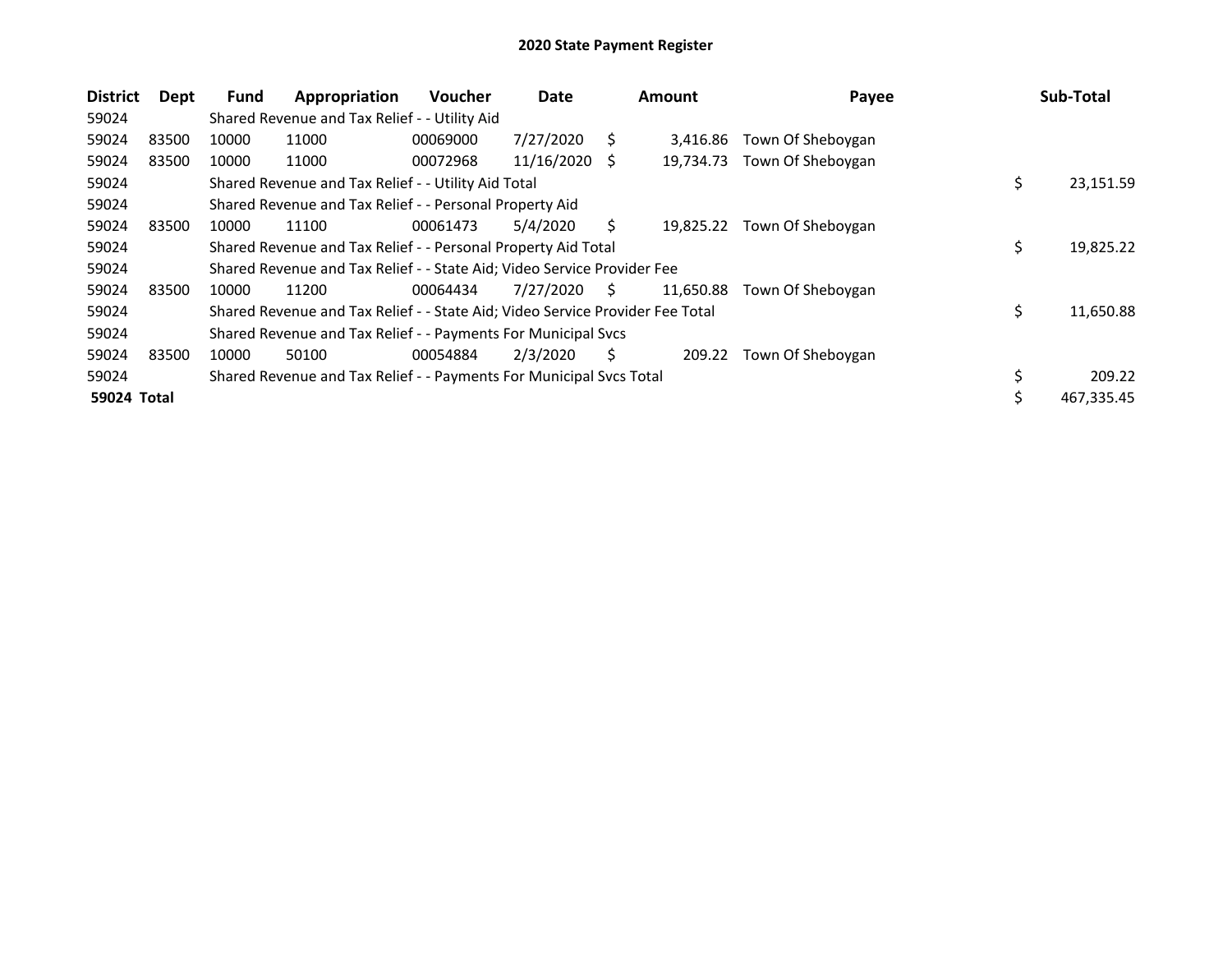| <b>District</b> | <b>Dept</b> | Fund  | Appropriation                                                      | Voucher  | <b>Date</b> |     | <b>Amount</b> | Payee                             | Sub-Total        |
|-----------------|-------------|-------|--------------------------------------------------------------------|----------|-------------|-----|---------------|-----------------------------------|------------------|
| 59026           |             |       | Dept of Safety & Prof Services - - Fire Dues Distribution          |          |             |     |               |                                   |                  |
| 59026           | 16500       | 10000 | 22500                                                              | 00037058 | 7/17/2020   | \$  |               | 9,333.52 Town Of Sheboygan Falls  |                  |
| 59026           |             |       | Dept of Safety & Prof Services - - Fire Dues Distribution Total    |          |             |     |               |                                   | \$<br>9,333.52   |
| 59026           |             |       | Dept of Natural Resources - - Resaids - Cnty Forst, Cl & Mfl       |          |             |     |               |                                   |                  |
| 59026           | 37000       | 21200 | 57100                                                              | 00417794 | 6/18/2020   | \$  |               | 72.35 Town Of Sheboygan Falls     |                  |
| 59026           |             |       | Dept of Natural Resources - - Resaids - Cnty Forst, Cl & Mfl Total |          |             |     |               |                                   | \$<br>72.35      |
| 59026           |             |       | Dept of Natural Resources - - Rec & Resource Aids, Fed             |          |             |     |               |                                   |                  |
| 59026           | 37000       | 21200 | 58300                                                              | 00377162 | 1/2/2020    | \$  |               | 1,022.65 Town Of Sheboygan Falls  |                  |
| 59026           |             |       | Dept of Natural Resources - - Rec & Resource Aids, Fed Total       |          |             |     |               |                                   | \$<br>1,022.65   |
| 59026           |             |       | Dept of Natural Resources - - Fin Asst For Responsible Units       |          |             |     |               |                                   |                  |
| 59026           | 37000       | 27400 | 67000                                                              | 00413061 | 5/29/2020   | \$  |               | 5,099.88 Town Of Sheboygan Falls  |                  |
| 59026           |             |       | Dept of Natural Resources - - Fin Asst For Responsible Units Total |          |             |     |               |                                   | \$<br>5,099.88   |
| 59026           |             |       | WI Dept of Transportation - - Trns Aids To Mnc.-Sf                 |          |             |     |               |                                   |                  |
| 59026           | 39500       | 21100 | 19100                                                              | 00477005 | 1/6/2020    | \$  | 28,231.29     | Town Of Sheboygan Falls           |                  |
| 59026           | 39500       | 21100 | 19100                                                              | 00506860 | 4/6/2020    | \$  | 28,231.29     | Town Of Sheboygan Falls           |                  |
| 59026           | 39500       | 21100 | 19100                                                              | 00543852 | 7/6/2020    | \$  | 28,231.29     | Town Of Sheboygan Falls           |                  |
| 59026           | 39500       | 21100 | 19100                                                              | 00586678 | 10/5/2020   | \$  | 28,231.29     | Town Of Sheboygan Falls           |                  |
| 59026           |             |       | WI Dept of Transportation - - Trns Aids To Mnc.-Sf Total           |          |             |     |               |                                   | \$<br>112,925.16 |
| 59026           |             |       | Department of Administration - - Federal Aid                       |          |             |     |               |                                   |                  |
| 59026           | 50500       | 10000 | 14200                                                              | 00130186 | 10/1/2020   | \$  |               | 4,015.28 Town Of Sheboygan Falls  |                  |
| 59026           | 50500       | 10000 | 14200                                                              | 00135150 | 12/9/2020   | \$  |               | 24,939.72 Town Of Sheboygan Falls |                  |
| 59026           | 50500       | 10000 | 14200                                                              | 00136532 | 12/16/2020  | Ŝ.  |               | 610.19 Town Of Sheboygan Falls    |                  |
| 59026           |             |       | Department of Administration - - Federal Aid Total                 |          |             |     |               |                                   | \$<br>29,565.19  |
| 59026           |             |       | Elections Commission - - 2018 Hava Election Security               |          |             |     |               |                                   |                  |
| 59026           | 51000       | 22000 | 18200                                                              | 00003562 | 6/29/2020   | \$  | 1,440.80      | Town Of Sheboygan Falls           |                  |
| 59026           |             |       | Elections Commission - - 2018 Hava Election Security Total         |          |             |     |               |                                   | \$<br>1,440.80   |
| 59026           |             |       | Shared Revenue and Tax Relief - - County And Municipal Aid         |          |             |     |               |                                   |                  |
| 59026           | 83500       | 10000 | 10500                                                              | 00069001 | 7/27/2020   | \$. |               | 5,712.14 Town Of Sheboygan Falls  |                  |
| 59026           | 83500       | 10000 | 10500                                                              | 00072969 | 11/16/2020  | S   |               | 32,368.80 Town Of Sheboygan Falls |                  |
| 59026           |             |       | Shared Revenue and Tax Relief - - County And Municipal Aid Total   |          |             |     |               |                                   | \$<br>38,080.94  |
| 59026           |             |       | Shared Revenue and Tax Relief - - Exempt Computer Aid              |          |             |     |               |                                   |                  |
| 59026           | 83500       | 10000 | 10900                                                              | 00066056 | 7/27/2020   | \$  |               | 14,432.15 Town Of Sheboygan Falls |                  |
| 59026           |             |       | Shared Revenue and Tax Relief - - Exempt Computer Aid Total        |          |             |     |               |                                   | \$<br>14,432.15  |
| 59026           |             |       | Shared Revenue and Tax Relief - - Utility Aid                      |          |             |     |               |                                   |                  |
| 59026           | 83500       | 10000 | 11000                                                              | 00069001 | 7/27/2020   | \$  |               | 31,459.26 Town Of Sheboygan Falls |                  |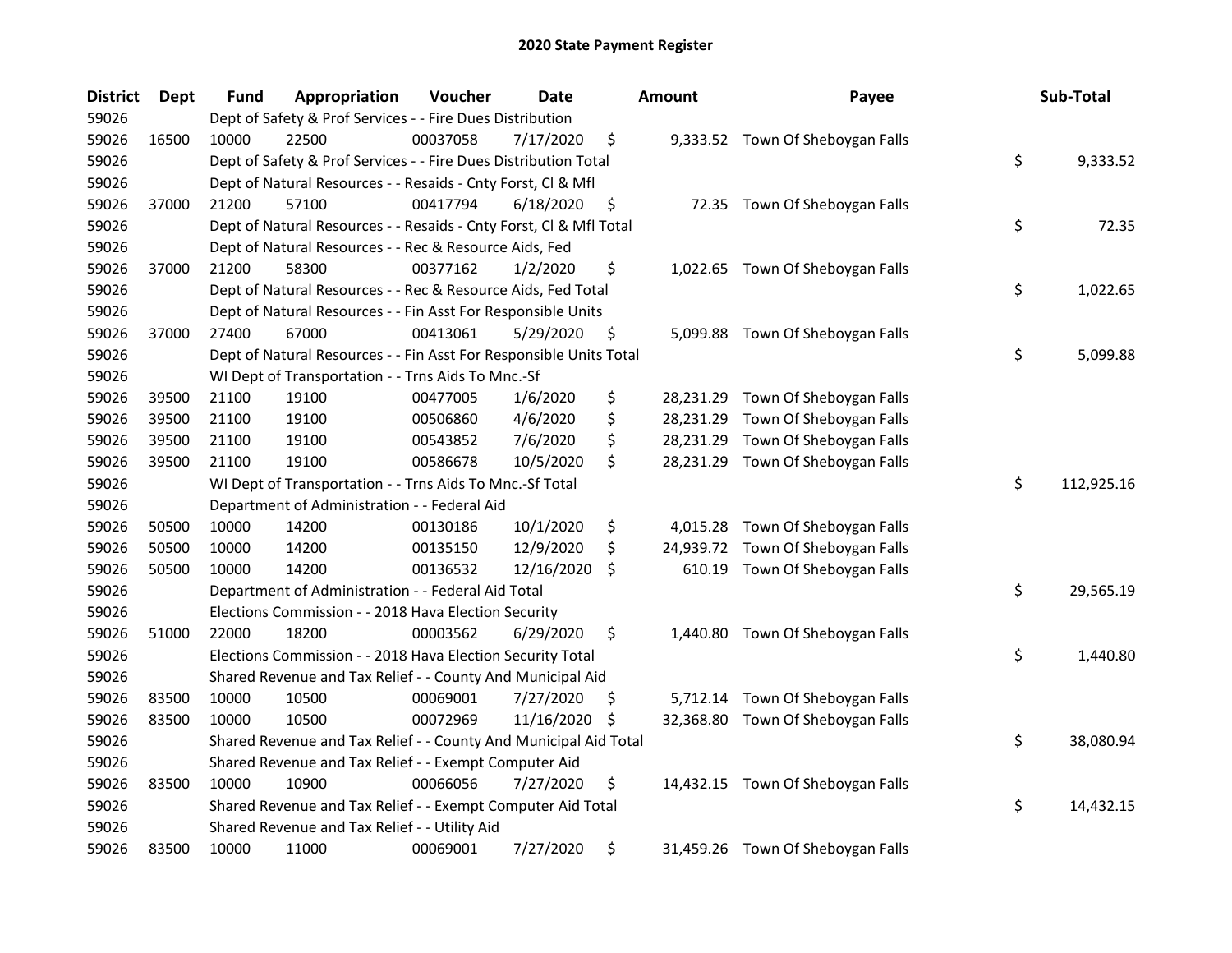| <b>District</b> | Dept  | <b>Fund</b> | Appropriation                                                                 | <b>Voucher</b> | Date       |   | <b>Amount</b> | Payee                   |            | Sub-Total  |
|-----------------|-------|-------------|-------------------------------------------------------------------------------|----------------|------------|---|---------------|-------------------------|------------|------------|
| 59026           | 83500 | 10000       | 11000                                                                         | 00072969       | 11/16/2020 | S | 184.962.00    | Town Of Sheboygan Falls |            |            |
| 59026           |       |             | Shared Revenue and Tax Relief - - Utility Aid Total                           |                |            |   |               |                         |            | 216,421.26 |
| 59026           |       |             | Shared Revenue and Tax Relief - - Personal Property Aid                       |                |            |   |               |                         |            |            |
| 59026           | 83500 | 10000       | 11100                                                                         | 00061474       | 5/4/2020   |   | 3.139.97      | Town Of Sheboygan Falls |            |            |
| 59026           |       |             | Shared Revenue and Tax Relief - - Personal Property Aid Total                 |                |            |   |               |                         | $\ddot{ }$ | 3,139.97   |
| 59026           |       |             | Shared Revenue and Tax Relief - - State Aid; Video Service Provider Fee       |                |            |   |               |                         |            |            |
| 59026           | 83500 | 10000       | 11200                                                                         | 00064435       | 7/27/2020  | S | 438.04        | Town Of Sheboygan Falls |            |            |
| 59026           |       |             | Shared Revenue and Tax Relief - - State Aid; Video Service Provider Fee Total |                |            |   |               |                         | \$         | 438.04     |
| 59026           |       |             | Shared Revenue and Tax Relief - - Lottery & Gaming Credit                     |                |            |   |               |                         |            |            |
| 59026           | 83500 | 52100       | 36300                                                                         | 00055540       | 3/23/2020  | S | 6.255.01      | Town Of Sheboygan Falls |            |            |
| 59026           |       |             | Shared Revenue and Tax Relief - - Lottery & Gaming Credit Total               |                |            |   |               |                         |            | 6,255.01   |
| 59026 Total     |       |             |                                                                               |                |            |   |               |                         |            | 438,226.92 |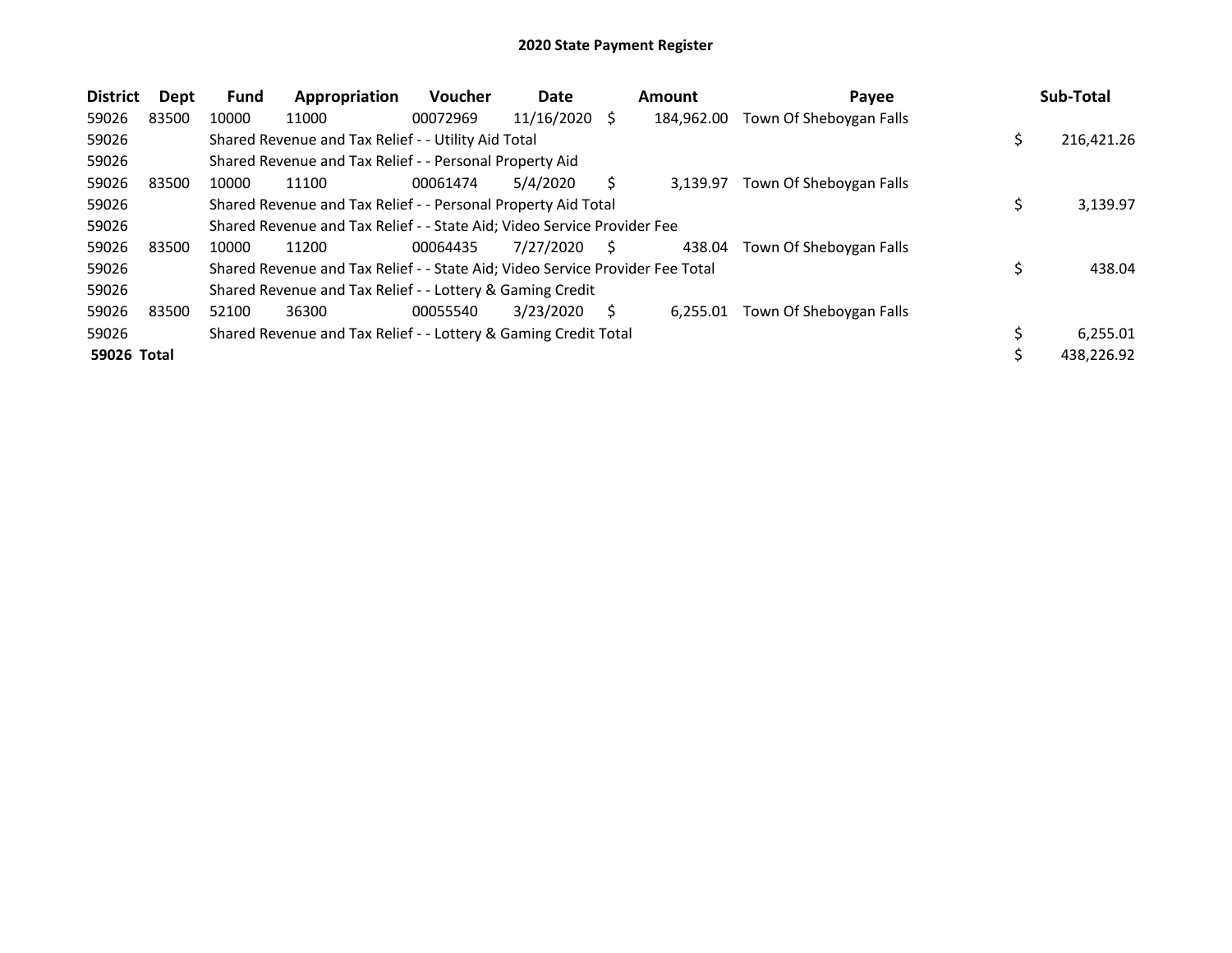| <b>District</b> | Dept  | Fund  | Appropriation                                                      | Voucher  | Date          |      | <b>Amount</b> | Payee                     | Sub-Total       |
|-----------------|-------|-------|--------------------------------------------------------------------|----------|---------------|------|---------------|---------------------------|-----------------|
| 59028           |       |       | Dept of Safety & Prof Services - - Fire Dues Distribution          |          |               |      |               |                           |                 |
| 59028           | 16500 | 10000 | 22500                                                              | 00037059 | 7/20/2020     | \$   |               | 6,064.31 Town Of Sherman  |                 |
| 59028           |       |       | Dept of Safety & Prof Services - - Fire Dues Distribution Total    |          |               |      |               |                           | \$<br>6,064.31  |
| 59028           |       |       | Dept of Natural Resources - - Aids In Lieu Of Taxes - Gener        |          |               |      |               |                           |                 |
| 59028           | 37000 | 10000 | 50300                                                              | 00386481 | 1/30/2020     | \$   |               | 10,573.58 Town Of Sherman |                 |
| 59028           | 37000 | 10000 | 50300                                                              | 00404183 | 4/21/2020     | \$   |               | 207.97 Town Of Sherman    |                 |
| 59028           |       |       | Dept of Natural Resources - - Aids In Lieu Of Taxes - Gener Total  |          |               |      |               |                           | \$<br>10,781.55 |
| 59028           |       |       | Dept of Natural Resources - - Resaids - Cnty Forst, Cl & Mfl       |          |               |      |               |                           |                 |
| 59028           | 37000 | 21200 | 57100                                                              | 00417795 | 6/18/2020     | \$   |               | 173.21 Town Of Sherman    |                 |
| 59028           |       |       | Dept of Natural Resources - - Resaids - Cnty Forst, Cl & Mfl Total |          |               |      |               |                           | \$<br>173.21    |
| 59028           |       |       | Dept of Natural Resources - - Fin Asst For Responsible Units       |          |               |      |               |                           |                 |
| 59028           | 37000 | 27400 | 67000                                                              | 00412580 | 5/29/2020     | \$   |               | 2,596.29 Town Of Sherman  |                 |
| 59028           |       |       | Dept of Natural Resources - - Fin Asst For Responsible Units Total |          |               |      |               |                           | \$<br>2,596.29  |
| 59028           |       |       | WI Dept of Transportation - - Trns Aids To Mnc.-Sf                 |          |               |      |               |                           |                 |
| 59028           | 39500 | 21100 | 19100                                                              | 00477006 | 1/6/2020      | \$   |               | 23,080.41 Town Of Sherman |                 |
| 59028           | 39500 | 21100 | 19100                                                              | 00506861 | 4/6/2020      | \$   |               | 23,080.41 Town Of Sherman |                 |
| 59028           | 39500 | 21100 | 19100                                                              | 00543853 | 7/6/2020      | \$   |               | 23,080.41 Town Of Sherman |                 |
| 59028           | 39500 | 21100 | 19100                                                              | 00586679 | 10/5/2020     | \$   |               | 23,080.41 Town Of Sherman |                 |
| 59028           |       |       | WI Dept of Transportation - - Trns Aids To Mnc.-Sf Total           |          |               |      |               |                           | \$<br>92,321.64 |
| 59028           |       |       | Department of Administration - - Federal Aid                       |          |               |      |               |                           |                 |
| 59028           | 50500 | 10000 | 14200                                                              | 00132273 | 11/13/2020    | - \$ |               | 2,895.62 Town Of Sherman  |                 |
| 59028           | 50500 | 10000 | 14200                                                              | 00135151 | 12/10/2020 \$ |      |               | 10,811.79 Town Of Sherman |                 |
| 59028           |       |       | Department of Administration - - Federal Aid Total                 |          |               |      |               |                           | \$<br>13,707.41 |
| 59028           |       |       | Elections Commission - - 2018 Hava Election Security               |          |               |      |               |                           |                 |
| 59028           | 51000 | 22000 | 18200                                                              | 00004039 | 8/4/2020      | \$   |               | 1,329.70 Town Of Sherman  |                 |
| 59028           |       |       | Elections Commission - - 2018 Hava Election Security Total         |          |               |      |               |                           | \$<br>1,329.70  |
| 59028           |       |       | Shared Revenue and Tax Relief - - County And Municipal Aid         |          |               |      |               |                           |                 |
| 59028           | 83500 | 10000 | 10500                                                              | 00069002 | 7/27/2020     | \$.  |               | 4,075.04 Town Of Sherman  |                 |
| 59028           | 83500 | 10000 | 10500                                                              | 00072970 | 11/16/2020    | S    |               | 23,091.87 Town Of Sherman |                 |
| 59028           |       |       | Shared Revenue and Tax Relief - - County And Municipal Aid Total   |          |               |      |               |                           | \$<br>27,166.91 |
| 59028           |       |       | Shared Revenue and Tax Relief - - Exempt Computer Aid              |          |               |      |               |                           |                 |
| 59028           | 83500 | 10000 | 10900                                                              | 00066057 | 7/27/2020     | \$   |               | 101.85 Town Of Sherman    |                 |
| 59028           |       |       | Shared Revenue and Tax Relief - - Exempt Computer Aid Total        |          |               |      |               |                           | \$<br>101.85    |
| 59028           |       |       | Shared Revenue and Tax Relief - - Utility Aid                      |          |               |      |               |                           |                 |
| 59028           | 83500 | 10000 | 11000                                                              | 00069002 | 7/27/2020     | \$   |               | 185.76 Town Of Sherman    |                 |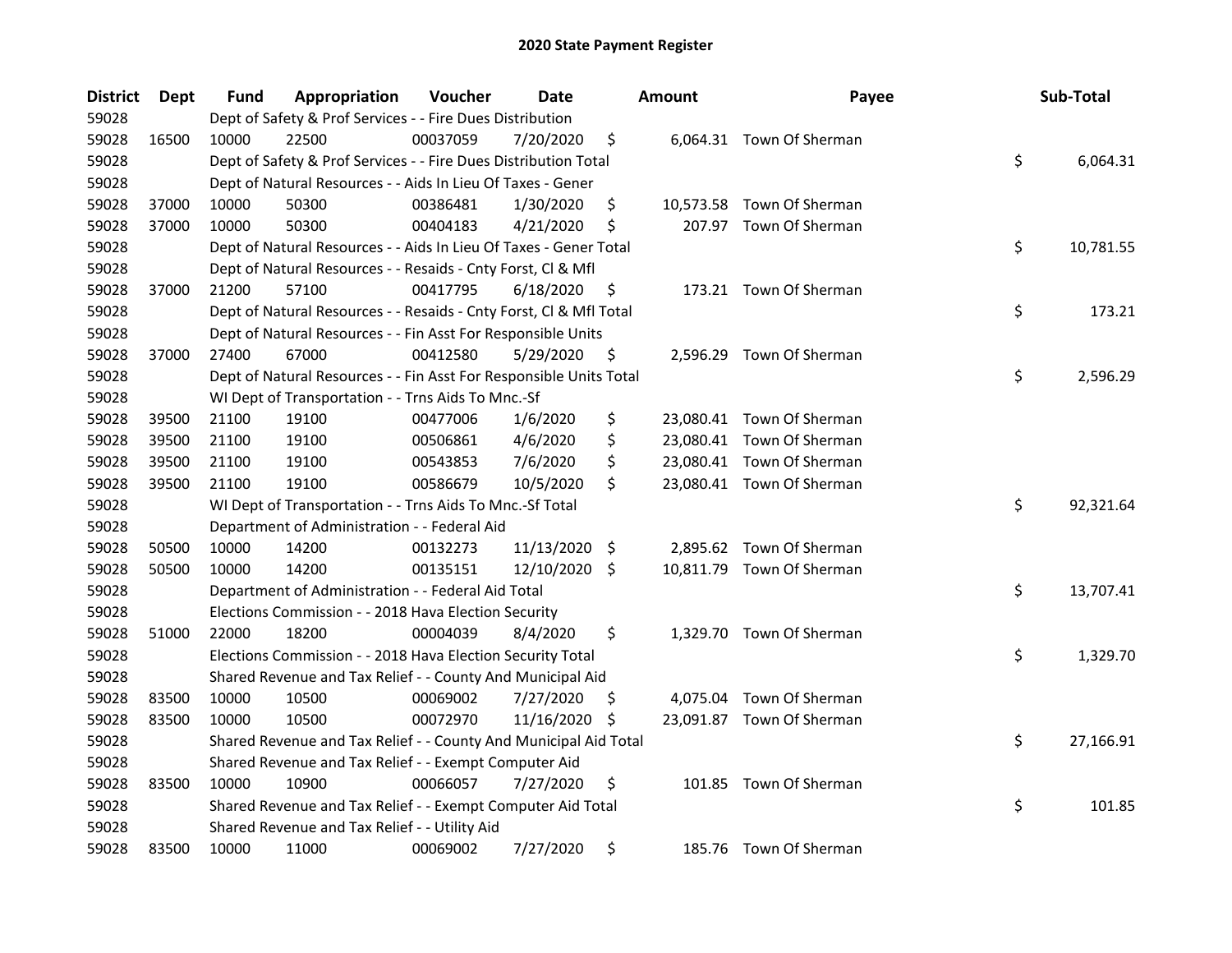| <b>District</b>    | Dept  | <b>Fund</b> | Appropriation                                                                 | <b>Voucher</b> | Date       | Amount   | Payee           | Sub-Total  |
|--------------------|-------|-------------|-------------------------------------------------------------------------------|----------------|------------|----------|-----------------|------------|
| 59028              | 83500 | 10000       | 11000                                                                         | 00072970       | 11/16/2020 | 1.075.20 | Town Of Sherman |            |
| 59028              |       |             | Shared Revenue and Tax Relief - - Utility Aid Total                           |                |            |          |                 | 1,260.96   |
| 59028              |       |             | Shared Revenue and Tax Relief - - Personal Property Aid                       |                |            |          |                 |            |
| 59028              | 83500 | 10000       | 11100                                                                         | 00061475       | 5/4/2020   | 4.211.48 | Town Of Sherman |            |
| 59028              |       |             | Shared Revenue and Tax Relief - - Personal Property Aid Total                 |                |            |          |                 | 4,211.48   |
| 59028              |       |             | Shared Revenue and Tax Relief - - State Aid; Video Service Provider Fee       |                |            |          |                 |            |
| 59028              | 83500 | 10000       | 11200                                                                         | 00064436       | 7/27/2020  | 463.36   | Town Of Sherman |            |
| 59028              |       |             | Shared Revenue and Tax Relief - - State Aid; Video Service Provider Fee Total |                |            |          |                 | 463.36     |
| <b>59028 Total</b> |       |             |                                                                               |                |            |          |                 | 160,178.67 |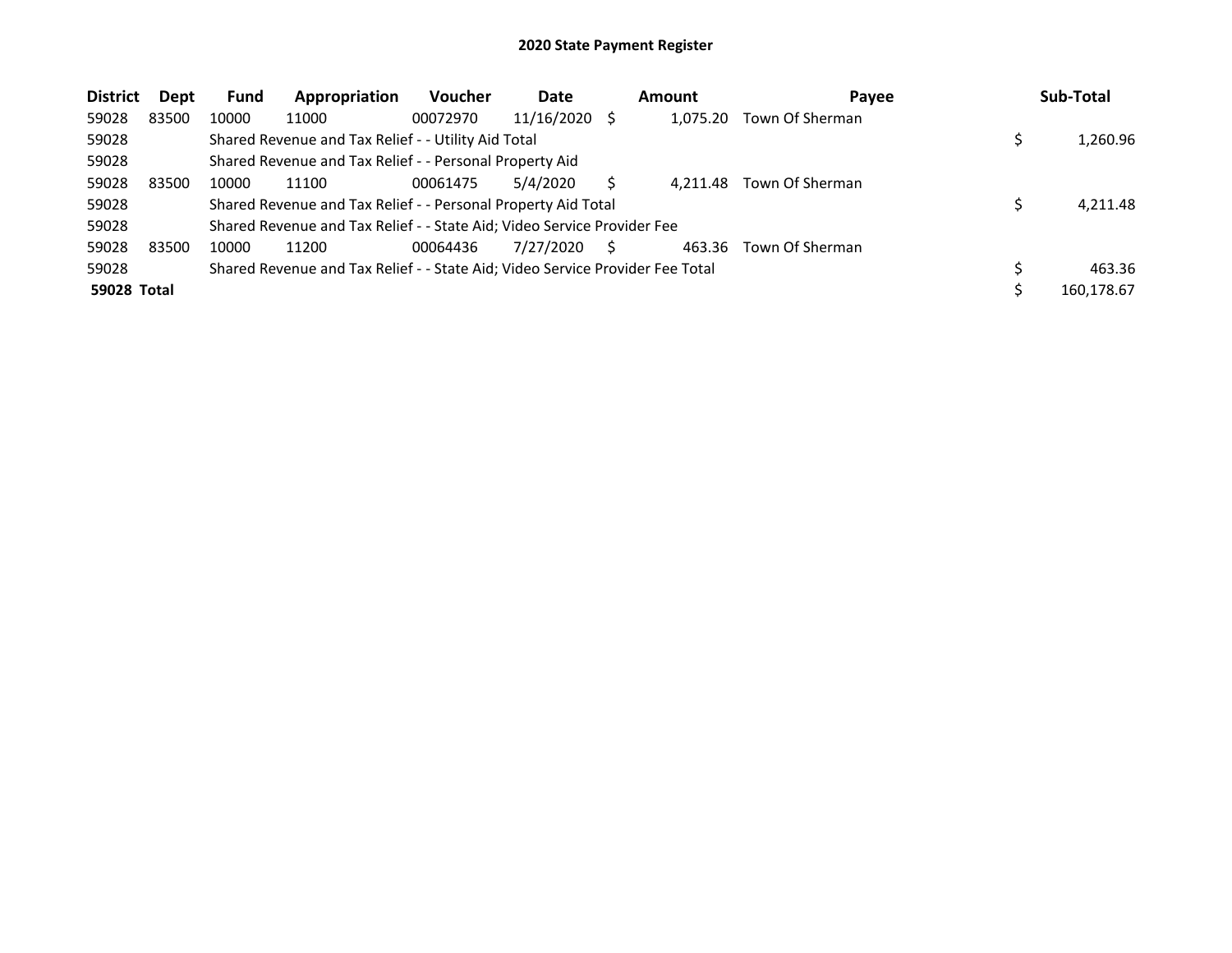| <b>District</b> | <b>Dept</b> | Fund  | Appropriation                                                      | Voucher  | Date       |     | <b>Amount</b> | Payee                    | Sub-Total        |
|-----------------|-------------|-------|--------------------------------------------------------------------|----------|------------|-----|---------------|--------------------------|------------------|
| 59030           |             |       | Dept of Safety & Prof Services - - Fire Dues Distribution          |          |            |     |               |                          |                  |
| 59030           | 16500       | 10000 | 22500                                                              | 00037060 | 7/20/2020  | \$  |               | 17,231.38 Town Of Wilson |                  |
| 59030           |             |       | Dept of Safety & Prof Services - - Fire Dues Distribution Total    |          |            |     |               |                          | \$<br>17,231.38  |
| 59030           |             |       | Dept of Natural Resources - - Aids In Lieu Of Taxes - Gener        |          |            |     |               |                          |                  |
| 59030           | 37000       | 10000 | 50300                                                              | 00386466 | 1/30/2020  | \$  | 9,289.08      | Town Of Wilson           |                  |
| 59030           | 37000       | 10000 | 50300                                                              | 00403941 | 4/21/2020  | \$  | 938.65        | Town Of Wilson           |                  |
| 59030           |             |       | Dept of Natural Resources - - Aids In Lieu Of Taxes - Gener Total  |          |            |     |               |                          | \$<br>10,227.73  |
| 59030           |             |       | Dept of Natural Resources - - Taxes & Assessmts-Conserv Fund       |          |            |     |               |                          |                  |
| 59030           | 37000       | 21200 | 16900                                                              | 00383474 | 1/22/2020  | \$  | 25.00         | Town Of Wilson           |                  |
| 59030           | 37000       | 21200 | 16900                                                              | 00383475 | 1/22/2020  | \$  | 50.00         | Town Of Wilson           |                  |
| 59030           | 37000       | 21200 | 16900                                                              | 00383476 | 1/22/2020  | \$  | 12.50         | Town Of Wilson           |                  |
| 59030           | 37000       | 21200 | 16900                                                              | 00383477 | 1/22/2020  | \$  | 12.50         | Town Of Wilson           |                  |
| 59030           |             |       | Dept of Natural Resources - - Taxes & Assessmts-Conserv Fund Total |          |            |     |               |                          | \$<br>100.00     |
| 59030           |             |       | Dept of Natural Resources - - Resaids - Cnty Forst, Cl & Mfl       |          |            |     |               |                          |                  |
| 59030           | 37000       | 21200 | 57100                                                              | 00417796 | 6/18/2020  | \$  |               | 71.81 Town Of Wilson     |                  |
| 59030           |             |       | Dept of Natural Resources - - Resaids - Cnty Forst, Cl & Mfl Total |          |            |     |               |                          | \$<br>71.81      |
| 59030           |             |       | Dept of Natural Resources - - Aids In Lieu Of Taxes - Sum S        |          |            |     |               |                          |                  |
| 59030           | 37000       | 21200 | 57900                                                              | 00403940 | 4/21/2020  | \$  |               | 383.03 Town Of Wilson    |                  |
| 59030           |             |       | Dept of Natural Resources - - Aids In Lieu Of Taxes - Sum S Total  |          |            |     |               |                          | \$<br>383.03     |
| 59030           |             |       | Dept of Natural Resources - - Fin Asst For Responsible Units       |          |            |     |               |                          |                  |
| 59030           | 37000       | 27400 | 67000                                                              | 00412853 | 5/29/2020  | \$  |               | 10,992.54 Town Of Wilson |                  |
| 59030           |             |       | Dept of Natural Resources - - Fin Asst For Responsible Units Total |          |            |     |               |                          | \$<br>10,992.54  |
| 59030           |             |       | WI Dept of Transportation - - Trns Aids To Mnc.-Sf                 |          |            |     |               |                          |                  |
| 59030           | 39500       | 21100 | 19100                                                              | 00477007 | 1/6/2020   | \$  |               | 25,511.31 Town Of Wilson |                  |
| 59030           | 39500       | 21100 | 19100                                                              | 00506862 | 4/6/2020   | \$  |               | 25,511.31 Town Of Wilson |                  |
| 59030           | 39500       | 21100 | 19100                                                              | 00543854 | 7/6/2020   | \$  |               | 25,511.31 Town Of Wilson |                  |
| 59030           | 39500       | 21100 | 19100                                                              | 00586680 | 10/5/2020  | \$  |               | 25,511.31 Town Of Wilson |                  |
| 59030           |             |       | WI Dept of Transportation - - Trns Aids To Mnc.-Sf Total           |          |            |     |               |                          | \$<br>102,045.24 |
| 59030           |             |       | Department of Administration - - Federal Aid                       |          |            |     |               |                          |                  |
| 59030           | 50500       | 10000 | 14200                                                              | 00130187 | 10/2/2020  | \$  |               | 7,414.15 Town Of Wilson  |                  |
| 59030           | 50500       | 10000 | 14200                                                              | 00135152 | 12/10/2020 | \$. | 47,357.85     | Town Of Wilson           |                  |
| 59030           | 50500       | 10000 | 14200                                                              | 00136533 | 12/17/2020 | \$  | 0.41          | Town Of Wilson           |                  |
| 59030           |             |       | Department of Administration - - Federal Aid Total                 |          |            |     |               |                          | \$<br>54,772.41  |
| 59030           |             |       | Elections Commission - - 2018 Hava Election Security               |          |            |     |               |                          |                  |
| 59030           | 51000       | 22000 | 18200                                                              | 00003389 | 6/26/2020  | \$  |               | 2,920.30 Town Of Wilson  |                  |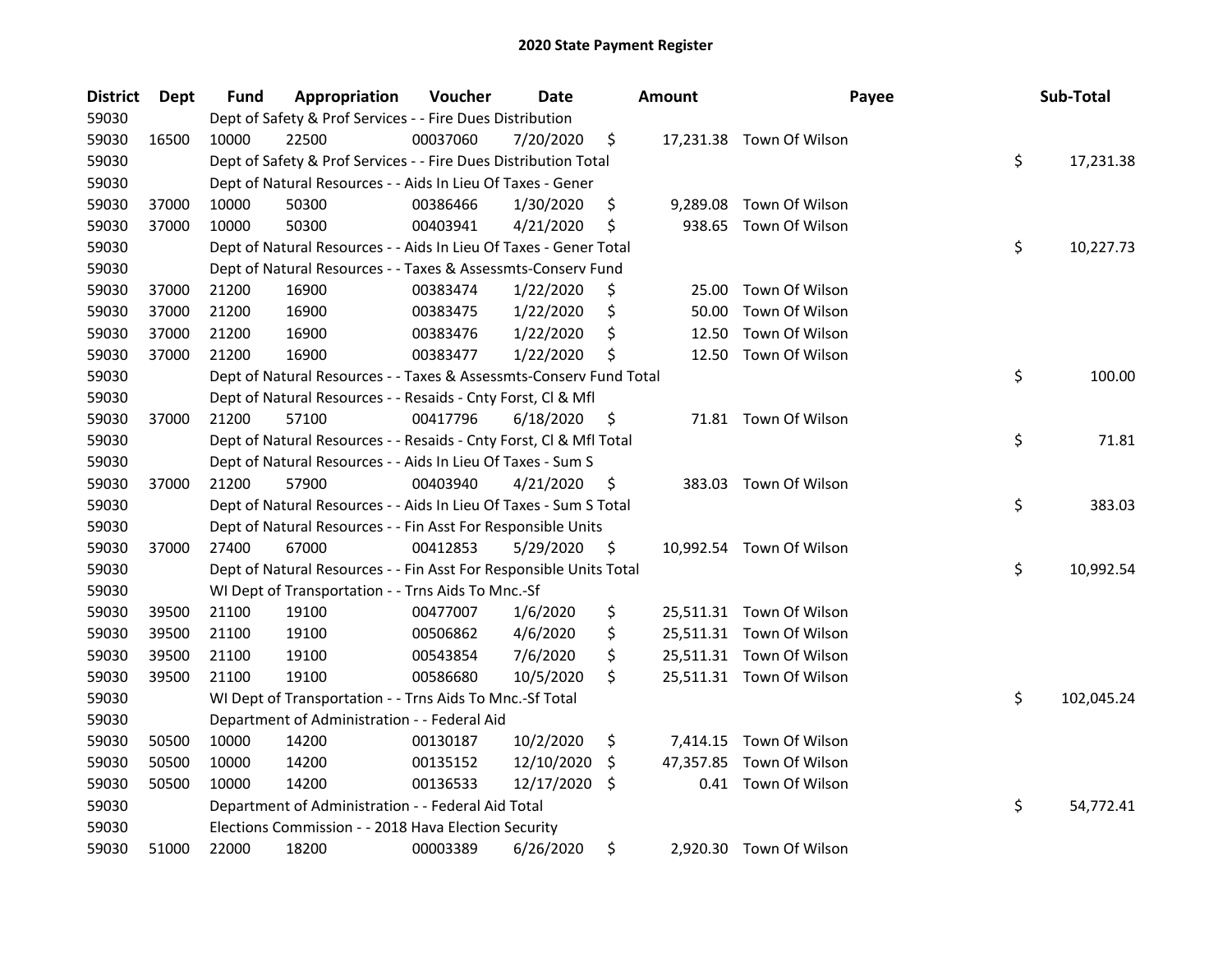| <b>District</b> | Dept  | Fund  | Appropriation                                                                 | <b>Voucher</b> | Date       |              | <b>Amount</b> | Payee                   | Sub-Total        |
|-----------------|-------|-------|-------------------------------------------------------------------------------|----------------|------------|--------------|---------------|-------------------------|------------------|
| 59030           |       |       | Elections Commission - - 2018 Hava Election Security Total                    |                |            |              |               |                         | \$<br>2,920.30   |
| 59030           |       |       | Shared Revenue and Tax Relief - - County And Municipal Aid                    |                |            |              |               |                         |                  |
| 59030           | 83500 | 10000 | 10500                                                                         | 00069003       | 7/27/2020  | S            | 5,969.98      | Town Of Wilson          |                  |
| 59030           | 83500 | 10000 | 10500                                                                         | 00072971       | 11/16/2020 | -S           | 33,829.89     | Town Of Wilson          |                  |
| 59030           |       |       | Shared Revenue and Tax Relief - - County And Municipal Aid Total              |                |            |              |               |                         | \$<br>39,799.87  |
| 59030           |       |       | Shared Revenue and Tax Relief - - Exempt Computer Aid                         |                |            |              |               |                         |                  |
| 59030           | 83500 | 10000 | 10900                                                                         | 00066058       | 7/27/2020  | S.           | 1,502.77      | Town Of Wilson          |                  |
| 59030           |       |       | Shared Revenue and Tax Relief - - Exempt Computer Aid Total                   |                |            |              |               |                         | \$<br>1,502.77   |
| 59030           |       |       | Shared Revenue and Tax Relief - - Utility Aid                                 |                |            |              |               |                         |                  |
| 59030           | 83500 | 10000 | 11000                                                                         | 00069003       | 7/27/2020  | Ŝ.           | 7,070.98      | Town Of Wilson          |                  |
| 59030           | 83500 | 10000 | 11000                                                                         | 00072971       | 11/16/2020 | <sup>S</sup> | 40,068.91     | Town Of Wilson          |                  |
| 59030           |       |       | Shared Revenue and Tax Relief - - Utility Aid Total                           |                |            |              |               |                         | \$<br>47,139.89  |
| 59030           |       |       | Shared Revenue and Tax Relief - - Personal Property Aid                       |                |            |              |               |                         |                  |
| 59030           | 83500 | 10000 | 11100                                                                         | 00061476       | 5/4/2020   | \$           |               | 1,586.52 Town Of Wilson |                  |
| 59030           |       |       | Shared Revenue and Tax Relief - - Personal Property Aid Total                 |                |            |              |               |                         | \$<br>1,586.52   |
| 59030           |       |       | Shared Revenue and Tax Relief - - State Aid; Video Service Provider Fee       |                |            |              |               |                         |                  |
| 59030           | 83500 | 10000 | 11200                                                                         | 00064437       | 7/27/2020  | S            | 4.012.54      | Town Of Wilson          |                  |
| 59030           |       |       | Shared Revenue and Tax Relief - - State Aid; Video Service Provider Fee Total |                |            |              |               |                         | \$<br>4,012.54   |
| 59030           |       |       | Shared Revenue and Tax Relief - - Payments For Municipal Svcs                 |                |            |              |               |                         |                  |
| 59030           | 83500 | 10000 | 50100                                                                         | 00054670       | 2/3/2020   | \$           | 420.01        | Town Of Wilson          |                  |
| 59030           |       |       | Shared Revenue and Tax Relief - - Payments For Municipal Svcs Total           |                |            |              |               |                         | \$<br>420.01     |
| 59030 Total     |       |       |                                                                               |                |            |              |               |                         | \$<br>293,206.04 |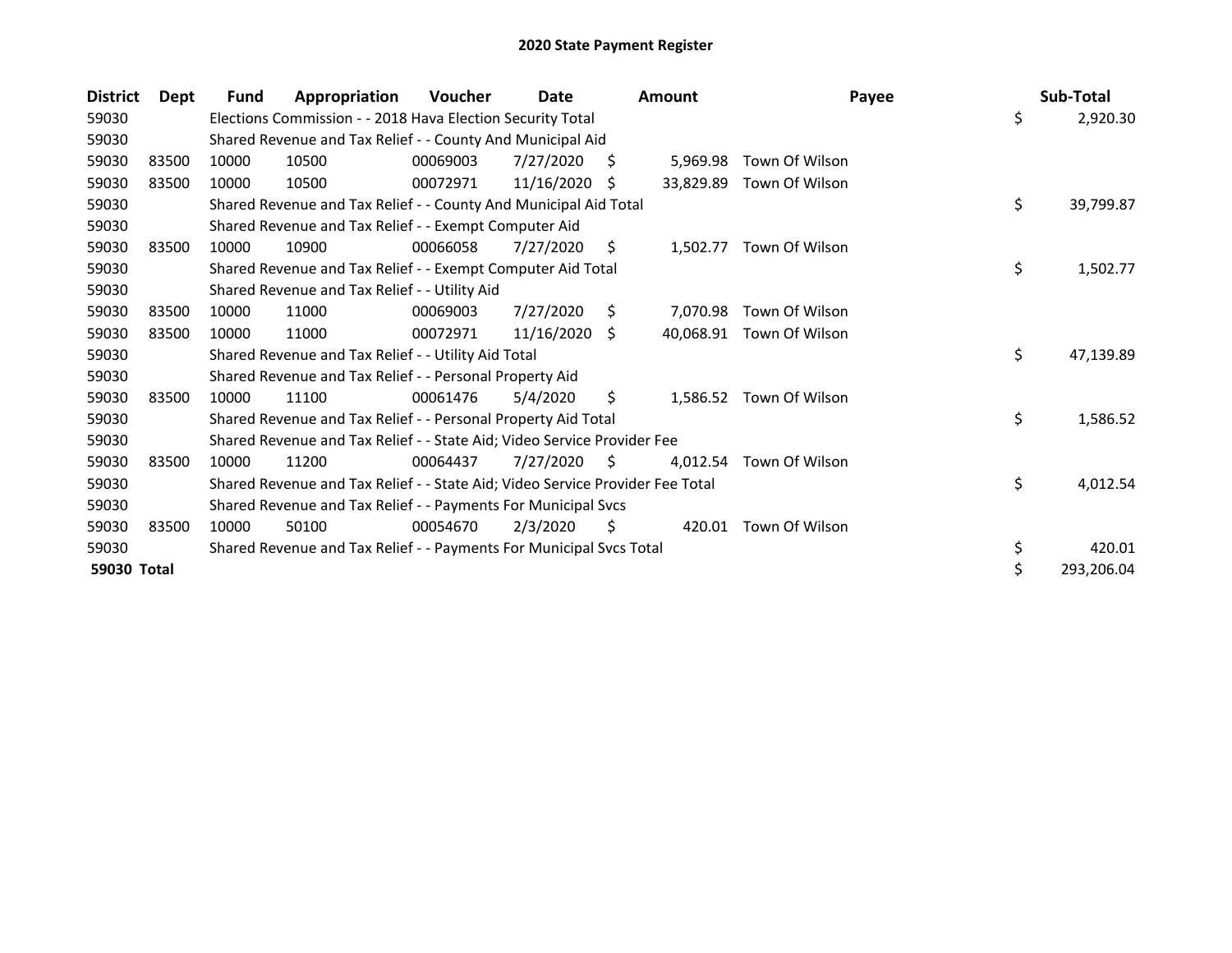| <b>District</b> | <b>Dept</b> | Fund  | Appropriation                                                                 | Voucher  | Date          |     | <b>Amount</b> | Payee                      | Sub-Total        |
|-----------------|-------------|-------|-------------------------------------------------------------------------------|----------|---------------|-----|---------------|----------------------------|------------------|
| 59101           |             |       | Dept of Safety & Prof Services - - Fire Dues Distribution                     |          |               |     |               |                            |                  |
| 59101           | 16500       | 10000 | 22500                                                                         | 00037061 | 7/20/2020     | \$  |               | 1,661.03 Village Of Adell  |                  |
| 59101           |             |       | Dept of Safety & Prof Services - - Fire Dues Distribution Total               |          |               |     |               |                            | \$<br>1,661.03   |
| 59101           |             |       | Dept of Natural Resources - - Fin Asst For Responsible Units                  |          |               |     |               |                            |                  |
| 59101           | 37000       | 27400 | 67000                                                                         | 00412753 | 5/29/2020     | \$  |               | 1,896.71 Village Of Adell  |                  |
| 59101           |             |       | Dept of Natural Resources - - Fin Asst For Responsible Units Total            |          |               |     |               |                            | \$<br>1,896.71   |
| 59101           |             |       | WI Dept of Transportation - - Trns Aids To Mnc.-Sf                            |          |               |     |               |                            |                  |
| 59101           | 39500       | 21100 | 19100                                                                         | 00477008 | 1/6/2020      | \$  | 8,404.77      | Village Of Adell           |                  |
| 59101           | 39500       | 21100 | 19100                                                                         | 00506863 | 4/6/2020      | \$  | 8,404.77      | Village Of Adell           |                  |
| 59101           | 39500       | 21100 | 19100                                                                         | 00543855 | 7/6/2020      | \$  | 8,404.77      | Village Of Adell           |                  |
| 59101           | 39500       | 21100 | 19100                                                                         | 00586681 | 10/5/2020     | \$  | 8,404.80      | Village Of Adell           |                  |
| 59101           |             |       | WI Dept of Transportation - - Trns Aids To Mnc.-Sf Total                      |          |               |     |               |                            | \$<br>33,619.11  |
| 59101           |             |       | Department of Administration - - Federal Aid                                  |          |               |     |               |                            |                  |
| 59101           | 50500       | 10000 | 14200                                                                         | 00135153 | 12/10/2020 \$ |     |               | 8,223.47 Village Of Adell  |                  |
| 59101           |             |       | Department of Administration - - Federal Aid Total                            |          |               |     |               |                            | \$<br>8,223.47   |
| 59101           |             |       | Elections Commission - - 2018 Hava Election Security                          |          |               |     |               |                            |                  |
| 59101           | 51000       | 22000 | 18200                                                                         | 00003337 | 6/24/2020     | \$  |               | 538.80 Village Of Adell    |                  |
| 59101           |             |       | Elections Commission - - 2018 Hava Election Security Total                    |          |               |     |               |                            | \$<br>538.80     |
| 59101           |             |       | Shared Revenue and Tax Relief - - County And Municipal Aid                    |          |               |     |               |                            |                  |
| 59101           | 83500       | 10000 | 10500                                                                         | 00069004 | 7/27/2020     | S   |               | 13,205.52 Village Of Adell |                  |
| 59101           | 83500       | 10000 | 10500                                                                         | 00072972 | 11/16/2020    | \$. |               | 74,831.25 Village Of Adell |                  |
| 59101           |             |       | Shared Revenue and Tax Relief - - County And Municipal Aid Total              |          |               |     |               |                            | \$<br>88,036.77  |
| 59101           |             |       | Shared Revenue and Tax Relief - - Exempt Computer Aid                         |          |               |     |               |                            |                  |
| 59101           | 83500       | 10000 | 10900                                                                         | 00066059 | 7/27/2020     | \$. |               | 162.12 Village Of Adell    |                  |
| 59101           |             |       | Shared Revenue and Tax Relief - - Exempt Computer Aid Total                   |          |               |     |               |                            | \$<br>162.12     |
| 59101           |             |       | Shared Revenue and Tax Relief - - Personal Property Aid                       |          |               |     |               |                            |                  |
| 59101           | 83500       | 10000 | 11100                                                                         | 00061477 | 5/4/2020      | \$  |               | 1,965.50 Village Of Adell  |                  |
| 59101           |             |       | Shared Revenue and Tax Relief - - Personal Property Aid Total                 |          |               |     |               |                            | \$<br>1,965.50   |
| 59101           |             |       | Shared Revenue and Tax Relief - - State Aid; Video Service Provider Fee       |          |               |     |               |                            |                  |
| 59101           | 83500       | 10000 | 11200                                                                         | 00064438 | 7/27/2020     | \$. | 559.49        | Village Of Adell           |                  |
| 59101           |             |       | Shared Revenue and Tax Relief - - State Aid; Video Service Provider Fee Total |          |               |     |               |                            | \$<br>559.49     |
| 59101 Total     |             |       |                                                                               |          |               |     |               |                            | \$<br>136,663.00 |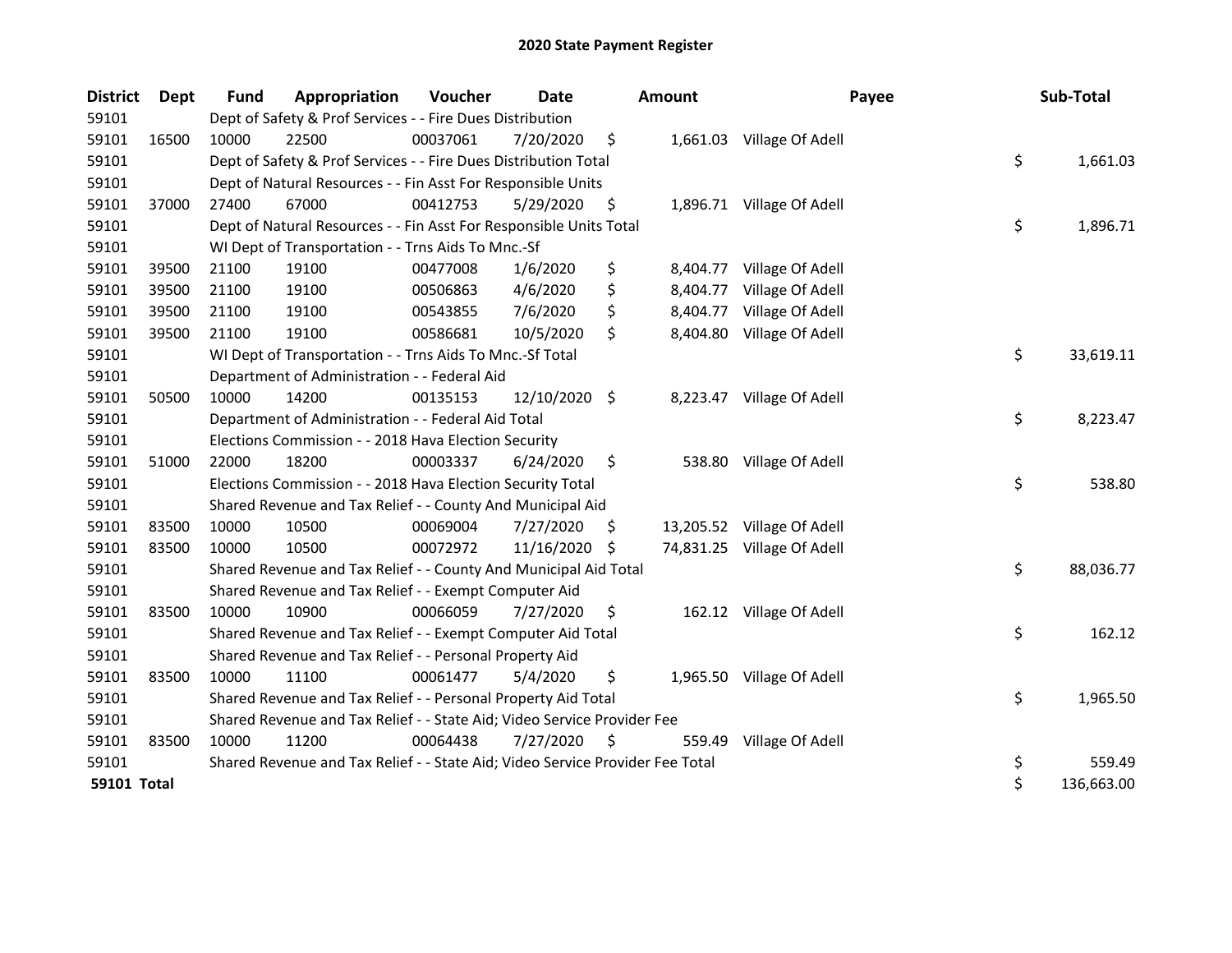| <b>District</b>    | <b>Dept</b> | <b>Fund</b> | Appropriation                                                      | Voucher  | <b>Date</b>   |     | <b>Amount</b> | Payee                        | Sub-Total        |
|--------------------|-------------|-------------|--------------------------------------------------------------------|----------|---------------|-----|---------------|------------------------------|------------------|
| 59111              |             |             | Dept of Safety & Prof Services - - Fire Dues Distribution          |          |               |     |               |                              |                  |
| 59111              | 16500       | 10000       | 22500                                                              | 00037062 | 7/20/2020     | \$  |               | 1,893.79 Village Of Cascade  |                  |
| 59111              |             |             | Dept of Safety & Prof Services - - Fire Dues Distribution Total    |          |               |     |               |                              | \$<br>1,893.79   |
| 59111              |             |             | Dept of Natural Resources - - Fin Asst For Responsible Units       |          |               |     |               |                              |                  |
| 59111              | 37000       | 27400       | 67000                                                              | 00412547 | 5/29/2020     | \$  | 1,088.59      | Village Of Cascade           |                  |
| 59111              |             |             | Dept of Natural Resources - - Fin Asst For Responsible Units Total |          |               |     |               |                              | \$<br>1,088.59   |
| 59111              |             |             | WI Dept of Transportation - - Hwy Sfty Loc Aid Ffd                 |          |               |     |               |                              |                  |
| 59111              | 39500       | 21100       | 18500                                                              | 00561287 | 8/5/2020      | \$  |               | 4,000.00 Village Of Cascade  |                  |
| 59111              |             |             | WI Dept of Transportation - - Hwy Sfty Loc Aid Ffd Total           |          |               |     |               |                              | \$<br>4,000.00   |
| 59111              |             |             | WI Dept of Transportation - - Trns Aids To Mnc.-Sf                 |          |               |     |               |                              |                  |
| 59111              | 39500       | 21100       | 19100                                                              | 00477009 | 1/6/2020      | \$  | 5,168.83      | Village Of Cascade           |                  |
| 59111              | 39500       | 21100       | 19100                                                              | 00506864 | 4/6/2020      | \$  | 5,168.83      | Village Of Cascade           |                  |
| 59111              | 39500       | 21100       | 19100                                                              | 00543856 | 7/6/2020      | \$  |               | 5,168.83 Village Of Cascade  |                  |
| 59111              | 39500       | 21100       | 19100                                                              | 00586682 | 10/5/2020     | \$  |               | 5,168.83 Village Of Cascade  |                  |
| 59111              |             |             | WI Dept of Transportation - - Trns Aids To Mnc.-Sf Total           |          |               |     |               |                              | \$<br>20,675.32  |
| 59111              |             |             | Department of Administration - - Federal Aid                       |          |               |     |               |                              |                  |
| 59111              | 50500       | 10000       | 14200                                                              | 00135154 | 12/10/2020 \$ |     |               | 8,157.24 Village Of Cascade  |                  |
| 59111              |             |             | Department of Administration - - Federal Aid Total                 |          |               |     |               |                              | \$<br>8,157.24   |
| 59111              |             |             | Elections Commission - - 2018 Hava Election Security               |          |               |     |               |                              |                  |
| 59111              | 51000       | 22000       | 18200                                                              | 00004022 | 8/3/2020      | \$  |               | 679.60 Village Of Cascade    |                  |
| 59111              |             |             | Elections Commission - - 2018 Hava Election Security Total         |          |               |     |               |                              | \$<br>679.60     |
| 59111              |             |             | Shared Revenue and Tax Relief - - County And Municipal Aid         |          |               |     |               |                              |                  |
| 59111              | 83500       | 10000       | 10500                                                              | 00069005 | 7/27/2020     | \$  |               | 10,934.70 Village Of Cascade |                  |
| 59111              | 83500       | 10000       | 10500                                                              | 00072973 | 11/16/2020    | -\$ |               | 61,963.32 Village Of Cascade |                  |
| 59111              |             |             | Shared Revenue and Tax Relief - - County And Municipal Aid Total   |          |               |     |               |                              | \$<br>72,898.02  |
| 59111              |             |             | Shared Revenue and Tax Relief - - Exempt Computer Aid              |          |               |     |               |                              |                  |
| 59111              | 83500       | 10000       | 10900                                                              | 00066060 | 7/27/2020     | \$  | 49.89         | Village Of Cascade           |                  |
| 59111              | 83500       | 10000       | 10900                                                              | 00067202 | 7/27/2020     | \$  | 78.79         | Village Of Cascade           |                  |
| 59111              |             |             | Shared Revenue and Tax Relief - - Exempt Computer Aid Total        |          |               |     |               |                              | \$<br>128.68     |
| 59111              |             |             | Shared Revenue and Tax Relief - - Personal Property Aid            |          |               |     |               |                              |                  |
| 59111              | 83500       | 10000       | 11100                                                              | 00061478 | 5/4/2020      | \$  |               | 818.94 Village Of Cascade    |                  |
| 59111              |             |             | Shared Revenue and Tax Relief - - Personal Property Aid Total      |          |               |     |               |                              | \$<br>818.94     |
| <b>59111 Total</b> |             |             |                                                                    |          |               |     |               |                              | \$<br>110,340.18 |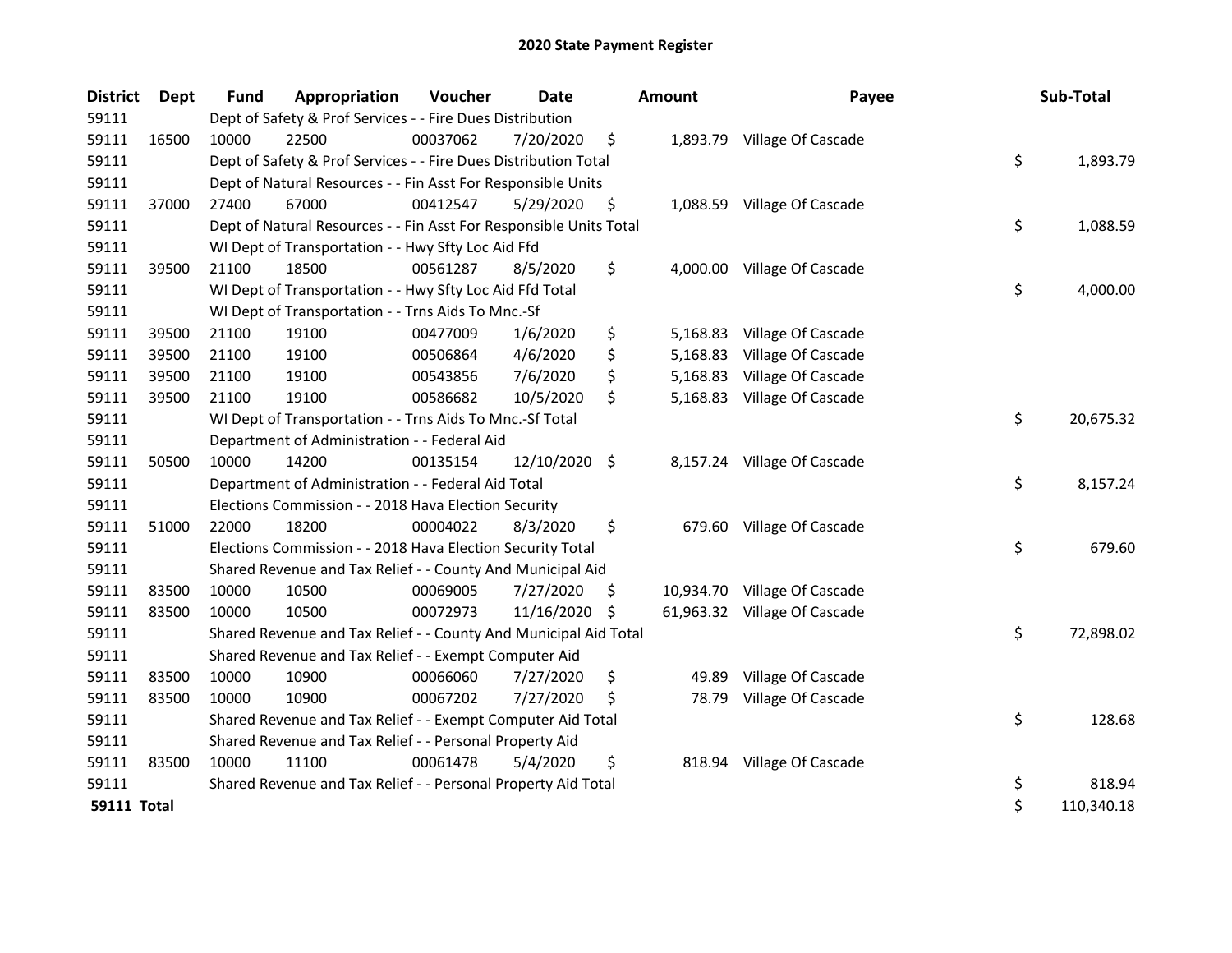| <b>District</b> | Dept  | <b>Fund</b> | Appropriation                                                           | Voucher  | <b>Date</b>   |     | <b>Amount</b> | Payee                            | Sub-Total        |
|-----------------|-------|-------------|-------------------------------------------------------------------------|----------|---------------|-----|---------------|----------------------------------|------------------|
| 59112           |       |             | Dept of Safety & Prof Services - - Fire Dues Distribution               |          |               |     |               |                                  |                  |
| 59112           | 16500 | 10000       | 22500                                                                   | 00037063 | 7/20/2020     | \$  |               | 6,633.77 Village Of Cedar Grove  |                  |
| 59112           |       |             | Dept of Safety & Prof Services - - Fire Dues Distribution Total         |          |               |     |               |                                  | \$<br>6,633.77   |
| 59112           |       |             | Environmental Improvement Prog - - Clean Water Fund Program Finan       |          |               |     |               |                                  |                  |
| 59112           | 32000 | 57300       | 16300                                                                   | 00000288 | 2/20/2020     | \$. |               | 3,725.37 Village Of Cedar Grove  |                  |
| 59112           |       |             | Environmental Improvement Prog - - Clean Water Fund Program Finan Total |          |               |     |               |                                  | \$<br>3,725.37   |
| 59112           |       |             | Dept of Natural Resources - - Fin Asst For Responsible Units            |          |               |     |               |                                  |                  |
| 59112           | 37000 | 27400       | 67000                                                                   | 00413447 | 5/29/2020     | \$  |               | 2,170.04 Village Of Cedar Grove  |                  |
| 59112           |       |             | Dept of Natural Resources - - Fin Asst For Responsible Units Total      |          |               |     |               |                                  | \$<br>2,170.04   |
| 59112           |       |             | WI Dept of Transportation - - Trns Aids To Mnc.-Sf                      |          |               |     |               |                                  |                  |
| 59112           | 39500 | 21100       | 19100                                                                   | 00477010 | 1/6/2020      | \$  |               | 21,268.44 Village Of Cedar Grove |                  |
| 59112           | 39500 | 21100       | 19100                                                                   | 00506865 | 4/6/2020      | \$  |               | 21,268.44 Village Of Cedar Grove |                  |
| 59112           | 39500 | 21100       | 19100                                                                   | 00543857 | 7/6/2020      | \$  |               | 21,268.44 Village Of Cedar Grove |                  |
| 59112           | 39500 | 21100       | 19100                                                                   | 00586683 | 10/5/2020     | \$  |               | 21,268.45 Village Of Cedar Grove |                  |
| 59112           |       |             | WI Dept of Transportation - - Trns Aids To Mnc.-Sf Total                |          |               |     |               |                                  | \$<br>85,073.77  |
| 59112           |       |             | Department of Administration - - Federal Aid                            |          |               |     |               |                                  |                  |
| 59112           | 50500 | 10000       | 14200                                                                   | 00135155 | 12/10/2020 \$ |     |               | 31,234.12 Village Of Cedar Grove |                  |
| 59112           |       |             | Department of Administration - - Federal Aid Total                      |          |               |     |               |                                  | \$<br>31,234.12  |
| 59112           |       |             | Department of Administration - - Telecom Access; School Dist            |          |               |     |               |                                  |                  |
| 59112           | 50500 | 25500       | 46600                                                                   | 00126227 | 8/26/2020     | \$  |               | 472.00 Village Of Cedar Grove    |                  |
| 59112           |       |             | Department of Administration - - Telecom Access; School Dist Total      |          |               |     |               |                                  | \$<br>472.00     |
| 59112           |       |             | Elections Commission - - 2018 Hava Election Security                    |          |               |     |               |                                  |                  |
| 59112           | 51000 | 22000       | 18200                                                                   | 00003572 | 6/30/2020     | \$  |               | 1,600.30 Village Of Cedar Grove  |                  |
| 59112           |       |             | Elections Commission - - 2018 Hava Election Security Total              |          |               |     |               |                                  | \$<br>1,600.30   |
| 59112           |       |             | Shared Revenue and Tax Relief - - Expenditure Restraint Program         |          |               |     |               |                                  |                  |
| 59112           | 83500 | 10000       | 10100                                                                   | 00069006 | 7/27/2020     | \$  |               | 26,086.99 Village Of Cedar Grove |                  |
| 59112           |       |             | Shared Revenue and Tax Relief - - Expenditure Restraint Program Total   |          |               |     |               |                                  | \$<br>26,086.99  |
| 59112           |       |             | Shared Revenue and Tax Relief - - County And Municipal Aid              |          |               |     |               |                                  |                  |
| 59112           | 83500 | 10000       | 10500                                                                   | 00069006 | 7/27/2020     | \$  |               | 17,503.19 Village Of Cedar Grove |                  |
| 59112           | 83500 | 10000       | 10500                                                                   | 00072974 | 11/16/2020    | -\$ |               | 99,184.76 Village Of Cedar Grove |                  |
| 59112           |       |             | Shared Revenue and Tax Relief - - County And Municipal Aid Total        |          |               |     |               |                                  | \$<br>116,687.95 |
| 59112           |       |             | Shared Revenue and Tax Relief - - Exempt Computer Aid                   |          |               |     |               |                                  |                  |
| 59112           | 83500 | 10000       | 10900                                                                   | 00066061 | 7/27/2020     | \$  | 2,844.44      | Village Of Cedar Grove           |                  |
| 59112           | 83500 | 10000       | 10900                                                                   | 00067203 | 7/27/2020     | \$  | 305.29        | Village Of Cedar Grove           |                  |
| 59112           |       |             | Shared Revenue and Tax Relief - - Exempt Computer Aid Total             |          |               |     |               |                                  | \$<br>3,149.73   |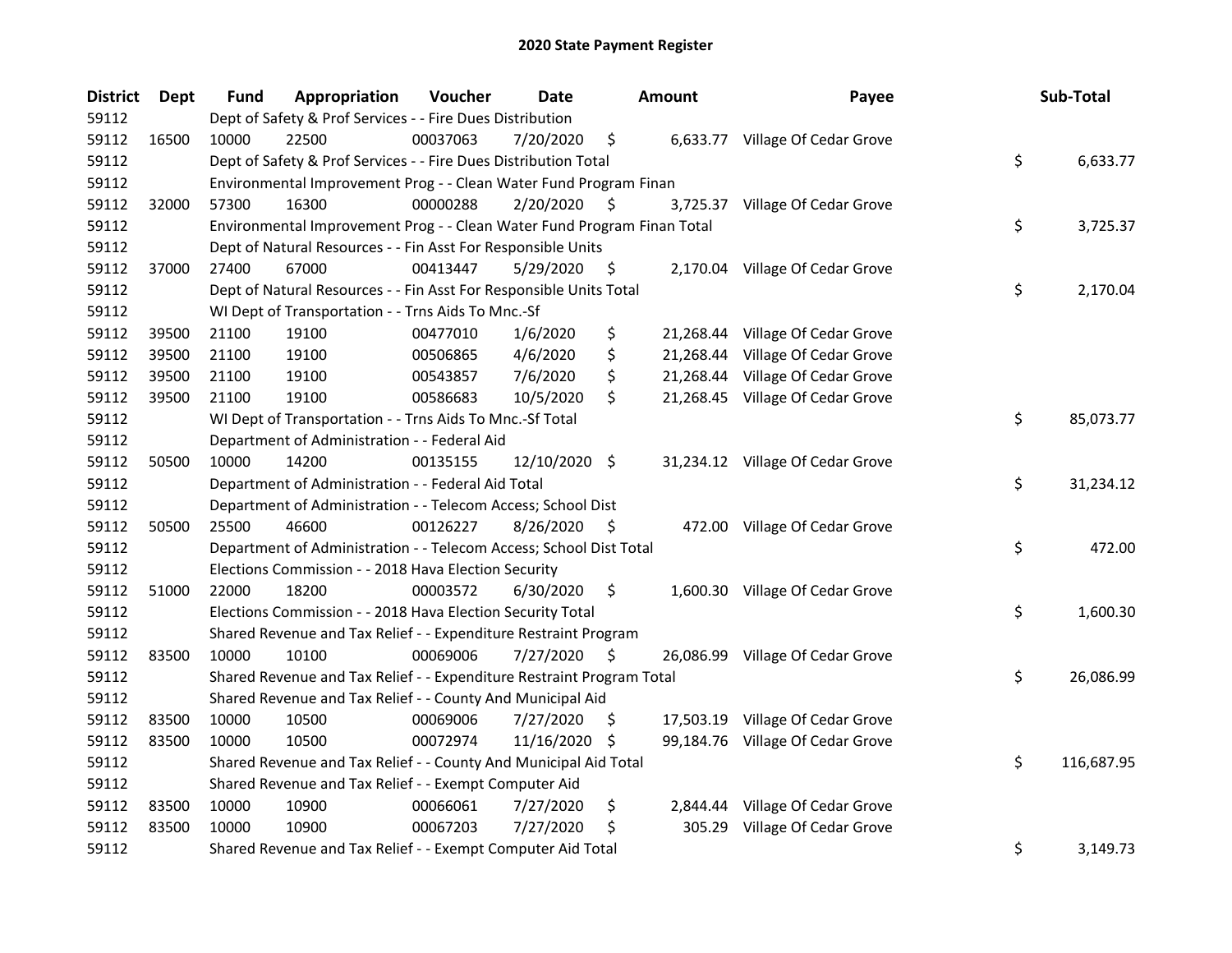| <b>District</b>    | Dept  | <b>Fund</b> | Appropriation                                                                 | <b>Voucher</b> | Date      |   | <b>Amount</b> | Payee                  | Sub-Total  |
|--------------------|-------|-------------|-------------------------------------------------------------------------------|----------------|-----------|---|---------------|------------------------|------------|
| 59112              |       |             | Shared Revenue and Tax Relief - - Utility Aid                                 |                |           |   |               |                        |            |
| 59112              | 83500 | 10000       | 11000                                                                         | 00069006       | 7/27/2020 | S | 4.66          | Village Of Cedar Grove |            |
| 59112              |       |             | Shared Revenue and Tax Relief - - Utility Aid Total                           |                |           |   |               |                        | 4.66       |
| 59112              |       |             | Shared Revenue and Tax Relief - - Personal Property Aid                       |                |           |   |               |                        |            |
| 59112              | 83500 | 10000       | 11100                                                                         | 00061479       | 5/4/2020  |   | 1.196.41      | Village Of Cedar Grove |            |
| 59112              |       |             | Shared Revenue and Tax Relief - - Personal Property Aid Total                 |                |           |   |               |                        | 1,196.41   |
| 59112              |       |             | Shared Revenue and Tax Relief - - State Aid; Video Service Provider Fee       |                |           |   |               |                        |            |
| 59112              | 83500 | 10000       | 11200                                                                         | 00064439       | 7/27/2020 | S | 2,312.98      | Village Of Cedar Grove |            |
| 59112              |       |             | Shared Revenue and Tax Relief - - State Aid; Video Service Provider Fee Total |                |           |   |               |                        | 2.312.98   |
| <b>59112 Total</b> |       |             |                                                                               |                |           |   |               |                        | 280,348.09 |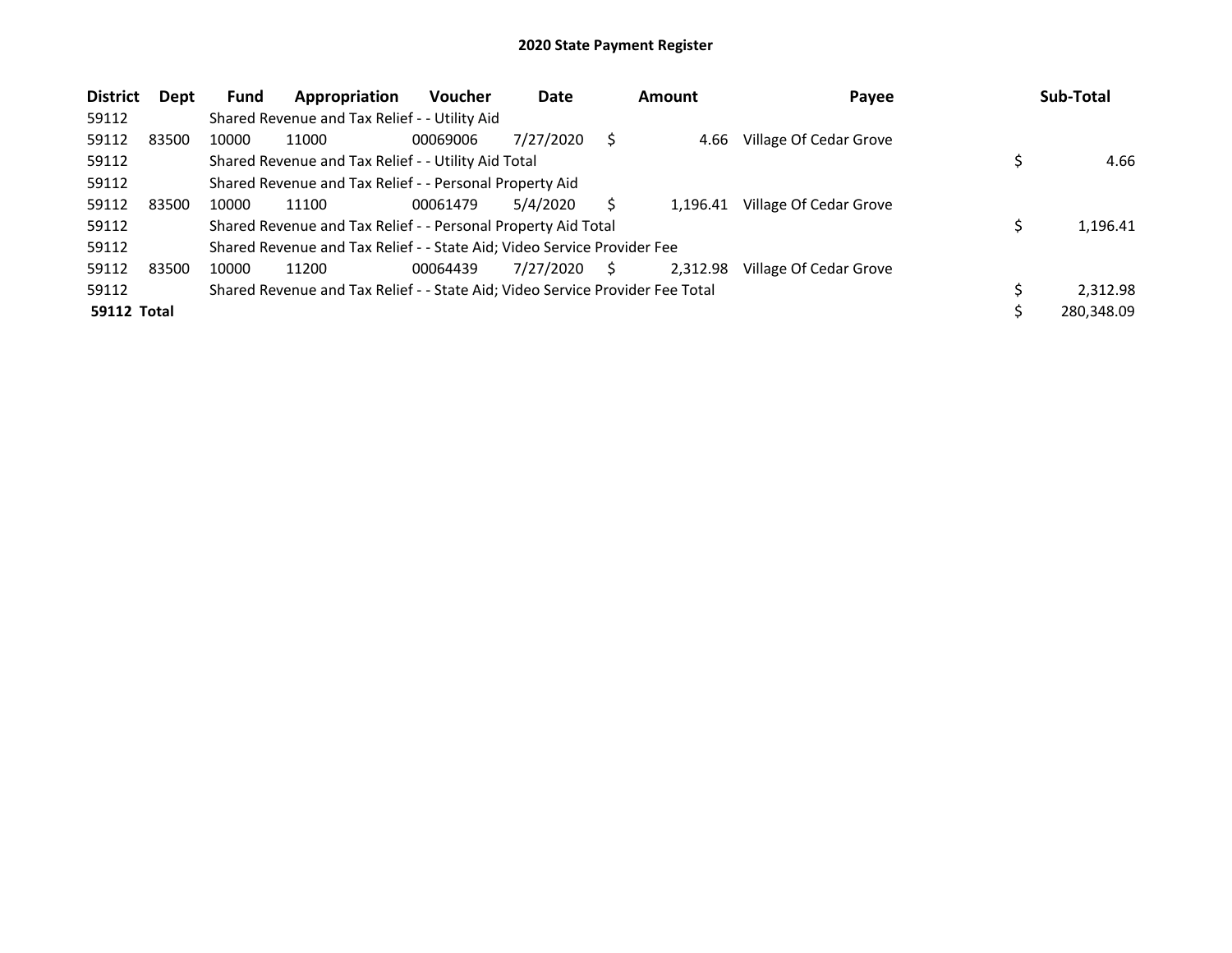| <b>District</b> | Dept  | Fund  | Appropriation                                                      | Voucher  | Date          |     | <b>Amount</b> | Payee                              | Sub-Total        |
|-----------------|-------|-------|--------------------------------------------------------------------|----------|---------------|-----|---------------|------------------------------------|------------------|
| 59121           |       |       | Dept of Safety & Prof Services - - Fire Dues Distribution          |          |               |     |               |                                    |                  |
| 59121           | 16500 | 10000 | 22500                                                              | 00037064 | 7/20/2020     | \$  |               | 12,398.41 Village Of Elkhart Lake  |                  |
| 59121           |       |       | Dept of Safety & Prof Services - - Fire Dues Distribution Total    |          |               |     |               |                                    | \$<br>12,398.41  |
| 59121           |       |       | Dept of Natural Resources - - GPO -Federal Funds                   |          |               |     |               |                                    |                  |
| 59121           | 37000 | 21200 | 38100                                                              | 00393969 | 3/6/2020      | \$  |               | 2,880.89 Village Of Elkhart Lake   |                  |
| 59121           |       |       | Dept of Natural Resources - - GPO -Federal Funds Total             |          |               |     |               |                                    | \$<br>2,880.89   |
| 59121           |       |       | Dept of Natural Resources - - Enf A - Boating Enforcement          |          |               |     |               |                                    |                  |
| 59121           | 37000 | 21200 | 55000                                                              | 00393969 | 3/6/2020      | \$  |               | 5,902.30 Village Of Elkhart Lake   |                  |
| 59121           |       |       | Dept of Natural Resources - - Enf A - Boating Enforcement Total    |          |               |     |               |                                    | \$<br>5,902.30   |
| 59121           |       |       | Dept of Natural Resources - - Fin Asst For Responsible Units       |          |               |     |               |                                    |                  |
| 59121           | 37000 | 27400 | 67000                                                              | 00413303 | 5/29/2020     | \$  |               | 3,889.28 Village Of Elkhart Lake   |                  |
| 59121           |       |       | Dept of Natural Resources - - Fin Asst For Responsible Units Total |          |               |     |               |                                    | \$<br>3,889.28   |
| 59121           |       |       | Department of Tourism - - Revenue, Gifts/Grants/Proceed            |          |               |     |               |                                    |                  |
| 59121           | 38000 | 10000 | 12000                                                              | 00009366 | 11/13/2020 \$ |     |               | 133,365.41 Village Of Elkhart Lake |                  |
| 59121           | 38000 | 10000 | 12000                                                              | 00009428 | 12/7/2020     | \$  |               | 12,437.59 Village Of Elkhart Lake  |                  |
| 59121           |       |       | Department of Tourism - - Revenue, Gifts/Grants/Proceed Total      |          |               |     |               |                                    | \$<br>145,803.00 |
| 59121           |       |       | WI Dept of Transportation - - Trns Aids To Mnc.-Sf                 |          |               |     |               |                                    |                  |
| 59121           | 39500 | 21100 | 19100                                                              | 00477011 | 1/6/2020      | \$  |               | 34,661.96 Village Of Elkhart Lake  |                  |
| 59121           | 39500 | 21100 | 19100                                                              | 00506866 | 4/6/2020      | \$  |               | 34,661.96 Village Of Elkhart Lake  |                  |
| 59121           | 39500 | 21100 | 19100                                                              | 00543858 | 7/6/2020      | \$  |               | 34,661.96 Village Of Elkhart Lake  |                  |
| 59121           | 39500 | 21100 | 19100                                                              | 00586684 | 10/5/2020     | \$  |               | 34,661.96 Village Of Elkhart Lake  |                  |
| 59121           |       |       | WI Dept of Transportation - - Trns Aids To Mnc.-Sf Total           |          |               |     |               |                                    | \$<br>138,647.84 |
| 59121           |       |       | Department of Justice - - Law Enforcement Train, Local             |          |               |     |               |                                    |                  |
| 59121           | 45500 | 10000 | 23100                                                              | 00091431 | 12/4/2020     | \$  |               | 1,600.00 Village Of Elkhart Lake   |                  |
| 59121           |       |       | Department of Justice - - Law Enforcement Train, Local Total       |          |               |     |               |                                    | \$<br>1,600.00   |
| 59121           |       |       | Department of Administration - - Federal Aid                       |          |               |     |               |                                    |                  |
| 59121           | 50500 | 10000 | 14200                                                              | 00130188 | 10/2/2020     | \$  |               | 13,113.12 Village Of Elkhart Lake  |                  |
| 59121           | 50500 | 10000 | 14200                                                              | 00135156 | 12/10/2020    | \$. | 6,192.88      | Village Of Elkhart Lake            |                  |
| 59121           | 50500 | 10000 | 14200                                                              | 00136534 | 12/17/2020    | \$. |               | 1,730.59 Village Of Elkhart Lake   |                  |
| 59121           |       |       | Department of Administration - - Federal Aid Total                 |          |               |     |               |                                    | \$<br>21,036.59  |
| 59121           |       |       | Department of Administration - - Telecom Access; School Dist       |          |               |     |               |                                    |                  |
| 59121           | 50500 | 25500 | 46600                                                              | 00126203 | 8/26/2020     | \$  | 428.00        | Village Of Elkhart Lake            |                  |
| 59121           |       |       | Department of Administration - - Telecom Access; School Dist Total |          |               |     |               |                                    | \$<br>428.00     |
| 59121           |       |       | Elections Commission - - 2018 Hava Election Security               |          |               |     |               |                                    |                  |
| 59121           | 51000 | 22000 | 18200                                                              | 00003769 | 7/9/2020      | \$  |               | 1,048.10 Village Of Elkhart Lake   |                  |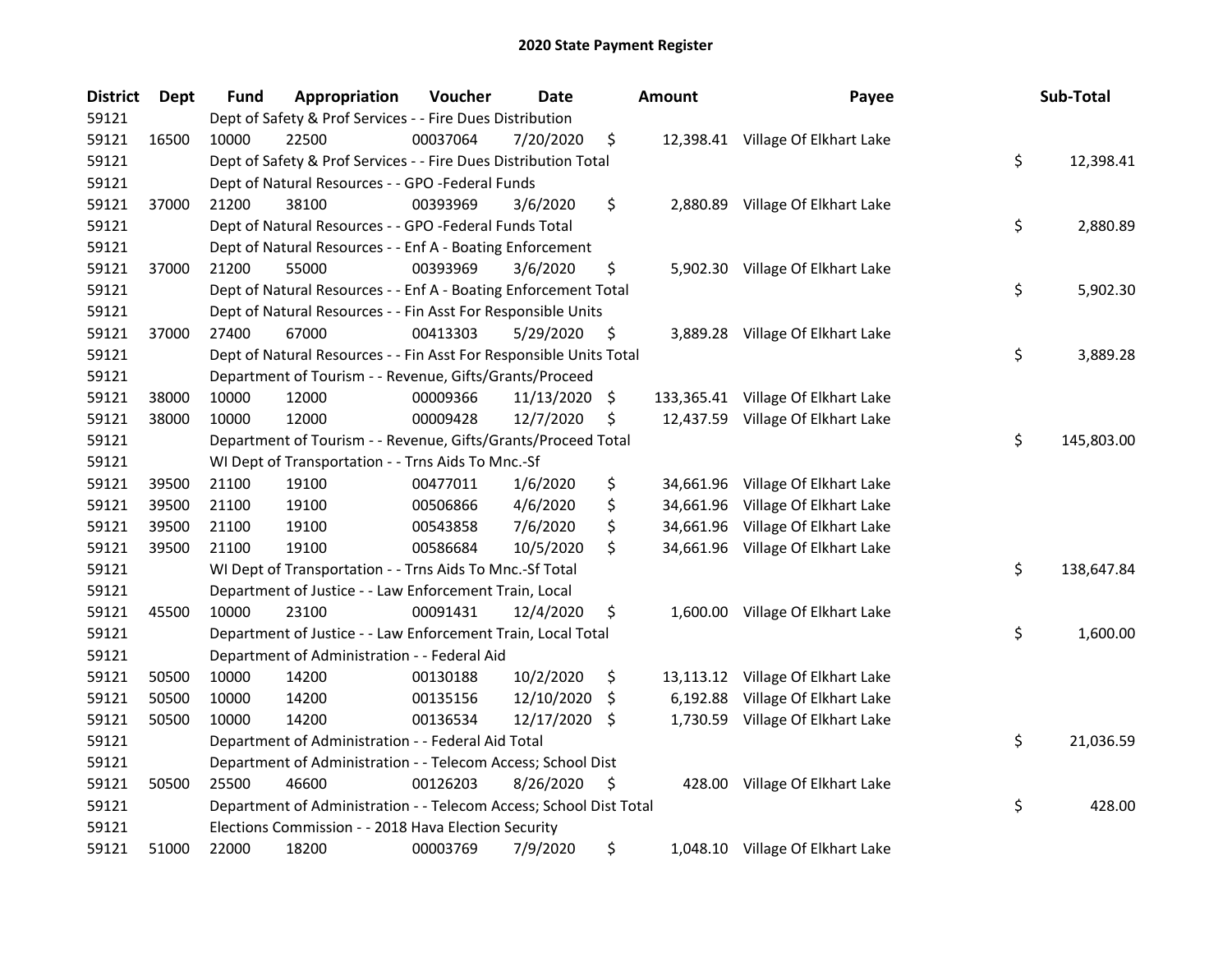| <b>District</b>    | Dept  | <b>Fund</b> | Appropriation                                                                                     | Voucher  | Date       |     | <b>Amount</b> | Payee                                                                                                   | Sub-Total        |
|--------------------|-------|-------------|---------------------------------------------------------------------------------------------------|----------|------------|-----|---------------|---------------------------------------------------------------------------------------------------------|------------------|
| 59121              |       |             | Elections Commission - - 2018 Hava Election Security Total                                        |          |            |     |               |                                                                                                         | \$<br>1,048.10   |
| 59121              |       |             | Public Defender Board - - Transcript, Discovery and Records Provided to the Public Defender Board |          |            |     |               |                                                                                                         |                  |
| 59121              | 55000 | 10000       | 10600                                                                                             | 00241210 | 4/1/2020   | \$  | 15.00         | Village Of Elkhart Lake                                                                                 |                  |
| 59121              | 55000 | 10000       | 10600                                                                                             | 00250068 | 6/8/2020   | \$  | 10.00         | Village Of Elkhart Lake                                                                                 |                  |
| 59121              | 55000 | 10000       | 10600                                                                                             | 00253136 | 6/23/2020  | \$  | 10.00         | Village Of Elkhart Lake                                                                                 |                  |
| 59121              | 55000 | 10000       | 10600                                                                                             | 00253284 | 6/26/2020  | \$  | 10.00         | Village Of Elkhart Lake                                                                                 |                  |
| 59121              | 55000 | 10000       | 10600                                                                                             | 00255940 | 7/15/2020  | \$  | 15.00         | Village Of Elkhart Lake                                                                                 |                  |
| 59121              | 55000 | 10000       | 10600                                                                                             | 00265170 | 10/23/2020 | Ś   | 15.00         | Village Of Elkhart Lake                                                                                 |                  |
| 59121              | 55000 | 10000       | 10600                                                                                             | 00270804 | 12/15/2020 | -S  | 5.00          | Village Of Elkhart Lake                                                                                 |                  |
| 59121              |       |             |                                                                                                   |          |            |     |               | Public Defender Board - - Transcript, Discovery and Records Provided to the Public Defender Board Total | \$<br>80.00      |
| 59121              |       |             | Shared Revenue and Tax Relief - - County And Municipal Aid                                        |          |            |     |               |                                                                                                         |                  |
| 59121              | 83500 | 10000       | 10500                                                                                             | 00069007 | 7/27/2020  | \$. | 2,832.39      | Village Of Elkhart Lake                                                                                 |                  |
| 59121              | 83500 | 10000       | 10500                                                                                             | 00072975 | 11/16/2020 | -S  | 16,050.22     | Village Of Elkhart Lake                                                                                 |                  |
| 59121              |       |             | Shared Revenue and Tax Relief - - County And Municipal Aid Total                                  |          |            |     |               |                                                                                                         | \$<br>18,882.61  |
| 59121              |       |             | Shared Revenue and Tax Relief - - Exempt Computer Aid                                             |          |            |     |               |                                                                                                         |                  |
| 59121              | 83500 | 10000       | 10900                                                                                             | 00066062 | 7/27/2020  | \$  | 1,129.67      | Village Of Elkhart Lake                                                                                 |                  |
| 59121              | 83500 | 10000       | 10900                                                                                             | 00067204 | 7/27/2020  | \$  | 4,746.59      | Village Of Elkhart Lake                                                                                 |                  |
| 59121              |       |             | Shared Revenue and Tax Relief - - Exempt Computer Aid Total                                       |          |            |     |               |                                                                                                         | \$<br>5,876.26   |
| 59121              |       |             | Shared Revenue and Tax Relief - - Utility Aid                                                     |          |            |     |               |                                                                                                         |                  |
| 59121              | 83500 | 10000       | 11000                                                                                             | 00069007 | 7/27/2020  | \$  | 374.50        | Village Of Elkhart Lake                                                                                 |                  |
| 59121              | 83500 | 10000       | 11000                                                                                             | 00072975 | 11/16/2020 | \$  | 2,340.67      | Village Of Elkhart Lake                                                                                 |                  |
| 59121              |       |             | Shared Revenue and Tax Relief - - Utility Aid Total                                               |          |            |     |               |                                                                                                         | \$<br>2,715.17   |
| 59121              |       |             | Shared Revenue and Tax Relief - - Personal Property Aid                                           |          |            |     |               |                                                                                                         |                  |
| 59121              | 83500 | 10000       | 11100                                                                                             | 00061480 | 5/4/2020   | \$  | 1,723.99      | Village Of Elkhart Lake                                                                                 |                  |
| 59121              | 83500 | 10000       | 11100                                                                                             | 00062644 | 5/4/2020   | \$  | 4,814.06      | Village Of Elkhart Lake                                                                                 |                  |
| 59121              |       |             | Shared Revenue and Tax Relief - - Personal Property Aid Total                                     |          |            |     |               |                                                                                                         | \$<br>6,538.05   |
| 59121              |       |             | Shared Revenue and Tax Relief - - State Aid; Video Service Provider Fee                           |          |            |     |               |                                                                                                         |                  |
| 59121              | 83500 | 10000       | 11200                                                                                             | 00064440 | 7/27/2020  | \$  | 2,855.32      | Village Of Elkhart Lake                                                                                 |                  |
| 59121              |       |             | Shared Revenue and Tax Relief - - State Aid; Video Service Provider Fee Total                     |          |            |     |               |                                                                                                         | \$<br>2,855.32   |
| <b>59121 Total</b> |       |             |                                                                                                   |          |            |     |               |                                                                                                         | \$<br>370,581.82 |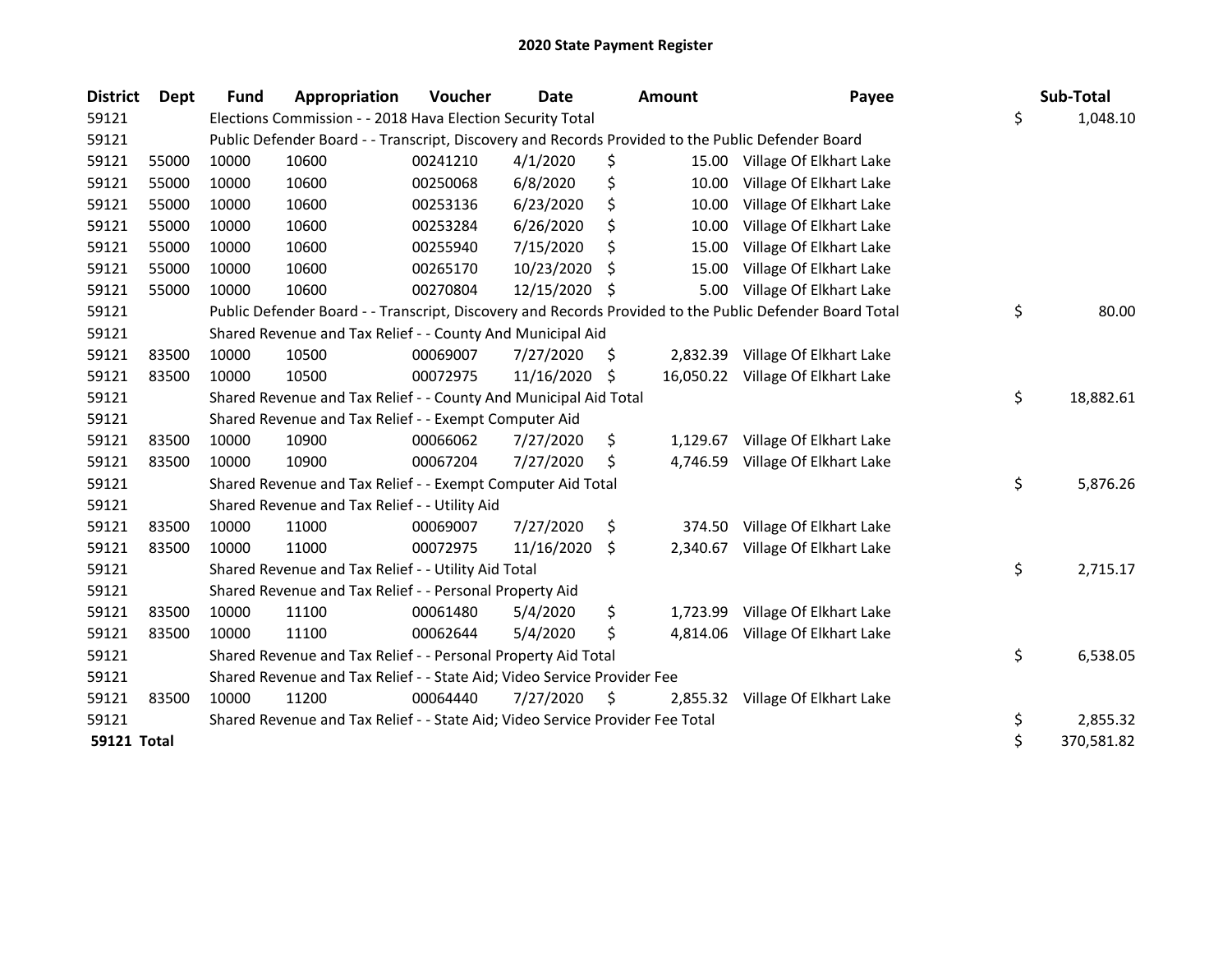| <b>District</b> | Dept  | <b>Fund</b> | Appropriation                                                         | Voucher  | Date       |     | Amount   | Payee                           | Sub-Total       |
|-----------------|-------|-------------|-----------------------------------------------------------------------|----------|------------|-----|----------|---------------------------------|-----------------|
| 59131           |       |             | Dept of Safety & Prof Services - - Fire Dues Distribution             |          |            |     |          |                                 |                 |
| 59131           | 16500 | 10000       | 22500                                                                 | 00037065 | 7/20/2020  | \$  |          | 1,545.43 Village Of Glenbeulah  |                 |
| 59131           |       |             | Dept of Safety & Prof Services - - Fire Dues Distribution Total       |          |            |     |          |                                 | \$<br>1,545.43  |
| 59131           |       |             | Dept of Natural Resources - - Fin Asst For Responsible Units          |          |            |     |          |                                 |                 |
| 59131           | 37000 | 27400       | 67000                                                                 | 00412605 | 5/29/2020  | \$  |          | 910.32 Village Of Glenbeulah    |                 |
| 59131           |       |             | Dept of Natural Resources - - Fin Asst For Responsible Units Total    |          |            |     |          |                                 | \$<br>910.32    |
| 59131           |       |             | WI Dept of Transportation - - Trns Aids To Mnc.-Sf                    |          |            |     |          |                                 |                 |
| 59131           | 39500 | 21100       | 19100                                                                 | 00477012 | 1/6/2020   | \$  |          | 2,437.50 Village Of Glenbeulah  |                 |
| 59131           | 39500 | 21100       | 19100                                                                 | 00506867 | 4/6/2020   | \$  | 2,437.50 | Village Of Glenbeulah           |                 |
| 59131           | 39500 | 21100       | 19100                                                                 | 00543859 | 7/6/2020   | \$  |          | 2,437.50 Village Of Glenbeulah  |                 |
| 59131           | 39500 | 21100       | 19100                                                                 | 00586685 | 10/5/2020  | \$  |          | 2,437.50 Village Of Glenbeulah  |                 |
| 59131           |       |             | WI Dept of Transportation - - Trns Aids To Mnc.-Sf Total              |          |            |     |          |                                 | \$<br>9,750.00  |
| 59131           |       |             | Department of Administration - - Federal Aid                          |          |            |     |          |                                 |                 |
| 59131           | 50500 | 10000       | 14200                                                                 | 00132274 | 11/13/2020 | \$  | 3,478.57 | Village Of Glenbeulah           |                 |
| 59131           | 50500 | 10000       | 14200                                                                 | 00135157 | 12/10/2020 | \$. | 4,130.43 | Village Of Glenbeulah           |                 |
| 59131           | 50500 | 10000       | 14200                                                                 | 00136535 | 12/17/2020 | -\$ |          | 364.57 Village Of Glenbeulah    |                 |
| 59131           |       |             | Department of Administration - - Federal Aid Total                    |          |            |     |          |                                 | \$<br>7,973.57  |
| 59131           |       |             | Elections Commission - - 2018 Hava Election Security                  |          |            |     |          |                                 |                 |
| 59131           | 51000 | 22000       | 18200                                                                 | 00003568 | 6/30/2020  | \$  | 535.50   | Village Of Glenbeulah           |                 |
| 59131           |       |             | Elections Commission - - 2018 Hava Election Security Total            |          |            |     |          |                                 | \$<br>535.50    |
| 59131           |       |             | Shared Revenue and Tax Relief - - Expenditure Restraint Program       |          |            |     |          |                                 |                 |
| 59131           | 83500 | 10000       | 10100                                                                 | 00069008 | 7/27/2020  | \$  |          | 985.01 Village Of Glenbeulah    |                 |
| 59131           |       |             | Shared Revenue and Tax Relief - - Expenditure Restraint Program Total |          |            |     |          |                                 | \$<br>985.01    |
| 59131           |       |             | Shared Revenue and Tax Relief - - County And Municipal Aid            |          |            |     |          |                                 |                 |
| 59131           | 83500 | 10000       | 10500                                                                 | 00069008 | 7/27/2020  | \$  |          | 11,178.00 Village Of Glenbeulah |                 |
| 59131           | 83500 | 10000       | 10500                                                                 | 00072976 | 11/16/2020 | \$  |          | 63,341.98 Village Of Glenbeulah |                 |
| 59131           |       |             | Shared Revenue and Tax Relief - - County And Municipal Aid Total      |          |            |     |          |                                 | \$<br>74,519.98 |
| 59131           |       |             | Shared Revenue and Tax Relief - - Exempt Computer Aid                 |          |            |     |          |                                 |                 |
| 59131           | 83500 | 10000       | 10900                                                                 | 00066063 | 7/27/2020  | \$  | 30.14    | Village Of Glenbeulah           |                 |
| 59131           | 83500 | 10000       | 10900                                                                 | 00067205 | 7/27/2020  | \$  | 499.70   | Village Of Glenbeulah           |                 |
| 59131           |       |             | Shared Revenue and Tax Relief - - Exempt Computer Aid Total           |          |            |     |          |                                 | \$<br>529.84    |
| 59131           |       |             | Shared Revenue and Tax Relief - - Personal Property Aid               |          |            |     |          |                                 |                 |
| 59131           | 83500 | 10000       | 11100                                                                 | 00061481 | 5/4/2020   | \$  | 87.15    | Village Of Glenbeulah           |                 |
| 59131           | 83500 | 10000       | 11100                                                                 | 00062645 | 5/4/2020   | \$  | 1,736.55 | Village Of Glenbeulah           |                 |
| 59131           |       |             | Shared Revenue and Tax Relief - - Personal Property Aid Total         |          |            |     |          |                                 | \$<br>1,823.70  |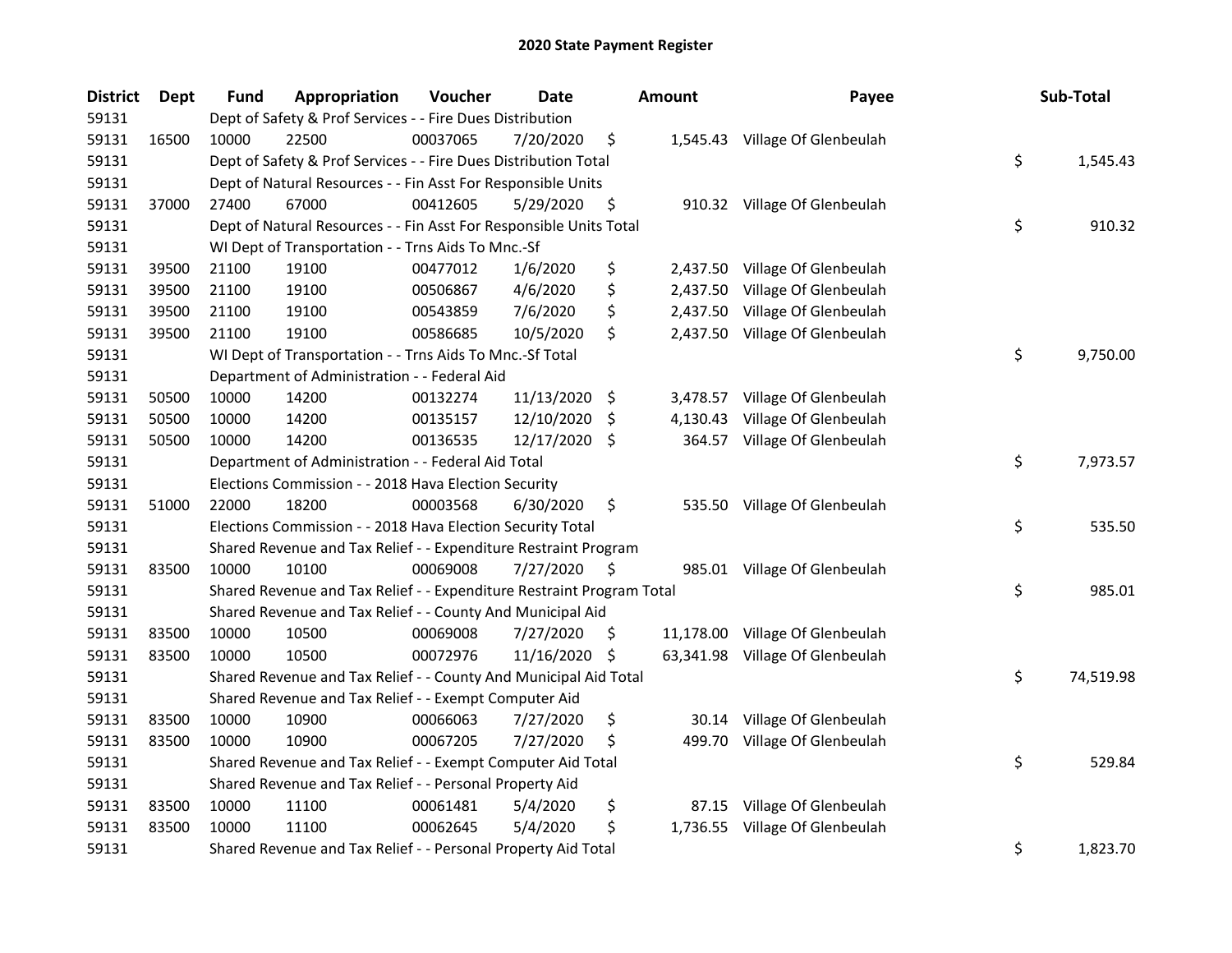| <b>District</b> | <b>Dept</b> | <b>Fund</b> | <b>Appropriation</b>                                                          | <b>Voucher</b> | Date         | <b>Pavee</b><br>Amount |        | Sub-Total             |           |
|-----------------|-------------|-------------|-------------------------------------------------------------------------------|----------------|--------------|------------------------|--------|-----------------------|-----------|
| 59131           |             |             | Shared Revenue and Tax Relief - - State Aid; Video Service Provider Fee       |                |              |                        |        |                       |           |
| 59131           | 83500       | 10000       | 11200                                                                         | 00064441       | 7/27/2020 \$ |                        | 558.17 | Village Of Glenbeulah |           |
| 59131           |             |             | Shared Revenue and Tax Relief - - State Aid; Video Service Provider Fee Total |                |              |                        |        |                       | 558.17    |
| 59131 Total     |             |             |                                                                               |                |              |                        |        |                       | 99.131.52 |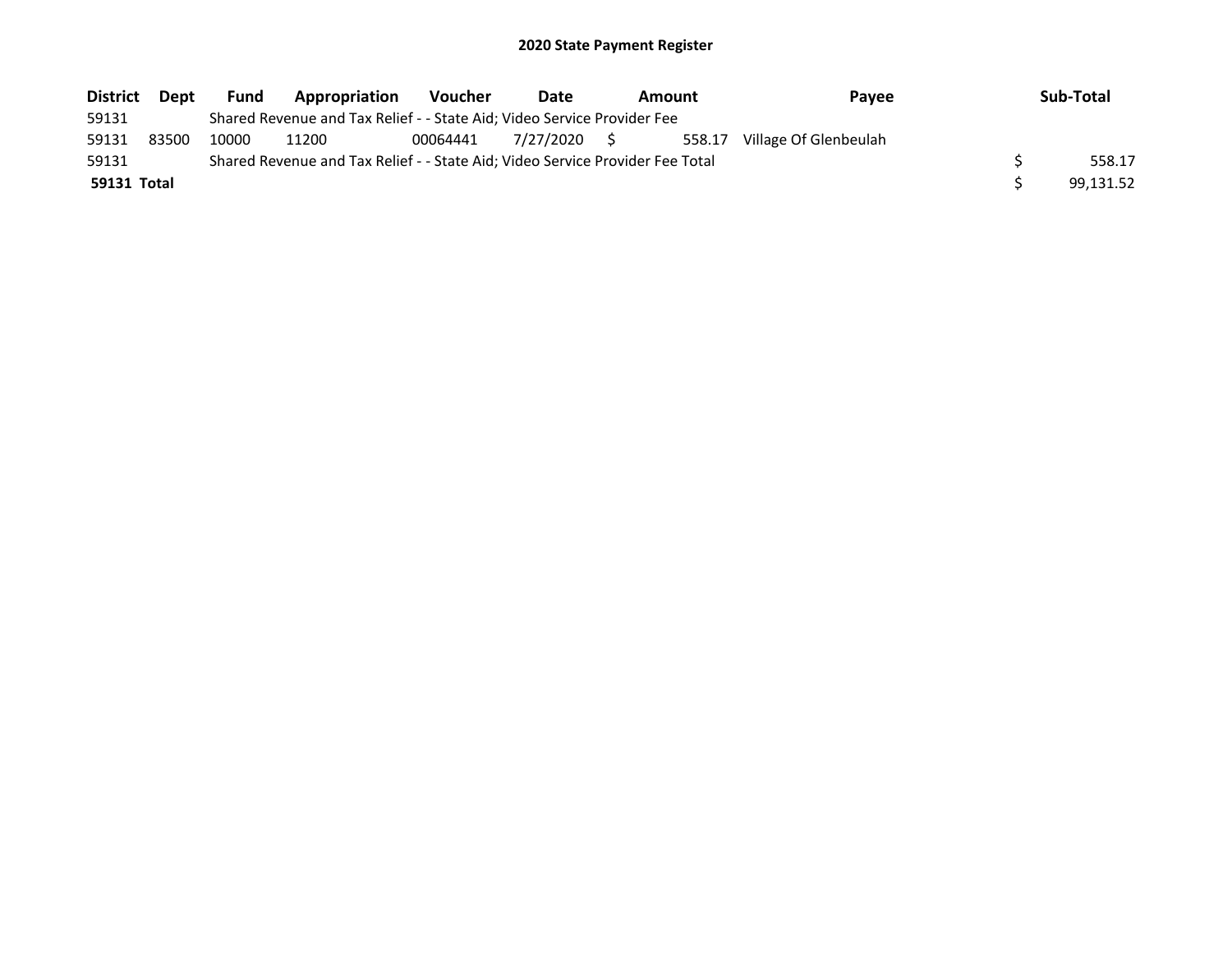| <b>District</b> | Dept  | <b>Fund</b> | Appropriation                                                           | Voucher  | <b>Date</b> |                     | <b>Amount</b> | Payee                              | Sub-Total        |
|-----------------|-------|-------------|-------------------------------------------------------------------------|----------|-------------|---------------------|---------------|------------------------------------|------------------|
| 59135           |       |             | Dept of Safety & Prof Services - - Fire Dues Distribution               |          |             |                     |               |                                    |                  |
| 59135           | 16500 | 10000       | 22500                                                                   | 00037066 | 7/20/2020   | \$                  |               | 11,991.94 Village Of Howards Grove |                  |
| 59135           |       |             | Dept of Safety & Prof Services - - Fire Dues Distribution Total         |          |             |                     |               |                                    | \$<br>11,991.94  |
| 59135           |       |             | Environmental Improvement Prog - - Clean Water Fund Program Finan       |          |             |                     |               |                                    |                  |
| 59135           | 32000 | 57300       | 16300                                                                   | 00000289 | 2/20/2020   | $\ddot{\mathsf{s}}$ |               | 14,556.21 Village Of Howards Grove |                  |
| 59135           |       |             | Environmental Improvement Prog - - Clean Water Fund Program Finan Total |          |             |                     |               |                                    | \$<br>14,556.21  |
| 59135           |       |             | Dept of Natural Resources - - Fin Asst For Responsible Units            |          |             |                     |               |                                    |                  |
| 59135           | 37000 | 27400       | 67000                                                                   | 00413262 | 5/29/2020   | \$                  |               | 7,031.45 Village Of Howards Grove  |                  |
| 59135           |       |             | Dept of Natural Resources - - Fin Asst For Responsible Units Total      |          |             |                     |               |                                    | \$<br>7,031.45   |
| 59135           |       |             | WI Dept of Transportation - - Trns Aids To Mnc.-Sf                      |          |             |                     |               |                                    |                  |
| 59135           | 39500 | 21100       | 19100                                                                   | 00477013 | 1/6/2020    | \$                  | 30,549.88     | Village Of Howards Grove           |                  |
| 59135           | 39500 | 21100       | 19100                                                                   | 00506868 | 4/6/2020    | \$                  | 30,549.88     | Village Of Howards Grove           |                  |
| 59135           | 39500 | 21100       | 19100                                                                   | 00543860 | 7/6/2020    | \$                  | 30,549.88     | Village Of Howards Grove           |                  |
| 59135           | 39500 | 21100       | 19100                                                                   | 00586686 | 10/5/2020   | \$                  | 30,549.88     | Village Of Howards Grove           |                  |
| 59135           |       |             | WI Dept of Transportation - - Trns Aids To Mnc.-Sf Total                |          |             |                     |               |                                    | \$<br>122,199.52 |
| 59135           |       |             | Elections Commission - - 2018 Hava Election Security                    |          |             |                     |               |                                    |                  |
| 59135           | 51000 | 22000       | 18200                                                                   | 00004151 | 8/10/2020   | \$                  |               | 2,526.50 Village Of Howards Grove  |                  |
| 59135           |       |             | Elections Commission - - 2018 Hava Election Security Total              |          |             |                     |               |                                    | \$<br>2,526.50   |
| 59135           |       |             | Shared Revenue and Tax Relief - - County And Municipal Aid              |          |             |                     |               |                                    |                  |
| 59135           | 83500 | 10000       | 10500                                                                   | 00069009 | 7/27/2020   | \$                  |               | 20,405.40 Village Of Howards Grove |                  |
| 59135           | 83500 | 10000       | 10500                                                                   | 00072977 | 11/16/2020  | \$                  | 115,630.63    | Village Of Howards Grove           |                  |
| 59135           |       |             | Shared Revenue and Tax Relief - - County And Municipal Aid Total        |          |             |                     |               |                                    | \$<br>136,036.03 |
| 59135           |       |             | Shared Revenue and Tax Relief - - Exempt Computer Aid                   |          |             |                     |               |                                    |                  |
| 59135           | 83500 | 10000       | 10900                                                                   | 00066064 | 7/27/2020   | \$                  | 553.93        | Village Of Howards Grove           |                  |
| 59135           | 83500 | 10000       | 10900                                                                   | 00067206 | 7/27/2020   | \$,                 | 110.80        | Village Of Howards Grove           |                  |
| 59135           |       |             | Shared Revenue and Tax Relief - - Exempt Computer Aid Total             |          |             |                     |               |                                    | \$<br>664.73     |
| 59135           |       |             | Shared Revenue and Tax Relief - - Personal Property Aid                 |          |             |                     |               |                                    |                  |
| 59135           | 83500 | 10000       | 11100                                                                   | 00061482 | 5/4/2020    | \$                  | 2,740.23      | Village Of Howards Grove           |                  |
| 59135           | 83500 | 10000       | 11100                                                                   | 00062646 | 5/4/2020    | \$                  |               | 330.41 Village Of Howards Grove    |                  |
| 59135           |       |             | Shared Revenue and Tax Relief - - Personal Property Aid Total           |          |             |                     |               |                                    | \$<br>3,070.64   |
| 59135 Total     |       |             |                                                                         |          |             |                     |               |                                    | \$<br>298,077.02 |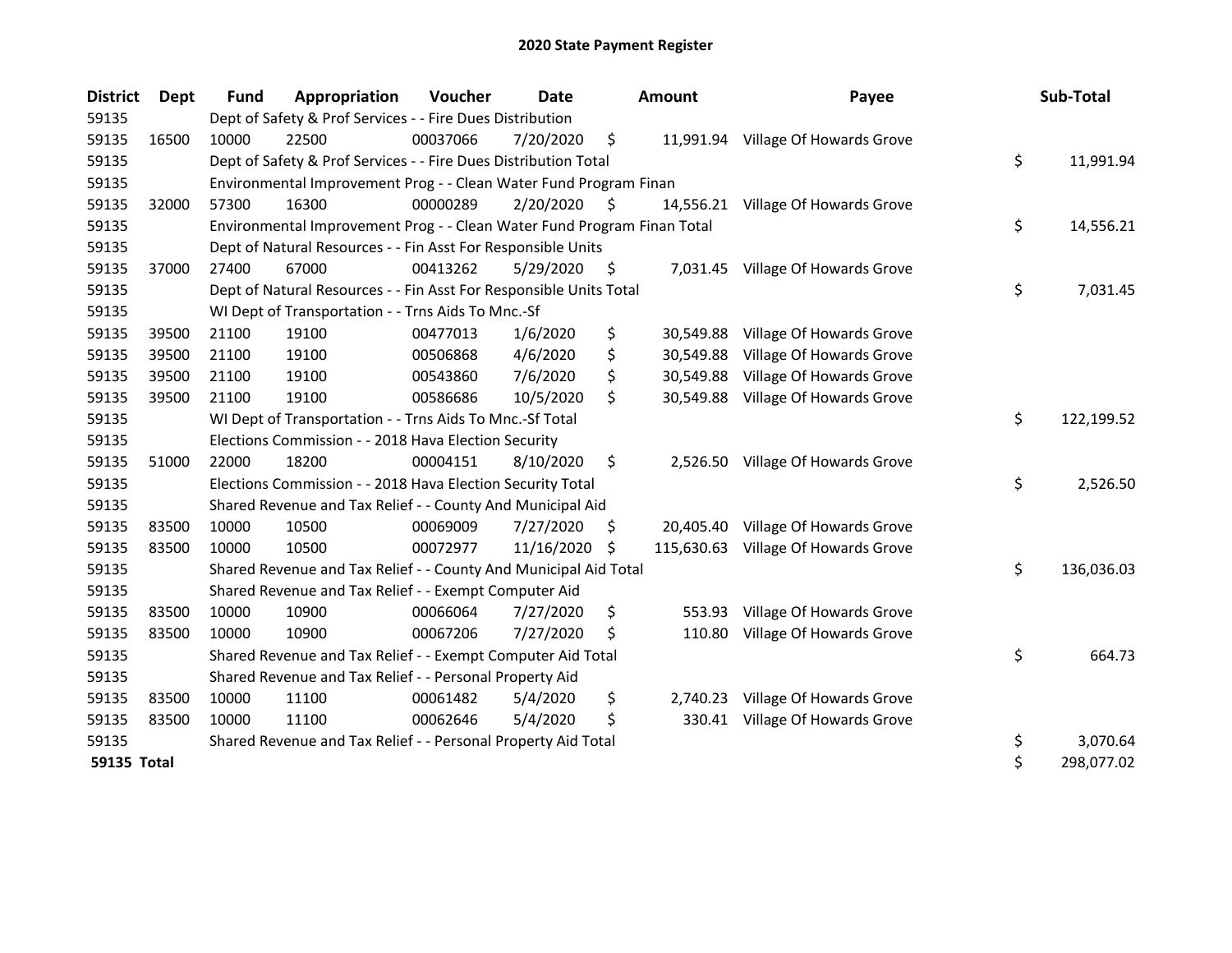| <b>District</b> | Dept  | <b>Fund</b> | Appropriation                                                                                     | Voucher  | Date       |      | <b>Amount</b> | Payee                       | Sub-Total        |
|-----------------|-------|-------------|---------------------------------------------------------------------------------------------------|----------|------------|------|---------------|-----------------------------|------------------|
| 59141           |       |             | Dept of Safety & Prof Services - - Fire Dues Distribution                                         |          |            |      |               |                             |                  |
| 59141           | 16500 | 10000       | 22500                                                                                             | 00037067 | 7/20/2020  | \$   |               | 19,023.66 Village Of Kohler |                  |
| 59141           |       |             | Dept of Safety & Prof Services - - Fire Dues Distribution Total                                   |          |            |      |               |                             | \$<br>19,023.66  |
| 59141           |       |             | Dept of Natural Resources - - Fin Asst For Responsible Units                                      |          |            |      |               |                             |                  |
| 59141           | 37000 | 27400       | 67000                                                                                             | 00412586 | 5/29/2020  | \$   |               | 7,422.04 Village Of Kohler  |                  |
| 59141           |       |             | Dept of Natural Resources - - Fin Asst For Responsible Units Total                                |          |            |      |               |                             | \$<br>7,422.04   |
| 59141           |       |             | WI Dept of Transportation - - Trns Aids To Mnc.-Sf                                                |          |            |      |               |                             |                  |
| 59141           | 39500 | 21100       | 19100                                                                                             | 00477014 | 1/6/2020   | \$   |               | 66,129.45 Village Of Kohler |                  |
| 59141           | 39500 | 21100       | 19100                                                                                             | 00506869 | 4/6/2020   | \$   | 66,129.45     | Village Of Kohler           |                  |
| 59141           | 39500 | 21100       | 19100                                                                                             | 00543861 | 7/6/2020   | \$   |               | 66,129.45 Village Of Kohler |                  |
| 59141           | 39500 | 21100       | 19100                                                                                             | 00586687 | 10/5/2020  | \$   |               | 66,129.46 Village Of Kohler |                  |
| 59141           |       |             | WI Dept of Transportation - - Trns Aids To Mnc.-Sf Total                                          |          |            |      |               |                             | \$<br>264,517.81 |
| 59141           |       |             | Department of Justice - - Law Enforcement Train, Local                                            |          |            |      |               |                             |                  |
| 59141           | 45500 | 10000       | 23100                                                                                             | 00091543 | 12/7/2020  | \$   |               | 960.00 Village Of Kohler    |                  |
| 59141           |       |             | Department of Justice - - Law Enforcement Train, Local Total                                      |          |            |      |               |                             | \$<br>960.00     |
| 59141           |       |             | Department of Administration - - Federal Aid                                                      |          |            |      |               |                             |                  |
| 59141           | 50500 | 10000       | 14200                                                                                             | 00135158 | 12/10/2020 | -\$  | 34,043.00     | Village Of Kohler           |                  |
| 59141           | 50500 | 10000       | 14200                                                                                             | 00136536 | 12/17/2020 | - \$ | 720.56        | Village Of Kohler           |                  |
| 59141           |       |             | Department of Administration - - Federal Aid Total                                                |          |            |      |               |                             | \$<br>34,763.56  |
| 59141           |       |             | Elections Commission - - 2018 Hava Election Security                                              |          |            |      |               |                             |                  |
| 59141           | 51000 | 22000       | 18200                                                                                             | 00004696 | 9/22/2020  | \$   |               | 1,887.40 Village Of Kohler  |                  |
| 59141           |       |             | Elections Commission - - 2018 Hava Election Security Total                                        |          |            |      |               |                             | \$<br>1,887.40   |
| 59141           |       |             | Public Defender Board - - Transcript, Discovery and Records Provided to the Public Defender Board |          |            |      |               |                             |                  |
| 59141           | 55000 | 10000       | 10600                                                                                             | 00228581 | 1/3/2020   | \$   |               | 2.00 Village Of Kohler      |                  |
| 59141           | 55000 | 10000       | 10600                                                                                             | 00228582 | 1/3/2020   | \$   | 2.00          | Village Of Kohler           |                  |
| 59141           | 55000 | 10000       | 10600                                                                                             | 00235683 | 2/21/2020  | \$   | 2.00          | Village Of Kohler           |                  |
| 59141           | 55000 | 10000       | 10600                                                                                             | 00235684 | 2/21/2020  | \$   | 2.00          | Village Of Kohler           |                  |
| 59141           | 55000 | 10000       | 10600                                                                                             | 00235685 | 2/21/2020  | \$   | 2.00          | Village Of Kohler           |                  |
| 59141           | 55000 | 10000       | 10600                                                                                             | 00238131 | 3/13/2020  | \$   | 2.00          | Village Of Kohler           |                  |
| 59141           | 55000 | 10000       | 10600                                                                                             | 00241280 | 4/1/2020   | \$   | 2.00          | Village Of Kohler           |                  |
| 59141           | 55000 | 10000       | 10600                                                                                             | 00241281 | 4/1/2020   | \$   | 2.00          | Village Of Kohler           |                  |
| 59141           | 55000 | 10000       | 10600                                                                                             | 00250096 | 6/8/2020   | \$   | 2.00          | Village Of Kohler           |                  |
| 59141           | 55000 | 10000       | 10600                                                                                             | 00253144 | 6/23/2020  | \$   | 2.00          | Village Of Kohler           |                  |
| 59141           | 55000 | 10000       | 10600                                                                                             | 00253145 | 6/23/2020  | \$   | 2.00          | Village Of Kohler           |                  |
| 59141           | 55000 | 10000       | 10600                                                                                             | 00254035 | 6/30/2020  | \$   | 2.00          | Village Of Kohler           |                  |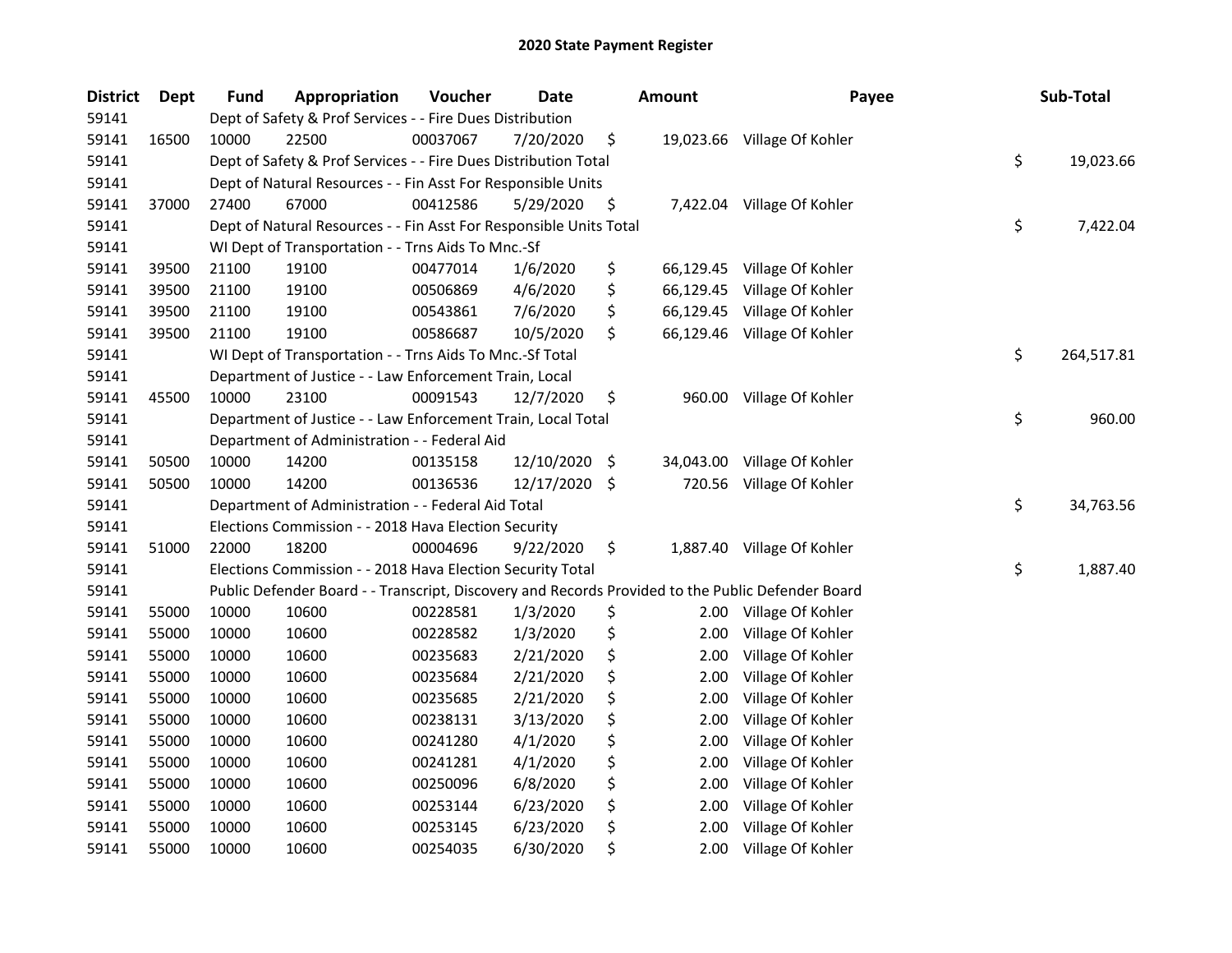| <b>District</b> | Dept  | <b>Fund</b> | Appropriation                                                                 | Voucher  | <b>Date</b> |     | Amount   | Payee                                                                                                   | Sub-Total        |
|-----------------|-------|-------------|-------------------------------------------------------------------------------|----------|-------------|-----|----------|---------------------------------------------------------------------------------------------------------|------------------|
| 59141           | 55000 | 10000       | 10600                                                                         | 00260312 | 9/2/2020    | \$  | 2.00     | Village Of Kohler                                                                                       |                  |
| 59141           | 55000 | 10000       | 10600                                                                         | 00260313 | 9/2/2020    | \$  | 2.00     | Village Of Kohler                                                                                       |                  |
| 59141           | 55000 | 10000       | 10600                                                                         | 00264727 | 10/19/2020  | \$  | 2.00     | Village Of Kohler                                                                                       |                  |
| 59141           | 55000 | 10000       | 10600                                                                         | 00264728 | 10/19/2020  | \$  | 2.00     | Village Of Kohler                                                                                       |                  |
| 59141           | 55000 | 10000       | 10600                                                                         | 00264729 | 10/19/2020  | \$  | 2.00     | Village Of Kohler                                                                                       |                  |
| 59141           | 55000 | 10000       | 10600                                                                         | 00264730 | 10/19/2020  | \$  | 4.00     | Village Of Kohler                                                                                       |                  |
| 59141           | 55000 | 10000       | 10600                                                                         | 00265192 | 10/23/2020  | \$  | 2.00     | Village Of Kohler                                                                                       |                  |
| 59141           | 55000 | 10000       | 10600                                                                         | 00265193 | 10/23/2020  | \$  | 2.00     | Village Of Kohler                                                                                       |                  |
| 59141           | 55000 | 10000       | 10600                                                                         | 00265194 | 10/23/2020  | \$  | 2.00     | Village Of Kohler                                                                                       |                  |
| 59141           | 55000 | 10000       | 10600                                                                         | 00270663 | 12/11/2020  | \$  | 2.00     | Village Of Kohler                                                                                       |                  |
| 59141           | 55000 | 10000       | 10600                                                                         | 00270664 | 12/11/2020  | -\$ | 2.00     | Village Of Kohler                                                                                       |                  |
| 59141           | 55000 | 10000       | 10600                                                                         | 00270827 | 12/15/2020  | \$  | 2.00     | Village Of Kohler                                                                                       |                  |
| 59141           | 55000 | 10000       | 10600                                                                         | 00270828 | 12/15/2020  | \$  | 2.00     | Village Of Kohler                                                                                       |                  |
| 59141           | 55000 | 10000       | 10600                                                                         | 00270829 | 12/15/2020  | \$  | 2.00     | Village Of Kohler                                                                                       |                  |
| 59141           | 55000 | 10000       | 10600                                                                         | 00270830 | 12/15/2020  | S.  | 2.00     | Village Of Kohler                                                                                       |                  |
| 59141           | 55000 | 10000       | 10600                                                                         | 00270831 | 12/15/2020  | \$, | 2.00     | Village Of Kohler                                                                                       |                  |
| 59141           | 55000 | 10000       | 10600                                                                         | 00270832 | 12/15/2020  | -S  | 2.00     | Village Of Kohler                                                                                       |                  |
| 59141           |       |             |                                                                               |          |             |     |          | Public Defender Board - - Transcript, Discovery and Records Provided to the Public Defender Board Total | \$<br>60.00      |
| 59141           |       |             | Shared Revenue and Tax Relief - - County And Municipal Aid                    |          |             |     |          |                                                                                                         |                  |
| 59141           | 83500 | 10000       | 10500                                                                         | 00069010 | 7/27/2020   | \$  | 3,809.64 | Village Of Kohler                                                                                       |                  |
| 59141           | 83500 | 10000       | 10500                                                                         | 00072978 | 11/16/2020  | -\$ |          | 21,587.98 Village Of Kohler                                                                             |                  |
| 59141           |       |             | Shared Revenue and Tax Relief - - County And Municipal Aid Total              |          |             |     |          |                                                                                                         | \$<br>25,397.62  |
| 59141           |       |             | Shared Revenue and Tax Relief - - Exempt Computer Aid                         |          |             |     |          |                                                                                                         |                  |
| 59141           | 83500 | 10000       | 10900                                                                         | 00066065 | 7/27/2020   | \$  |          | 131,452.34 Village Of Kohler                                                                            |                  |
| 59141           |       |             | Shared Revenue and Tax Relief - - Exempt Computer Aid Total                   |          |             |     |          |                                                                                                         | \$<br>131,452.34 |
| 59141           |       |             | Shared Revenue and Tax Relief - - Utility Aid                                 |          |             |     |          |                                                                                                         |                  |
| 59141           | 83500 | 10000       | 11000                                                                         | 00069010 | 7/27/2020   | \$  |          | 591.41 Village Of Kohler                                                                                |                  |
| 59141           | 83500 | 10000       | 11000                                                                         | 00072978 | 11/16/2020  | -\$ |          | 3,522.53 Village Of Kohler                                                                              |                  |
| 59141           |       |             | Shared Revenue and Tax Relief - - Utility Aid Total                           |          |             |     |          |                                                                                                         | \$<br>4,113.94   |
| 59141           |       |             | Shared Revenue and Tax Relief - - Personal Property Aid                       |          |             |     |          |                                                                                                         |                  |
| 59141           | 83500 | 10000       | 11100                                                                         | 00061483 | 5/4/2020    | \$  |          | 2,794.21 Village Of Kohler                                                                              |                  |
| 59141           |       |             | Shared Revenue and Tax Relief - - Personal Property Aid Total                 |          |             |     |          |                                                                                                         | \$<br>2,794.21   |
| 59141           |       |             | Shared Revenue and Tax Relief - - State Aid; Video Service Provider Fee       |          |             |     |          |                                                                                                         |                  |
| 59141           | 83500 | 10000       | 11200                                                                         | 00064442 | 7/27/2020   | \$. |          | 3,413.93 Village Of Kohler                                                                              |                  |
| 59141           |       |             | Shared Revenue and Tax Relief - - State Aid; Video Service Provider Fee Total |          |             |     |          |                                                                                                         | \$<br>3,413.93   |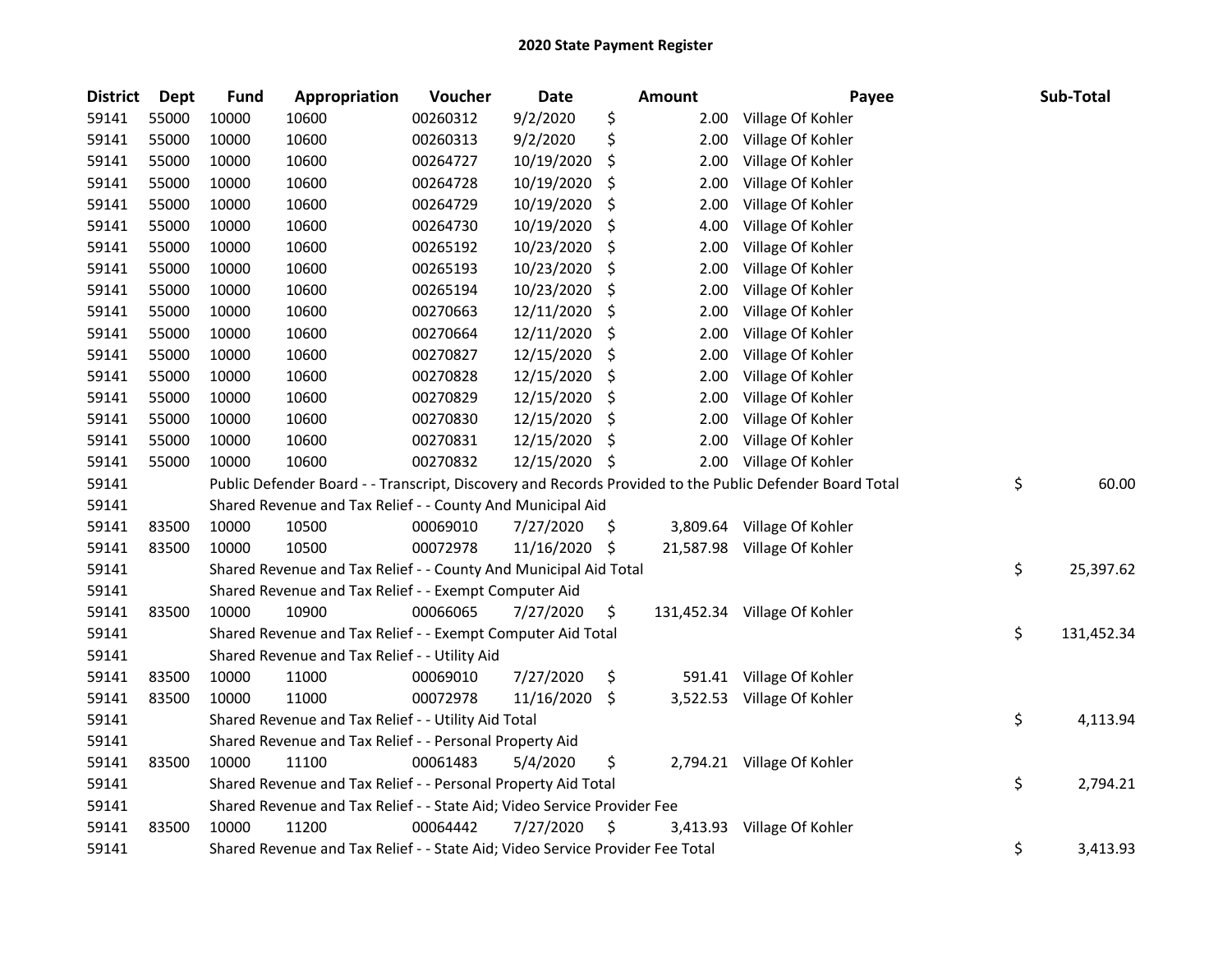| District Dept Fund Appropriation |  | Voucher | Date | Amount | Payee | Sub-Total  |
|----------------------------------|--|---------|------|--------|-------|------------|
| 59141 Total                      |  |         |      |        |       | 495,806.51 |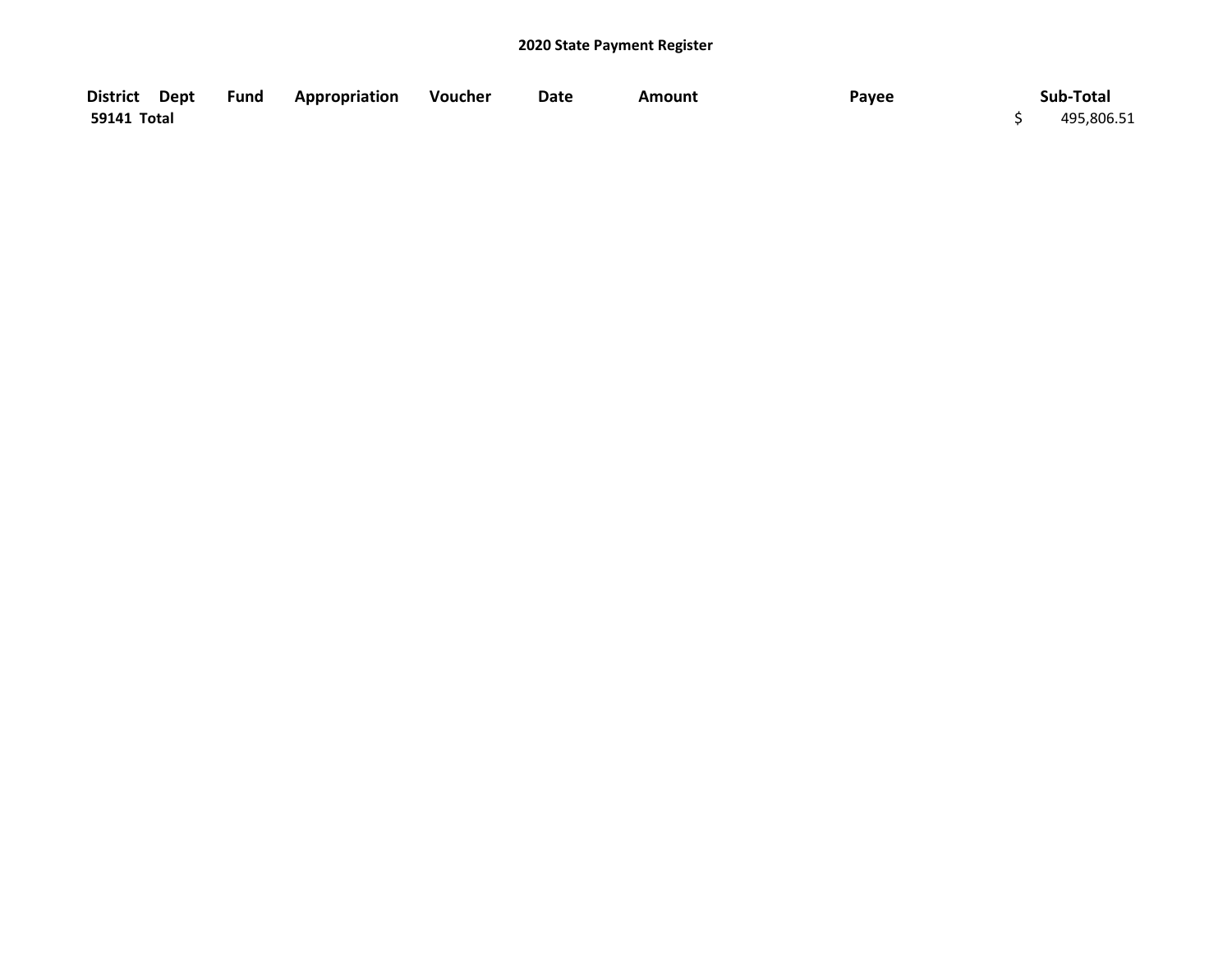| <b>District</b> | Dept  | <b>Fund</b> | Appropriation                                                                   | Voucher   | Date          |     | <b>Amount</b> | Payee                          | Sub-Total        |
|-----------------|-------|-------------|---------------------------------------------------------------------------------|-----------|---------------|-----|---------------|--------------------------------|------------------|
| 59165           |       |             | Dept of Safety & Prof Services - - Fire Dues Distribution                       |           |               |     |               |                                |                  |
| 59165           | 16500 | 10000       | 22500                                                                           | 00037068  | 7/20/2020     | \$  |               | 10,721.02 Village of Oostburg  |                  |
| 59165           |       |             | Dept of Safety & Prof Services - - Fire Dues Distribution Total                 |           |               |     |               |                                | \$<br>10,721.02  |
| 59165           |       |             | Dept of Natural Resources - - Fin Asst For Responsible Units                    |           |               |     |               |                                |                  |
| 59165           | 37000 | 27400       | 67000                                                                           | 00412491  | 5/29/2020     | \$  |               | 5,950.78 Village of Oostburg   |                  |
| 59165           |       |             | Dept of Natural Resources - - Fin Asst For Responsible Units Total              |           |               |     |               |                                | \$<br>5,950.78   |
| 59165           |       |             | WI Dept of Transportation - - Trns Aids To Mnc.-Sf                              |           |               |     |               |                                |                  |
| 59165           | 39500 | 21100       | 19100                                                                           | 00477015  | 1/6/2020      | \$  |               | 45,075.43 Village of Oostburg  |                  |
| 59165           | 39500 | 21100       | 19100                                                                           | 00506870  | 4/6/2020      | \$  |               | 45,075.43 Village of Oostburg  |                  |
| 59165           | 39500 | 21100       | 19100                                                                           | 00543862  | 7/6/2020      | \$  |               | 45,075.43 Village of Oostburg  |                  |
| 59165           | 39500 | 21100       | 19100                                                                           | 00586688  | 10/5/2020     | \$  |               | 45,075.44 Village of Oostburg  |                  |
| 59165           |       |             | WI Dept of Transportation - - Trns Aids To Mnc.-Sf Total                        |           |               |     |               |                                | \$<br>180,301.73 |
| 59165           |       |             | Department of Health Services - - Emergency Medical Services, Ai                |           |               |     |               |                                |                  |
| 59165           | 43500 | 10000       | 11900                                                                           | 00379096  | 9/15/2020     | \$  |               | 6,093.64 Village of Oostburg   |                  |
| 59165           |       |             | Department of Health Services - - Emergency Medical Services, Ai Total          |           |               |     |               |                                | \$<br>6,093.64   |
| 59165           |       |             | Department of Health Services - - Federal Project Aids                          |           |               |     |               |                                |                  |
| 59165           | 43500 | 10000       | 15000                                                                           | 00386020  | 10/23/2020 \$ |     |               | 1,500.00 Village of Oostburg   |                  |
| 59165           |       |             | Department of Health Services - - Federal Project Aids Total                    |           |               |     |               |                                | \$<br>1,500.00   |
| 59165           |       |             | Department of Health Services - - Prepaid Medical Transport Reimbursement       |           |               |     |               |                                |                  |
| 59165           | 43500 | 10000       | 16300                                                                           | AMBULANCE | 11/16/2020 \$ |     |               | 3,824.91 Village of Oostburg   |                  |
| 59165           |       |             | Department of Health Services - - Prepaid Medical Transport Reimbursement Total |           |               |     |               |                                | \$<br>3,824.91   |
| 59165           |       |             | Department of Administration - - Federal Aid                                    |           |               |     |               |                                |                  |
| 59165           | 50500 | 10000       | 14200                                                                           | 00130189  | 10/2/2020     | \$  |               | 38,512.15 Village of Oostburg  |                  |
| 59165           | 50500 | 10000       | 14200                                                                           | 00135159  | 12/10/2020    | \$  |               | 8,308.37 Village of Oostburg   |                  |
| 59165           |       |             | Department of Administration - - Federal Aid Total                              |           |               |     |               |                                | \$<br>46,820.52  |
| 59165           |       |             | Elections Commission - - 2018 Hava Election Security                            |           |               |     |               |                                |                  |
| 59165           | 51000 | 22000       | 18200                                                                           | 00003370  | 6/26/2020     | \$  |               | 2,439.60 Village of Oostburg   |                  |
| 59165           |       |             | Elections Commission - - 2018 Hava Election Security Total                      |           |               |     |               |                                | \$<br>2,439.60   |
| 59165           |       |             | Shared Revenue and Tax Relief - - County And Municipal Aid                      |           |               |     |               |                                |                  |
| 59165           | 83500 | 10000       | 10500                                                                           | 00069011  | 7/27/2020     | \$  |               | 21,660.83 Village of Oostburg  |                  |
| 59165           | 83500 | 10000       | 10500                                                                           | 00072979  | 11/16/2020    | -\$ |               | 118,919.82 Village of Oostburg |                  |
| 59165           |       |             | Shared Revenue and Tax Relief - - County And Municipal Aid Total                |           |               |     |               |                                | \$<br>140,580.65 |
| 59165           |       |             | Shared Revenue and Tax Relief - - Exempt Computer Aid                           |           |               |     |               |                                |                  |
| 59165           | 83500 | 10000       | 10900                                                                           | 00066066  | 7/27/2020     | \$  |               | 878.17 Village of Oostburg     |                  |
| 59165           | 83500 | 10000       | 10900                                                                           | 00067207  | 7/27/2020     | \$  |               | 7,908.01 Village of Oostburg   |                  |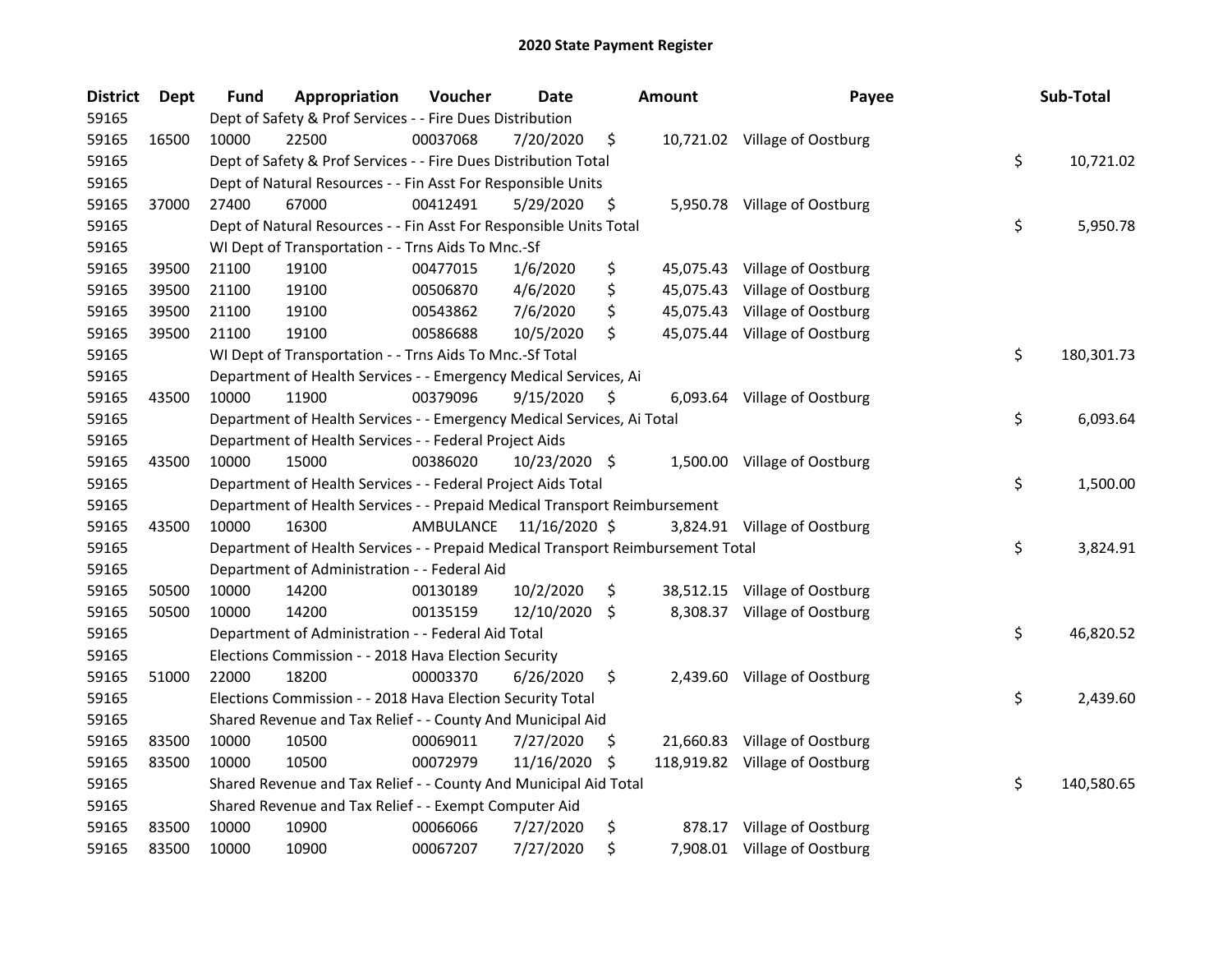| <b>District</b> | Dept  | <b>Fund</b> | Appropriation                                                                 | <b>Voucher</b> | Date       |    | <b>Amount</b> | Payee               | Sub-Total        |
|-----------------|-------|-------------|-------------------------------------------------------------------------------|----------------|------------|----|---------------|---------------------|------------------|
| 59165           |       |             | Shared Revenue and Tax Relief - - Exempt Computer Aid Total                   |                |            |    |               |                     | \$<br>8,786.18   |
| 59165           |       |             | Shared Revenue and Tax Relief - - Utility Aid                                 |                |            |    |               |                     |                  |
| 59165           | 83500 | 10000       | 11000                                                                         | 00069011       | 7/27/2020  | S  | 193.27        | Village of Oostburg |                  |
| 59165           | 83500 | 10000       | 11000                                                                         | 00072979       | 11/16/2020 | -S | 1,128.77      | Village of Oostburg |                  |
| 59165           |       |             | Shared Revenue and Tax Relief - - Utility Aid Total                           |                |            |    |               |                     | \$<br>1,322.04   |
| 59165           |       |             | Shared Revenue and Tax Relief - - Personal Property Aid                       |                |            |    |               |                     |                  |
| 59165           | 83500 | 10000       | 11100                                                                         | 00061484       | 5/4/2020   | Ś. | 2.442.55      | Village of Oostburg |                  |
| 59165           | 83500 | 10000       | 11100                                                                         | 00062647       | 5/4/2020   | Ś  | 11,734.06     | Village of Oostburg |                  |
| 59165           |       |             | Shared Revenue and Tax Relief - - Personal Property Aid Total                 |                |            |    |               |                     | \$<br>14,176.61  |
| 59165           |       |             | Shared Revenue and Tax Relief - - State Aid; Video Service Provider Fee       |                |            |    |               |                     |                  |
| 59165           | 83500 | 10000       | 11200                                                                         | 00064443       | 7/27/2020  | S  | 3,245.69      | Village of Oostburg |                  |
| 59165           |       |             | Shared Revenue and Tax Relief - - State Aid; Video Service Provider Fee Total |                |            |    |               |                     | \$<br>3,245.69   |
| 59165 Total     |       |             |                                                                               |                |            |    |               |                     | \$<br>425,763.37 |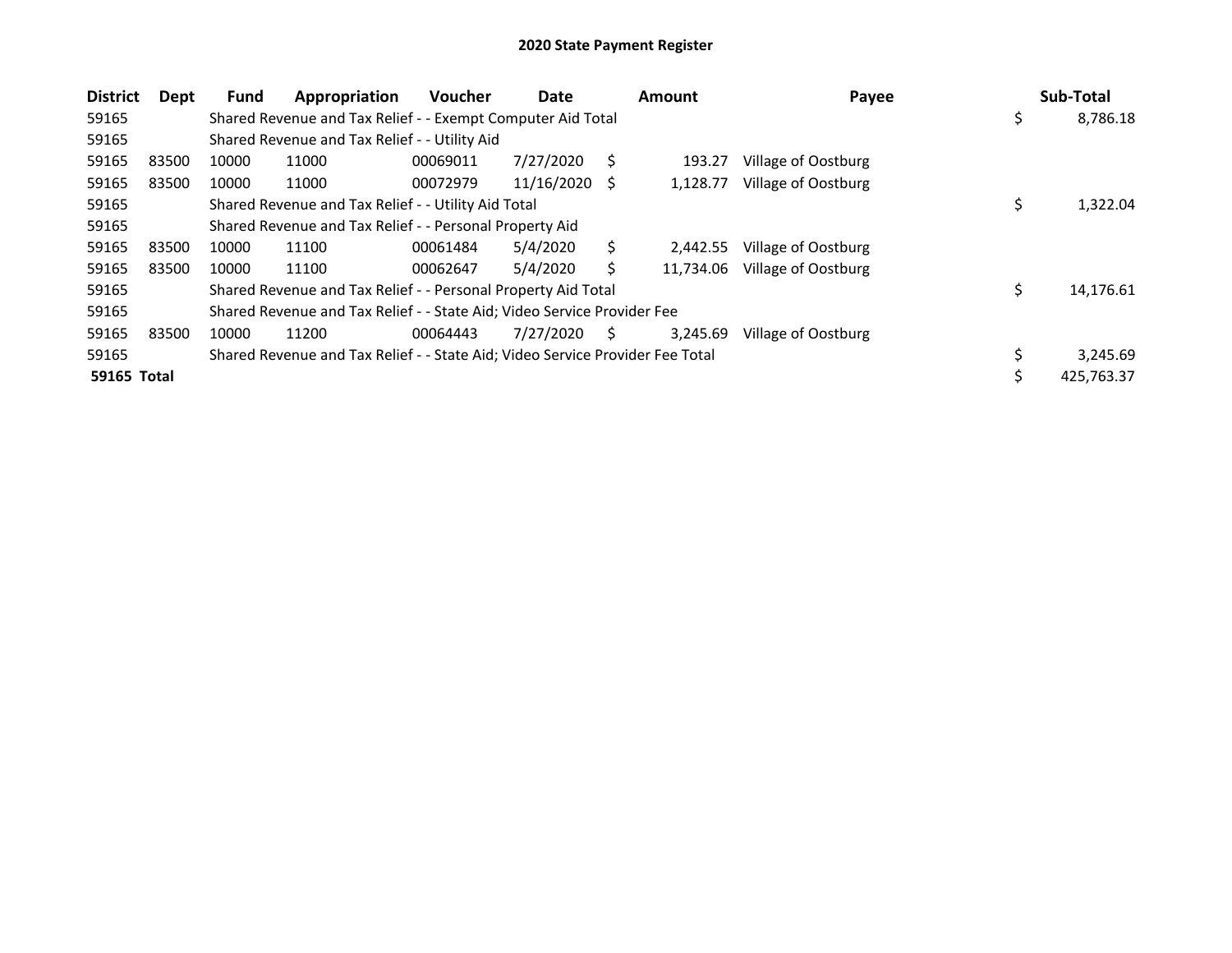| <b>District</b> | <b>Dept</b> | <b>Fund</b> | Appropriation                                                                   | Voucher   | Date          |     | <b>Amount</b> | Payee                            | Sub-Total       |
|-----------------|-------------|-------------|---------------------------------------------------------------------------------|-----------|---------------|-----|---------------|----------------------------------|-----------------|
| 59176           |             |             | Dept of Safety & Prof Services - - Fire Dues Distribution                       |           |               |     |               |                                  |                 |
| 59176           | 16500       | 10000       | 22500                                                                           | 00037069  | 7/20/2020     | \$  |               | 6,206.16 Village Of Random Lake  |                 |
| 59176           |             |             | Dept of Safety & Prof Services - - Fire Dues Distribution Total                 |           |               |     |               |                                  | \$<br>6,206.16  |
| 59176           |             |             | Dept of Natural Resources - - Fin Asst For Responsible Units                    |           |               |     |               |                                  |                 |
| 59176           | 37000       | 27400       | 67000                                                                           | 00413338  | 5/29/2020     | \$  |               | 3,622.28 Village Of Random Lake  |                 |
| 59176           |             |             | Dept of Natural Resources - - Fin Asst For Responsible Units Total              |           |               |     |               |                                  | \$<br>3,622.28  |
| 59176           |             |             | WI Dept of Transportation - - Trns Aids To Mnc.-Sf                              |           |               |     |               |                                  |                 |
| 59176           | 39500       | 21100       | 19100                                                                           | 00477016  | 1/6/2020      | \$  |               | 14,891.52 Village Of Random Lake |                 |
| 59176           | 39500       | 21100       | 19100                                                                           | 00506871  | 4/6/2020      | \$  |               | 14,891.52 Village Of Random Lake |                 |
| 59176           | 39500       | 21100       | 19100                                                                           | 00543863  | 7/6/2020      | \$  |               | 14,891.52 Village Of Random Lake |                 |
| 59176           | 39500       | 21100       | 19100                                                                           | 00586689  | 10/5/2020     | \$  |               | 14,891.54 Village Of Random Lake |                 |
| 59176           |             |             | WI Dept of Transportation - - Trns Aids To Mnc.-Sf Total                        |           |               |     |               |                                  | \$<br>59,566.10 |
| 59176           |             |             | Department of Health Services - - Prepaid Medical Transport Reimbursement       |           |               |     |               |                                  |                 |
| 59176           | 43500       | 10000       | 16300                                                                           | AMBULANCE | 11/16/2020 \$ |     |               | 5,510.46 Village Of Random Lake  |                 |
| 59176           |             |             | Department of Health Services - - Prepaid Medical Transport Reimbursement Total |           |               |     |               |                                  | \$<br>5,510.46  |
| 59176           |             |             | Department of Administration - - Federal Aid                                    |           |               |     |               |                                  |                 |
| 59176           | 50500       | 10000       | 14200                                                                           | 00130190  | 10/2/2020     | \$  | 3,099.66      | Village Of Random Lake           |                 |
| 59176           | 50500       | 10000       | 14200                                                                           | 00135160  | 12/10/2020 \$ |     |               | 19,781.14 Village Of Random Lake |                 |
| 59176           |             |             | Department of Administration - - Federal Aid Total                              |           |               |     |               |                                  | \$<br>22,880.80 |
| 59176           |             |             | Department of Administration - - Telecom Access; School Dist                    |           |               |     |               |                                  |                 |
| 59176           | 50500       | 25500       | 46600                                                                           | 00126255  | 8/26/2020     | \$  |               | 789.00 Village Of Random Lake    |                 |
| 59176           |             |             | Department of Administration - - Telecom Access; School Dist Total              |           |               |     |               |                                  | \$<br>789.00    |
| 59176           |             |             | Shared Revenue and Tax Relief - - County And Municipal Aid                      |           |               |     |               |                                  |                 |
| 59176           | 83500       | 10000       | 10500                                                                           | 00069012  | 7/27/2020     | \$. |               | 14,147.05 Village Of Random Lake |                 |
| 59176           | 83500       | 10000       | 10500                                                                           | 00072980  | 11/16/2020    | \$  |               | 74,656.13 Village Of Random Lake |                 |
| 59176           |             |             | Shared Revenue and Tax Relief - - County And Municipal Aid Total                |           |               |     |               |                                  | \$<br>88,803.18 |
| 59176           |             |             | Shared Revenue and Tax Relief - - Exempt Computer Aid                           |           |               |     |               |                                  |                 |
| 59176           | 83500       | 10000       | 10900                                                                           | 00066067  | 7/27/2020     | \$  | 2,795.59      | Village Of Random Lake           |                 |
| 59176           | 83500       | 10000       | 10900                                                                           | 00067208  | 7/27/2020     | \$  | 195.65        | Village Of Random Lake           |                 |
| 59176           |             |             | Shared Revenue and Tax Relief - - Exempt Computer Aid Total                     |           |               |     |               |                                  | \$<br>2,991.24  |
| 59176           |             |             | Shared Revenue and Tax Relief - - Utility Aid                                   |           |               |     |               |                                  |                 |
| 59176           | 83500       | 10000       | 11000                                                                           | 00069012  | 7/27/2020     | \$  | 60.28         | Village Of Random Lake           |                 |
| 59176           | 83500       | 10000       | 11000                                                                           | 00072980  | 11/16/2020    | \$. | 364.04        | Village Of Random Lake           |                 |
| 59176           |             |             | Shared Revenue and Tax Relief - - Utility Aid Total                             |           |               |     |               |                                  | \$<br>424.32    |
| 59176           |             |             | Shared Revenue and Tax Relief - - Personal Property Aid                         |           |               |     |               |                                  |                 |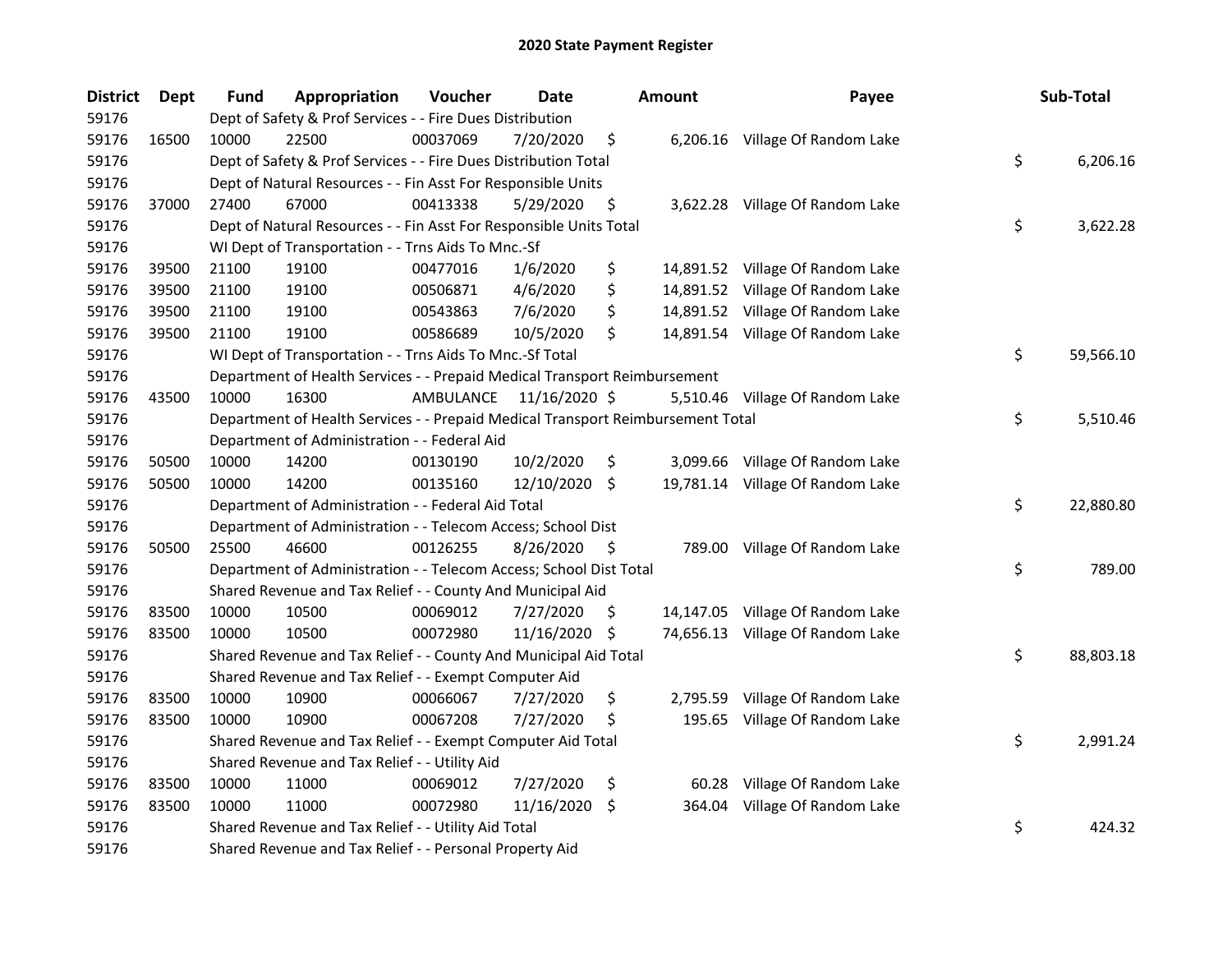| <b>District</b> | Dept  | <b>Fund</b> | Appropriation                                                                 | Voucher  | Date      |    | Amount    | Pavee                  | Sub-Total  |
|-----------------|-------|-------------|-------------------------------------------------------------------------------|----------|-----------|----|-----------|------------------------|------------|
| 59176           | 83500 | 10000       | 11100                                                                         | 00061485 | 5/4/2020  |    | 3.615.48  | Village Of Random Lake |            |
| 59176           | 83500 | 10000       | 11100                                                                         | 00062648 | 5/4/2020  |    | 13,887.81 | Village Of Random Lake |            |
| 59176           |       |             | Shared Revenue and Tax Relief - - Personal Property Aid Total                 |          |           |    |           |                        | 17,503.29  |
| 59176           |       |             | Shared Revenue and Tax Relief - - State Aid; Video Service Provider Fee       |          |           |    |           |                        |            |
| 59176           | 83500 | 10000       | 11200                                                                         | 00064444 | 7/27/2020 | S. | 1.854.92  | Village Of Random Lake |            |
| 59176           |       |             | Shared Revenue and Tax Relief - - State Aid; Video Service Provider Fee Total |          |           |    |           |                        | 1.854.92   |
| 59176 Total     |       |             |                                                                               |          |           |    |           |                        | 210.151.75 |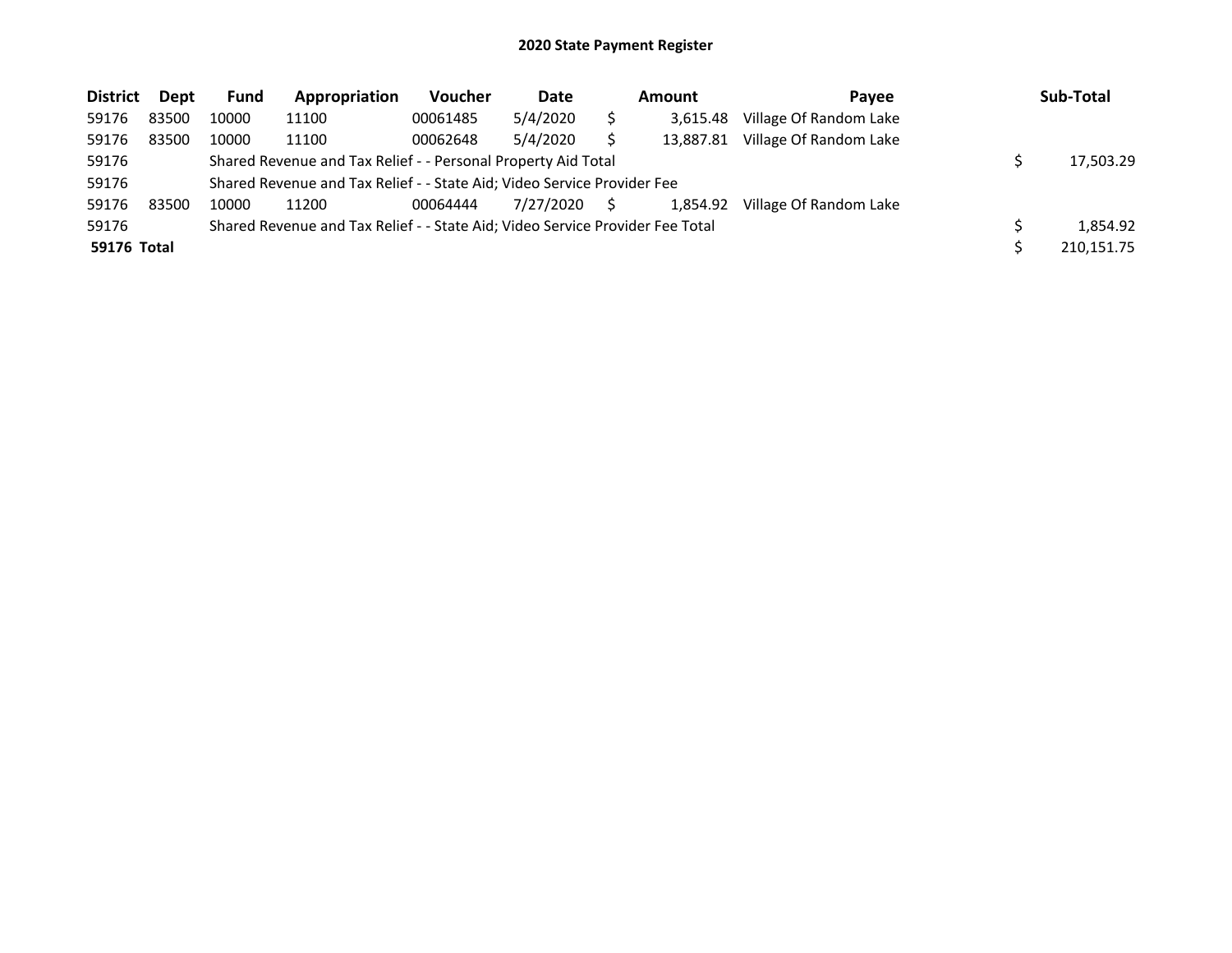| <b>District</b> | Dept  | <b>Fund</b> | Appropriation                                                      | Voucher  | Date       |     | Amount    | Payee                      | Sub-Total       |
|-----------------|-------|-------------|--------------------------------------------------------------------|----------|------------|-----|-----------|----------------------------|-----------------|
| 59191           |       |             | Dept of Safety & Prof Services - - Fire Dues Distribution          |          |            |     |           |                            |                 |
| 59191           | 16500 | 10000       | 22500                                                              | 00037070 | 7/20/2020  | \$  |           | 1,535.85 Village Of Waldo  |                 |
| 59191           |       |             | Dept of Safety & Prof Services - - Fire Dues Distribution Total    |          |            |     |           |                            | \$<br>1,535.85  |
| 59191           |       |             | Dept of Natural Resources - - Fin Asst For Responsible Units       |          |            |     |           |                            |                 |
| 59191           | 37000 | 27400       | 67000                                                              | 00412704 | 5/29/2020  | \$  |           | 809.71 Village Of Waldo    |                 |
| 59191           |       |             | Dept of Natural Resources - - Fin Asst For Responsible Units Total |          |            |     |           |                            | \$<br>809.71    |
| 59191           |       |             | WI Dept of Transportation - - Trns Aids To Mnc.-Sf                 |          |            |     |           |                            |                 |
| 59191           | 39500 | 21100       | 19100                                                              | 00477017 | 1/6/2020   | \$  | 2,498.98  | Village Of Waldo           |                 |
| 59191           | 39500 | 21100       | 19100                                                              | 00506872 | 4/6/2020   | \$  | 2,498.98  | Village Of Waldo           |                 |
| 59191           | 39500 | 21100       | 19100                                                              | 00543864 | 7/6/2020   | \$  | 2,498.98  | Village Of Waldo           |                 |
| 59191           | 39500 | 21100       | 19100                                                              | 00586690 | 10/5/2020  | \$  | 2,499.00  | Village Of Waldo           |                 |
| 59191           |       |             | WI Dept of Transportation - - Trns Aids To Mnc.-Sf Total           |          |            |     |           |                            | \$<br>9,995.94  |
| 59191           |       |             | Department of Administration - - Federal Aid                       |          |            |     |           |                            |                 |
| 59191           | 50500 | 10000       | 14200                                                              | 00126744 | 8/12/2020  | \$  | 1,588.08  | Village Of Waldo           |                 |
| 59191           | 50500 | 10000       | 14200                                                              | 00130191 | 10/2/2020  | \$  | 4,960.69  | Village Of Waldo           |                 |
| 59191           | 50500 | 10000       | 14200                                                              | 00135161 | 12/10/2020 | \$  | 10,940.46 | Village Of Waldo           |                 |
| 59191           |       |             | Department of Administration - - Federal Aid Total                 |          |            |     |           |                            | \$<br>17,489.23 |
| 59191           |       |             | Elections Commission - - 2018 Hava Election Security               |          |            |     |           |                            |                 |
| 59191           | 51000 | 22000       | 18200                                                              | 00003447 | 6/29/2020  | \$  | 516.80    | Village Of Waldo           |                 |
| 59191           | 51000 | 22000       | 18200                                                              | 00004371 | 9/9/2020   | \$  | 1,100.00  | Village Of Waldo           |                 |
| 59191           |       |             | Elections Commission - - 2018 Hava Election Security Total         |          |            |     |           |                            | \$<br>1,616.80  |
| 59191           |       |             | Shared Revenue and Tax Relief - - County And Municipal Aid         |          |            |     |           |                            |                 |
| 59191           | 83500 | 10000       | 10500                                                              | 00069013 | 7/27/2020  | \$  |           | 10,217.06 Village Of Waldo |                 |
| 59191           | 83500 | 10000       | 10500                                                              | 00072981 | 11/16/2020 | \$  |           | 57,896.64 Village Of Waldo |                 |
| 59191           |       |             | Shared Revenue and Tax Relief - - County And Municipal Aid Total   |          |            |     |           |                            | \$<br>68,113.70 |
| 59191           |       |             | Shared Revenue and Tax Relief - - Exempt Computer Aid              |          |            |     |           |                            |                 |
| 59191           | 83500 | 10000       | 10900                                                              | 00066068 | 7/27/2020  | \$  |           | 468.70 Village Of Waldo    |                 |
| 59191           |       |             | Shared Revenue and Tax Relief - - Exempt Computer Aid Total        |          |            |     |           |                            | \$<br>468.70    |
| 59191           |       |             | Shared Revenue and Tax Relief - - Utility Aid                      |          |            |     |           |                            |                 |
| 59191           | 83500 | 10000       | 11000                                                              | 00069013 | 7/27/2020  | \$  |           | 785.62 Village Of Waldo    |                 |
| 59191           | 83500 | 10000       | 11000                                                              | 00072981 | 11/16/2020 | -\$ |           | 6,917.73 Village Of Waldo  |                 |
| 59191           |       |             | Shared Revenue and Tax Relief - - Utility Aid Total                |          |            |     |           |                            | \$<br>7,703.35  |
| 59191           |       |             | Shared Revenue and Tax Relief - - Personal Property Aid            |          |            |     |           |                            |                 |
| 59191           | 83500 | 10000       | 11100                                                              | 00061486 | 5/4/2020   | \$  | 923.29    | Village Of Waldo           |                 |
| 59191           |       |             | Shared Revenue and Tax Relief - - Personal Property Aid Total      |          |            |     |           |                            | \$<br>923.29    |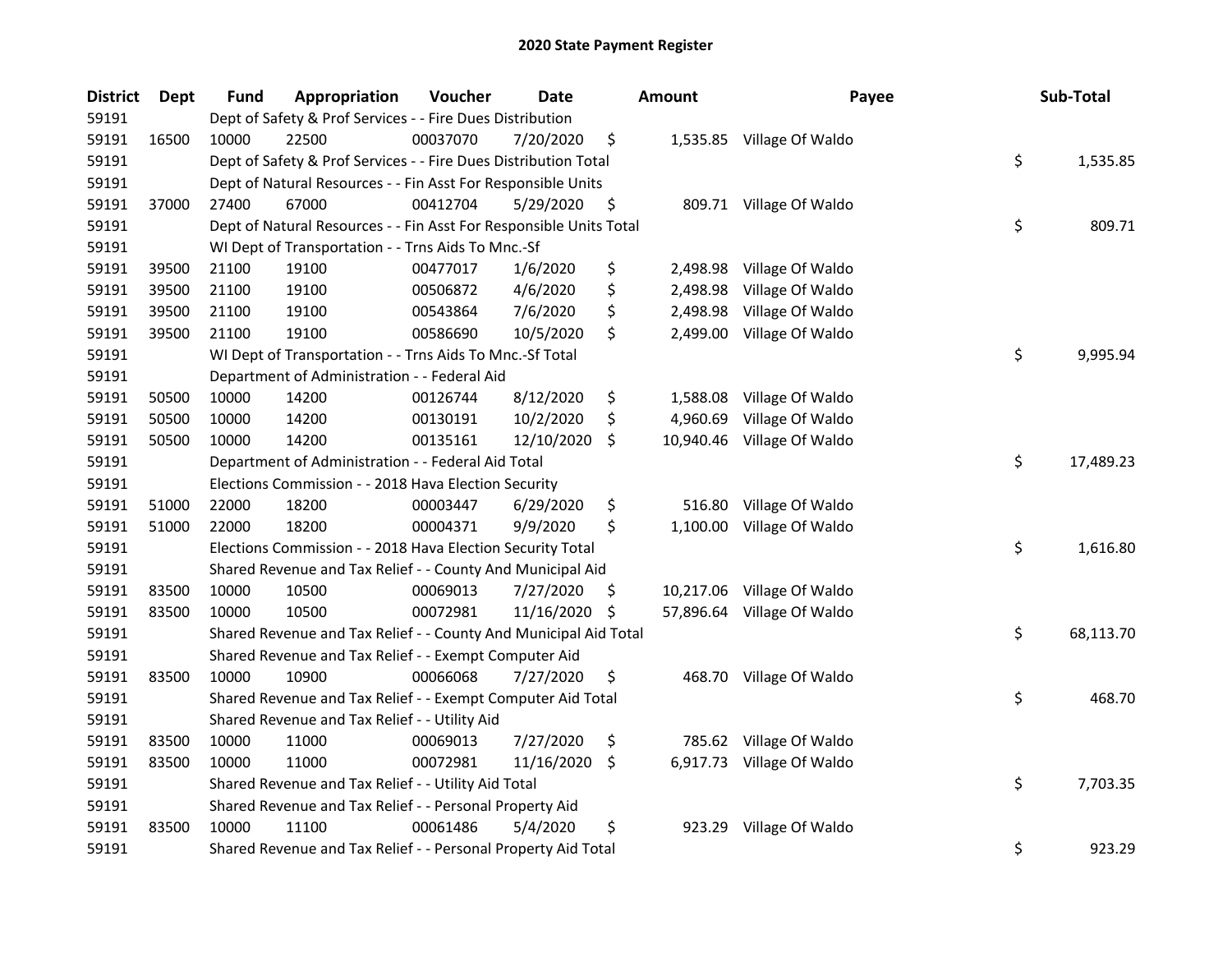|             | District Dept Fund Appropriation Voucher | Date | <b>Amount</b> | Payee | Sub-Total  |
|-------------|------------------------------------------|------|---------------|-------|------------|
| 59191 Total |                                          |      |               |       | 108,656.57 |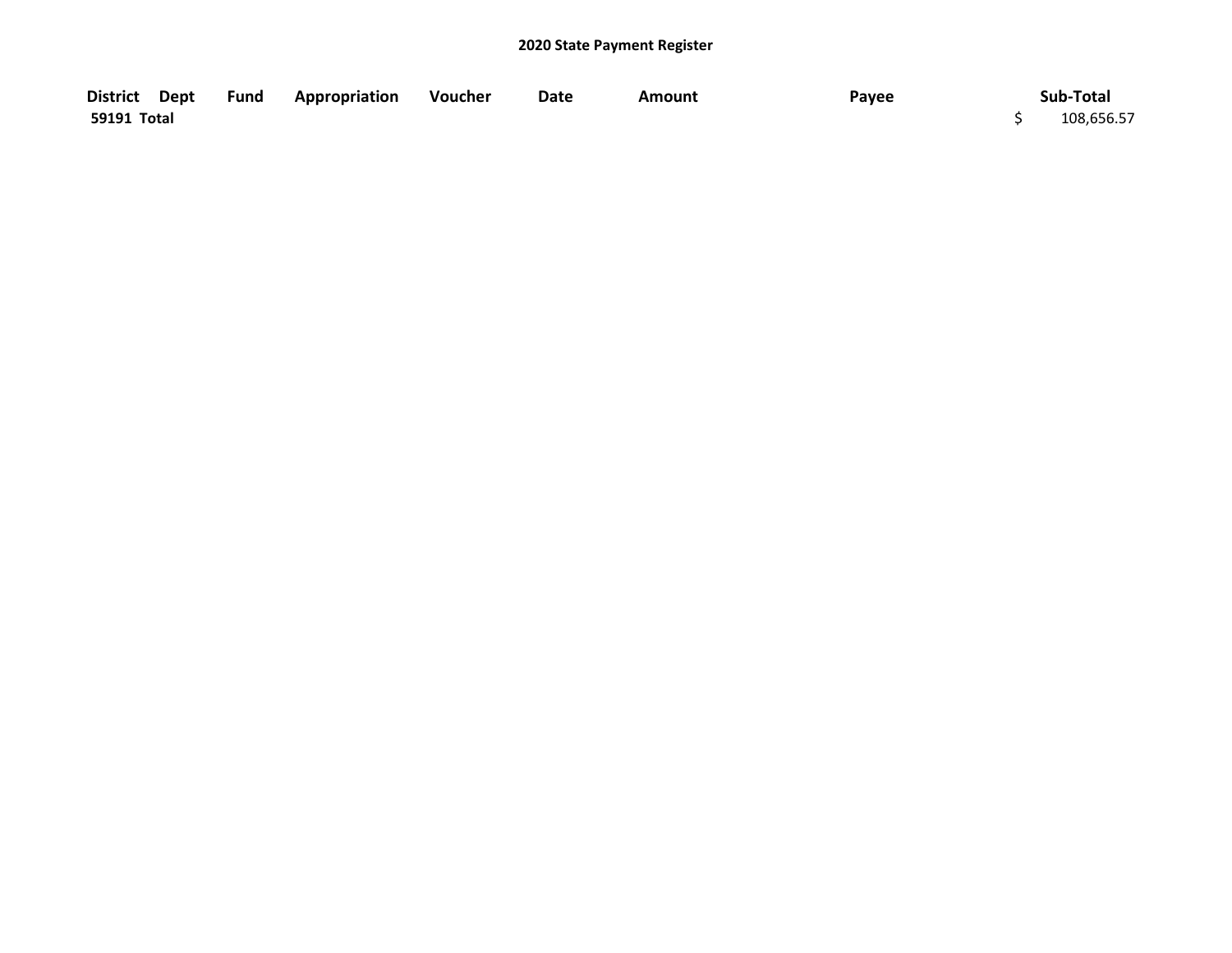| <b>District</b> | <b>Dept</b> | <b>Fund</b> | Appropriation                                                          | Voucher  | Date       |    | Amount     | Payee                      | Sub-Total        |
|-----------------|-------------|-------------|------------------------------------------------------------------------|----------|------------|----|------------|----------------------------|------------------|
| 59271           |             |             | Dept of Safety & Prof Services - - Fire Dues Distribution              |          |            |    |            |                            |                  |
| 59271           | 16500       | 10000       | 22500                                                                  | 00037071 | 7/20/2020  | \$ |            | 35,654.43 City Of Plymouth |                  |
| 59271           |             |             | Dept of Safety & Prof Services - - Fire Dues Distribution Total        |          |            |    |            |                            | \$<br>35,654.43  |
| 59271           |             |             | Dept of Natural Resources - - Rec & Resource Aids, Fed                 |          |            |    |            |                            |                  |
| 59271           | 37000       | 21200       | 58300                                                                  | 00421230 | 7/7/2020   | \$ |            | 922.50 City Of Plymouth    |                  |
| 59271           |             |             | Dept of Natural Resources - - Rec & Resource Aids, Fed Total           |          |            |    |            |                            | \$<br>922.50     |
| 59271           |             |             | Dept of Natural Resources - - Fin Asst For Responsible Units           |          |            |    |            |                            |                  |
| 59271           | 37000       | 27400       | 67000                                                                  | 00412821 | 5/29/2020  | \$ |            | 22,113.21 City Of Plymouth |                  |
| 59271           |             |             | Dept of Natural Resources - - Fin Asst For Responsible Units Total     |          |            |    |            |                            | \$<br>22,113.21  |
| 59271           |             |             | WI Dept of Transportation - - Conn Hwy Aids St Fds                     |          |            |    |            |                            |                  |
| 59271           | 39500       | 21100       | 16200                                                                  | 00477440 | 1/6/2020   | \$ | 4,195.60   | City Of Plymouth           |                  |
| 59271           | 39500       | 21100       | 16200                                                                  | 00507295 | 4/6/2020   | \$ | 4,195.60   | City Of Plymouth           |                  |
| 59271           | 39500       | 21100       | 16200                                                                  | 00544287 | 7/6/2020   | \$ | 4,195.60   | City Of Plymouth           |                  |
| 59271           | 39500       | 21100       | 16200                                                                  | 00587113 | 10/5/2020  | \$ | 4,195.61   | City Of Plymouth           |                  |
| 59271           |             |             | WI Dept of Transportation - - Conn Hwy Aids St Fds Total               |          |            |    |            |                            | \$<br>16,782.41  |
| 59271           |             |             | WI Dept of Transportation - - Hwy Sfty Loc Aid Ffd                     |          |            |    |            |                            |                  |
| 59271           | 39500       | 21100       | 18500                                                                  | 00547964 | 7/7/2020   | \$ | 4,000.00   | City Of Plymouth           |                  |
| 59271           |             |             | WI Dept of Transportation - - Hwy Sfty Loc Aid Ffd Total               |          |            |    |            |                            | \$<br>4,000.00   |
| 59271           |             |             | WI Dept of Transportation - - Trns Aids To Mnc.-Sf                     |          |            |    |            |                            |                  |
| 59271           | 39500       | 21100       | 19100                                                                  | 00477018 | 1/6/2020   | \$ | 100,969.70 | City Of Plymouth           |                  |
| 59271           | 39500       | 21100       | 19100                                                                  | 00506873 | 4/6/2020   | \$ | 100,969.70 | City Of Plymouth           |                  |
| 59271           | 39500       | 21100       | 19100                                                                  | 00543865 | 7/6/2020   | \$ | 100,969.70 | City Of Plymouth           |                  |
| 59271           | 39500       | 21100       | 19100                                                                  | 00586691 | 10/5/2020  | \$ | 100,969.73 | City Of Plymouth           |                  |
| 59271           |             |             | WI Dept of Transportation - - Trns Aids To Mnc.-Sf Total               |          |            |    |            |                            | \$<br>403,878.83 |
| 59271           |             |             | Department of Health Services - - Emergency Medical Services, Ai       |          |            |    |            |                            |                  |
| 59271           | 43500       | 10000       | 11900                                                                  | 00379109 | 9/15/2020  | S  | 5,929.79   | City Of Plymouth           |                  |
| 59271           |             |             | Department of Health Services - - Emergency Medical Services, Ai Total |          |            |    |            |                            | \$<br>5,929.79   |
| 59271           |             |             | Department of Justice - - Law Enforcement Train, Local                 |          |            |    |            |                            |                  |
| 59271           | 45500       | 10000       | 23100                                                                  | 00091822 | 12/9/2020  | \$ |            | 2,560.00 City Of Plymouth  |                  |
| 59271           |             |             | Department of Justice - - Law Enforcement Train, Local Total           |          |            |    |            |                            | \$<br>2,560.00   |
| 59271           |             |             | Department of Justice - - Internet Crimes Against Childr               |          |            |    |            |                            |                  |
| 59271           | 45500       | 10000       | 28400                                                                  | 00092427 | 12/29/2020 | \$ |            | 726.81 City Of Plymouth    |                  |
| 59271           |             |             | Department of Justice - - Internet Crimes Against Childr Total         |          |            |    |            |                            | \$<br>726.81     |
| 59271           |             |             | Department of Administration - - Federal Aid                           |          |            |    |            |                            |                  |
| 59271           | 50500       | 10000       | 14200                                                                  | 00130179 | 10/2/2020  | \$ |            | 36,583.60 City Of Plymouth |                  |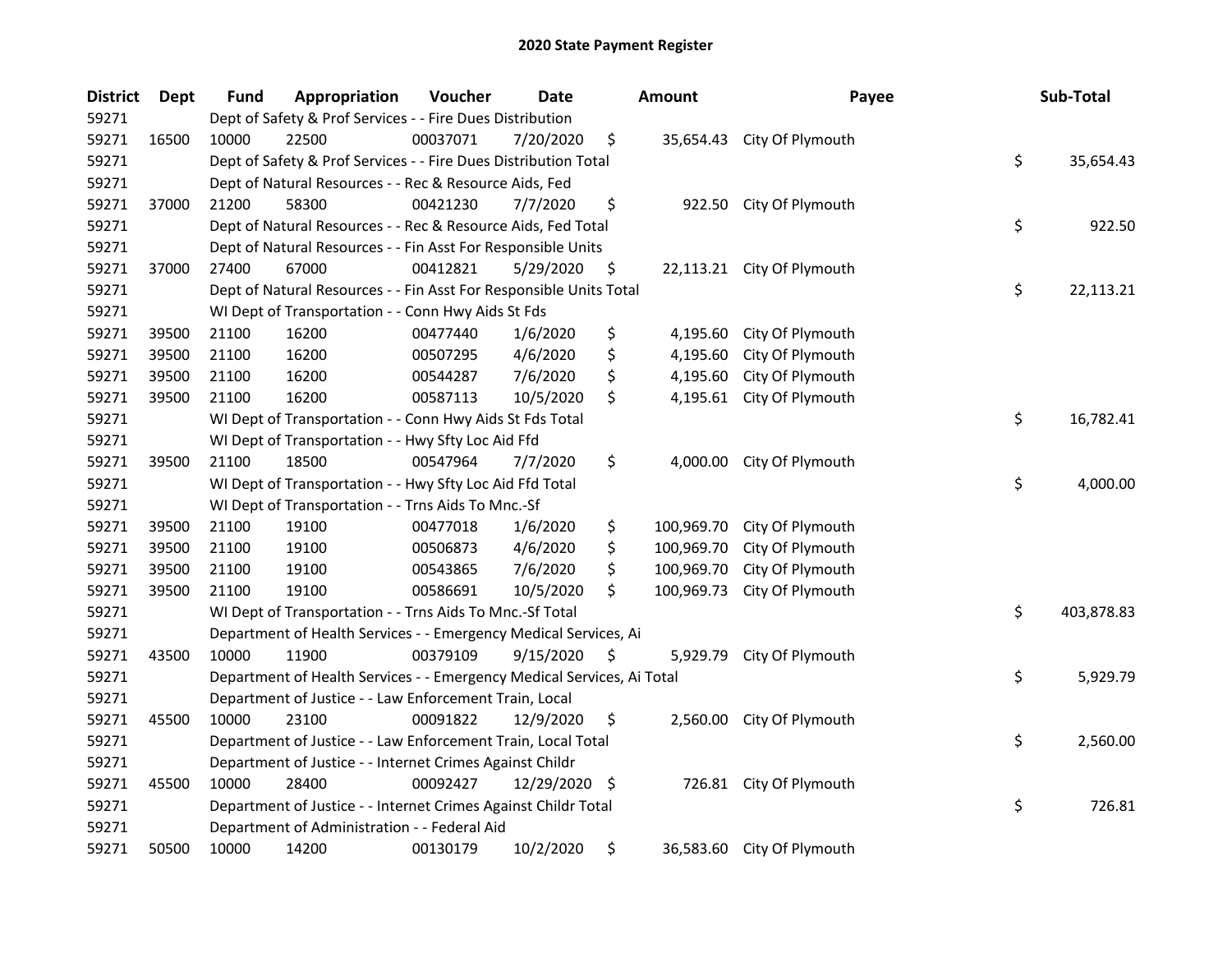| <b>District</b> | <b>Dept</b> | <b>Fund</b> | Appropriation                                                                                     | Voucher  | <b>Date</b> | Amount           | Payee                     | Sub-Total        |
|-----------------|-------------|-------------|---------------------------------------------------------------------------------------------------|----------|-------------|------------------|---------------------------|------------------|
| 59271           | 50500       | 10000       | 14200                                                                                             | 00135135 | 12/10/2020  | \$<br>105,800.40 | City Of Plymouth          |                  |
| 59271           | 50500       | 10000       | 14200                                                                                             | 00136526 | 12/17/2020  | \$<br>15,111.51  | City Of Plymouth          |                  |
| 59271           |             |             | Department of Administration - - Federal Aid Total                                                |          |             |                  |                           | \$<br>157,495.51 |
| 59271           |             |             | Elections Commission - - 2018 Hava Election Security                                              |          |             |                  |                           |                  |
| 59271           | 51000       | 22000       | 18200                                                                                             | 00004119 | 8/6/2020    | \$               | 5,712.10 City Of Plymouth |                  |
| 59271           |             |             | Elections Commission - - 2018 Hava Election Security Total                                        |          |             |                  |                           | \$<br>5,712.10   |
| 59271           |             |             | Public Defender Board - - Transcript, Discovery and Records Provided to the Public Defender Board |          |             |                  |                           |                  |
| 59271           | 55000       | 10000       | 10600                                                                                             | 00228589 | 1/3/2020    | \$<br>6.00       | City Of Plymouth          |                  |
| 59271           | 55000       | 10000       | 10600                                                                                             | 00228590 | 1/3/2020    | \$<br>5.00       | City Of Plymouth          |                  |
| 59271           | 55000       | 10000       | 10600                                                                                             | 00228591 | 1/3/2020    | \$<br>7.00       | City Of Plymouth          |                  |
| 59271           | 55000       | 10000       | 10600                                                                                             | 00228593 | 1/3/2020    | \$<br>7.00       | City Of Plymouth          |                  |
| 59271           | 55000       | 10000       | 10600                                                                                             | 00228594 | 1/3/2020    | \$<br>10.65      | City Of Plymouth          |                  |
| 59271           | 55000       | 10000       | 10600                                                                                             | 00228595 | 1/3/2020    | \$<br>12.00      | City Of Plymouth          |                  |
| 59271           | 55000       | 10000       | 10600                                                                                             | 00234882 | 2/14/2020   | \$<br>17.00      | City Of Plymouth          |                  |
| 59271           | 55000       | 10000       | 10600                                                                                             | 00234884 | 2/14/2020   | \$<br>5.00       | City Of Plymouth          |                  |
| 59271           | 55000       | 10000       | 10600                                                                                             | 00234885 | 2/14/2020   | \$<br>9.40       | City Of Plymouth          |                  |
| 59271           | 55000       | 10000       | 10600                                                                                             | 00235707 | 2/21/2020   | \$<br>5.00       | City Of Plymouth          |                  |
| 59271           | 55000       | 10000       | 10600                                                                                             | 00235708 | 2/21/2020   | \$<br>5.00       | City Of Plymouth          |                  |
| 59271           | 55000       | 10000       | 10600                                                                                             | 00235709 | 2/21/2020   | \$<br>5.00       | City Of Plymouth          |                  |
| 59271           | 55000       | 10000       | 10600                                                                                             | 00235710 | 2/21/2020   | \$<br>5.00       | City Of Plymouth          |                  |
| 59271           | 55000       | 10000       | 10600                                                                                             | 00235711 | 2/21/2020   | \$<br>5.00       | City Of Plymouth          |                  |
| 59271           | 55000       | 10000       | 10600                                                                                             | 00235712 | 2/21/2020   | \$<br>5.00       | City Of Plymouth          |                  |
| 59271           | 55000       | 10000       | 10600                                                                                             | 00235713 | 2/21/2020   | \$<br>5.00       | City Of Plymouth          |                  |
| 59271           | 55000       | 10000       | 10600                                                                                             | 00238148 | 3/13/2020   | \$<br>5.00       | City Of Plymouth          |                  |
| 59271           | 55000       | 10000       | 10600                                                                                             | 00238149 | 3/13/2020   | \$<br>5.00       | City Of Plymouth          |                  |
| 59271           | 55000       | 10000       | 10600                                                                                             | 00238150 | 3/13/2020   | \$<br>6.00       | City Of Plymouth          |                  |
| 59271           | 55000       | 10000       | 10600                                                                                             | 00238151 | 3/13/2020   | \$<br>7.00       | City Of Plymouth          |                  |
| 59271           | 55000       | 10000       | 10600                                                                                             | 00241293 | 4/1/2020    | \$<br>5.00       | City Of Plymouth          |                  |
| 59271           | 55000       | 10000       | 10600                                                                                             | 00241294 | 4/1/2020    | \$<br>5.00       | City Of Plymouth          |                  |
| 59271           | 55000       | 10000       | 10600                                                                                             | 00241295 | 4/1/2020    | \$<br>10.00      | City Of Plymouth          |                  |
| 59271           | 55000       | 10000       | 10600                                                                                             | 00241296 | 4/1/2020    | \$<br>11.00      | City Of Plymouth          |                  |
| 59271           | 55000       | 10000       | 10600                                                                                             | 00241297 | 4/1/2020    | \$<br>5.00       | City Of Plymouth          |                  |
| 59271           | 55000       | 10000       | 10600                                                                                             | 00247420 | 5/13/2020   | \$<br>0.40       | City Of Plymouth          |                  |
| 59271           | 55000       | 10000       | 10600                                                                                             | 00247421 | 5/13/2020   | \$<br>5.00       | City Of Plymouth          |                  |
| 59271           | 55000       | 10000       | 10600                                                                                             | 00247422 | 5/13/2020   | \$<br>1.00       | City Of Plymouth          |                  |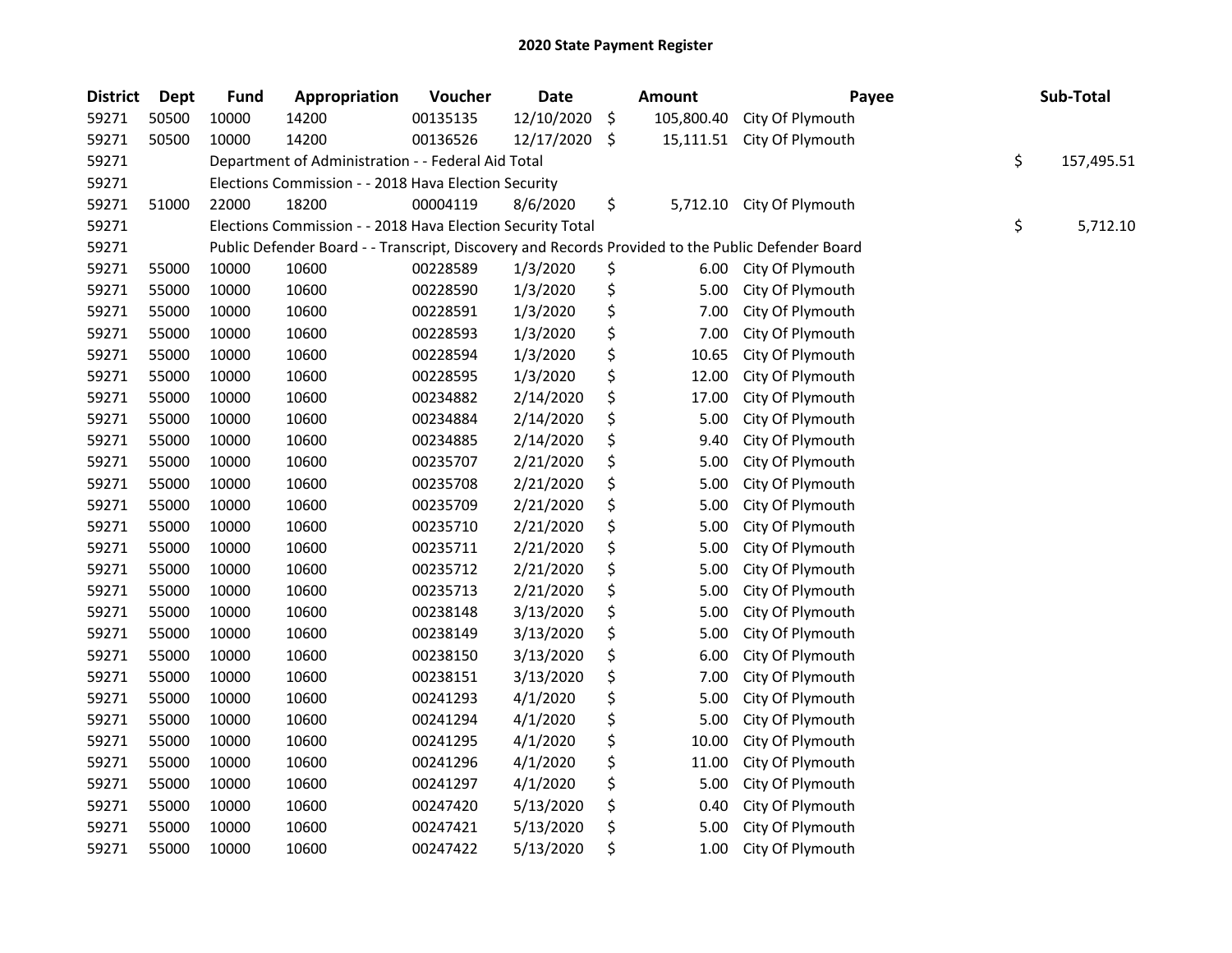| <b>District</b> | <b>Dept</b> | <b>Fund</b> | Appropriation | Voucher  | Date       | <b>Amount</b> | Payee            | Sub-Total |
|-----------------|-------------|-------------|---------------|----------|------------|---------------|------------------|-----------|
| 59271           | 55000       | 10000       | 10600         | 00250120 | 6/8/2020   | \$<br>21.00   | City Of Plymouth |           |
| 59271           | 55000       | 10000       | 10600         | 00250121 | 6/8/2020   | \$<br>10.00   | City Of Plymouth |           |
| 59271           | 55000       | 10000       | 10600         | 00250122 | 6/8/2020   | \$<br>5.00    | City Of Plymouth |           |
| 59271           | 55000       | 10000       | 10600         | 00250123 | 6/8/2020   | \$<br>5.00    | City Of Plymouth |           |
| 59271           | 55000       | 10000       | 10600         | 00250124 | 6/8/2020   | \$<br>8.00    | City Of Plymouth |           |
| 59271           | 55000       | 10000       | 10600         | 00253161 | 6/23/2020  | \$<br>5.00    | City Of Plymouth |           |
| 59271           | 55000       | 10000       | 10600         | 00253162 | 6/23/2020  | \$<br>5.00    | City Of Plymouth |           |
| 59271           | 55000       | 10000       | 10600         | 00253163 | 6/23/2020  | \$<br>6.00    | City Of Plymouth |           |
| 59271           | 55000       | 10000       | 10600         | 00253164 | 6/23/2020  | \$<br>10.00   | City Of Plymouth |           |
| 59271           | 55000       | 10000       | 10600         | 00253317 | 6/26/2020  | \$<br>5.00    | City Of Plymouth |           |
| 59271           | 55000       | 10000       | 10600         | 00253318 | 6/26/2020  | \$<br>12.00   | City Of Plymouth |           |
| 59271           | 55000       | 10000       | 10600         | 00253319 | 6/26/2020  | \$<br>11.00   | City Of Plymouth |           |
| 59271           | 55000       | 10000       | 10600         | 00254041 | 6/30/2020  | \$<br>10.00   | City Of Plymouth |           |
| 59271           | 55000       | 10000       | 10600         | 00254042 | 6/30/2020  | \$<br>5.00    | City Of Plymouth |           |
| 59271           | 55000       | 10000       | 10600         | 00254077 | 6/30/2020  | \$<br>12.00   | City Of Plymouth |           |
| 59271           | 55000       | 10000       | 10600         | 00254078 | 6/30/2020  | \$<br>6.00    | City Of Plymouth |           |
| 59271           | 55000       | 10000       | 10600         | 00254079 | 6/30/2020  | \$<br>5.00    | City Of Plymouth |           |
| 59271           | 55000       | 10000       | 10600         | 00254080 | 6/30/2020  | \$<br>5.00    | City Of Plymouth |           |
| 59271           | 55000       | 10000       | 10600         | 00255961 | 7/15/2020  | \$<br>6.00    | City Of Plymouth |           |
| 59271           | 55000       | 10000       | 10600         | 00255962 | 7/15/2020  | \$<br>10.00   | City Of Plymouth |           |
| 59271           | 55000       | 10000       | 10600         | 00255963 | 7/15/2020  | \$<br>10.00   | City Of Plymouth |           |
| 59271           | 55000       | 10000       | 10600         | 00260331 | 9/2/2020   | \$<br>5.00    | City Of Plymouth |           |
| 59271           | 55000       | 10000       | 10600         | 00260332 | 9/2/2020   | \$<br>6.00    | City Of Plymouth |           |
| 59271           | 55000       | 10000       | 10600         | 00264744 | 10/19/2020 | \$<br>15.00   | City Of Plymouth |           |
| 59271           | 55000       | 10000       | 10600         | 00264745 | 10/19/2020 | \$<br>10.00   | City Of Plymouth |           |
| 59271           | 55000       | 10000       | 10600         | 00264746 | 10/19/2020 | \$<br>6.00    | City Of Plymouth |           |
| 59271           | 55000       | 10000       | 10600         | 00264747 | 10/19/2020 | \$<br>5.00    | City Of Plymouth |           |
| 59271           | 55000       | 10000       | 10600         | 00264748 | 10/19/2020 | \$<br>10.00   | City Of Plymouth |           |
| 59271           | 55000       | 10000       | 10600         | 00264749 | 10/19/2020 | \$<br>7.00    | City Of Plymouth |           |
| 59271           | 55000       | 10000       | 10600         | 00264750 | 10/19/2020 | \$<br>5.00    | City Of Plymouth |           |
| 59271           | 55000       | 10000       | 10600         | 00264751 | 10/19/2020 | \$<br>5.00    | City Of Plymouth |           |
| 59271           | 55000       | 10000       | 10600         | 00265214 | 10/23/2020 | \$<br>1.40    | City Of Plymouth |           |
| 59271           | 55000       | 10000       | 10600         | 00265215 | 10/23/2020 | \$<br>9.00    | City Of Plymouth |           |
| 59271           | 55000       | 10000       | 10600         | 00265216 | 10/23/2020 | \$<br>6.00    | City Of Plymouth |           |
| 59271           | 55000       | 10000       | 10600         | 00265217 | 10/23/2020 | \$<br>6.00    | City Of Plymouth |           |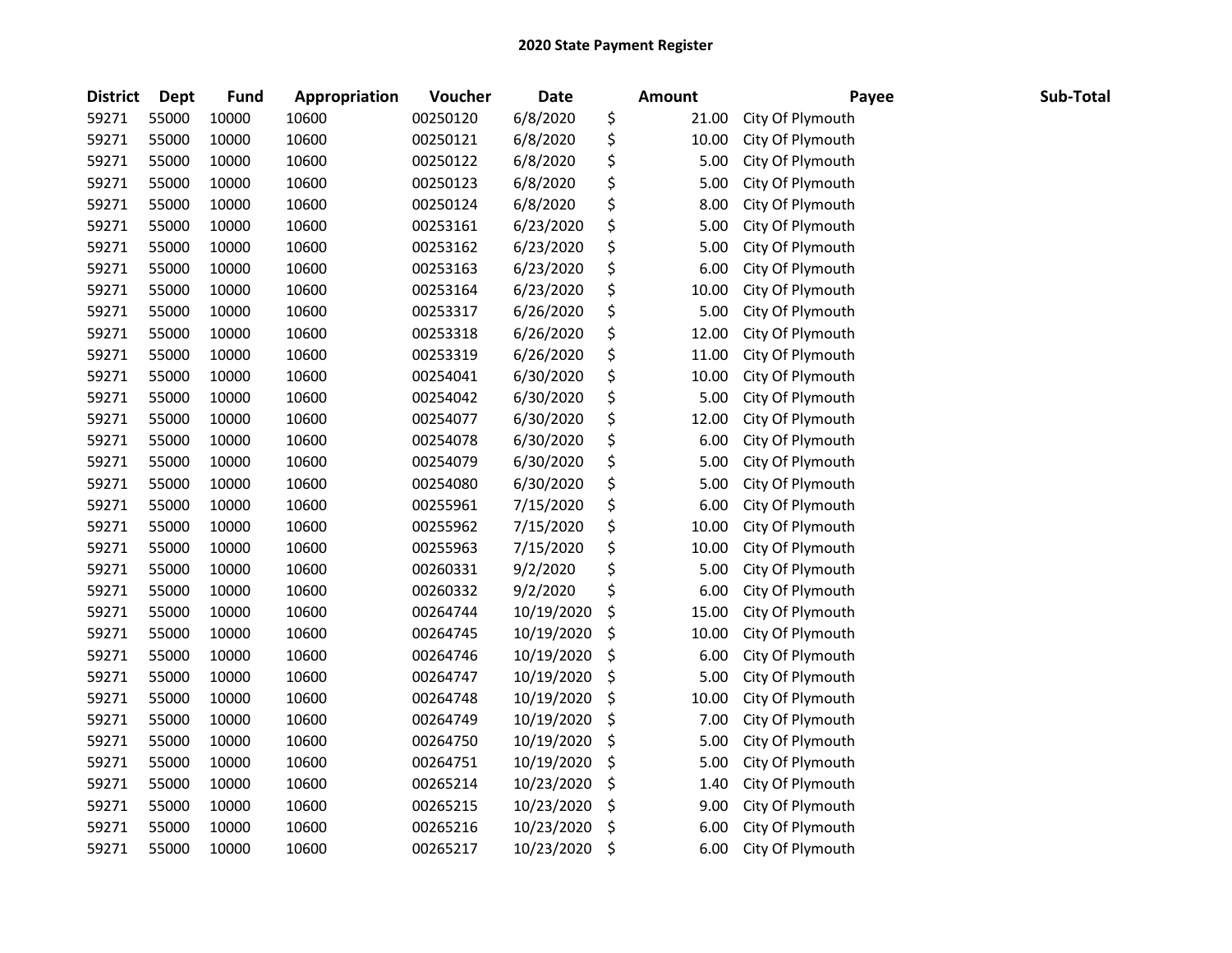| <b>District</b> | <b>Dept</b> | <b>Fund</b> | Appropriation                                                         | Voucher  | <b>Date</b> |     | <b>Amount</b> | Payee                                                                                                   | Sub-Total        |
|-----------------|-------------|-------------|-----------------------------------------------------------------------|----------|-------------|-----|---------------|---------------------------------------------------------------------------------------------------------|------------------|
| 59271           | 55000       | 10000       | 10600                                                                 | 00265218 | 10/23/2020  | \$  | 10.00         | City Of Plymouth                                                                                        |                  |
| 59271           | 55000       | 10000       | 10600                                                                 | 00265219 | 10/23/2020  | \$  | 20.00         | City Of Plymouth                                                                                        |                  |
| 59271           | 55000       | 10000       | 10600                                                                 | 00265220 | 10/23/2020  | \$  | 5.00          | City Of Plymouth                                                                                        |                  |
| 59271           | 55000       | 10000       | 10600                                                                 | 00265221 | 10/23/2020  | \$  | 8.00          | City Of Plymouth                                                                                        |                  |
| 59271           | 55000       | 10000       | 10600                                                                 | 00265222 | 10/23/2020  | \$  | 18.00         | City Of Plymouth                                                                                        |                  |
| 59271           | 55000       | 10000       | 10600                                                                 | 00265223 | 10/23/2020  | \$  | 6.00          | City Of Plymouth                                                                                        |                  |
| 59271           | 55000       | 10000       | 10600                                                                 | 00265224 | 10/23/2020  | \$  | 26.00         | City Of Plymouth                                                                                        |                  |
| 59271           | 55000       | 10000       | 10600                                                                 | 00270677 | 12/11/2020  | \$  | 10.00         | City Of Plymouth                                                                                        |                  |
| 59271           | 55000       | 10000       | 10600                                                                 | 00270678 | 12/11/2020  | \$  | 5.00          | City Of Plymouth                                                                                        |                  |
| 59271           | 55000       | 10000       | 10600                                                                 | 00270851 | 12/15/2020  | \$  | 33.00         | City Of Plymouth                                                                                        |                  |
| 59271           | 55000       | 10000       | 10600                                                                 | 00270852 | 12/15/2020  | \$  | 5.00          | City Of Plymouth                                                                                        |                  |
| 59271           | 55000       | 10000       | 10600                                                                 | 00270854 | 12/15/2020  | \$  | 1.00          | City Of Plymouth                                                                                        |                  |
| 59271           | 55000       | 10000       | 10600                                                                 | 00270855 | 12/15/2020  | \$  | 0.60          | City Of Plymouth                                                                                        |                  |
| 59271           | 55000       | 10000       | 10600                                                                 | 00270856 | 12/15/2020  | \$  | 5.00          | City Of Plymouth                                                                                        |                  |
| 59271           | 55000       | 10000       | 10600                                                                 | 00270857 | 12/15/2020  | \$  | 7.00          | City Of Plymouth                                                                                        |                  |
| 59271           | 55000       | 10000       | 10600                                                                 | 00270858 | 12/15/2020  | \$  | 10.00         | City Of Plymouth                                                                                        |                  |
| 59271           | 55000       | 10000       | 10600                                                                 | 00270859 | 12/15/2020  | \$  | 10.00         | City Of Plymouth                                                                                        |                  |
| 59271           | 55000       | 10000       | 10600                                                                 | 00270860 | 12/15/2020  | \$  | 7.00          | City Of Plymouth                                                                                        |                  |
| 59271           | 55000       | 10000       | 10600                                                                 | 00270861 | 12/15/2020  | \$  | 7.00          | City Of Plymouth                                                                                        |                  |
| 59271           | 55000       | 10000       | 10600                                                                 | 00270862 | 12/15/2020  | \$, | 5.00          | City Of Plymouth                                                                                        |                  |
| 59271           | 55000       | 10000       | 10600                                                                 | 00270863 | 12/15/2020  | \$  | 11.00         | City Of Plymouth                                                                                        |                  |
| 59271           |             |             |                                                                       |          |             |     |               | Public Defender Board - - Transcript, Discovery and Records Provided to the Public Defender Board Total | \$<br>657.45     |
| 59271           |             |             | Shared Revenue and Tax Relief - - Expenditure Restraint Program       |          |             |     |               |                                                                                                         |                  |
| 59271           | 83500       | 10000       | 10100                                                                 | 00069014 | 7/27/2020   | \$  | 81,212.15     | City Of Plymouth                                                                                        |                  |
| 59271           |             |             | Shared Revenue and Tax Relief - - Expenditure Restraint Program Total |          |             |     |               |                                                                                                         | \$<br>81,212.15  |
| 59271           |             |             | Shared Revenue and Tax Relief - - County And Municipal Aid            |          |             |     |               |                                                                                                         |                  |
| 59271           | 83500       | 10000       | 10500                                                                 | 00069014 | 7/27/2020   | \$  | 95,329.54     | City Of Plymouth                                                                                        |                  |
| 59271           | 83500       | 10000       | 10500                                                                 | 00072982 | 11/16/2020  | \$  | 540,200.72    | City Of Plymouth                                                                                        |                  |
| 59271           |             |             | Shared Revenue and Tax Relief - - County And Municipal Aid Total      |          |             |     |               |                                                                                                         | \$<br>635,530.26 |
| 59271           |             |             | Shared Revenue and Tax Relief - - Exempt Computer Aid                 |          |             |     |               |                                                                                                         |                  |
| 59271           | 83500       | 10000       | 10900                                                                 | 00066069 | 7/27/2020   | \$  | 44,037.42     | City Of Plymouth                                                                                        |                  |
| 59271           | 83500       | 10000       | 10900                                                                 | 00067209 | 7/27/2020   | \$  | 44,176.37     | City Of Plymouth                                                                                        |                  |
| 59271           |             |             | Shared Revenue and Tax Relief - - Exempt Computer Aid Total           |          |             |     |               |                                                                                                         | \$<br>88,213.79  |
| 59271           |             |             | Shared Revenue and Tax Relief - - Personal Property Aid               |          |             |     |               |                                                                                                         |                  |
| 59271           | 83500       | 10000       | 11100                                                                 | 00061487 | 5/4/2020    | \$  | 9,251.17      | City Of Plymouth                                                                                        |                  |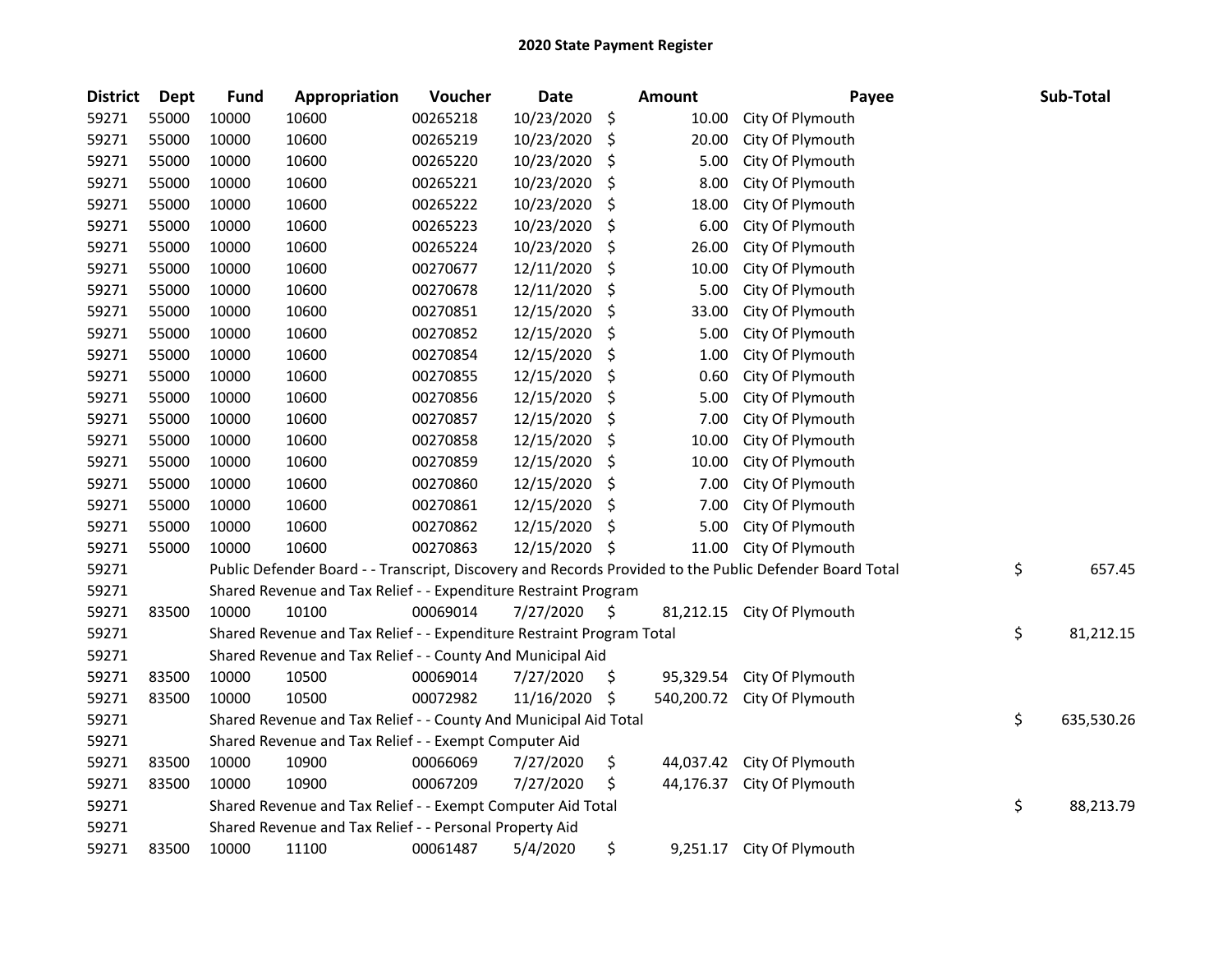| <b>District</b> | Dept  | <b>Fund</b> | Appropriation                                                                 | <b>Voucher</b> | Date      |    | <b>Amount</b> | Payee                      | Sub-Total    |
|-----------------|-------|-------------|-------------------------------------------------------------------------------|----------------|-----------|----|---------------|----------------------------|--------------|
| 59271           | 83500 | 10000       | 11100                                                                         | 00062649       | 5/4/2020  |    |               | 42,661.36 City Of Plymouth |              |
| 59271           |       |             | Shared Revenue and Tax Relief - - Personal Property Aid Total                 |                |           |    |               |                            | 51,912.53    |
| 59271           |       |             | Shared Revenue and Tax Relief - - State Aid; Video Service Provider Fee       |                |           |    |               |                            |              |
| 59271           | 83500 | 10000       | 11200                                                                         | 00064445       | 7/27/2020 | S. | 10.313.99     | City Of Plymouth           |              |
| 59271           |       |             | Shared Revenue and Tax Relief - - State Aid; Video Service Provider Fee Total |                |           |    |               |                            | 10,313.99    |
| 59271           |       |             | Shared Revenue and Tax Relief - - Payments For Municipal Svcs                 |                |           |    |               |                            |              |
| 59271           | 83500 | 10000       | 50100                                                                         | 00054791       | 2/3/2020  | S  | 1.231.87      | City Of Plymouth           |              |
| 59271           |       |             | Shared Revenue and Tax Relief - - Payments For Municipal Svcs Total           |                |           |    |               |                            | 1,231.87     |
| 59271           |       |             | Shared Revenue and Tax Relief - - Lottery & Gaming Credit                     |                |           |    |               |                            |              |
| 59271           | 83500 | 52100       | 36300                                                                         | 00055541       | 3/23/2020 | S  |               | 12,934.56 City Of Plymouth |              |
| 59271           |       |             | Shared Revenue and Tax Relief - - Lottery & Gaming Credit Total               |                |           |    |               |                            | 12,934.56    |
| 59271 Total     |       |             |                                                                               |                |           |    |               |                            | 1,537,782.19 |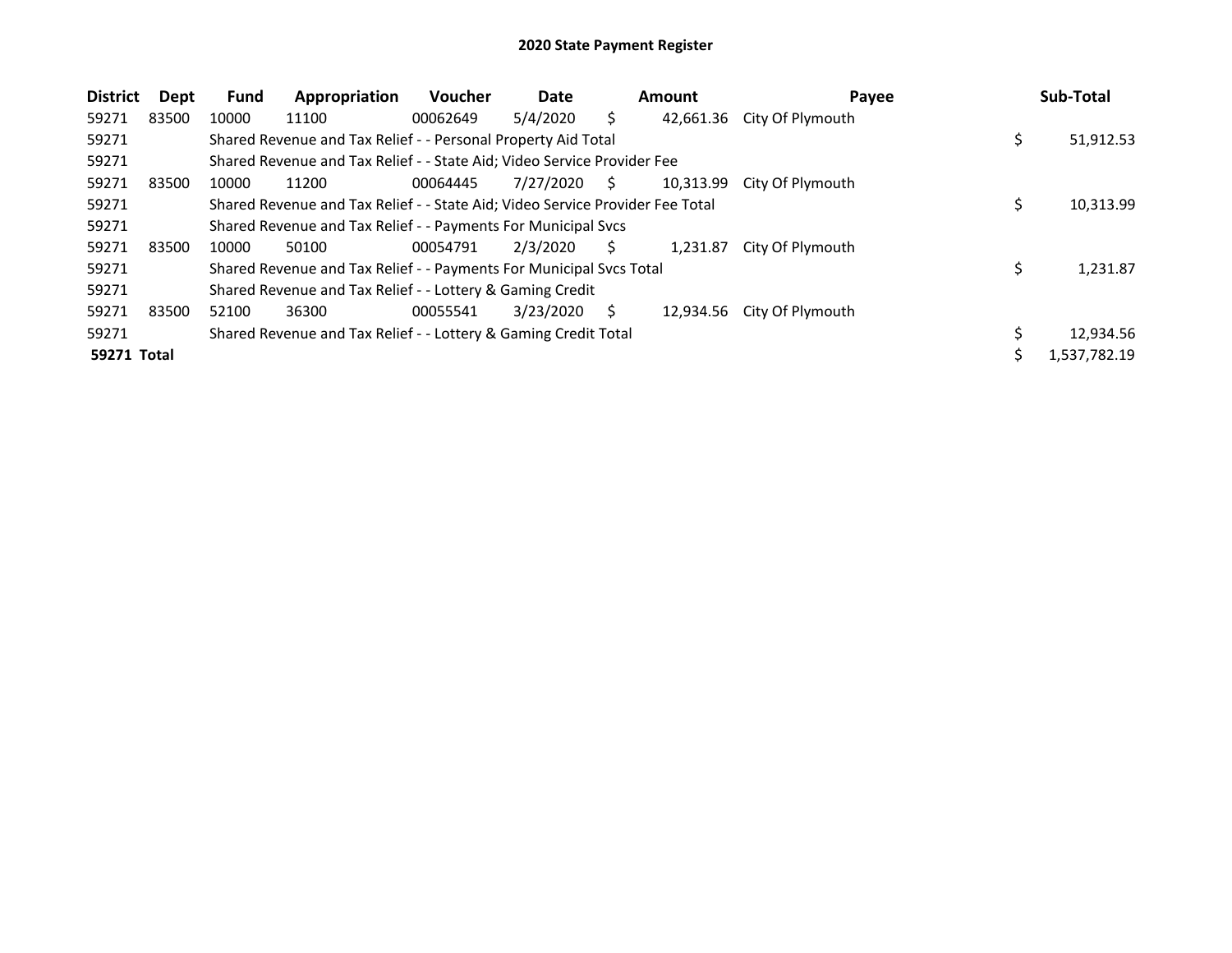| <b>District</b> | <b>Dept</b> | <b>Fund</b> | Appropriation                                                          | Voucher  | Date      | <b>Amount</b>    | Payee                        | Sub-Total          |
|-----------------|-------------|-------------|------------------------------------------------------------------------|----------|-----------|------------------|------------------------------|--------------------|
| 59281           |             |             | Dept of Safety & Prof Services - - Fire Dues Distribution              |          |           |                  |                              |                    |
| 59281           | 16500       | 10000       | 22500                                                                  | 00037072 | 7/17/2020 | \$<br>124,666.99 | City Of Sheboygan            |                    |
| 59281           |             |             | Dept of Safety & Prof Services - - Fire Dues Distribution Total        |          |           |                  |                              | \$<br>124,666.99   |
| 59281           |             |             | Dept of Natural Resources - - Taxes & Assessmts-Conserv Fund           |          |           |                  |                              |                    |
| 59281           | 37000       | 21200       | 16900                                                                  | 00385676 | 1/29/2020 | \$<br>25.00      | City Of Sheboygan            |                    |
| 59281           | 37000       | 21200       | 16900                                                                  | 00385678 | 1/29/2020 | \$<br>12.50      | City Of Sheboygan            |                    |
| 59281           |             |             | Dept of Natural Resources - - Taxes & Assessmts-Conserv Fund Total     |          |           |                  |                              | \$<br>37.50        |
| 59281           |             |             | Dept of Natural Resources - - Fin Asst For Responsible Units           |          |           |                  |                              |                    |
| 59281           | 37000       | 27400       | 67000                                                                  | 00412838 | 5/29/2020 | \$               | 180,668.95 City Of Sheboygan |                    |
| 59281           |             |             | Dept of Natural Resources - - Fin Asst For Responsible Units Total     |          |           |                  |                              | \$<br>180,668.95   |
| 59281           |             |             | Dept of Natural Resources - - Recycling Consolidation Grants           |          |           |                  |                              |                    |
| 59281           | 37000       | 27400       | 67300                                                                  | 00412838 | 5/29/2020 | \$<br>12,291.20  | City Of Sheboygan            |                    |
| 59281           |             |             | Dept of Natural Resources - - Recycling Consolidation Grants Total     |          |           |                  |                              | \$<br>12,291.20    |
| 59281           |             |             | WI Dept of Transportation - - Conn Hwy Aids St Fds                     |          |           |                  |                              |                    |
| 59281           | 39500       | 21100       | 16200                                                                  | 00477441 | 1/6/2020  | \$<br>54,549.00  | City Of Sheboygan            |                    |
| 59281           | 39500       | 21100       | 16200                                                                  | 00507296 | 4/6/2020  | \$<br>54,549.00  | City Of Sheboygan            |                    |
| 59281           | 39500       | 21100       | 16200                                                                  | 00544288 | 7/6/2020  | \$<br>54,549.00  | City Of Sheboygan            |                    |
| 59281           | 39500       | 21100       | 16200                                                                  | 00587114 | 10/5/2020 | \$<br>54,549.02  | City Of Sheboygan            |                    |
| 59281           |             |             | WI Dept of Transportation - - Conn Hwy Aids St Fds Total               |          |           |                  |                              | \$<br>218,196.02   |
| 59281           |             |             | WI Dept of Transportation - - Paratransit Aids, Sf                     |          |           |                  |                              |                    |
| 59281           | 39500       | 21100       | 17500                                                                  | 00489528 | 2/6/2020  | \$<br>46,916.00  | City Of Sheboygan            |                    |
| 59281           |             |             | WI Dept of Transportation - - Paratransit Aids, Sf Total               |          |           |                  |                              | \$<br>46,916.00    |
| 59281           |             |             | WI Dept of Transportation - - Tb, Trns Oper Aid Sf                     |          |           |                  |                              |                    |
| 59281           | 39500       | 21100       | 17600                                                                  | 00525191 | 5/12/2020 | \$<br>230,168.00 | City Of Sheboygan            |                    |
| 59281           | 39500       | 21100       | 17600                                                                  | 00574196 | 8/27/2020 | \$<br>690,505.00 | City Of Sheboygan            |                    |
| 59281           |             |             | WI Dept of Transportation - - Tb, Trns Oper Aid Sf Total               |          |           |                  |                              | \$<br>920,673.00   |
| 59281           |             |             | WI Dept of Transportation - - Trns Aids To Mnc.-Sf                     |          |           |                  |                              |                    |
| 59281           | 39500       | 21100       | 19100                                                                  | 00477019 | 1/6/2020  | \$<br>463,267.08 | City Of Sheboygan            |                    |
| 59281           | 39500       | 21100       | 19100                                                                  | 00506874 | 4/6/2020  | \$<br>463,267.08 | City Of Sheboygan            |                    |
| 59281           | 39500       | 21100       | 19100                                                                  | 00543866 | 7/6/2020  | \$<br>463,267.08 | City Of Sheboygan            |                    |
| 59281           | 39500       | 21100       | 19100                                                                  | 00586692 | 10/5/2020 | \$<br>463,267.08 | City Of Sheboygan            |                    |
| 59281           |             |             | WI Dept of Transportation - - Trns Aids To Mnc.-Sf Total               |          |           |                  |                              | \$<br>1,853,068.32 |
| 59281           |             |             | Department of Health Services - - Emergency Medical Services, Ai       |          |           |                  |                              |                    |
| 59281           | 43500       | 10000       | 11900                                                                  | 00379130 | 9/15/2020 | \$<br>7,771.84   | City Of Sheboygan            |                    |
| 59281           |             |             | Department of Health Services - - Emergency Medical Services, Ai Total |          |           |                  |                              | \$<br>7,771.84     |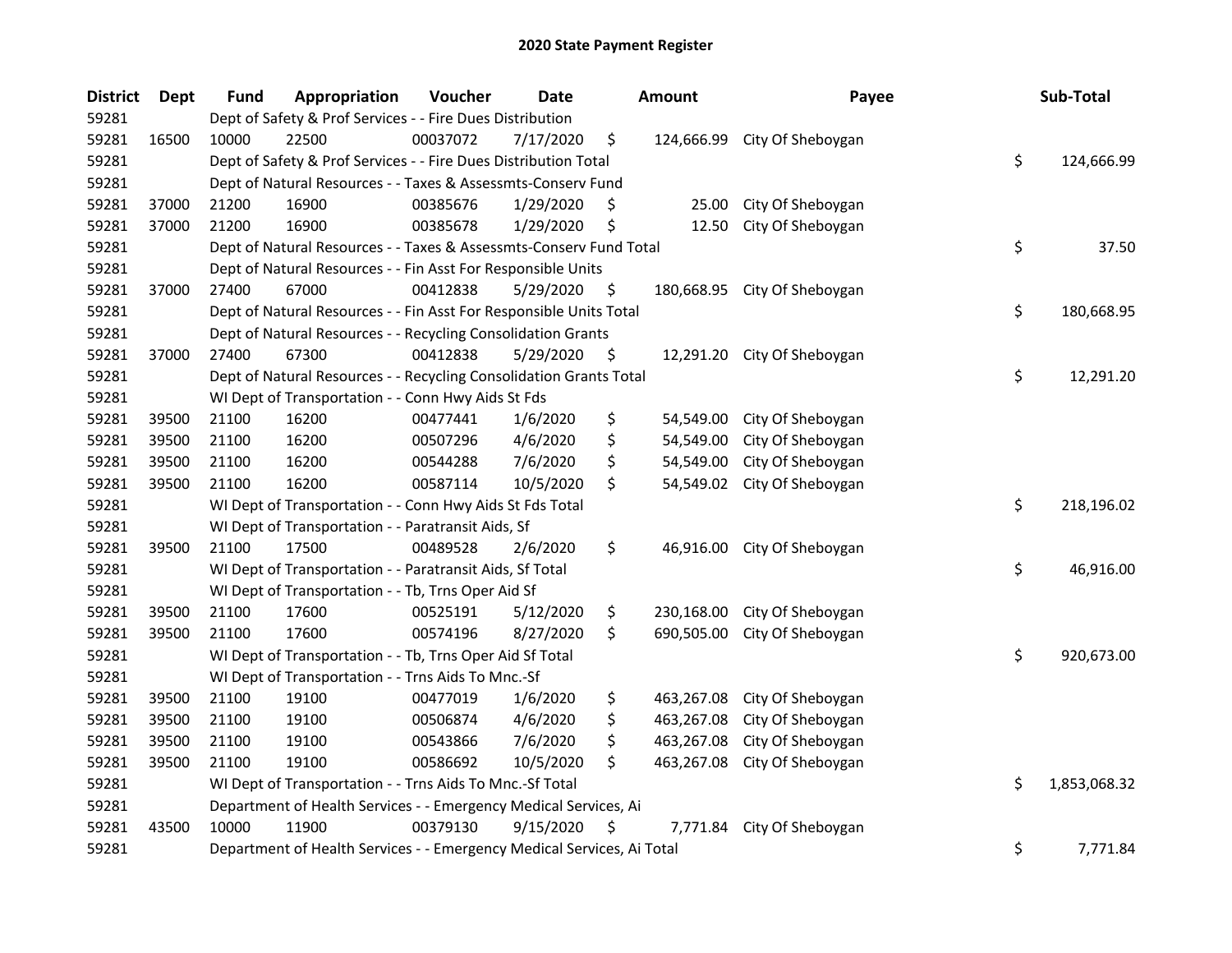| <b>District</b> | <b>Dept</b> | <b>Fund</b> | Appropriation                                                      | Voucher  | <b>Date</b> |     | <b>Amount</b> | Payee             | Sub-Total        |
|-----------------|-------------|-------------|--------------------------------------------------------------------|----------|-------------|-----|---------------|-------------------|------------------|
| 59281           |             |             | Department of Justice - - Drug Trafficking Resp Grants             |          |             |     |               |                   |                  |
| 59281           | 45500       | 10000       | 20800                                                              | 00084098 | 6/1/2020    | \$  | 25,000.00     | City Of Sheboygan |                  |
| 59281           |             |             | Department of Justice - - Drug Trafficking Resp Grants Total       |          |             |     |               |                   | \$<br>25,000.00  |
| 59281           |             |             | Department of Justice - - Law Enforcement Officer Supplement       |          |             |     |               |                   |                  |
| 59281           | 45500       | 10000       | 21100                                                              | 00083927 | 6/5/2020    | \$. | 35,414.00     | City Of Sheboygan |                  |
| 59281           | 45500       | 10000       | 21100                                                              | 00086934 | 8/6/2020    | \$  | 41,020.00     | City Of Sheboygan |                  |
| 59281           | 45500       | 10000       | 21100                                                              | 00090321 | 11/9/2020   | \$  | 42,868.00     | City Of Sheboygan |                  |
| 59281           |             |             | Department of Justice - - Law Enforcement Officer Supplement Total |          |             |     |               |                   | \$<br>119,302.00 |
| 59281           |             |             | Department of Justice - - Crime Laboratories, Dna                  |          |             |     |               |                   |                  |
| 59281           | 45500       | 10000       | 22100                                                              | 00085880 | 7/15/2020   | \$  | 30.00         | City Of Sheboygan |                  |
| 59281           |             |             | Department of Justice - - Crime Laboratories, Dna Total            |          |             |     |               |                   | \$<br>30.00      |
| 59281           |             |             | Department of Justice - - Drug Crimes Enforcement, Local           |          |             |     |               |                   |                  |
| 59281           | 45500       | 10000       | 22500                                                              | 00078047 | 1/10/2020   | \$  | 9,861.00      | City Of Sheboygan |                  |
| 59281           |             |             | Department of Justice - - Drug Crimes Enforcement, Local Total     |          |             |     |               |                   | \$<br>9,861.00   |
| 59281           |             |             | Department of Justice - - Law Enforcement Train, Local             |          |             |     |               |                   |                  |
| 59281           | 45500       | 10000       | 23100                                                              | 00086116 | 9/3/2020    | \$  | 6,893.11      | City Of Sheboygan |                  |
| 59281           | 45500       | 10000       | 23100                                                              | 00088277 | 9/25/2020   | \$  | 82.00         | City Of Sheboygan |                  |
| 59281           | 45500       | 10000       | 23100                                                              | 00092037 | 12/10/2020  | S   | 12,960.00     | City Of Sheboygan |                  |
| 59281           |             |             | Department of Justice - - Law Enforcement Train, Local Total       |          |             |     |               |                   | \$<br>19,935.11  |
| 59281           |             |             | Department of Justice - - Federal Aid, Local Assistance            |          |             |     |               |                   |                  |
| 59281           | 45500       | 10000       | 25100                                                              | 00075979 | 3/24/2020   | \$  | 1,799.80      | City Of Sheboygan |                  |
| 59281           | 45500       | 10000       | 25100                                                              | 00080600 | 2/27/2020   | \$  | 6,649.19      | City Of Sheboygan |                  |
| 59281           | 45500       | 10000       | 25100                                                              | 00082836 | 4/27/2020   | \$  | 6,273.00      | City Of Sheboygan |                  |
| 59281           | 45500       | 10000       | 25100                                                              | 00083193 | 5/7/2020    | \$  | 687.63        | City Of Sheboygan |                  |
| 59281           | 45500       | 10000       | 25100                                                              | 00083491 | 5/18/2020   | \$  | 4,824.76      | City Of Sheboygan |                  |
| 59281           | 45500       | 10000       | 25100                                                              | 00083957 | 5/27/2020   | \$  | 1,076.81      | City Of Sheboygan |                  |
| 59281           | 45500       | 10000       | 25100                                                              | 00084263 | 6/1/2020    | \$  | 1,560.41      | City Of Sheboygan |                  |
| 59281           | 45500       | 10000       | 25100                                                              | 00086359 | 7/27/2020   | \$  | 7,978.00      | City Of Sheboygan |                  |
| 59281           | 45500       | 10000       | 25100                                                              | 00086899 | 8/6/2020    | \$  | 2,941.87      | City Of Sheboygan |                  |
| 59281           | 45500       | 10000       | 25100                                                              | 00090618 | 11/16/2020  | \$  | 2,095.99      | City Of Sheboygan |                  |
| 59281           |             |             | Department of Justice - - Federal Aid, Local Assistance Total      |          |             |     |               |                   | \$<br>35,887.46  |
| 59281           |             |             | Department of Justice - - Law Enf Officer Suplmnt Grants           |          |             |     |               |                   |                  |
| 59281           | 45500       | 10000       | 27500                                                              | 00079759 | 2/7/2020    | \$  | 7,157.00      | City Of Sheboygan |                  |
| 59281           |             |             | Department of Justice - - Law Enf Officer Suplmnt Grants Total     |          |             |     |               |                   | \$<br>7,157.00   |
| 59281           |             |             | Department of Justice - - Law Enforcement Overtime Grant           |          |             |     |               |                   |                  |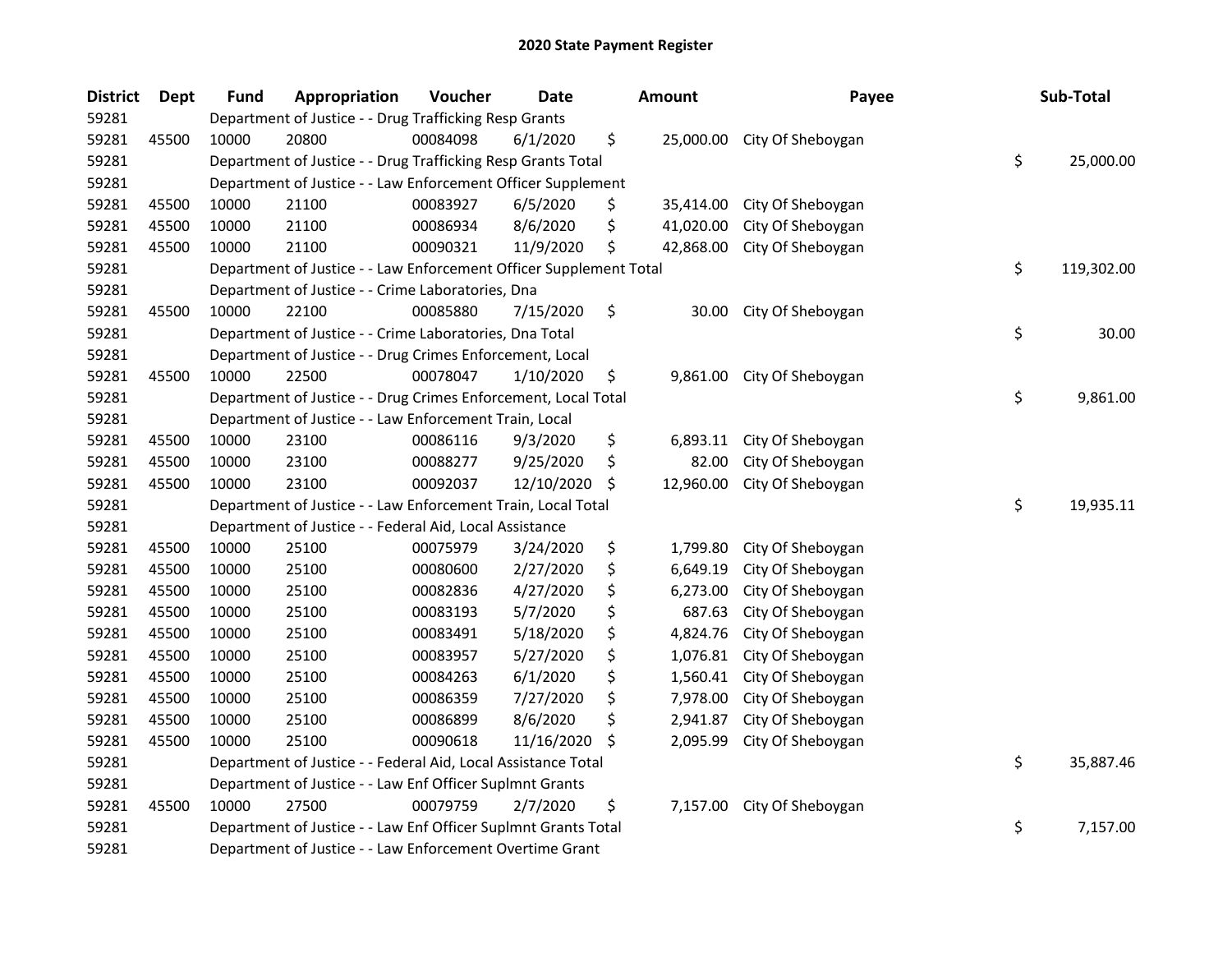| <b>District</b> | <b>Dept</b> | <b>Fund</b> | Appropriation                                                         | Voucher  | <b>Date</b>   |     | <b>Amount</b> | Payee                                                                                                   | Sub-Total          |
|-----------------|-------------|-------------|-----------------------------------------------------------------------|----------|---------------|-----|---------------|---------------------------------------------------------------------------------------------------------|--------------------|
| 59281           | 45500       | 10000       | 28600                                                                 | 00079769 | 2/7/2020      | \$  | 20,408.57     | City Of Sheboygan                                                                                       |                    |
| 59281           | 45500       | 10000       | 28600                                                                 | 00082413 | 4/17/2020     | \$  | 4,694.66      | City Of Sheboygan                                                                                       |                    |
| 59281           | 45500       | 10000       | 28600                                                                 | 00085697 | 7/8/2020      | \$  | 9,268.18      | City Of Sheboygan                                                                                       |                    |
| 59281           |             |             | Department of Justice - - Law Enforcement Overtime Grant Total        |          |               |     |               |                                                                                                         | \$<br>34,371.41    |
| 59281           |             |             | Department of Justice - - Awards For Victims Of Crimes                |          |               |     |               |                                                                                                         |                    |
| 59281           | 45500       | 10000       | 50200                                                                 | 00090472 | 11/13/2020 \$ |     | 857.00        | City Of Sheboygan                                                                                       |                    |
| 59281           |             |             | Department of Justice - - Awards For Victims Of Crimes Total          |          |               |     |               |                                                                                                         | \$<br>857.00       |
| 59281           |             |             | Department of Administration - - Federal Aid                          |          |               |     |               |                                                                                                         |                    |
| 59281           | 50500       | 10000       | 14200                                                                 | 00130180 | 10/1/2020     | \$  | 78,078.00     | City Of Sheboygan                                                                                       |                    |
| 59281           | 50500       | 10000       | 14200                                                                 | 00132269 | 11/12/2020    | \$  | 187,822.06    | City Of Sheboygan                                                                                       |                    |
| 59281           | 50500       | 10000       | 14200                                                                 | 00135136 | 12/9/2020     | \$  | 525,792.94    | City Of Sheboygan                                                                                       |                    |
| 59281           | 50500       | 10000       | 14200                                                                 | 00136527 | 12/16/2020    | \$  | 84,024.04     | City Of Sheboygan                                                                                       |                    |
| 59281           |             |             | Department of Administration - - Federal Aid Total                    |          |               |     |               |                                                                                                         | \$<br>875,717.04   |
| 59281           |             |             | Elections Commission - - 2018 Hava Election Security                  |          |               |     |               |                                                                                                         |                    |
| 59281           | 51000       | 22000       | 18200                                                                 | 00004053 | 8/3/2020      | \$  |               | 25,789.30 City Of Sheboygan                                                                             |                    |
| 59281           |             |             | Elections Commission - - 2018 Hava Election Security Total            |          |               |     |               |                                                                                                         | \$<br>25,789.30    |
| 59281           |             |             |                                                                       |          |               |     |               | Public Defender Board - - Transcript, Discovery and Records Provided to the Public Defender Board       |                    |
| 59281           | 55000       | 10000       | 10600                                                                 | 00253330 | 6/26/2020     | \$  | 6.50          | City Of Sheboygan                                                                                       |                    |
| 59281           | 55000       | 10000       | 10600                                                                 | 00257609 | 7/31/2020     | \$  | 1.20          | City Of Sheboygan                                                                                       |                    |
| 59281           | 55000       | 10000       | 10600                                                                 | 00260335 | 9/2/2020      | \$  | 3.80          | City Of Sheboygan                                                                                       |                    |
| 59281           | 55000       | 10000       | 10600                                                                 | 00270867 | 12/15/2020    | \$  | 0.15          | City Of Sheboygan                                                                                       |                    |
| 59281           |             |             |                                                                       |          |               |     |               | Public Defender Board - - Transcript, Discovery and Records Provided to the Public Defender Board Total | \$<br>11.65        |
| 59281           |             |             | Shared Revenue and Tax Relief - - Expenditure Restraint Program       |          |               |     |               |                                                                                                         |                    |
| 59281           | 83500       | 10000       | 10100                                                                 | 00069015 | 7/27/2020     | \$  | 728,951.65    | City Of Sheboygan                                                                                       |                    |
| 59281           |             |             | Shared Revenue and Tax Relief - - Expenditure Restraint Program Total |          |               |     |               |                                                                                                         | \$<br>728,951.65   |
| 59281           |             |             | Shared Revenue and Tax Relief - - County And Municipal Aid            |          |               |     |               |                                                                                                         |                    |
| 59281           | 83500       | 10000       | 10500                                                                 | 00069015 | 7/27/2020     | \$. | 1,480,293.51  | City Of Sheboygan                                                                                       |                    |
| 59281           | 83500       | 10000       | 10500                                                                 | 00072983 | 11/16/2020    | \$  | 8,388,329.86  | City Of Sheboygan                                                                                       |                    |
| 59281           |             |             | Shared Revenue and Tax Relief - - County And Municipal Aid Total      |          |               |     |               |                                                                                                         | \$<br>9,868,623.37 |
| 59281           |             |             | Shared Revenue and Tax Relief - - Exempt Computer Aid                 |          |               |     |               |                                                                                                         |                    |
| 59281           | 83500       | 10000       | 10900                                                                 | 00066070 | 7/27/2020     | \$  | 265,719.43    | City Of Sheboygan                                                                                       |                    |
| 59281           | 83500       | 10000       | 10900                                                                 | 00067210 | 7/27/2020     | \$  | 54,531.98     | City Of Sheboygan                                                                                       |                    |
| 59281           |             |             | Shared Revenue and Tax Relief - - Exempt Computer Aid Total           |          |               |     |               |                                                                                                         | \$<br>320,251.41   |
| 59281           |             |             | Shared Revenue and Tax Relief - - Utility Aid                         |          |               |     |               |                                                                                                         |                    |
| 59281           | 83500       | 10000       | 11000                                                                 | 00069015 | 7/27/2020     | \$  |               | 101,069.50 City Of Sheboygan                                                                            |                    |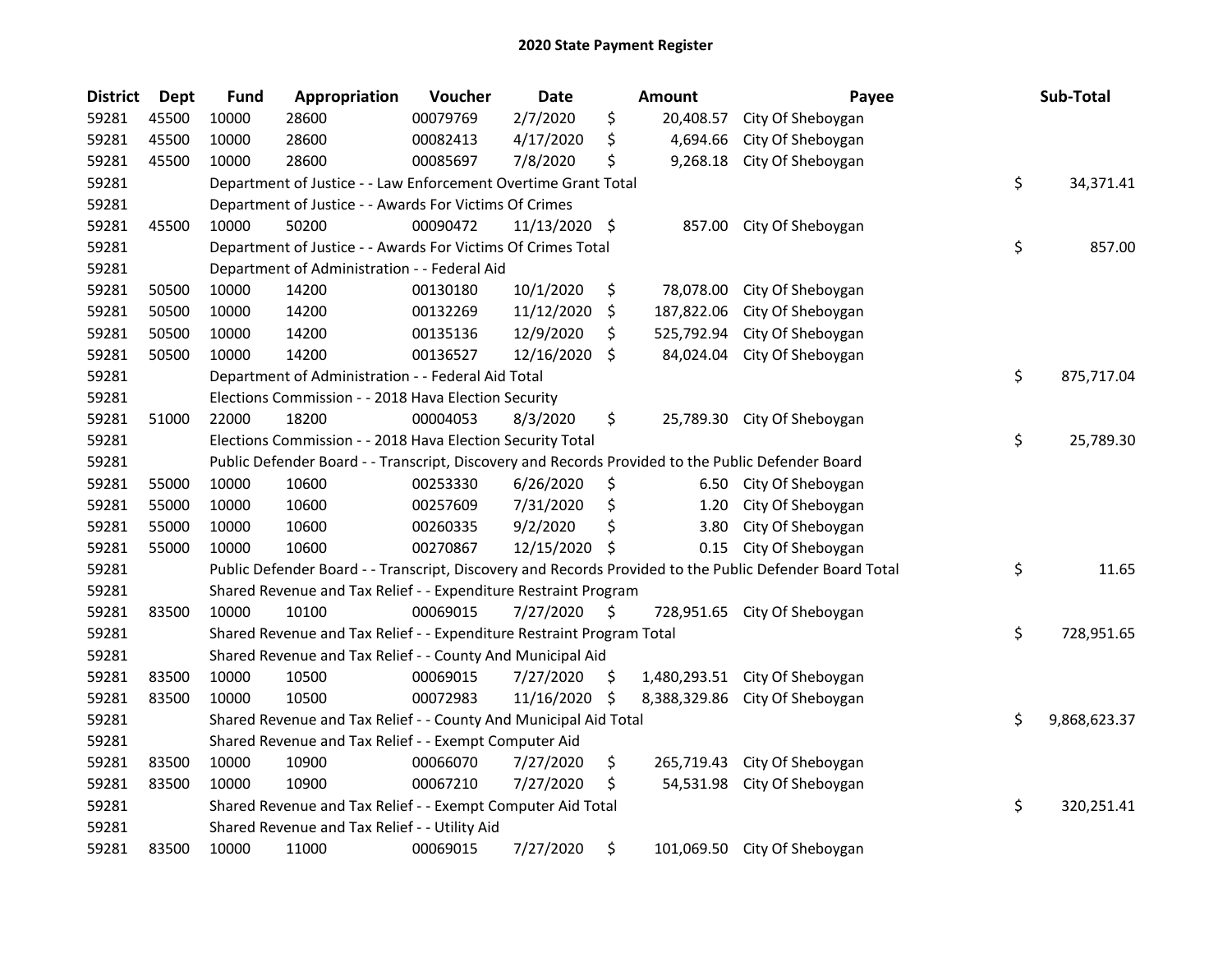## 2020 State Payment Register

| <b>District</b> | Dept  | <b>Fund</b>                                                           | Appropriation                                                                 | <b>Voucher</b> | Date<br><b>Amount</b> |     |              | Payee             |    | Sub-Total     |  |
|-----------------|-------|-----------------------------------------------------------------------|-------------------------------------------------------------------------------|----------------|-----------------------|-----|--------------|-------------------|----|---------------|--|
| 59281           | 83500 | 10000                                                                 | 11000                                                                         | 00072983       | 11/16/2020 \$         |     | 592,547.53   | City Of Sheboygan |    |               |  |
| 59281           |       |                                                                       | Shared Revenue and Tax Relief - - Utility Aid Total                           |                |                       |     |              |                   | \$ | 693,617.03    |  |
| 59281           |       | Shared Revenue and Tax Relief - - Personal Property Aid               |                                                                               |                |                       |     |              |                   |    |               |  |
| 59281           | 83500 | 10000                                                                 | 11100                                                                         | 00061488       | 5/4/2020              | Ś.  | 113,961.26   | City Of Sheboygan |    |               |  |
| 59281           | 83500 | 10000                                                                 | 11100                                                                         | 00062650       | 5/4/2020              | \$  | 54,007.64    | City Of Sheboygan |    |               |  |
| 59281           |       |                                                                       | Shared Revenue and Tax Relief - - Personal Property Aid Total                 |                |                       |     |              |                   | \$ | 167,968.90    |  |
| 59281           |       |                                                                       | Shared Revenue and Tax Relief - - State Aid; Video Service Provider Fee       |                |                       |     |              |                   |    |               |  |
| 59281           | 83500 | 10000                                                                 | 11200                                                                         | 00064446       | 7/27/2020             | \$  | 55,473.53    | City Of Sheboygan |    |               |  |
| 59281           |       |                                                                       | Shared Revenue and Tax Relief - - State Aid; Video Service Provider Fee Total |                |                       |     |              |                   | \$ | 55,473.53     |  |
| 59281           |       |                                                                       | Shared Revenue and Tax Relief - - School Lvy Tx/First Dollar Cr               |                |                       |     |              |                   |    |               |  |
| 59281           | 83500 | 10000                                                                 | 30200                                                                         | 00064020       | 7/27/2020             | S.  | 1,141,835.84 | City Of Sheboygan |    |               |  |
| 59281           | 83500 | 10000                                                                 | 30200                                                                         | 00067412       | 7/27/2020             | \$. | 4,890,268.34 | City Of Sheboygan |    |               |  |
| 59281           |       | Shared Revenue and Tax Relief - - School Lvy Tx/First Dollar Cr Total |                                                                               |                |                       |     |              |                   |    | 6,032,104.18  |  |
| 59281           |       | Shared Revenue and Tax Relief - - Payments For Municipal Svcs         |                                                                               |                |                       |     |              |                   |    |               |  |
| 59281           | 83500 | 10000                                                                 | 50100                                                                         | 00054802       | 2/3/2020              | \$. | 95,605.38    | City Of Sheboygan |    |               |  |
| 59281           |       |                                                                       | Shared Revenue and Tax Relief - - Payments For Municipal Svcs Total           |                |                       |     |              |                   | \$ | 95,605.38     |  |
| 59281           |       | Shared Revenue and Tax Relief - - Lottery & Gaming Credit             |                                                                               |                |                       |     |              |                   |    |               |  |
| 59281           | 83500 | 52100                                                                 | 36300                                                                         | 00055542       | 3/23/2020             | S.  | 42,630.38    | City Of Sheboygan |    |               |  |
| 59281           | 83500 | 52100                                                                 | 36300                                                                         | 00055743       | 3/23/2020             | S   | 2,136,192.00 | City Of Sheboygan |    |               |  |
| 59281           |       | Shared Revenue and Tax Relief - - Lottery & Gaming Credit Total       |                                                                               |                |                       |     |              |                   |    | 2,178,822.38  |  |
| 59281 Total     |       |                                                                       |                                                                               |                |                       |     |              |                   |    | 24,659,626.62 |  |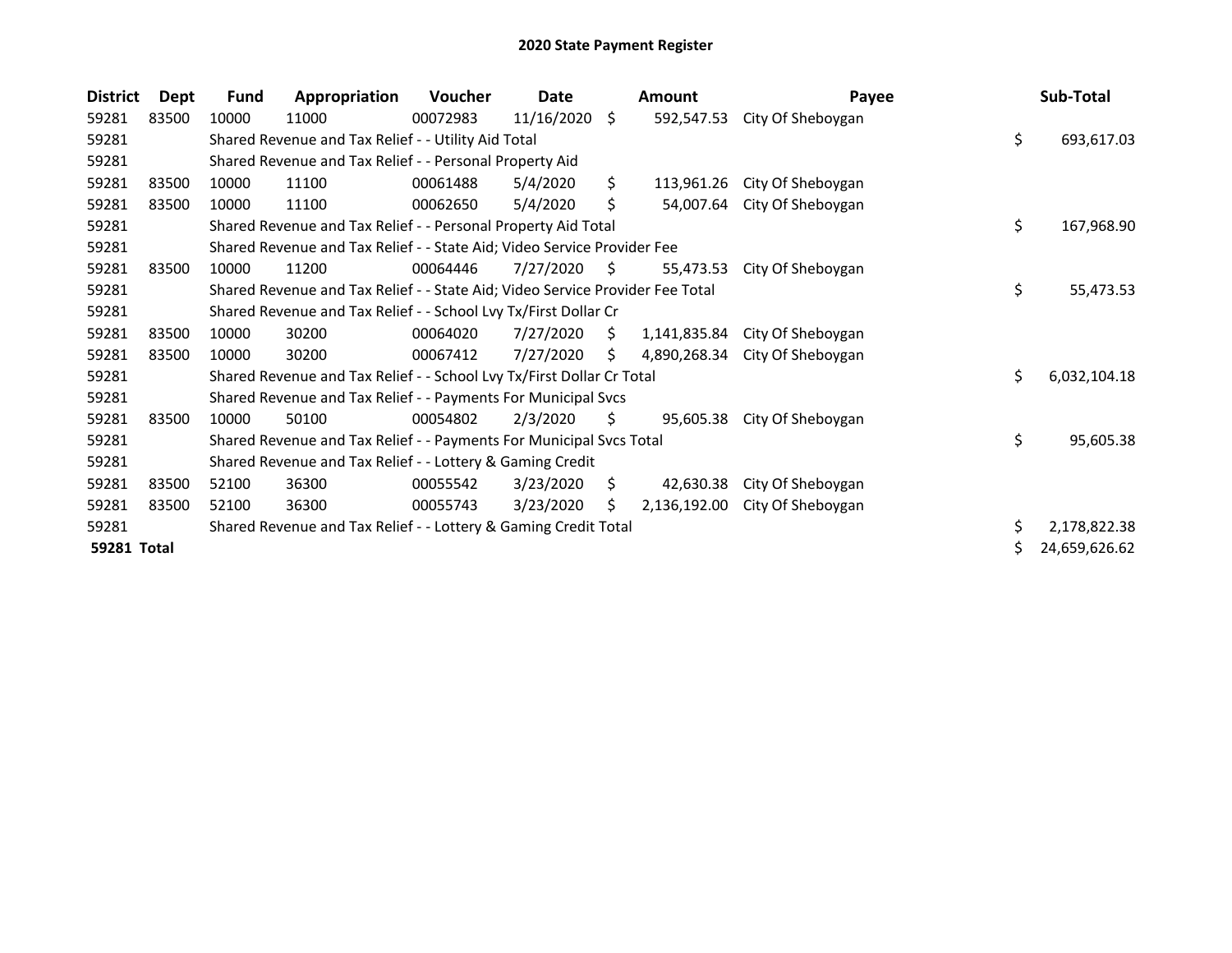## 2020 State Payment Register

| <b>District</b> | <b>Dept</b> | <b>Fund</b>                                               | Appropriation                                                                      | Voucher  | <b>Date</b> |    | <b>Amount</b> | Payee                             |    | Sub-Total  |  |
|-----------------|-------------|-----------------------------------------------------------|------------------------------------------------------------------------------------|----------|-------------|----|---------------|-----------------------------------|----|------------|--|
| 59282           |             | Dept of Safety & Prof Services - - Fire Dues Distribution |                                                                                    |          |             |    |               |                                   |    |            |  |
| 59282           | 16500       | 10000                                                     | 22500                                                                              | 00037073 | 7/17/2020   | \$ |               | 28,974.81 City Of Sheboygan Falls |    |            |  |
| 59282           |             |                                                           | \$<br>Dept of Safety & Prof Services - - Fire Dues Distribution Total<br>28,974.81 |          |             |    |               |                                   |    |            |  |
| 59282           |             |                                                           | Dept of Natural Resources - - Aids In Lieu Of Taxes - Gener                        |          |             |    |               |                                   |    |            |  |
| 59282           | 37000       | 10000                                                     | 50300                                                                              | 00386522 | 1/29/2020   | \$ | 3,618.30      | City Of Sheboygan Falls           |    |            |  |
| 59282           |             |                                                           | Dept of Natural Resources - - Aids In Lieu Of Taxes - Gener Total                  |          |             |    |               |                                   | \$ | 3,618.30   |  |
| 59282           |             |                                                           | Dept of Natural Resources - - Fin Asst For Responsible Units                       |          |             |    |               |                                   |    |            |  |
| 59282           | 37000       | 27400                                                     | 67000                                                                              | 00413419 | 5/29/2020   | \$ | 15,502.46     | City Of Sheboygan Falls           |    |            |  |
| 59282           |             |                                                           | Dept of Natural Resources - - Fin Asst For Responsible Units Total                 |          |             |    |               |                                   | \$ | 15,502.46  |  |
| 59282           |             |                                                           | WI Dept of Transportation - - Conn Hwy Aids St Fds                                 |          |             |    |               |                                   |    |            |  |
| 59282           | 39500       | 21100                                                     | 16200                                                                              | 00477442 | 1/6/2020    | \$ | 4,389.24      | City Of Sheboygan Falls           |    |            |  |
| 59282           | 39500       | 21100                                                     | 16200                                                                              | 00507297 | 4/6/2020    | \$ | 4,389.24      | City Of Sheboygan Falls           |    |            |  |
| 59282           | 39500       | 21100                                                     | 16200                                                                              | 00544289 | 7/6/2020    | \$ | 4,389.24      | City Of Sheboygan Falls           |    |            |  |
| 59282           | 39500       | 21100                                                     | 16200                                                                              | 00587115 | 10/5/2020   | \$ | 4,389.26      | City Of Sheboygan Falls           |    |            |  |
| 59282           |             |                                                           | WI Dept of Transportation - - Conn Hwy Aids St Fds Total                           |          |             |    |               |                                   | \$ | 17,556.98  |  |
| 59282           |             |                                                           | WI Dept of Transportation - - Trns Aids To Mnc.-Sf                                 |          |             |    |               |                                   |    |            |  |
| 59282           | 39500       | 21100                                                     | 19100                                                                              | 00477020 | 1/6/2020    | \$ | 125,270.95    | City Of Sheboygan Falls           |    |            |  |
| 59282           | 39500       | 21100                                                     | 19100                                                                              | 00506875 | 4/6/2020    | \$ | 125,270.95    | City Of Sheboygan Falls           |    |            |  |
| 59282           | 39500       | 21100                                                     | 19100                                                                              | 00543867 | 7/6/2020    | \$ | 125,270.95    | City Of Sheboygan Falls           |    |            |  |
| 59282           | 39500       | 21100                                                     | 19100                                                                              | 00586693 | 10/5/2020   | \$ | 125,270.96    | City Of Sheboygan Falls           |    |            |  |
| 59282           |             |                                                           | WI Dept of Transportation - - Trns Aids To Mnc.-Sf Total                           |          |             |    |               |                                   | \$ | 501,083.81 |  |
| 59282           |             |                                                           | WI Dept of Transportation - - Hwy Mgmt & Opers Sf                                  |          |             |    |               |                                   |    |            |  |
| 59282           | 39500       | 21100                                                     | 36500                                                                              | 00477633 | 1/3/2020    | \$ | 164.11        | City Of Sheboygan Falls           |    |            |  |
| 59282           | 39500       | 21100                                                     | 36500                                                                              | 00486335 | 1/30/2020   | \$ | 171.78        | City Of Sheboygan Falls           |    |            |  |
| 59282           | 39500       | 21100                                                     | 36500                                                                              | 00498422 | 3/5/2020    | \$ | 191.66        | City Of Sheboygan Falls           |    |            |  |
| 59282           | 39500       | 21100                                                     | 36500                                                                              | 00509690 | 3/31/2020   | \$ | 136.25        | City Of Sheboygan Falls           |    |            |  |
| 59282           | 39500       | 21100                                                     | 36500                                                                              | 00519800 | 4/28/2020   | \$ | 143.84        | City Of Sheboygan Falls           |    |            |  |
| 59282           | 39500       | 21100                                                     | 36500                                                                              | 00530947 | 5/28/2020   | \$ | 113.07        | City Of Sheboygan Falls           |    |            |  |
| 59282           | 39500       | 21100                                                     | 36500                                                                              | 00545472 | 6/30/2020   | \$ | 129.87        | City Of Sheboygan Falls           |    |            |  |
| 59282           | 39500       | 21100                                                     | 36500                                                                              | 00557948 | 7/30/2020   | \$ | 136.19        | City Of Sheboygan Falls           |    |            |  |
| 59282           | 39500       | 21100                                                     | 36500                                                                              | 00574352 | 8/27/2020   | \$ | 122.18        | City Of Sheboygan Falls           |    |            |  |
| 59282           | 39500       | 21100                                                     | 36500                                                                              | 00591289 | 9/28/2020   | \$ | 139.31        | City Of Sheboygan Falls           |    |            |  |
| 59282           | 39500       | 21100                                                     | 36500                                                                              | 00607676 | 10/28/2020  | \$ | 159.00        | City Of Sheboygan Falls           |    |            |  |
| 59282           | 39500       | 21100                                                     | 36500                                                                              | 00621216 | 11/30/2020  | \$ | 188.70        | City Of Sheboygan Falls           |    |            |  |
| 59282           | 39500       | 21100                                                     | 36500                                                                              | 00634284 | 12/28/2020  | \$ | 205.12        | City Of Sheboygan Falls           |    |            |  |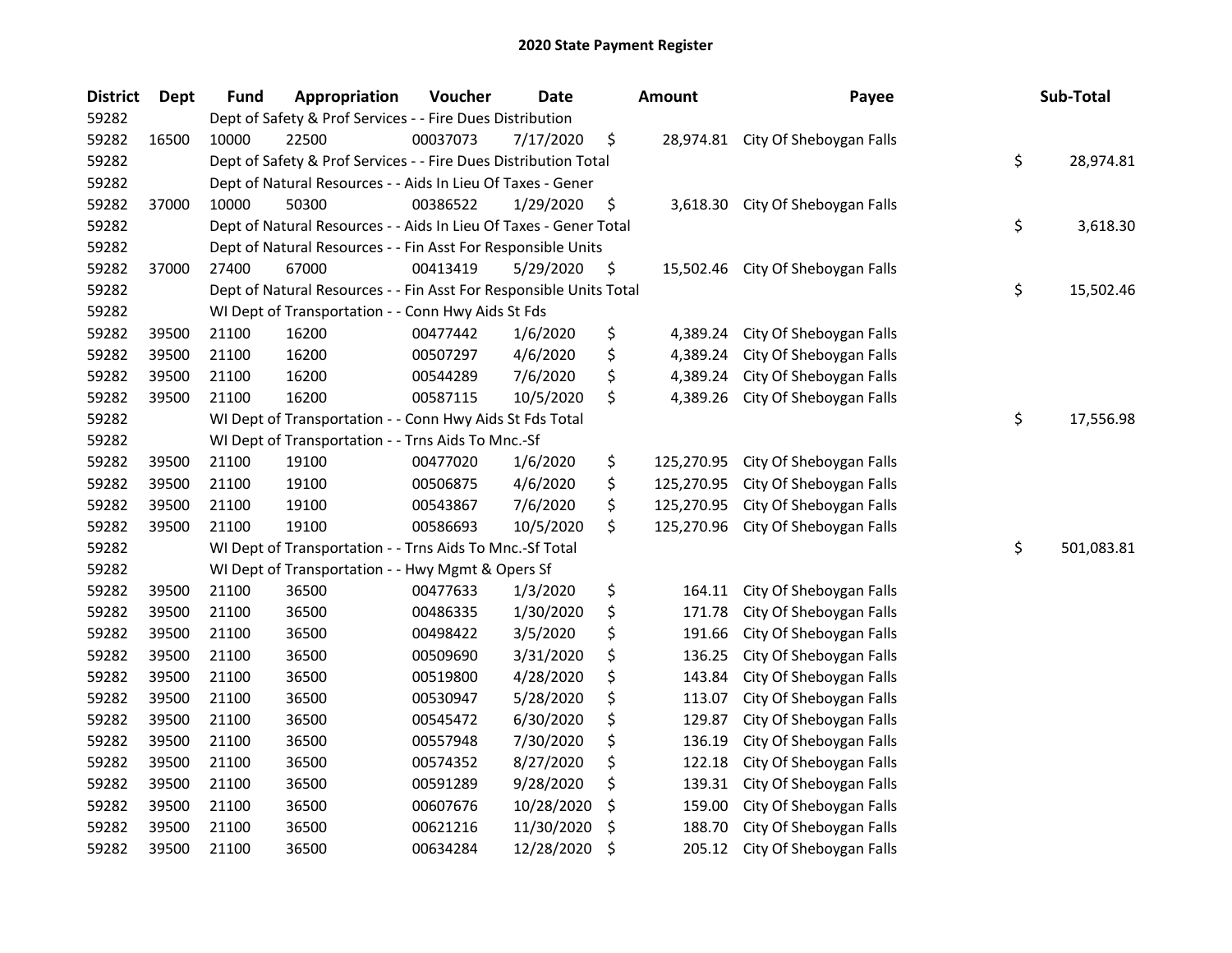| <b>District</b> | Dept  | <b>Fund</b>                                               | Appropriation                                                                                     | Voucher  | Date          |     | <b>Amount</b> | Payee                                                                                                   |          | Sub-Total  |
|-----------------|-------|-----------------------------------------------------------|---------------------------------------------------------------------------------------------------|----------|---------------|-----|---------------|---------------------------------------------------------------------------------------------------------|----------|------------|
| 59282           |       |                                                           | WI Dept of Transportation - - Hwy Mgmt & Opers Sf Total                                           |          |               |     |               |                                                                                                         | \$       | 2,001.08   |
| 59282           |       |                                                           | Department of Justice - - Law Enforcement Train, Local                                            |          |               |     |               |                                                                                                         |          |            |
| 59282           | 45500 | 10000                                                     | 23100                                                                                             | 00092036 | 12/10/2020 \$ |     |               | 2,080.00 City Of Sheboygan Falls                                                                        |          |            |
| 59282           |       |                                                           | Department of Justice - - Law Enforcement Train, Local Total                                      | \$       | 2,080.00      |     |               |                                                                                                         |          |            |
| 59282           |       |                                                           | Department of Administration - - Federal Aid                                                      |          |               |     |               |                                                                                                         |          |            |
| 59282           | 50500 | 10000                                                     | 14200                                                                                             | 00130181 | 10/1/2020     | \$  | 4,745.15      | City Of Sheboygan Falls                                                                                 |          |            |
| 59282           | 50500 | 10000                                                     | 14200                                                                                             | 00135137 | 12/9/2020     | \$  | 127,184.85    | City Of Sheboygan Falls                                                                                 |          |            |
| 59282           | 50500 | 10000                                                     | 14200                                                                                             | 00136528 | 12/16/2020    | -\$ | 91.12         | City Of Sheboygan Falls                                                                                 |          |            |
| 59282           |       |                                                           | Department of Administration - - Federal Aid Total                                                |          |               |     |               |                                                                                                         | \$       | 132,021.12 |
| 59282           |       |                                                           | Elections Commission - - 2018 Hava Election Security                                              |          |               |     |               |                                                                                                         |          |            |
| 59282           | 51000 | 22000                                                     | 18200                                                                                             | 00003876 | 7/15/2020     | \$  |               | 5,856.20 City Of Sheboygan Falls                                                                        |          |            |
| 59282           |       |                                                           | Elections Commission - - 2018 Hava Election Security Total                                        |          |               |     |               |                                                                                                         | \$       | 5,856.20   |
| 59282           |       |                                                           | Public Defender Board - - Transcript, Discovery and Records Provided to the Public Defender Board |          |               |     |               |                                                                                                         |          |            |
| 59282           | 55000 | 10000                                                     | 10600                                                                                             | 00228597 | 1/3/2020      | \$  | 15.00         | City Of Sheboygan Falls                                                                                 |          |            |
| 59282           | 55000 | 10000                                                     | 10600                                                                                             | 00228598 | 1/3/2020      | \$  | 5.00          | City Of Sheboygan Falls                                                                                 |          |            |
| 59282           | 55000 | 10000                                                     | 10600                                                                                             | 00235720 | 2/21/2020     | \$  | 10.00         | City Of Sheboygan Falls                                                                                 |          |            |
| 59282           | 55000 | 10000                                                     | 10600                                                                                             | 00254081 | 6/30/2020     | Ś   | 5.00          | City Of Sheboygan Falls                                                                                 |          |            |
| 59282           |       |                                                           |                                                                                                   |          |               |     |               | Public Defender Board - - Transcript, Discovery and Records Provided to the Public Defender Board Total | \$       | 35.00      |
| 59282           |       |                                                           | Shared Revenue and Tax Relief - - Expenditure Restraint Program                                   |          |               |     |               |                                                                                                         |          |            |
| 59282           | 83500 | 10000                                                     | 10100                                                                                             | 00069016 | 7/27/2020     | \$  | 41,371.81     | City Of Sheboygan Falls                                                                                 |          |            |
| 59282           |       |                                                           | Shared Revenue and Tax Relief - - Expenditure Restraint Program Total                             |          |               |     |               |                                                                                                         | \$       | 41,371.81  |
| 59282           |       |                                                           | Shared Revenue and Tax Relief - - County And Municipal Aid                                        |          |               |     |               |                                                                                                         |          |            |
| 59282           | 83500 | 10000                                                     | 10500                                                                                             | 00069016 | 7/27/2020     | \$. | 57,184.78     | City Of Sheboygan Falls                                                                                 |          |            |
| 59282           | 83500 | 10000                                                     | 10500                                                                                             | 00072984 | 11/16/2020 \$ |     | 346,638.53    | City Of Sheboygan Falls                                                                                 |          |            |
| 59282           |       |                                                           | Shared Revenue and Tax Relief - - County And Municipal Aid Total                                  |          |               |     |               |                                                                                                         | \$       | 403,823.31 |
| 59282           |       |                                                           | Shared Revenue and Tax Relief - - Exempt Computer Aid                                             |          |               |     |               |                                                                                                         |          |            |
| 59282           | 83500 | 10000                                                     | 10900                                                                                             | 00066071 | 7/27/2020     | \$  | 22,669.28     | City Of Sheboygan Falls                                                                                 |          |            |
| 59282           | 83500 | 10000                                                     | 10900                                                                                             | 00067211 | 7/27/2020     | \$  | 75,186.79     | City Of Sheboygan Falls                                                                                 |          |            |
| 59282           |       |                                                           | Shared Revenue and Tax Relief - - Exempt Computer Aid Total                                       |          |               |     |               |                                                                                                         | \$       | 97,856.07  |
| 59282           |       |                                                           | Shared Revenue and Tax Relief - - Utility Aid                                                     |          |               |     |               |                                                                                                         |          |            |
| 59282           | 83500 | 10000                                                     | 11000                                                                                             | 00072984 | 11/16/2020 \$ |     | 7,383.64      | City Of Sheboygan Falls                                                                                 |          |            |
| 59282           |       | \$<br>Shared Revenue and Tax Relief - - Utility Aid Total |                                                                                                   |          |               |     |               |                                                                                                         | 7,383.64 |            |
| 59282           |       | Shared Revenue and Tax Relief - - Personal Property Aid   |                                                                                                   |          |               |     |               |                                                                                                         |          |            |
| 59282           | 83500 | 10000                                                     | 11100                                                                                             | 00061489 | 5/4/2020      | \$  | 28,152.00     | City Of Sheboygan Falls                                                                                 |          |            |
| 59282           |       |                                                           | Shared Revenue and Tax Relief - - Personal Property Aid Total                                     |          |               |     |               |                                                                                                         | \$       | 28,152.00  |